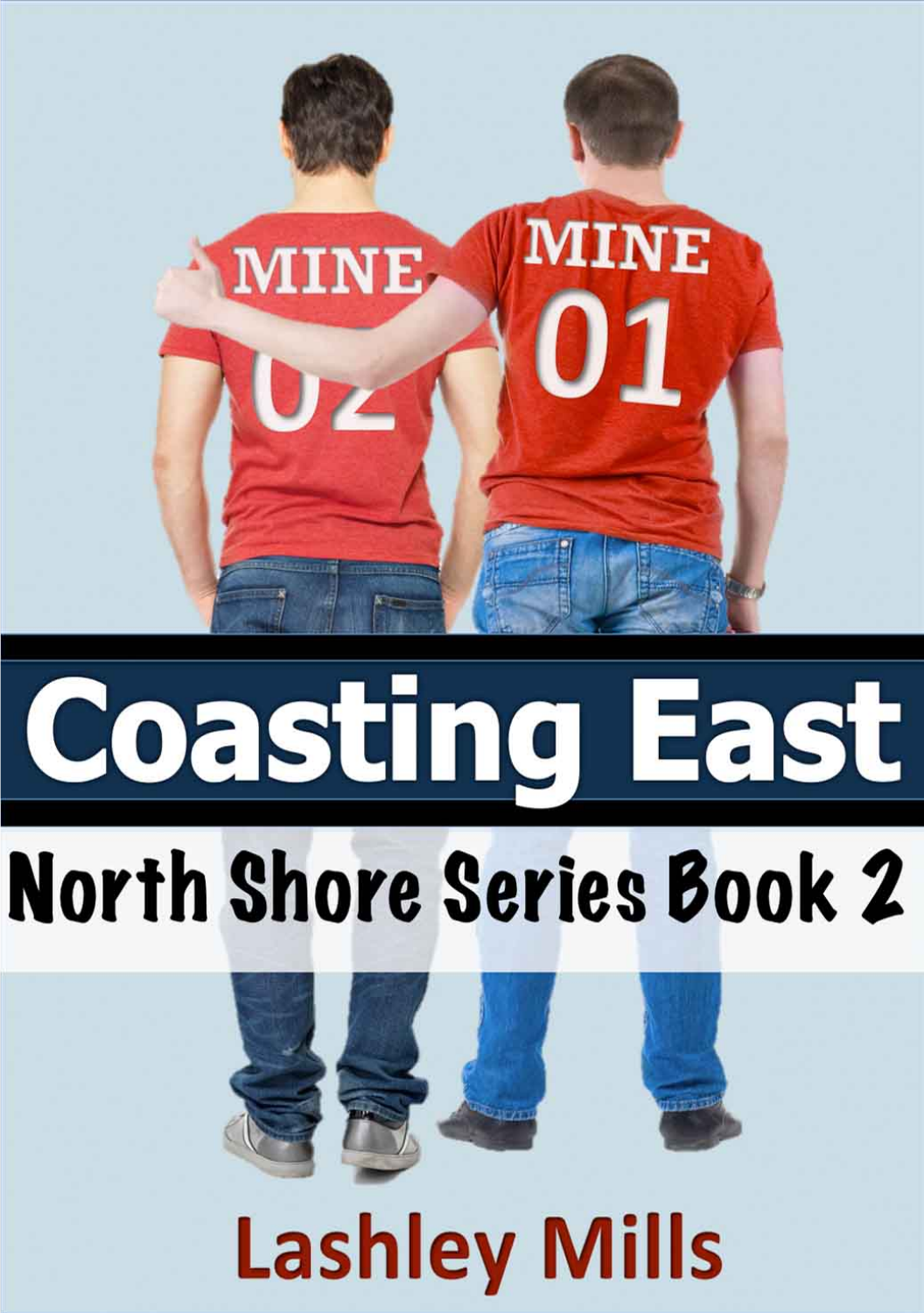#### **COASTING EAST**

Justin Meyer and Parker Klein fell in love three years ago in college and now that they are 24 years old, they are looking forward to beginning their adult lives together.

However, there is one small issue. As much as these men love each other, their romantic relationship is unknown to the world. In college they had decided to just keep their relationship between themselves, but now that they have graduated, this may not be enough.

Through humor, sweetness, and passion, Justin and Parker transition into their adult lives, learning how to be true to themselves and to each other, moving towards the future the only way that they know how—together.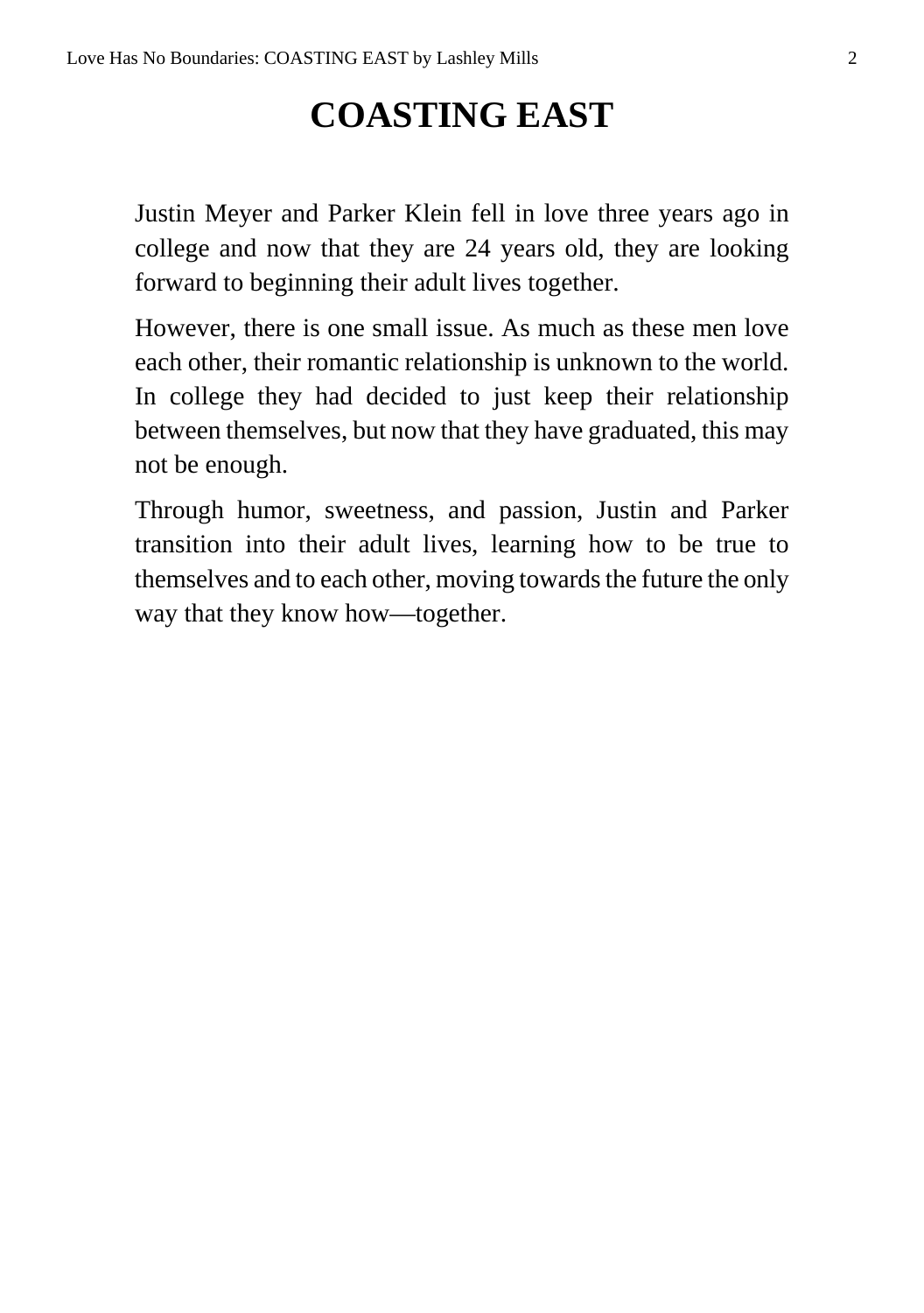#### **Contents**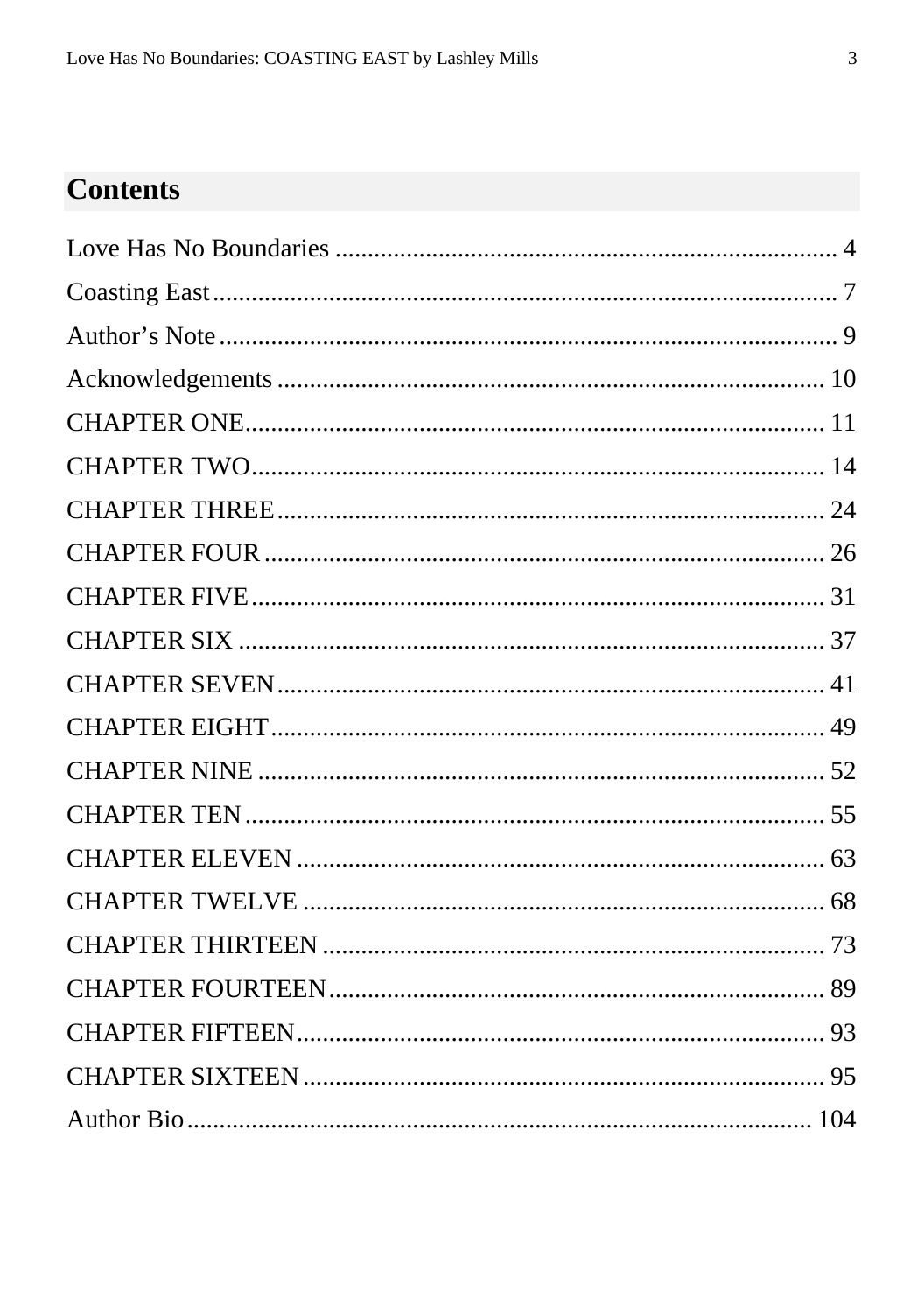## <span id="page-3-0"></span>**Love Has No Boundaries**

*An M/M Romance series*

## **COASTING EAST By Lashley Mills**

#### **Introduction**

The story you are about to read celebrates love, sex and romance between men. It is a product of the *Love Has No Boundaries* promotion sponsored by the *Goodreads M/M Romance Group* and is published as a free gift to you.

#### **What Is Love Has No Boundaries?**

The *Goodreads M/M Romance Group* invited members to choose a photo and pen a letter asking for a short M/M romance story inspired by the image; authors from the group were encouraged to select a letter and write an original tale. The result was an outpouring of creativity that shone a spotlight on the special bond between M/M romance writers and the people who love what they do.

A written description of the image that inspired thisstory is provided along with the original request letter. If you'd like to view the photo, please feel free to join the [Goodreads](http://www.goodreads.com/group/show/20149-m-m-romance) M/M Romance Group and visit the discussion section: *Love Has No Boundaries*.

Whether you are an avid M/M romance reader or new to the genre, you are in for a delicious treat.

#### **Words of Caution**

Thisstory may contain sexually explicit content and is**intended for adult readers.** It may contain content that is disagreeable or distressing to some readers. The *M/M Romance Group* strongly recommends that each reader review the General Information section before each story for story tags as well as for content warnings.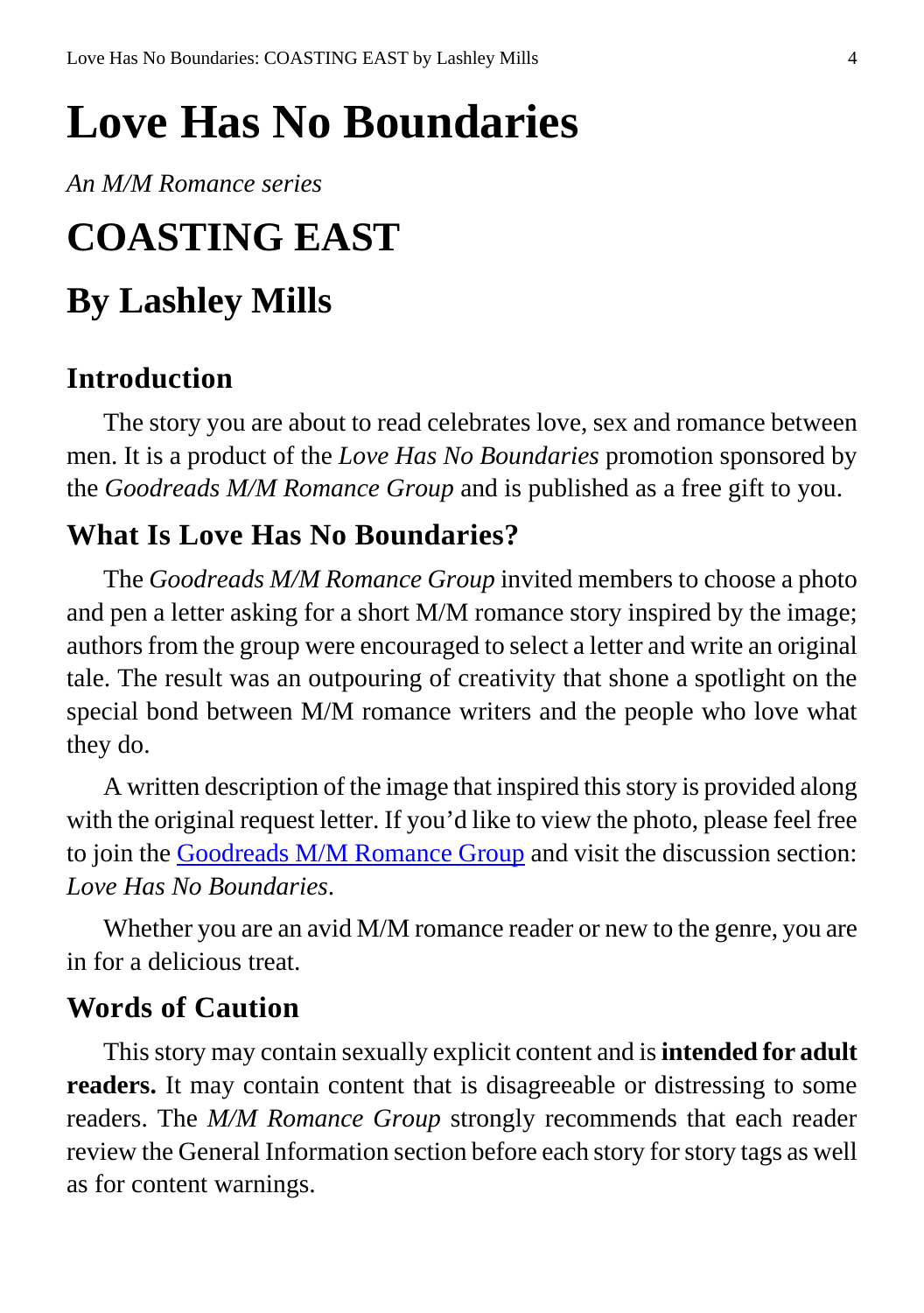This story is a work of fiction. Names, characters, places and incidents are the products of the author's imagination or are used fictitiously. Any resemblance to actual events, locales, or persons, living or dead, is entirely coincidental.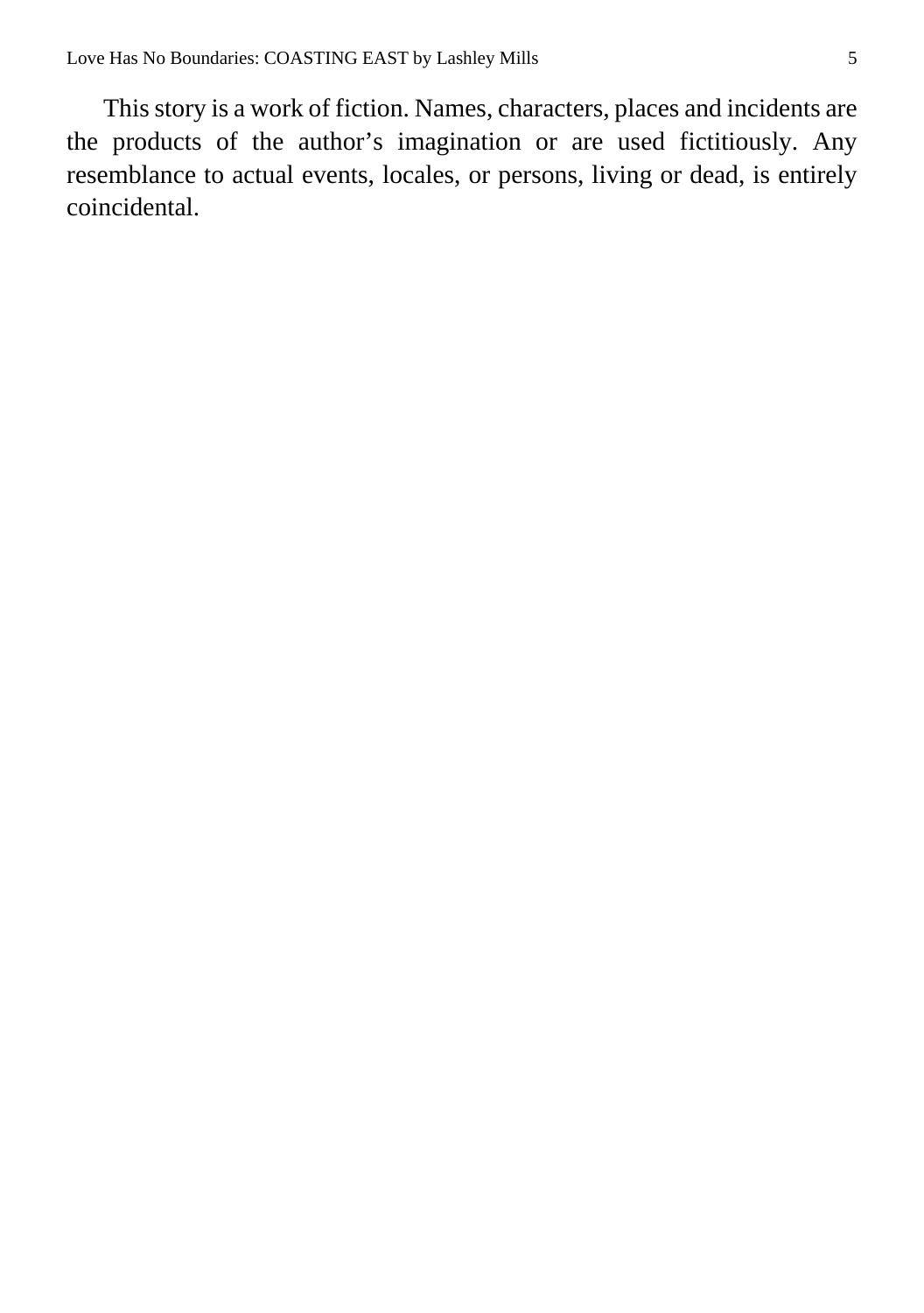All rights reserved worldwide.

This eBook may be distributed freely in its entirety courtesy of the *Goodreads M/M Romance Group*. This eBook may not be sold, manipulated or reproduced in any format without the express written permission of the author.

Coasting East, Copyright © 2013 Lashley Mills

Cover Art by Lashley Mills

This ebook is published by the *M/M Romance Group* and is not directly endorsed by or affiliated with Goodreads Inc.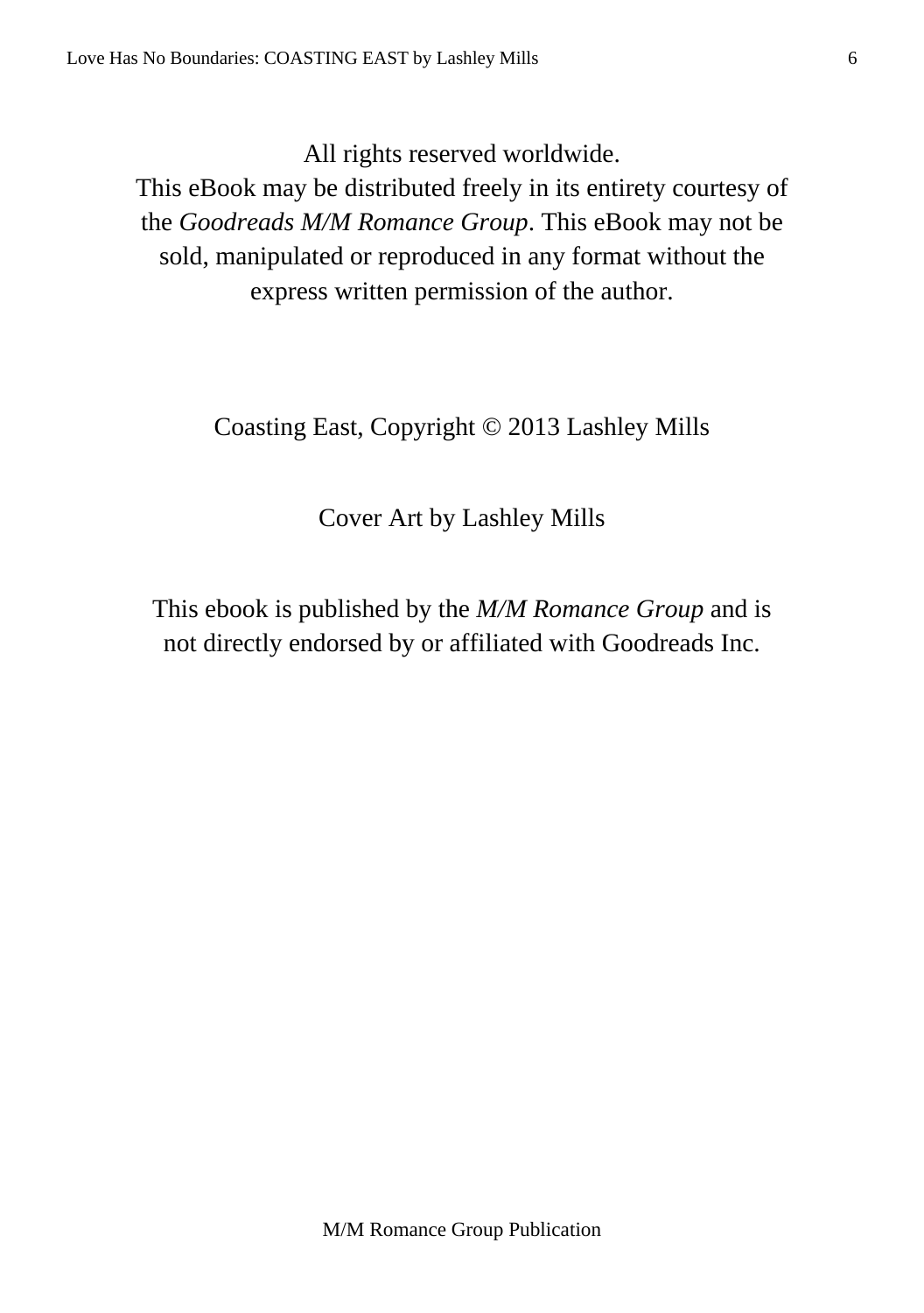## <span id="page-6-0"></span>**COASTING EAST By Lashley Mills**

#### **Photo Description**

Two twenty-four-year-old boyfriends getting ready to play a game of football with their friends stand with their backs to the camera. The man on the left is wearing a red T-shirt with "MINE 02" written in large white letters across the back. The man on the right is wearing a backward baseball cap and a red T-shirt with "MINE 01" written across his back, and is playfully grabbing his boyfriend's ass with his entire hand.

#### **Story Letter**

#### *Dear Author*,

*These guys have been together since they lived on the same floor their sophomore year of college four years ago. Real life and adult jobs keep them busy and stressed all week. They look forward to getting together with Brandt and Todd, their best friends, every Sunday afternoon to have some fun and play a game of football at the local park. A little exercise and a lot of razzing is good for them all but they're tired of hearing words like "gay, fag, and queer", even if they don't say them with malice. Brandt and Todd don't know about them so they've devised a plan. They're going to weartheir new shirtsto the park this Sunday and then they're going to kick some ass on the field. They just hope their friendship survives.*

*Isee this as being fun with lots of banter. Hope someone can see theirstory too and write it for me!*

*Sincerely,*

*Gyn*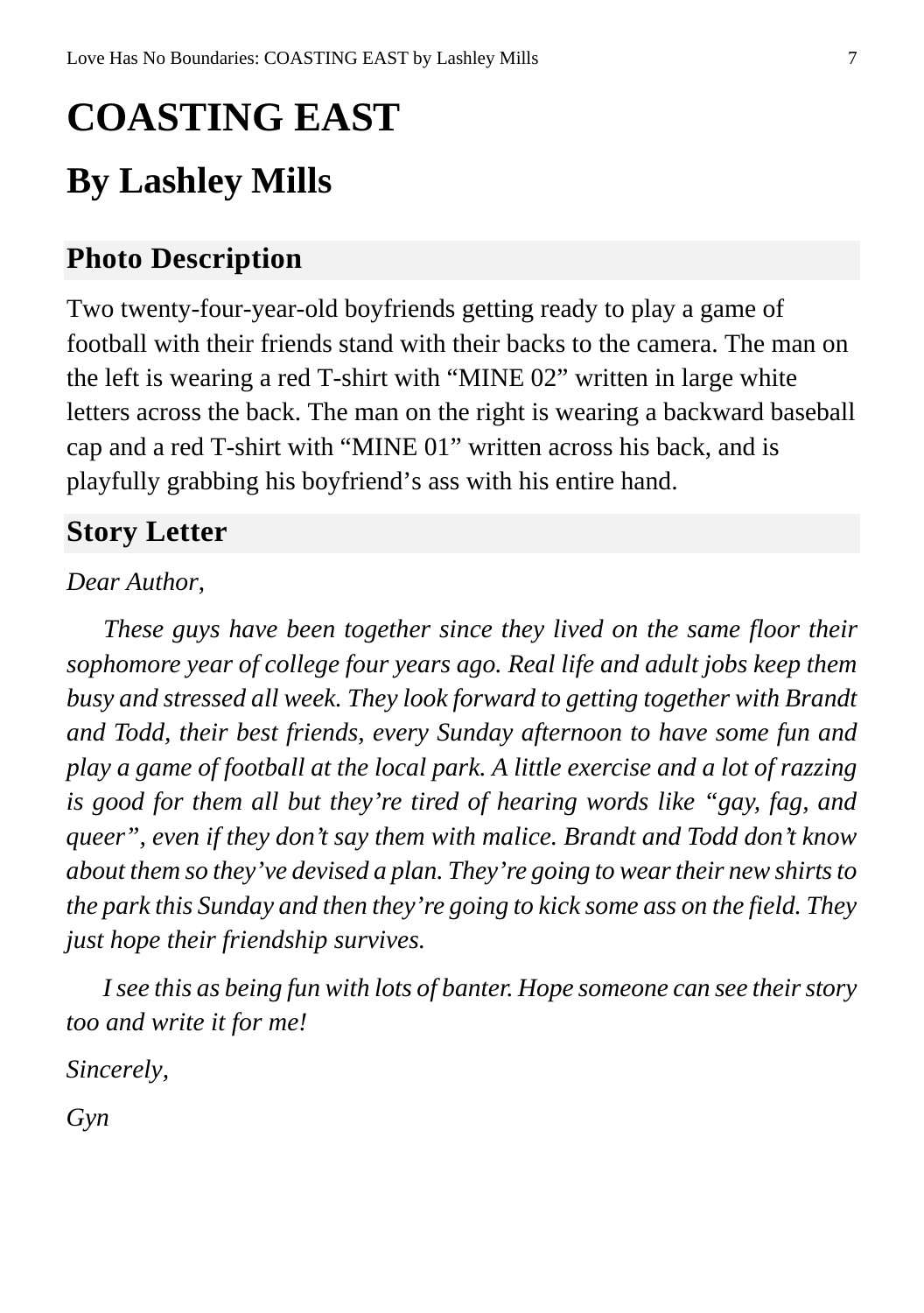#### **Story Info**

**Genre:** contemporary

**Tags:** best friends in love, established couple, coming out, love making, group of friends, sports

**Word count:** 33,029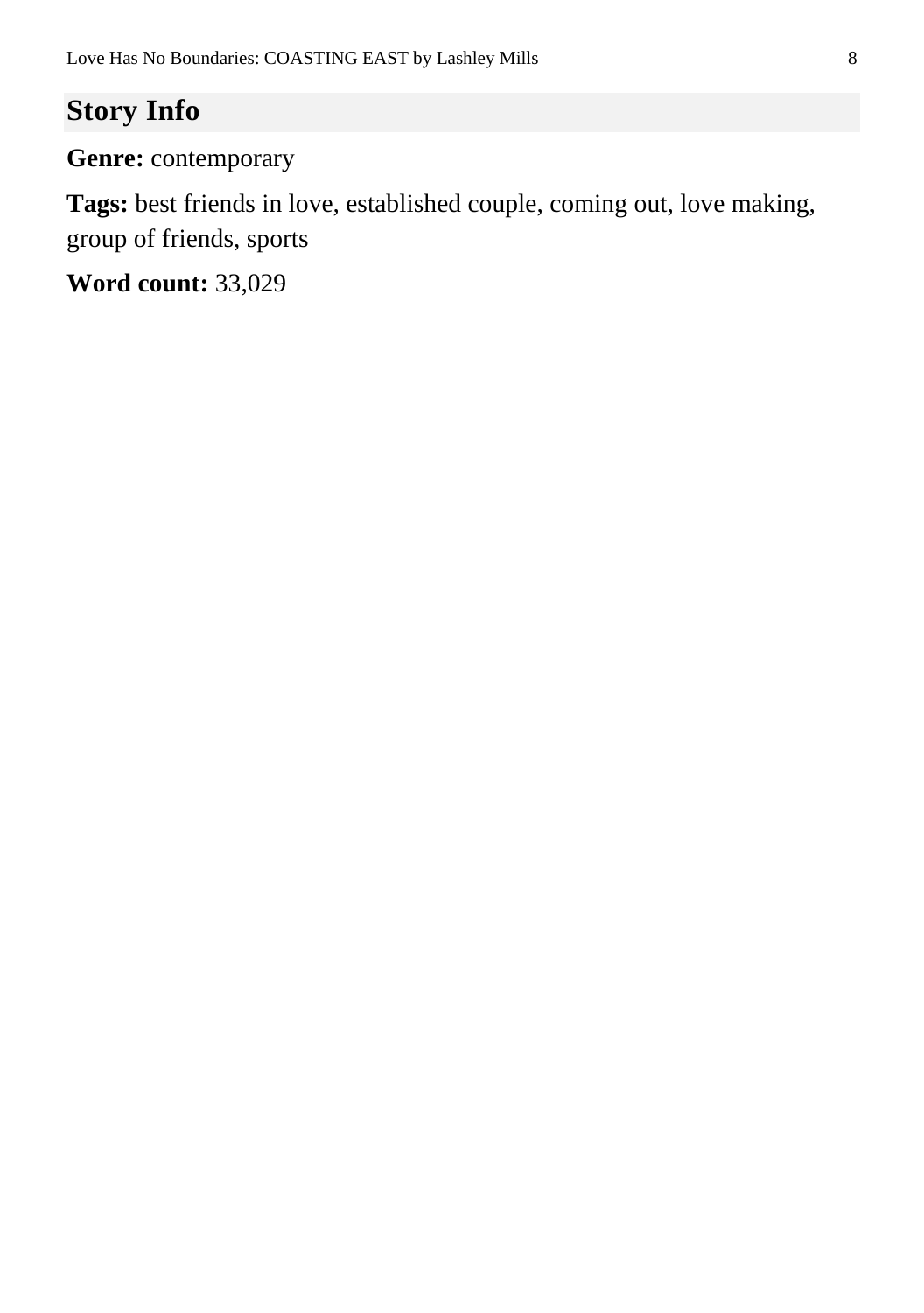#### *Author's Note*

<span id="page-8-0"></span>This story, *Coasting East* (North Shore Series #2,) is the standalone sequel to the story, *North of Sure* (North Shore Series #1.) You do not have to be familiar with *North of Sure* to enjoy this story.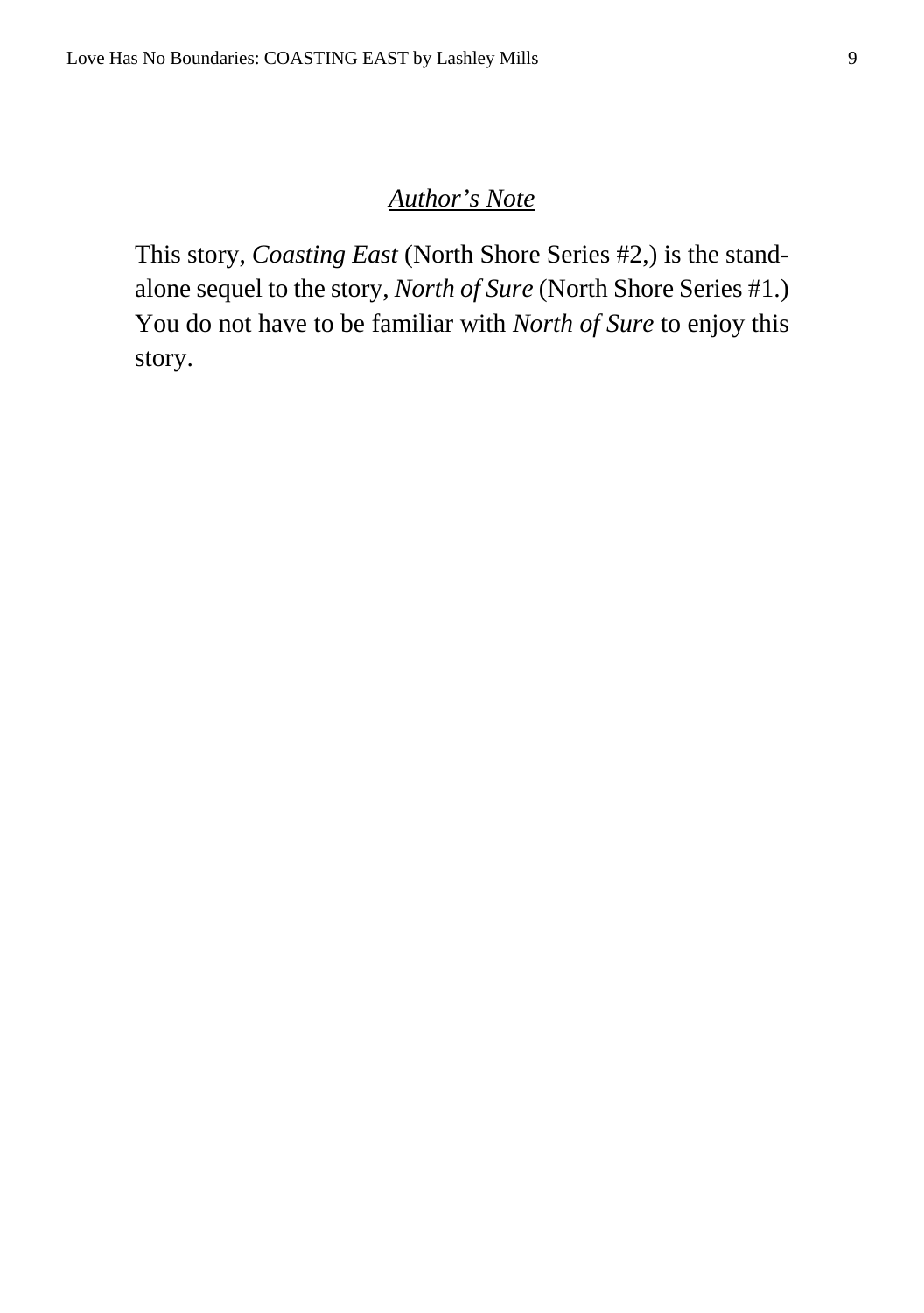#### *Acknowledgements*

<span id="page-9-0"></span>To the LGBTQUIA community at large and its supporters thank you for your strength and for being who you are.

And to you, the reader, thank you for reading.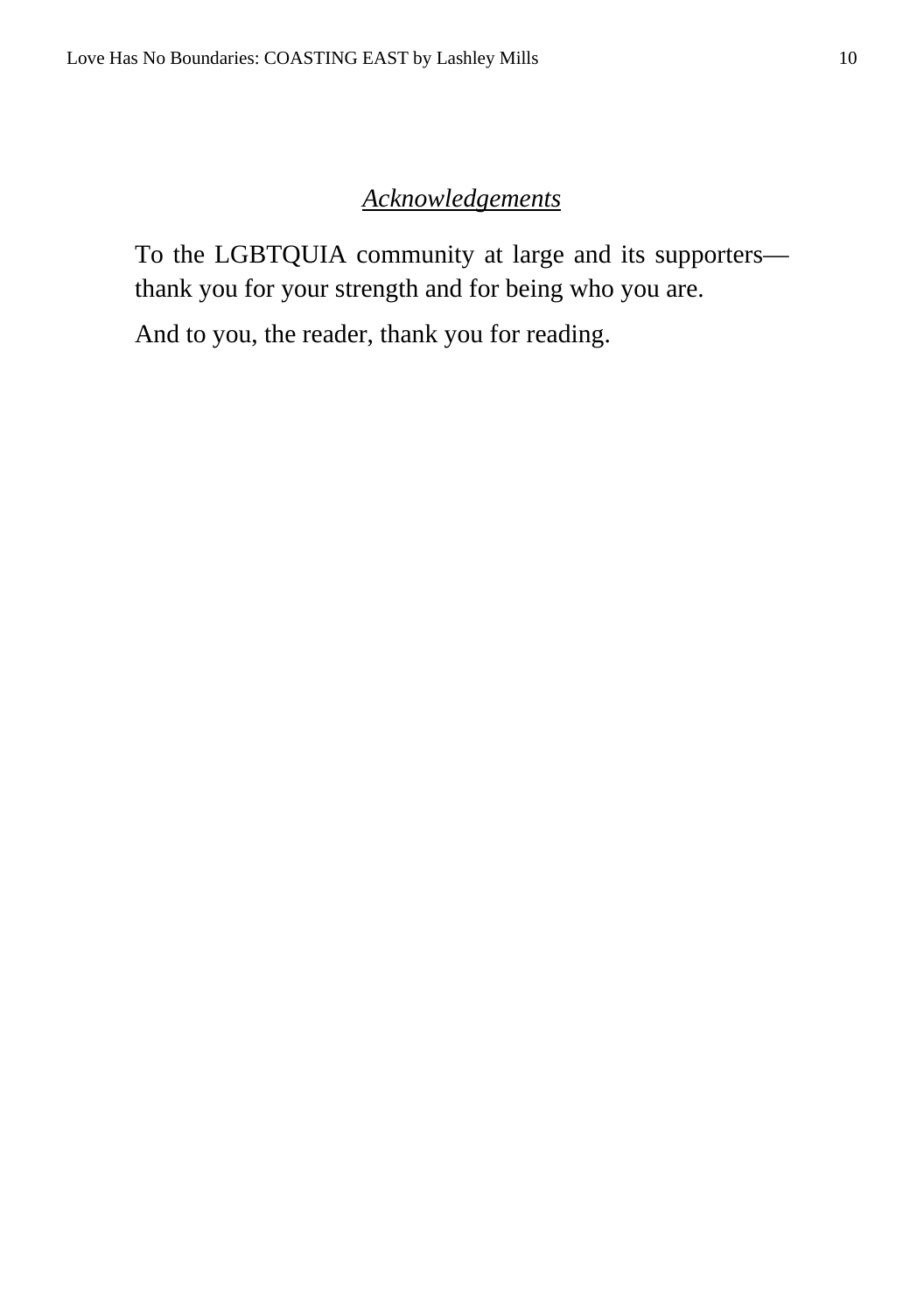### **COASTING EAST By Lashley Mills**

#### CHAPTER ONE

<span id="page-10-0"></span>Justin Meyer and Parker Klein fell in love three years ago during the summer after their sophomore year of college in Boston, while living on the same dorm floor. They'd met, become best friends, and had been inseparable ever since.

They spent their junior and senior years of college living together in a small two-bedroom apartment off campus, where only one of the bedrooms was big enough for a full size mattress. That bedroom was theirs, the place where they shared the same bed every night. The other bedroom had a twin size bed and two desks pressed up against the wall. They used that room as their study room, and if a bed was only two feet away from where they studied together every night, well, that was nothing if not convenient.

The appearance of having two separate bedrooms was important to them though. As much as they were in love with each other, they just weren't ready for anyone else to know, and asfar asthey were concerned, they were still best friends and nothing much had changed. Nothing much, except for everything.

And now, three years after having fallen in love, their physical appearances had changed slightly, but their hearts hadn't.

Parker had hazel-green eyes, and his physique was the same that it had always been—long and cut, with summer-tanned skin that never seemed to fade, no matter what time of year it was. In college, Parker rarely worried about getting haircuts, only bothering to get his sandy-brown hair trimmed once it was down to his shoulders. Since he'd graduated from college last year and was a little older now, he tried to be better about keeping up with it. Sort of. His hair length would fluctuate. It would be down past his ears almost brushing across his shoulders one day, and the next he would have it trimmed so short that it was almost a buzz cut. It depended on the seasons and on his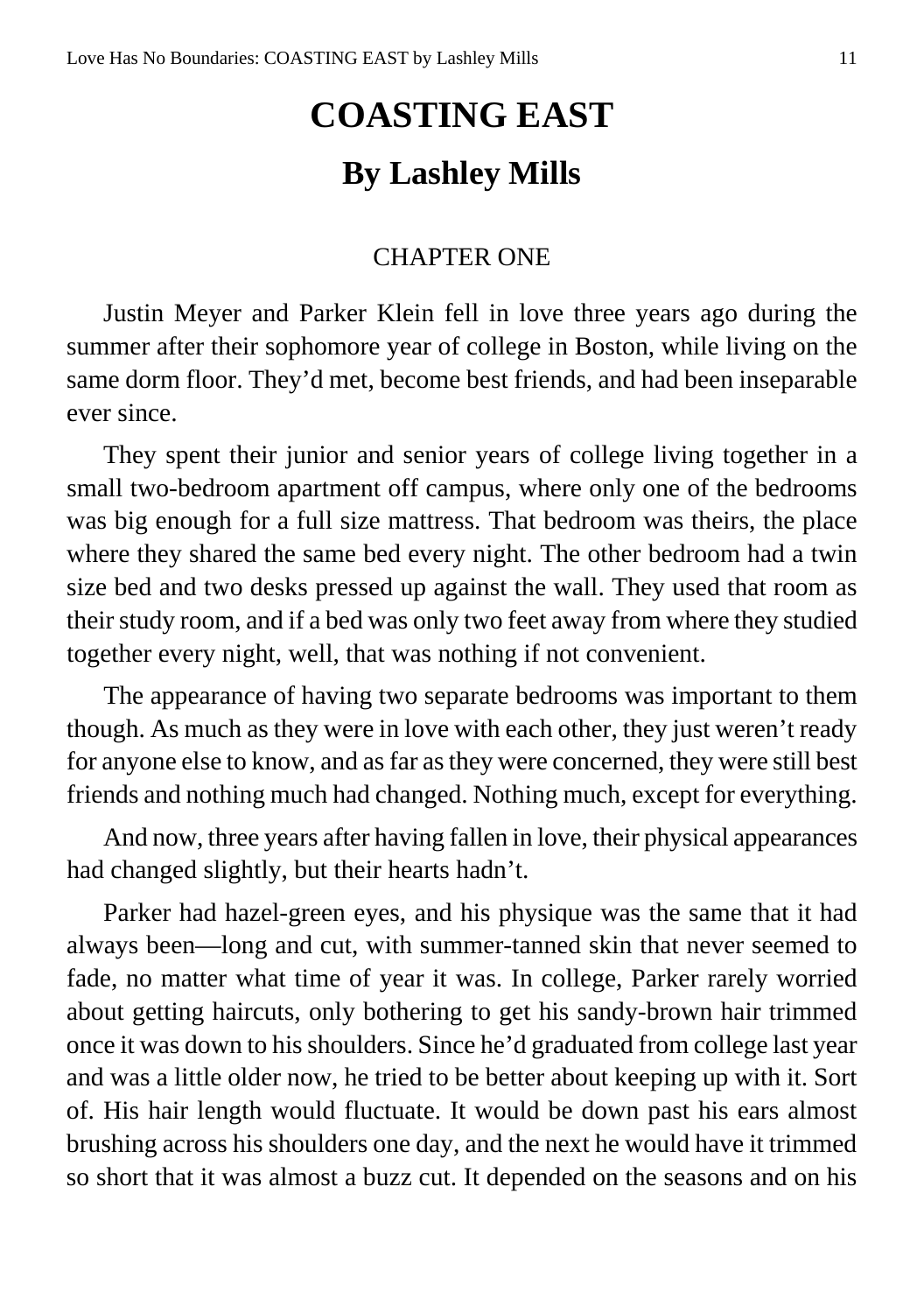mood, and since he didn't have his own car, his overall effort to borrow his mom's or hop on the bus to go someplace to get it cut.

When their romantic relationship first started, Parker would ask Justin's opinion about his hair, but Justin would just palm the top of his head and joke with him to "shave it all off" or bet him on how long it would take for him to grow his hair to his ass. Parker got the hint that Justin didn't really care—well that, and Justin would tell him, "Wear it how you want it, Parker. You're hot either way. In every way," and then kiss him so deeply that he was left gasping for air that Parker just decided to experiment with it. He loved to surprise Justin by having long hair one day and nearly no hair the next. He would have done the same thing with facial hair if he could. He so wanted to grow out a beard and then shave it all off, just to see the reaction he'd get from Justin. He wondered if anything was capable of shocking his boyfriend. But he never had the chance, his facial hair never really grew in, and when it did, it was spotty at best.

Justin, on the other hand was completely different. He had dark brown hair, almost appearing black at times, chocolate-brown eyes, and, being half Italian on his mother's side, he had no problem growing out a mustache or a thick, full beard. When he first graduated college, he had decided to take a cue from Parker and just let everything grow out. However, he didn't really like the feel of his hair covering up his ears and cut it back to the short, cropped style that he had always worn thereafter. He did like how the beard felt on his face though. Actually, hisfavorite part was when his beard wasfirst growing in, the hairs on his face still sort of rough and standing up, not yet formed into a beard—he would kiss Parker or put his face up to his, enjoying Parker's reaction to the new tactile sensation of Justin being up close to him.

Justin's rough hairs brushing up against Parker's smooth skin was a huge turn-on for him, and well, it was an even bigger turn-on to Parker. So, Justin began to sport a permanent five o'clock shadow. Using his electric razor, he kept it neat and trimmed and tidy, just short enough that it wasn't a full beard, so that when he brushed up against Parker, Parker would know that Justin was there and that his beard was for him.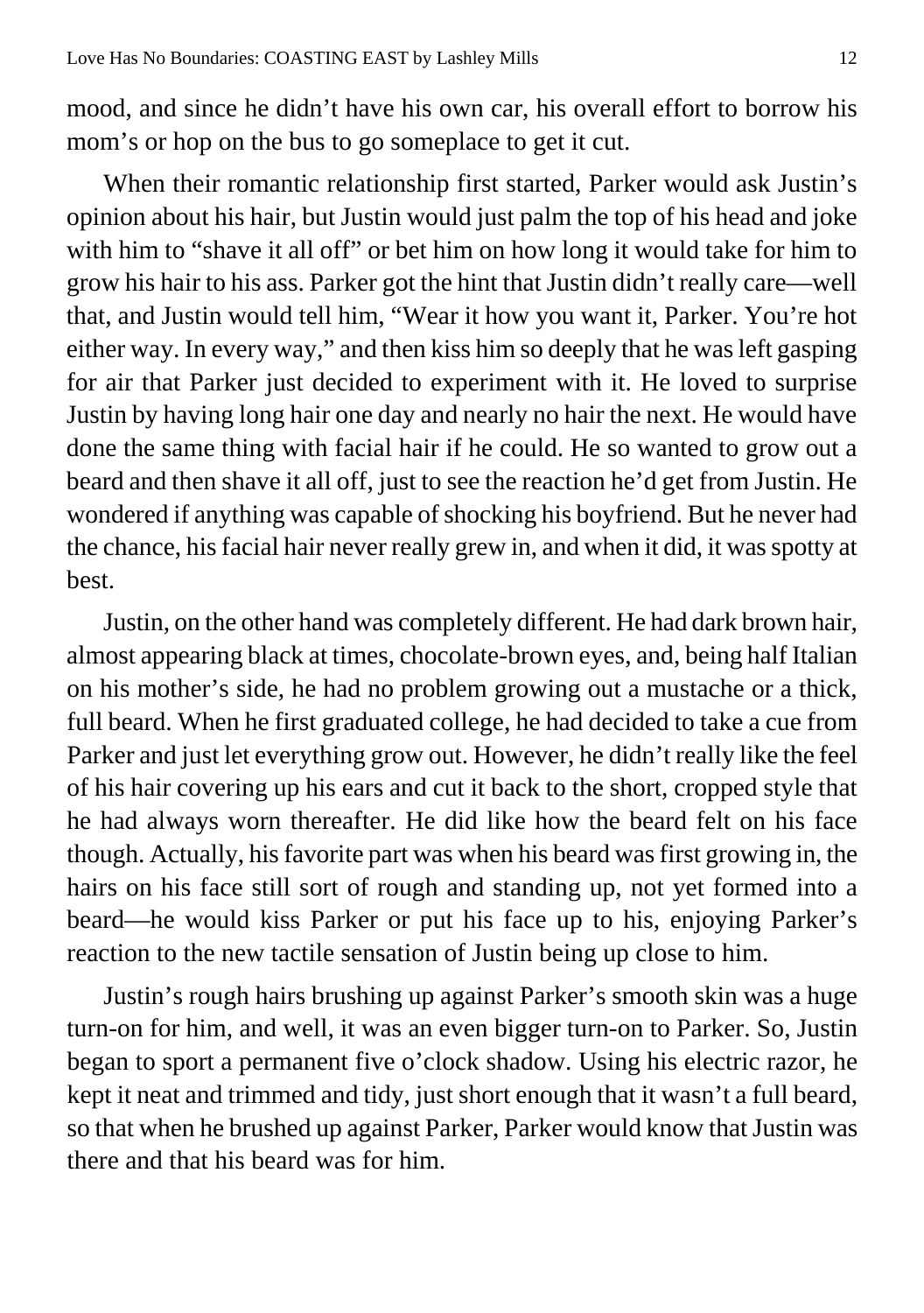Unlike Justin, Parker didn't know if his inability to grow facial hair had anything to do with his racial background because he wasn't sure exactly what it was. He was about a quarter Irish and a little German, but that's all he knew. He only knew about his mother's side since his dad had never been in the picture. His parents were never married and although it was never discussed, Parker knew that it was his mom who had decided to have him and to keep him. His whole life it had just been him and her. And he liked it that way.

And with having Justin and his mom, Parker knew all the love that he would ever need. He knew what it meant to be a part of something bigger than himself, and he truly knew what it meant to be loved.

\*\*\*\*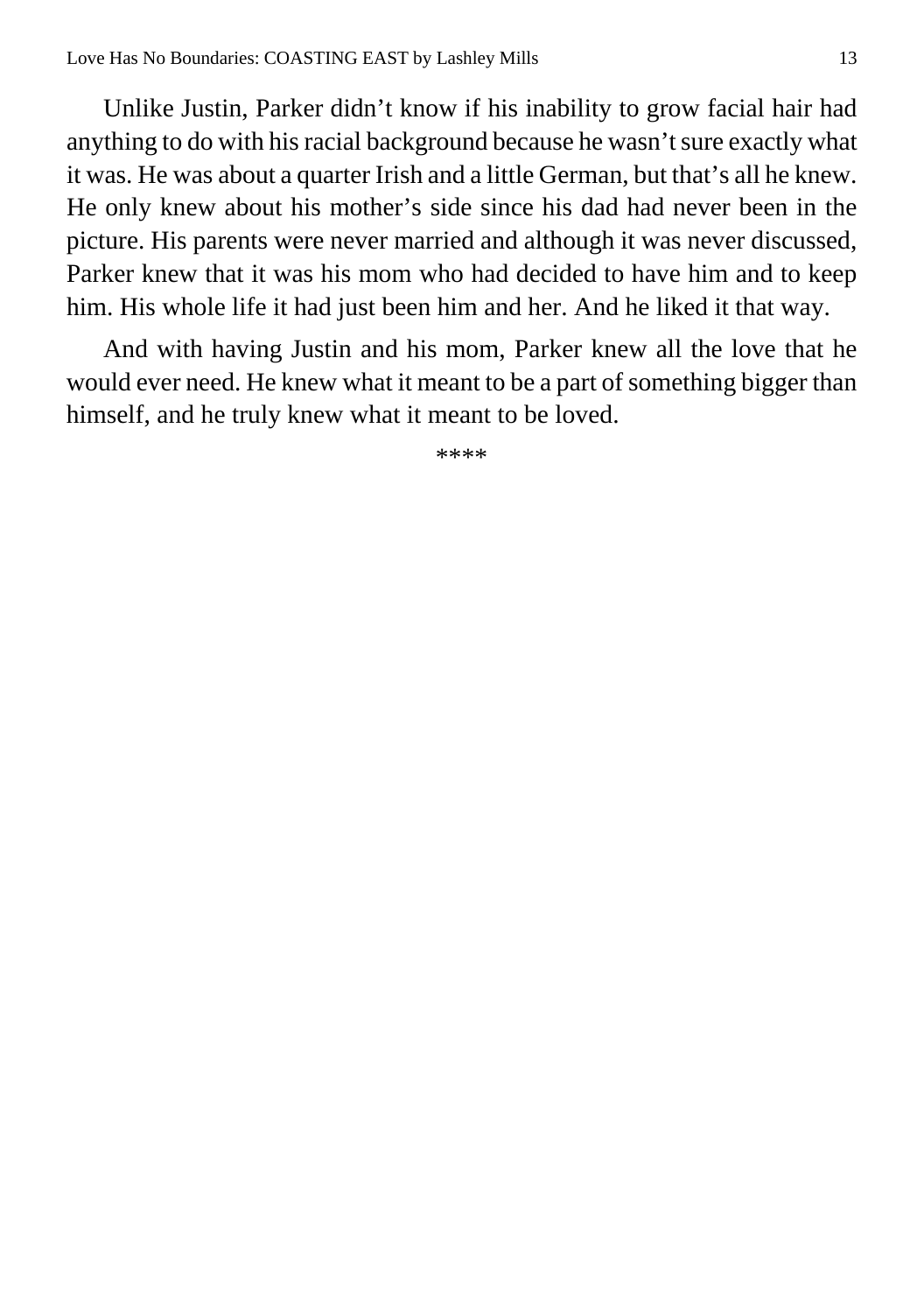#### CHAPTER TWO

<span id="page-13-0"></span>When Justin and Parker graduated from college they lost their financial aid, so as much as they loved living together and wanted to continue to do so, they reluctantly decided to move back into their parents' houses, deciding that it was best that they saved money while they looked for jobs. Luckily, they lived in neighboring towns on the North Shore of Boston and as soon as they could save enough money to move, they'd resume living together.

It was a simple enough plan, except for the part where they couldn't find steady jobs and during the summer after their graduation. Justin was getting frustrated at the lack of job prospects.

"Fuck! Why did we have to graduate into this economy?" Justin waslosing his patience with the whole job search thing. "We both graduated cum laude and we still can't find work. Nobody gives a fuck," Justin raged out into the hot air of his Ford Taurus. His car air conditioner had been broken for ages and he was sticking to his seat, the heat only aggravating him further, but at least he was with Parker.

As always, Parker was in the passenger seat beside him. They had decided to take a drive east to the beach and maybe sit by the ocean. Since it was a Tuesday morning, the beach would be deserted, for the most part, because most people would be at work. Most people had nine-to-five jobs, with a salary, and benefits, and could afford to move the fuck out of their parents' houses.

"Hey, it's not so bad." Parker tried to sound uplifting, but was failing miserably.

Justin looked over at him. "Parker, not so bad?! We've had to resort to getting it on in the backseat of my car for Christ'ssake. And have you seen the backseat of my car?" Justin looked behind him into the backseat. "It's tiny. I can barely manage to give you a blow job without getting a stiff neck or throwing my back out." Justin was obviously being overly dramatic, but Parker agreed that their sexual escapades, now that they were living back at home, sometimes had to be done in less than ideal circumstances. But not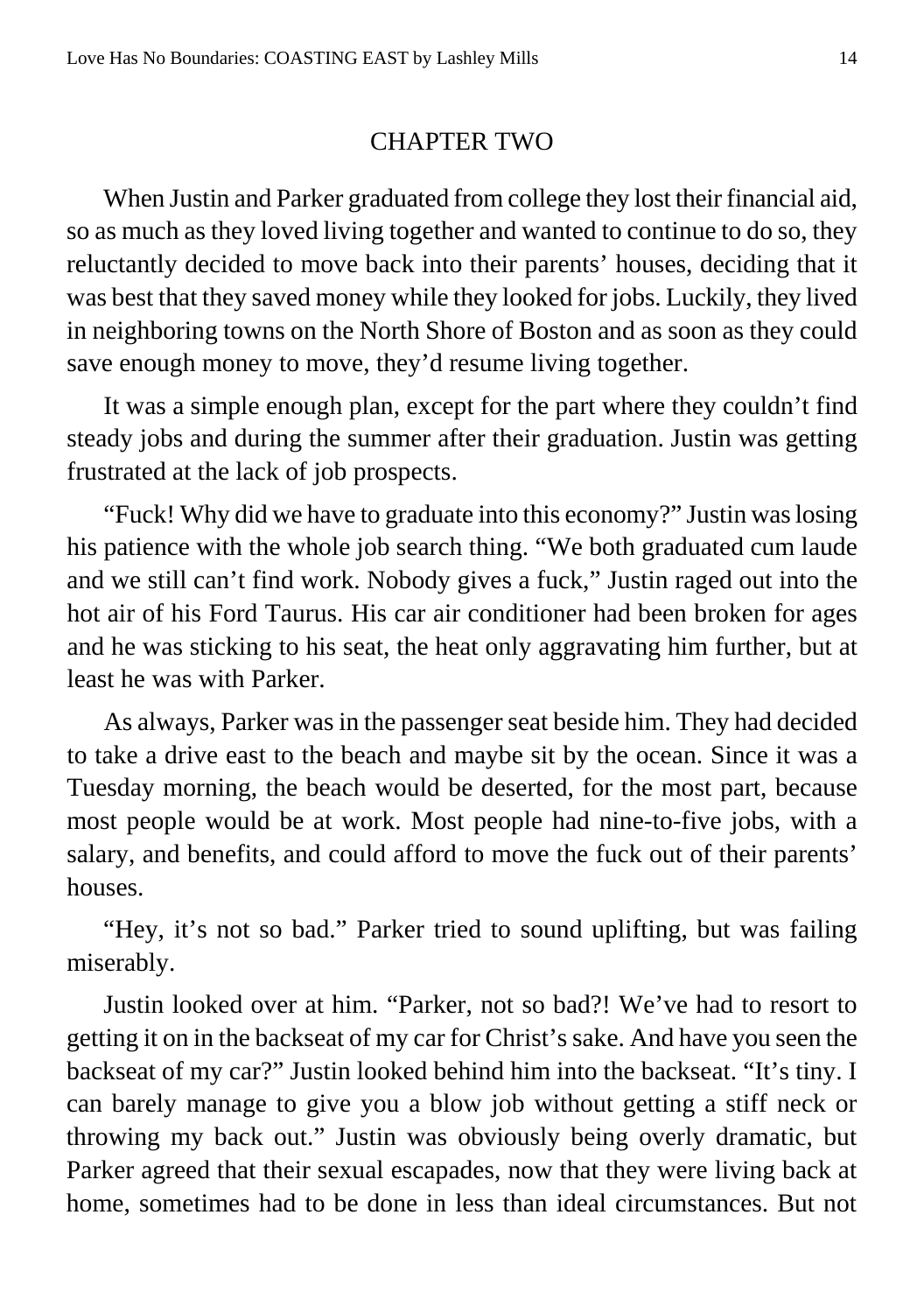always. They at least had Parker's house to themselves while Parker's mom still worked the overnight shifts as a nurse. In fact, now that Parker was thinking about it, he couldn't help butsmile at the thought of how they'd been spending a lot of their nights together.

Parker reached up and gently rubbed at the nape of Justin's neck. "Oh, baby, I'm sorry," Parker let out in mock sympathy. "Don't worry, the next time you go down on me, I'll be sure to give you a massage afterwards," Parker said coyly, continuing to rub Justin's neck. He leaned back in his seat a bit, as if he thought that since he was giving Justin the offer of a massage that Justin should give him the offer of what would cause him to get a stiff neck in the first place. Parker licked his lips in anticipation of Justin's reply. He wasn't really serious about this, but since Justin was just about always ready to go, maybe he had enticed him.

"Okay," Justin said looking back at Parker, focusing intently on his wet full lips. "Take off your shirt."

#### *What? Justin was going for this? Right now in the beach parking lot? Yes!*

"Sure." Parker yanked his shirt up and over his head. It was an old T-shirt that he always liked wearing to the beach. It was so faded and worn that it was almost see-through.

"Yeah, okay." Justin leaned over toward Parker, who was just dying at this point for Justin to touch him. How was Justin okay with this? But Parker couldn't care about that right now. All he knew was that Justin was leaning slowly over him, slowly, slowly, almost there, come on…

But Justin just kept leaning past Parker, not brushing his thigh or his waist or his now hardening dick. Instead,Justin reached all the way past Parker until his hand reached the passenger side door handle, and he flung the door wide open. This was so not what Parker was expecting.

"Justin, what the…? What are you…?" But Justin was just smiling up at him still spread over his body, and he was—*Damn it, Justin.* Laughing.

"What did you think? I was going to blow you here? Now?"

"You did that on purpose."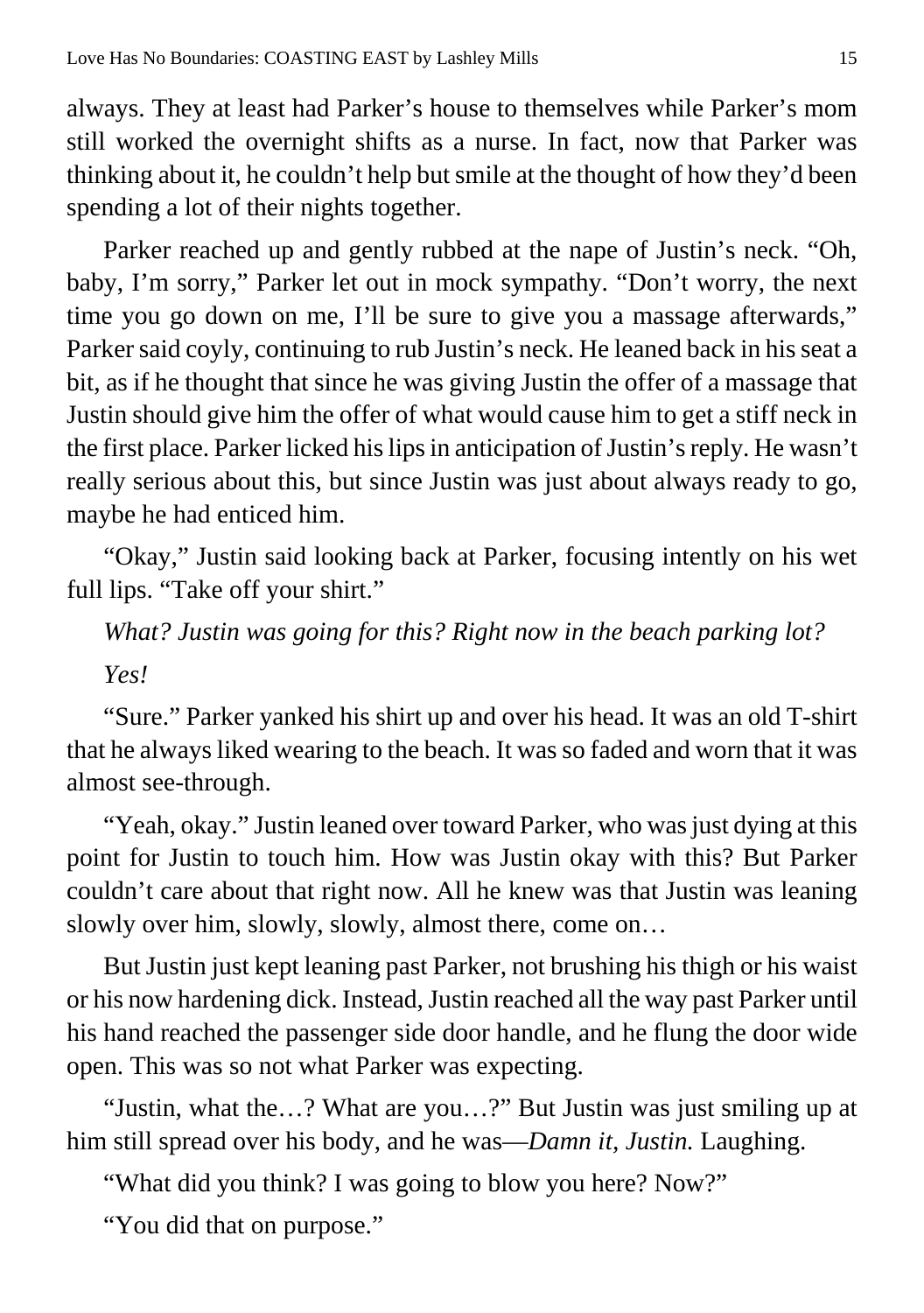"What?" Justin tried to sound innocent. "It's not my fault that just by leaning over you, you get all horny." Justin had retreated to his side of the car, opening his own door and stepping out onto the hot pavement of the beach lot.

*Damn it, Justin.* Parker wasn't really mad though. Justin was always goofing with him and pulling pranks. Parker wasn't really expecting to get blown in the beach parking lot anyway, but since the topic was brought up, he had to at least try to make his move and get Justin to go for it.

In the beginning of their relationship, Parker had always been the one to make the first move with Justin in every conceivable way. It was he who first kissed Justin, their sophomore year of college, when he could no longer put his feelings for Justin aside. When Justin had been receptive to him, wanting his kiss and wanting them to be together, Parker knew that there would never be another person for him besides Justin.

Parker continued to make the first moves, his want and desire driving him the entire time. Not just his want of the physical act, but of Justin, of wanting to be with him in every possible way. It was Parker who wasthe first person to elevate their make out sessions, actually wrapping his hands around Justin's erection, and then later being the first person to go down on him.

But when it came to having sex, the act of finally joining their two bodies into one, it was Justin who initiated it. It was Justin who wanted to be entered first, and although it was Justin who had initiated it, Parker had wanted it, had wanted Justin just as badly as Justin had wanted him.

And now, three years after they first made love, Parker was no longer the one making all the moves. In fact, more often than not, it was Justin who was ravenous and insatiable and could never seem to get enough of him. And although it had been Justin who had been entered first by Parker and although that part of their relationship at the very beginning stayed the same for a couple of months, when Justin finally felt ready to top and when Parker had been so aroused by his passion and love for Justin that the want of Justin inside of him was all-consuming, they switched their positions in bed and their relationship reached even further levels of intimacy and want and desire and the love they shared and expressed to each other had only been growing from there.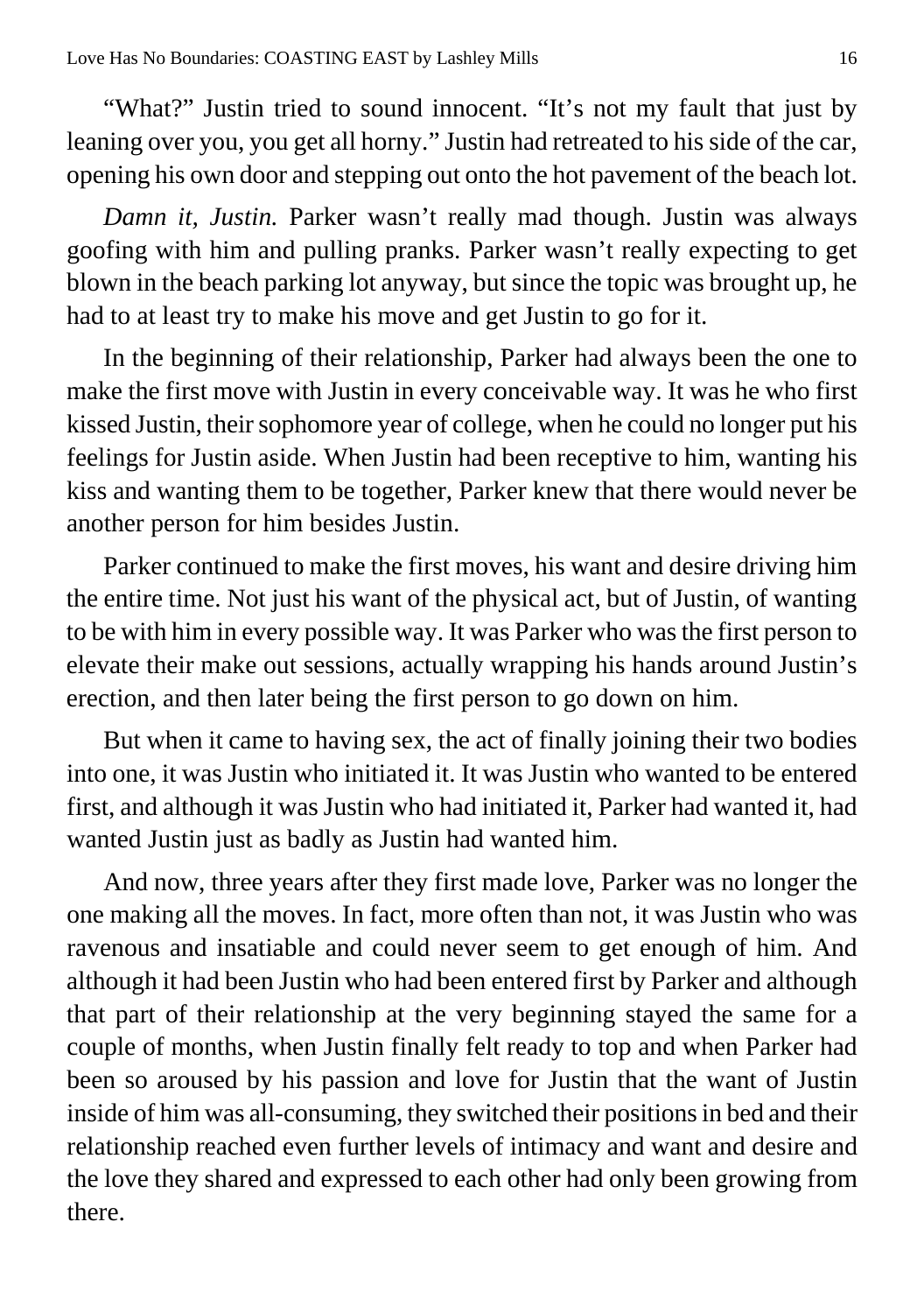Now, when they were together in bed, and not wanting to just fool around, but to be with each other in every possible way, it was Parker who often times found himself on the bottom. Not always though, not even close, because Justin still needed to feel Parker, still needed the closeness of having Parker within him, surrounding him fully, and Parker felt the same way.

\*\*\*\*

Although their job searches took longer than they had originally thought, Justin was eventually offered a job selling cars and Parker took per diem shifts as an orderly and patient transporter, working at the same hospital where his mother worked as a nurse.

Through Justin's former college roommate, Brandt Donnelly, Justin was able to score a job at Brandt's dad's car dealership, North Shore Motors. Brandt had always said that he wanted more for himself than just to work for his dad's company, but after graduation when he couldn't get a decent job either, even with his dad's numerous business contacts, he decided to take an office management position in the car dealership and immediately hired Justin on as a salesman.

Justin had never sold anything other than speakers, stereos, and CDs in the audio section of Best Buy at the mall. At first, the thought of selling \$70,000 imported cars to the swanks of Boston and the North Shore seemed daunting to him. But Brandt told him not to worry about it, that he'd train him, and that for every twenty cars he sold, he'd give him a bonus. Although Justin wasn't even sure if Brandt had that kind of authority, it at least got him motivated enough so that he could shove his nerves aside and go to work.

It was so ironic that Justin showed up to work every day to sell luxury automobiles in his beat-up Ford Taurus, a car that his grandmother had originally owned. After she broke her hip, when Justin was in high school, and didn't drive anymore, his grandparents decided to gift the car to Justin under the strict instructions that he was to buckle his seatbelt each and every time he was in the car and that he would never, ever, never text or use his cellphone while driving. To this day, out of habit, fear, or guilt, he wasn't sure which, he never used his phone in the car.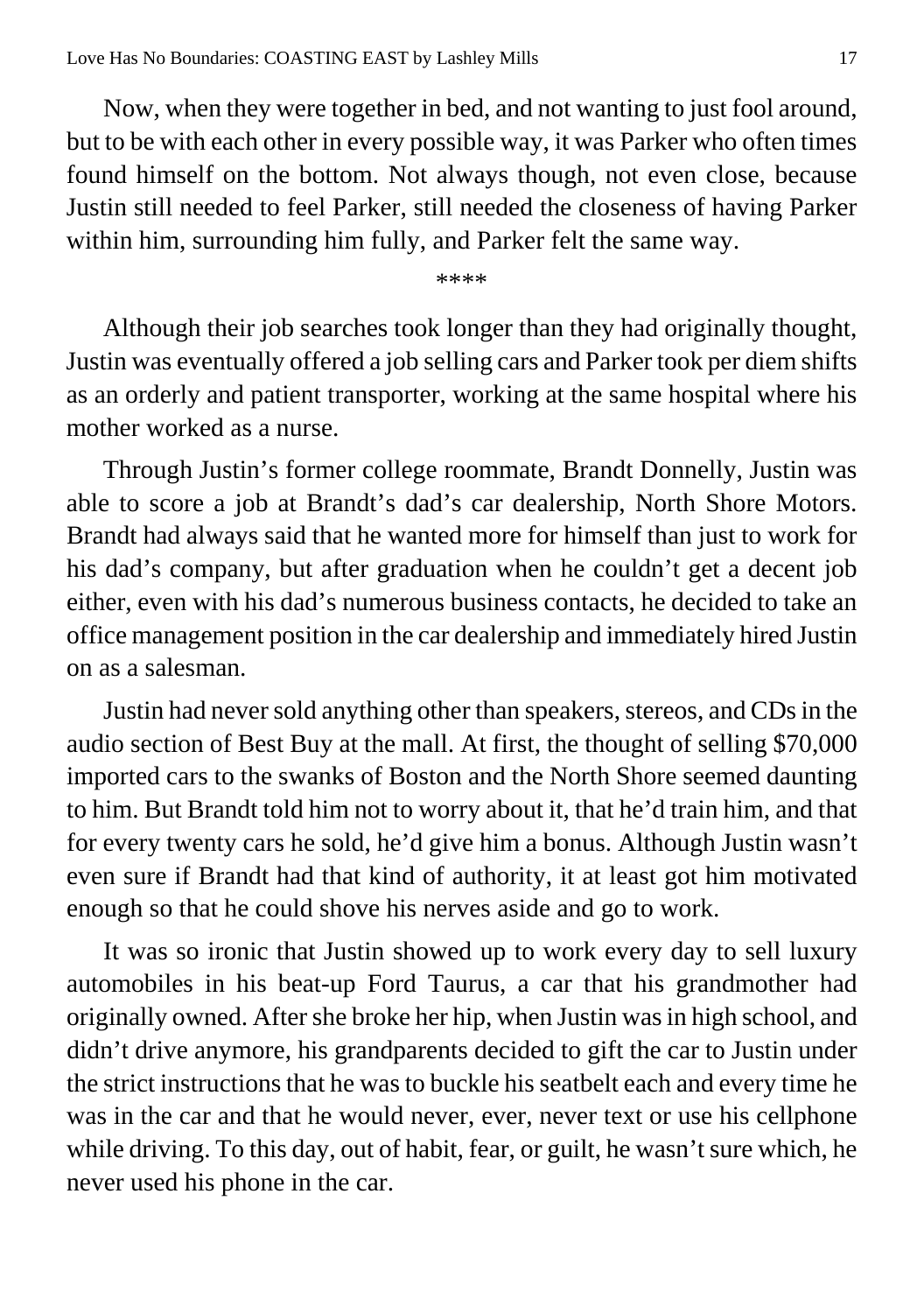When Justin pulled into work each day, he parked behind the large storage shed in the back of the huge dealership lot, that covered well over five acres, and let his eyes roam over the Audis and the BMWs and told himself that he'd put money aside every week in order to buy one someday. Although he was indeed able to save some money toward this lofty dream, he was trying even harder to reach a more important goal.

Justin and Parker were now almost twenty-four years old and a year had passed since they had first started working. They both still lived with their parents, focusing on their goal of saving as much money as possible so that they could live together once again.

Justin still had great memories of living with Parker, and he smiled as he remembered the memory of a time they still joked about, even though it happened their senior year.

*"I'm not putting that in my mouth." Justin shook his head from side to side. "No."*

*"Come on, you'll like it," Parker urged him on.*

*"Nope."*

*"You said you'd try it."*

*"Yeah, well now that I see it, I've changed my mind."*

*Justin was looking down at the round, wooden table he was sitting at in their tiny college apartment. Well really, he was looking at the white plate of food that was on the round, wooden table.*

*Parker had recently come up with the idea of becoming a vegetarian. He said that he wanted to be healthier and now that they lived off campus and didn't have a meal plan to the college dining hall, they were always grabbing fast food—burgers, fries. Burgers, fries. Burgers.*

*And that's exactly what Justin wanted now.*

*But Justin waslooking down at his plate and it was covered in what looked like a piece of brown leather baseball mittstuffed with more brown bits of dirt, or rice? Or—"What is this anyway?"*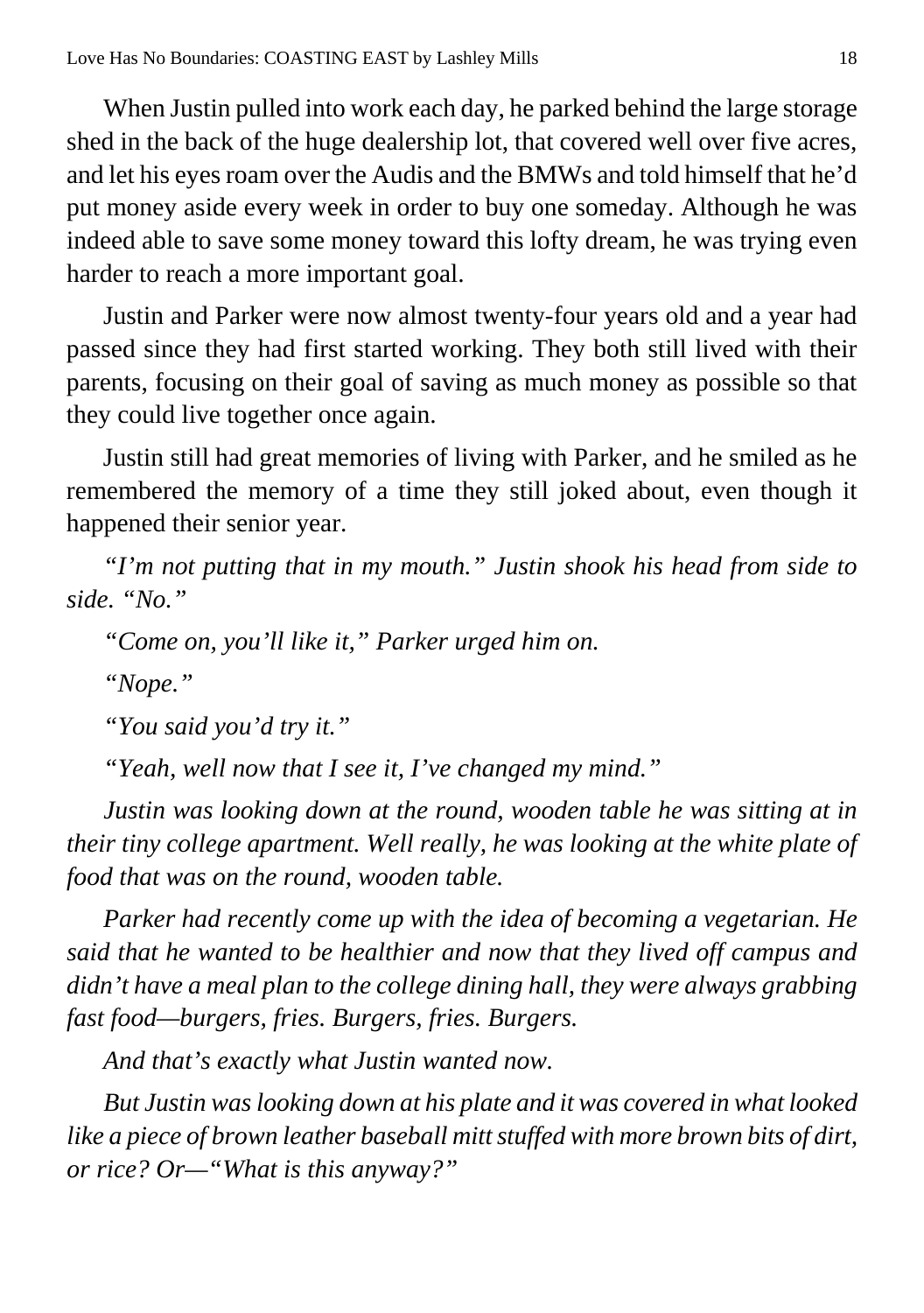*"It's a portobello mushroom stuffed with quinoa," Parker answered, placing his plate on the table and taking a seat directly across from Justin.*

*"Keen-what?"* What the hell? *"Dude, if I can't spell it, I'm definitely not eating it."*

*"Yeah, well…" Parker was fidgeting with his fork in his hand, grimacing down at hisstuffed mushroom creation, not looking too thrilled at the prospect of eating it.*

No way is this vegetarian thing going to last*, Justin thought.*

*"Come on, Parker, let'sjust go to Five Guys. We need bacon. On a burger. Now." Justin was half out of his seat, ready to go out to eat instead, but Parker wasn't going for it.*

*"Justin, come on. I said I wasn't going to eat meat anymore and you said you were cool with it."*

*"Yeah, but I never said that I'd stop eating meat." Nope. Burgers. Bacon. Burgers. Now.*

*"Yeah, because you never could. There's no way you would make it as a vegetarian. You probably couldn't even go a week without eating meat," Parker said to him, his mouth still void of any fungus among-us creation.*

*"Is that a challenge?" Justin perked up at what Parker had just said.*

*"More like a bet."*

*"Yeah?" Justin was loving the sound of this. "What are the stakes?"*

*"The stakes?" Parker's eyes looked around the room as he thought of his idea. "How about, the first one to put flesh in his mouth loses," Parker said, looking back across the table to Justin, deliberately making his answer sound like a double entendre.*

*"Yeah?" Justin ran hisfoot underthe table overto Parker's. Justin started at his foot, and then his shin, and slowly he dragged his foot up, up over Parker's knee and onto his thigh, rubbing it back and forth, and right when Parker closed his eyes waiting to feel Justin's foot nudge his cock, Justin abruptly pulled away and dropped his foot back to the floor. Parker's eyes shot open.*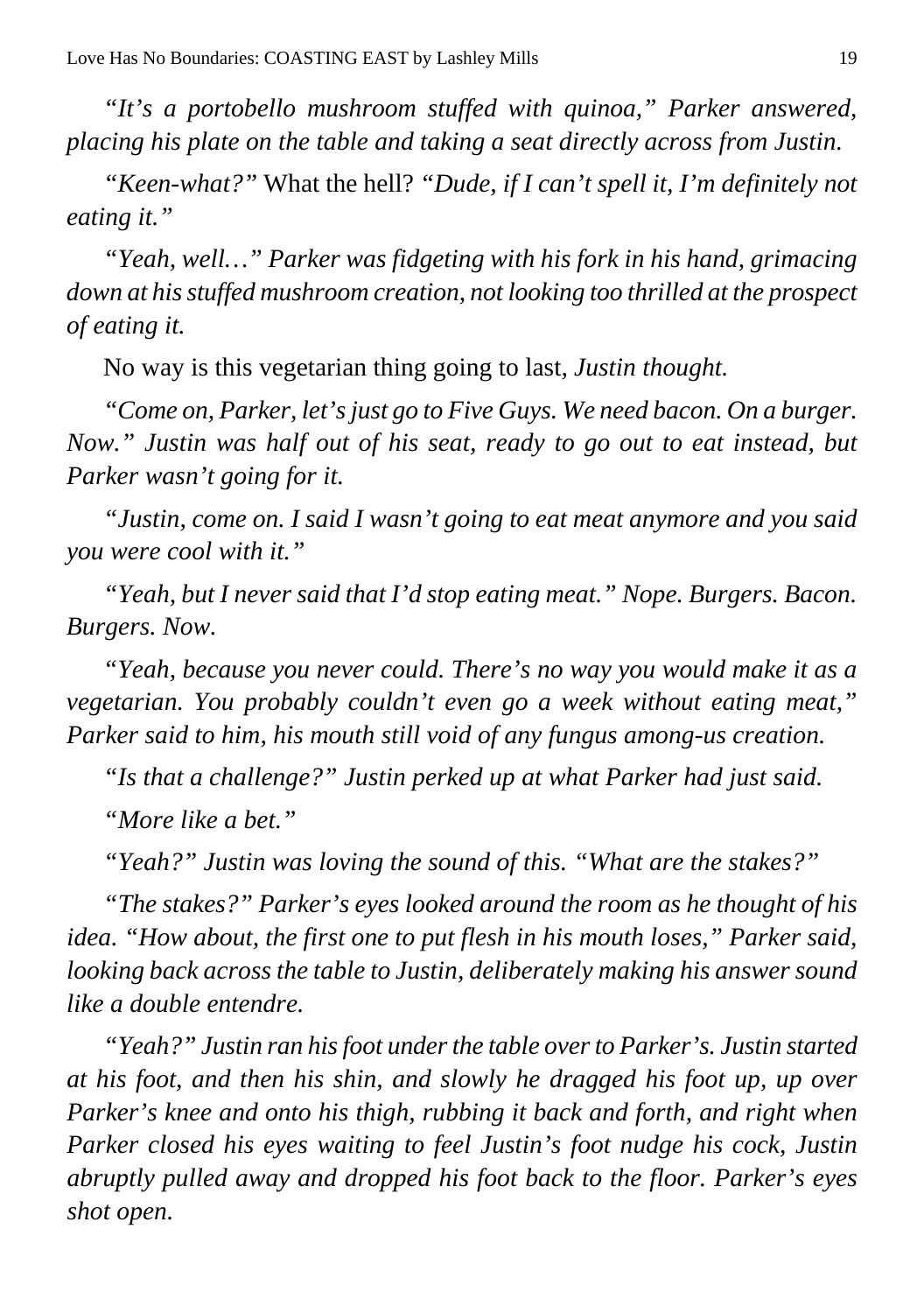*"Fine. I know I can hold out longer than you," Justin shot over to Parker, folding his hands in front of himself on the table like he was completely innocent even though his foot had just been only a centimeter away from Parker's dick.*

*"Hold out longer? But wait." Parker had to think back to his words. "So, the person who gives head first loses?" Was that right? "Or, the person who doesn't give head loses?" He had no idea. He just knew that his cock wanted attention and now he was confused, and whatsounded like a funny idea at first was now taking a turn for the worst.*

*Justin had to think about this. "Umm… the person who gives head first loses?"* What? He wasn't sure. "Wait, shouldn't it be the other way around?" *Justin was confused now too and either way, this wasn't sounding so great anymore.*

*"So this is a no-blow-jobs bet?" Parker answered him, his hand reaching down to his crotch underneath the table, palming his half-hard dick that was pressing against the fly of his khakis. This was actually sounding like a horrible bet. And whatever the hell the stakes were or the bet actually was, he was willing to be on the losing end of it, whatever the hell that actually meant.*

*"I think the vegetarianism thing sounds easier…" Justin answered, sounding unsure. He took off his baseball cap and scratched at the matted, dark-brown hair underneath it. No way was either one of them going for this anymore.*

*"Fine." Parker slid back from the dining table and walked over to Justin. "I'll be on the losing side first." He leaned down to Justin and gave him a kiss on hislips, and before Justin could pull him down furtherto get better contact with his mouth, he said, "Then you can take me to Five Guys for burgers. Winner pays."*

*"Done," replied Justin, reaching up for Parker, bringing him back down to him, hungrily sealing their lips together.*

And that's how Parker was a vegetarian for less than half an hour.

Two years later, as much as Justin loved reliving the memories of the time in their tiny apartment, when they moved in together this time, he wanted it to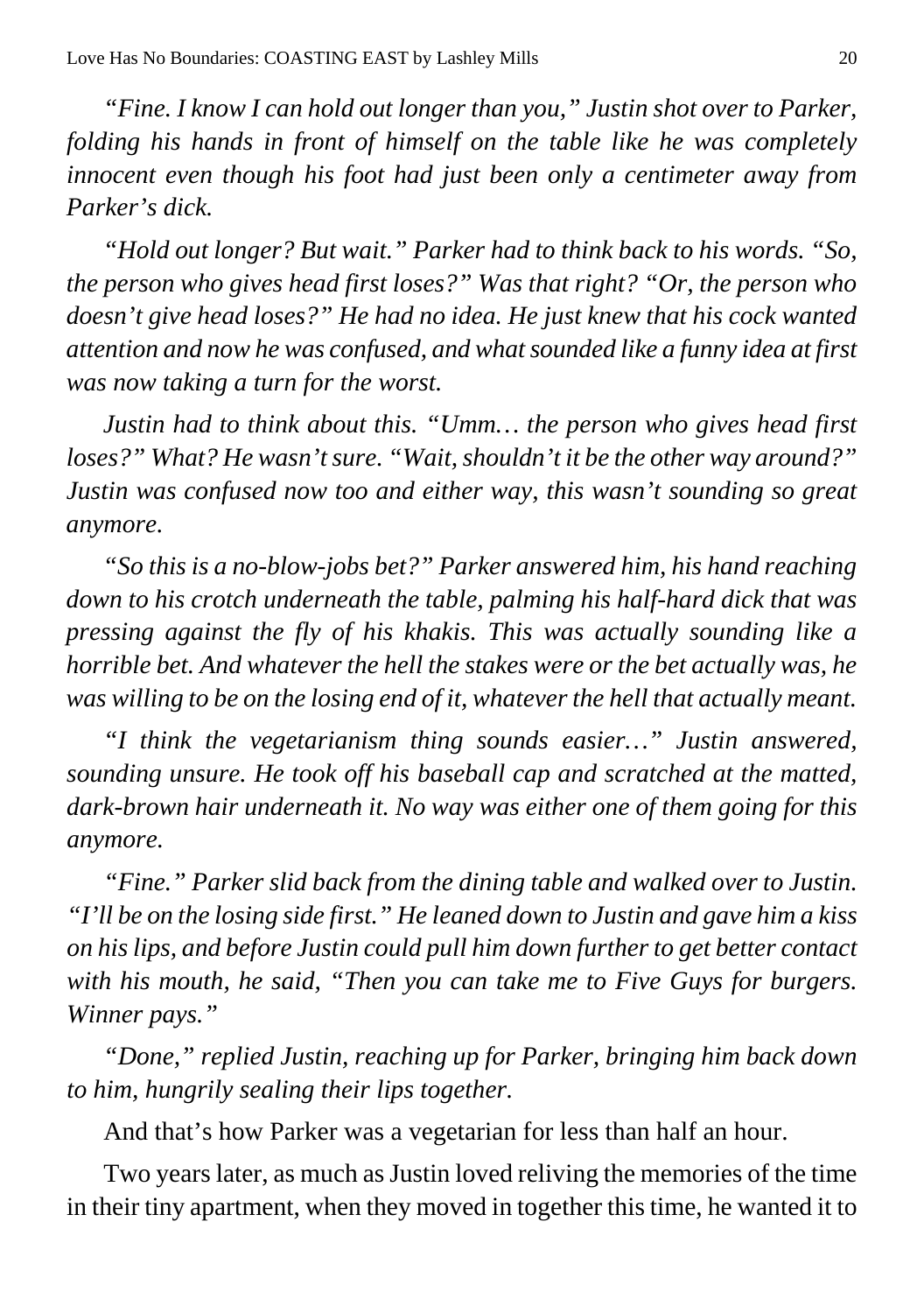be in a house. Not on the fourth floor of a five-floor walk-up, where he and Parker barely had enough room to move around each other, let alone be able to set up a proper house. Not that he minded at the time—living in close quarters was… Convenient. Very convenient, and Justin didn't want to be anywhere else than right next to Parker, right up close to him on their mattress on the floor or their busted-up love seat, that after moving and angling and pushing and shoving, was just the right size to be able to fit through their narrow apartment doorways. It actually fit in their living room/dining room/kitchen hybrid space that was comprised of a wooden table, the busted-up green pleather love seat, a few folding chairs for when they had friends over and a fifty-five-inch LED flat screen TV.

In their college apartment, the TV was non-negotiable. They could save money using hand-me-down furniture and thrift store lamps and not buying a bed frame for the bed that they shared, but the TV? Non-negotiable. Justin and Parker loved watching sports, TV shows, and movies way too much to throw their money away on a crappy set. Justin was still working at Best Buy at the time and was able to get discounts on the TV, while the Blu-ray player and the HDMI cables were next to free. When he told his parents how excited he was about the TV, his dad showed up at their apartment one day after work with a low wooden TV stand that he and Justin lugged up the four flights of stairs. Justin was in college heaven. Parker. TV. Actual food in the fridge from time to time. It was all he needed.

But now, Justin wanted more. They had graduated college over a year ago and he was almost twenty-four years old, and he wanted more. There was no question in his mind who he wanted more with. Parker had been his best friend since their sophomore year in college, the one person he could turn to no matter what, the one person that he could spout off his crazy dreams to, but this dream he was having now? It wasn't so crazy.

He saw himself and Parker living together in a house with a yard, somewhere on the North Shore where they could stretch out in the backyard and stare up at the night sky and the moon and the stars. The first time he had told Parker he loved him was under the stars while lying on the red and green plaid blanket that he and Parker always shared at the Eagles college football games they went to. Justin wore his red T-shirt with the big white letters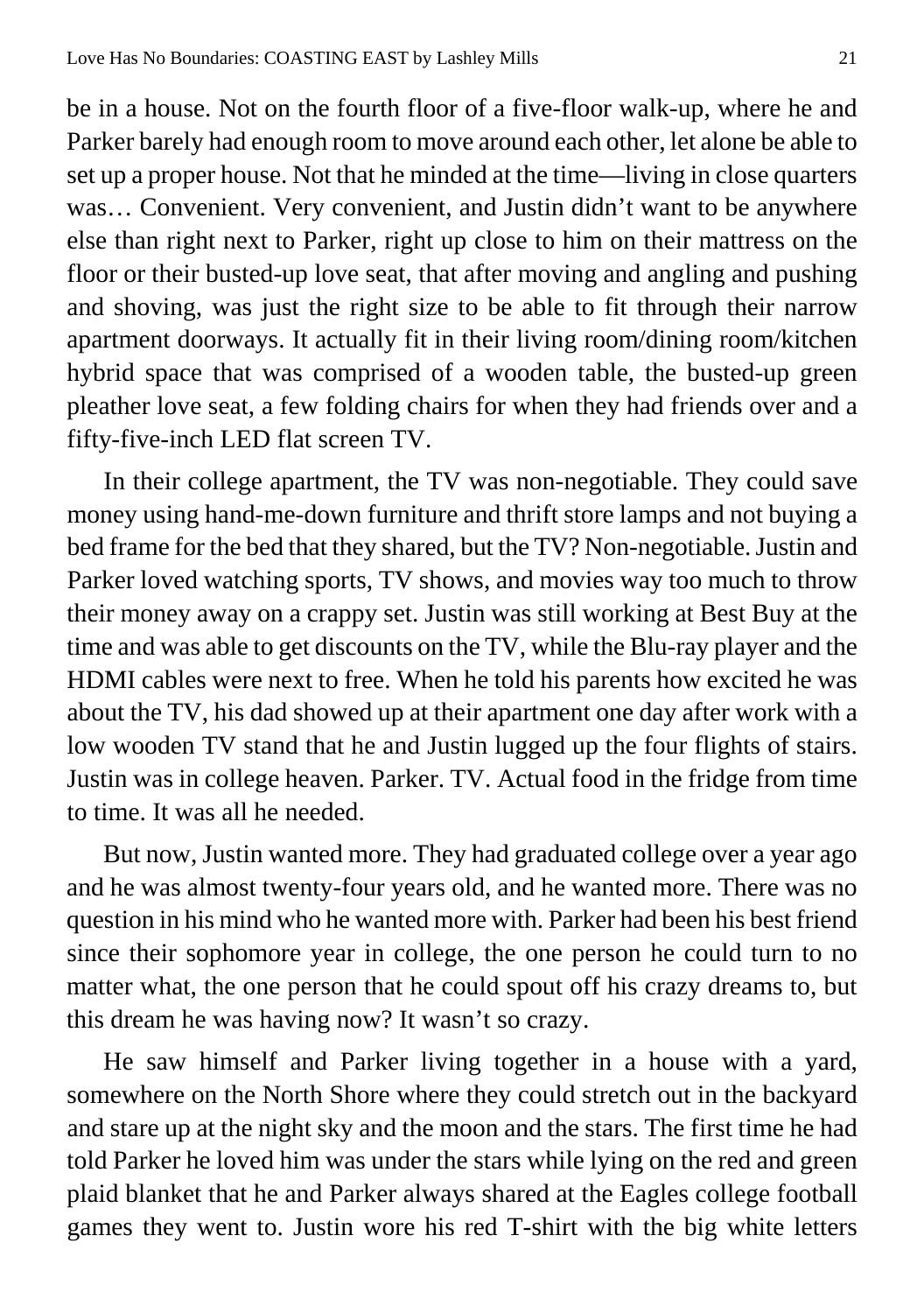across the front saying "GO" and his number, "01", on the back and Parker wore his red T-shirt with the word "EAGLES!" on the front and the number "02" across the back, and Justin wanted more of that for them. More I love yous and hand-holding, and kissing, and making out and touching and well everything.

But there was a problem. He and Parker weren't out as a couple yet. Actually, they weren't out individually either, not to their family and not to their friends, and even though they still met with their friends, Brandt and Todd, every weekend for a game of football, just like they had since their sophomore year of college, neither Brandt nor Todd knew of their romantic relationship.

\*\*\*\*

"Yeah, no wonder you fags like touch football so much." Brandt looked over to Justin and Parker and said this with a curl of his lip. "I say fuck it. Let's tackle each other for Christ's sakes. That's part of the fun!"

Todd just stood with one hand on his hip and kept his other hand at his brow,shielding the unnaturally bright overhead fluorescent lights of the indoor sports complex where the guys played football each week.

"Yeah, sure, we can play 'tackle' instead of 'touch', although I'm warning you, Brandt, don't come crying to me when you wrinkle your expensive clothes. I don't get why you show up every Sunday actually wearing your Sunday best. This isn't church, you know. Except, now that I think of it, you should get down on your knees and pray that you don't cry too loudly when Parker and I kick your ass," Justin pointed out loudly.

"Yeah, I'm sure you want me on my knees…" Brandt retorted.

"What was that, Brandt? Let me guess, another fag joke? You're so original, man. But you're the one who's the joke. Just try to beat Parker and me at this. Every week it's the same old thing, hell it's been the same thing for the past three years, a whole buncha talk and you guys always lose," Justin sneered, to which Todd, still standing a bit farther off from the guys, looked slightly embarrassed.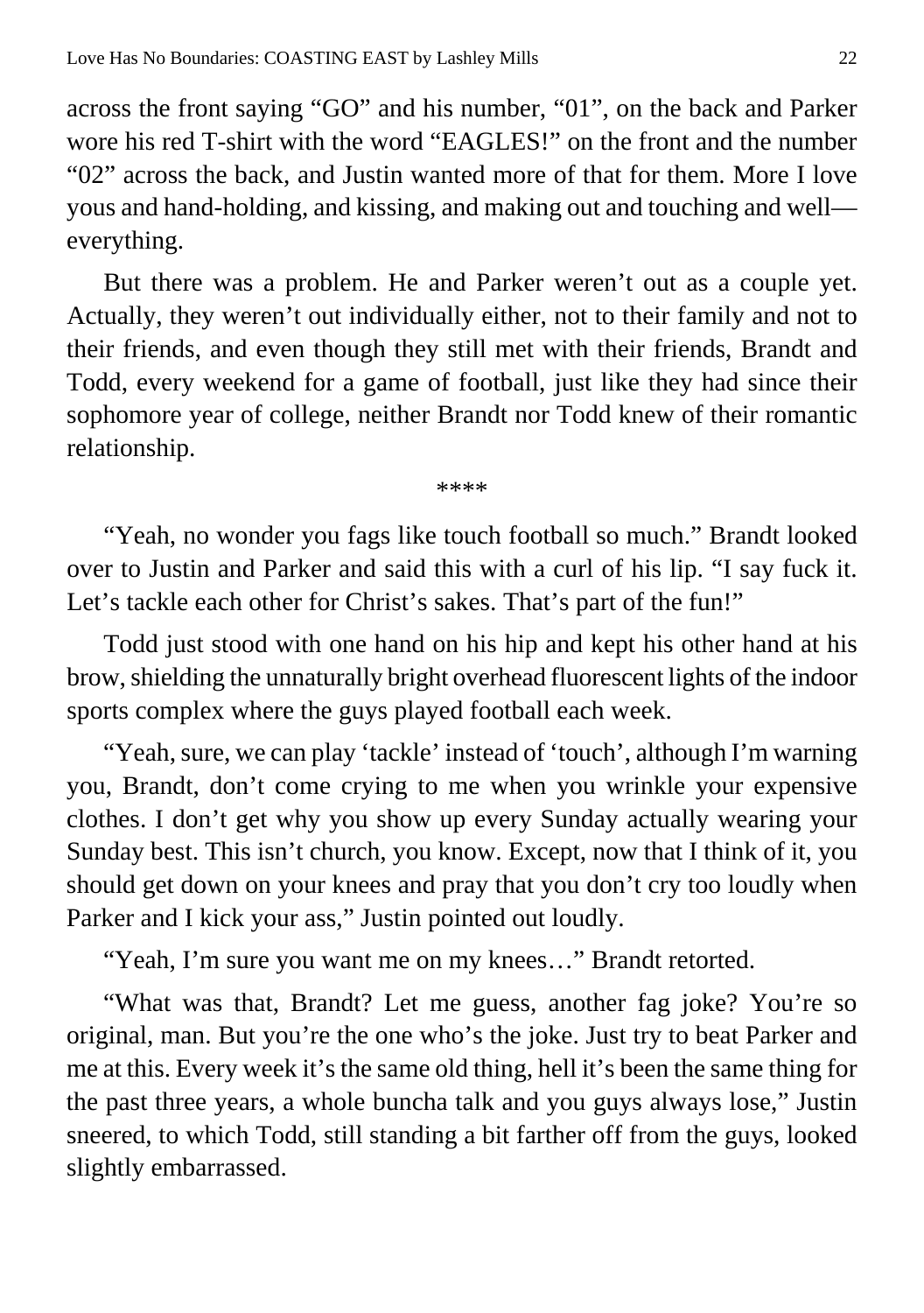"Sorry, Todd, I mean you're good, you're both good. But we both know that Parker and I were built for speed."

"And that's why we're gonna kick your ass today when we play tackle. Your fast legs aren't gonna save you from my two hundred and fifty pounds of muscle. Now are you and Parker gonna man up or what? Time to play some ball!" Brandt was always giving Justin shit. But Justin always gave it right back. That's just how they'd been since they roomed together, along with Todd, during their freshman year of college and it was always in fun. They were good friends and they never took it seriously.

Brandt was always throwing around the word, "fag" or making gay jokes. It was something that Justin and Parker didn't really care about and didn't take serious offense to because they understood that Brandt was harmless, he was just an imbecile.

Three years after having become boyfriends with Parker, Justin knew without a shadow of a doubt who he was and it was all thanks to Parker. Justin, at first, had been at a loss, not wanting to use a label to mark his new found love for his best friend, but now, he knew that he wanted to because he knew who he was with Parker; he was the absolute best version of himself.

Some trepidation and fear still held Justin back. To the world, he and Parker were just friends, best friends and not Justin and Parker.

But that was all about to change.

\*\*\*\*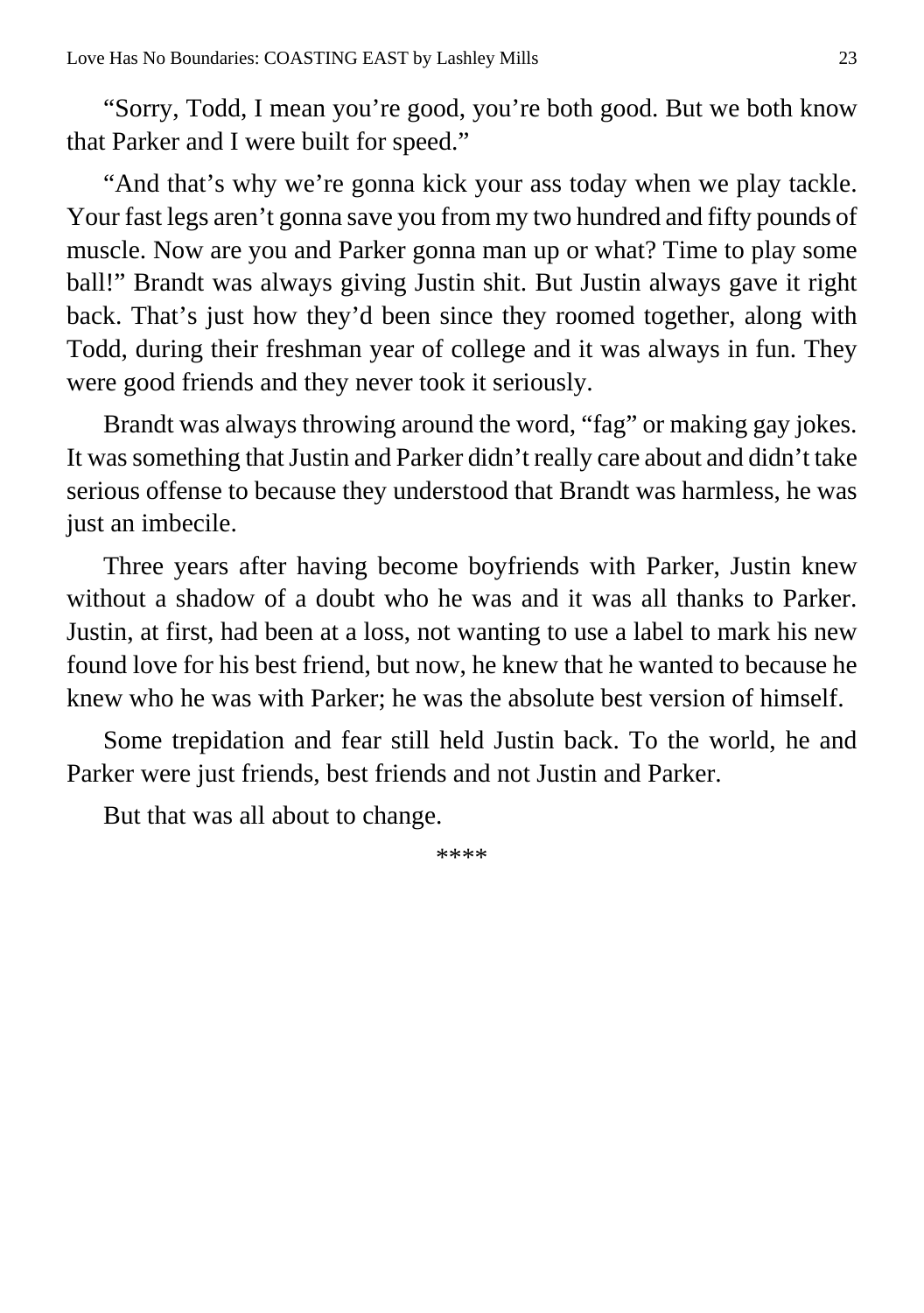#### CHAPTER THREE

<span id="page-23-0"></span>"I told my mom."

"What?" Justin felt like he was already in the middle of a conversation.

Parker pinched the bridge of his nose and ran his hand across his forehead. "About us, Justin. I told her about us." He hadn't discussed this with Justin beforehand and he wasn't sure how he was going to take it. "Justin, you talk about us moving in together, and I'm not calling myself your roommate, not anymore. We never even talk about it anymore, us telling people we're a couple. We've been together for over three years, it's time."

"Yeah, but."

"But what? Justin, you're acting like telling my mom wasn't my decision to make."

"Well maybe it's not." Justin mumbled out.

"What?"

"Since it involves me, I don't think it is your decision to make," Justin said looking straight into Parker's eyes.

"It's because it involves you that I made this decision. Justin, you know what you mean to me, you know what this relationship means to me. I can't believe that we're having this conversation."

"What do you mean you can't believe we're having this conversation? You're the one who brought it up."

"No, Justin, what I mean is how can we not be on the same page about this? I need you to tell me right now."

"Tell you what?"

"That we're on the same page."

Justin scratched up at the hairline above his forehead. Was he on the same page as Parker when it came to this? To "come out"? Uggh. He hated that term. To "come out" like he had been hiding, like this was all some deep dark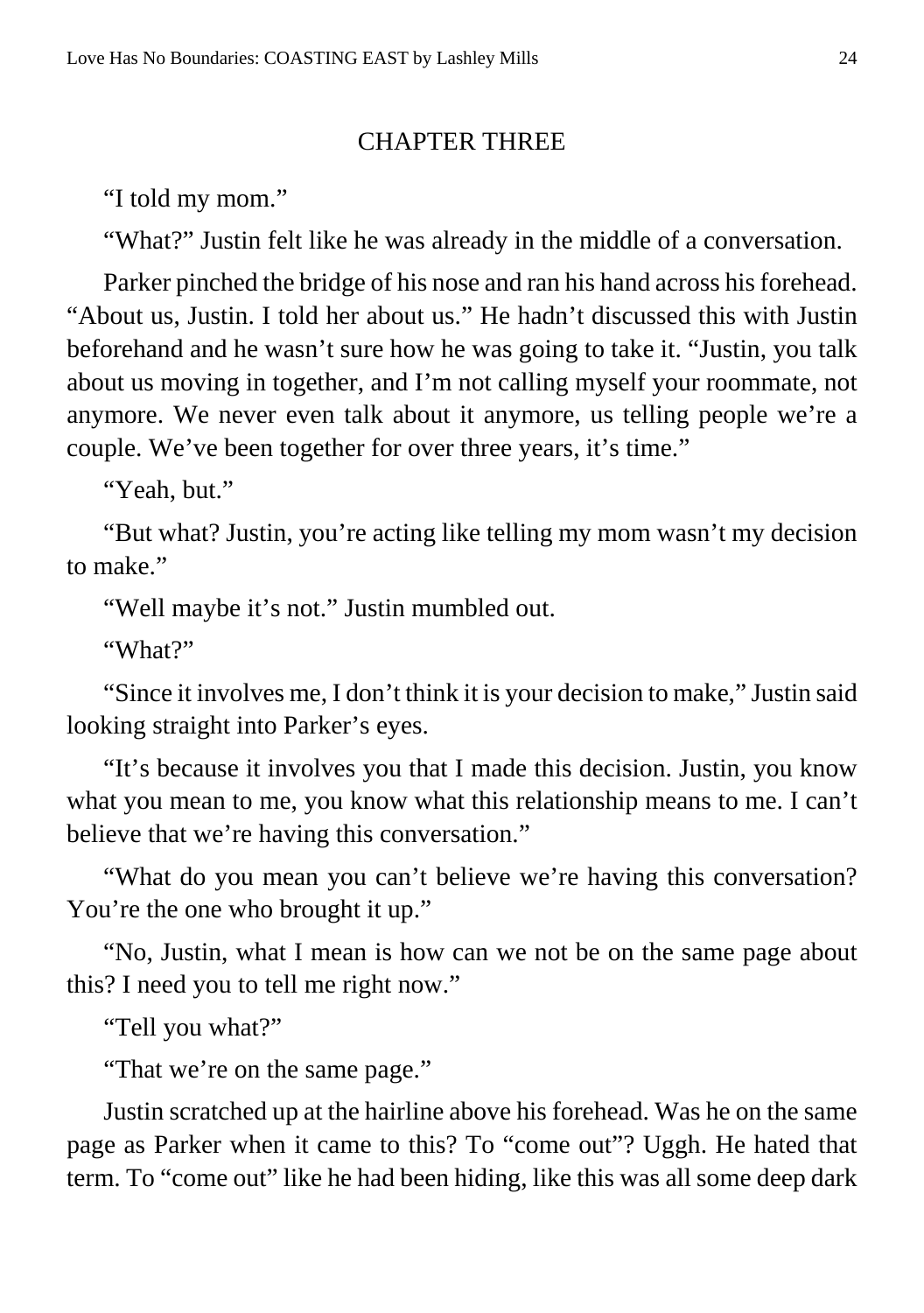secret that needed to be revealed. And it wasn't. None of this was. Nothing he felt for Parker was even close to being dark or dirty or shameful.

They had both decided to keep the status of their romantic relationship to themselves while they were still in college, but now that they were older, now that they absolutely knew without a shadow of a doubt that this relationship was it for them, keeping quiet about it was no longer an option. It couldn't be. *Enough, Justin.*

"We're on the same page," Justin answered him.

"You don't sound too convincing." Parker was worried that Justin was just trying to appease him. And this couldn't be farther from the reality of it.

Justin walked up to Parker and kissed him sweetly on the lips. "I promise you. We're on the same page." And Justin was going to prove it.

\*\*\*\*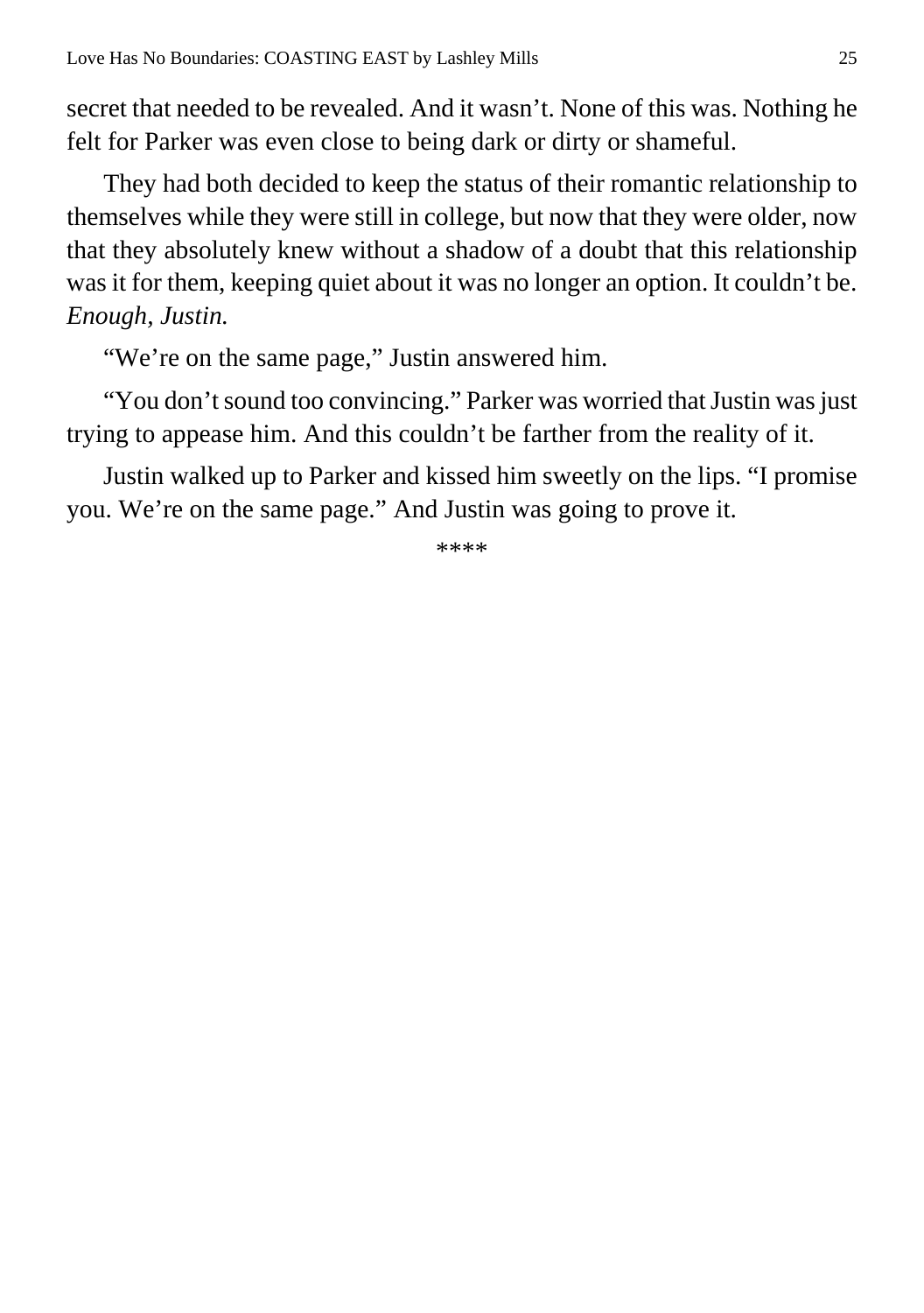#### CHAPTER FOUR

<span id="page-25-0"></span>A week after Parker had said that he told his mom that he and Justin were a couple was Valentine's Day. Justin and Parker never made a huge deal out of the holiday, but this year was going to be different. Justin needed for it to be, because he knew he had acted like an ass. Parker had let him know that he had told his mom about them and he made it about himself, just like he always did anytime any conflict came up. And he knew it, and he felt like an asshole about it.

Parker was a million times braver than he was. But that too was going to change. Justin was no longer going to be a chickenshit about this. It's one thing not to mention to anyone that he and Parker were together, to just remain neutral about it, not going out of his way to tell anyone, but not actively denying it either. The time for that was over as well. He wasn't a college kid anymore. He and Parker weren'tshacked up together in a fourth floor walk-up living off ramen noodles and string cheese. Well, the ramen noodles and string cheese hadn't really changed much, but still that's not the point.

The point was that Parker was it for Justin. The it. The person. He was damn lucky to even be with Parker and he knew it.

And this thing of not calling Parker his boyfriend to anyone and not letting anyone else in on the fact that they were together as a couple, together in love, had gone on too long. Far too long. And that was going to change too.

So, the day after Parker and he talked, Justin made a trip to Boston after work. Parker had a late shift at the hospital, and Justin knew that he would have time to go, even if there was killer rushhour traffic that time of day.

When Justin reached Boston, he found a parking spot off Commonwealth Avenue, right near his old college campus, and after parallel parking his car and walking around the street corner, he was within sight of his old sophomore dorm, the one where he had met Parker. The place where his whole life had changed.

It was now close to seven PM on a cold February night. After looking at the five-story brick dorm, now only illuminated by the soft orange glow of the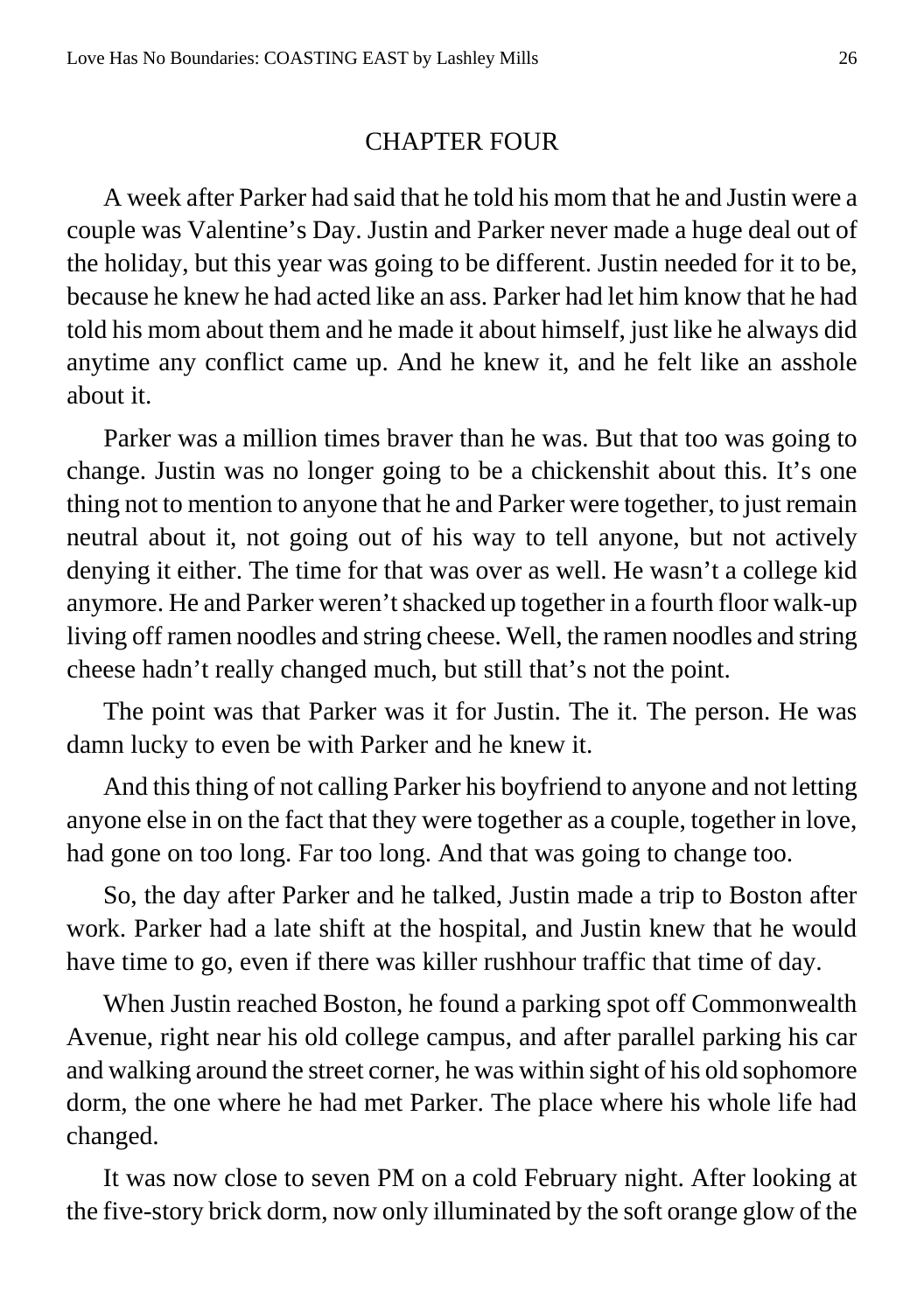curbside street lights and the pole lights that lined the walkways on the college grounds, Justin couldn't help but feel lucky. Lucky that he had met Parker. Lucky that Parker only lived five doors down from him his sophomore year in the dorm. And more than anything, he just felt lucky to be with Parker. That was the truth. He had always felt lucky that Parker wanted to be with him, had chosen him and that feeling was never going to change.

In college, along with their friend Brandt, Justin and Parker's other best friend was Todd Schmidt. Todd still worked at the custom T-shirt shop that he and Parker had worked at throughout college, and since Todd was now in graduate school at their old college, he kept his job there, making his hours even more part-time to account for his graduate school studies and the observation hours that he had to clock in.

But Todd was going to be working tonight. Justin had called him to make sure of it. Justin wanted to see him, wanted to talk to him, wanted him to be there.

So, after shoving his hands further down in the deep pockets of his wool coat to protect them from the frigid night air, and walking a few more blocks, Justin found himself in front of the T-shirt shop. The one that specialized in custom-made T-shirts, where Parker had originally designed their "GO" and "EAGLES!" T-shirts that were worn to every single Eagles football game during college.

The entrance to the shop itself was small, and people might just walk on past it if they didn't know it was there. Oftentimes, the shop didn't deal directly with individuals from the public, trying to take on bigger clients in order to do bulk orders, but it was still a family-run business and they were still happy to service people's individual requests. Plus, Justin was personal friends with Todd, and he knew that Todd would be able to handle his rush order. He needed his order done before Valentine's Day, which would be on Sunday, only four days away.

"Hey, man. What are you doing around here?" Todd asked, hearing the little bell chime over the door when Justin walked into the shop.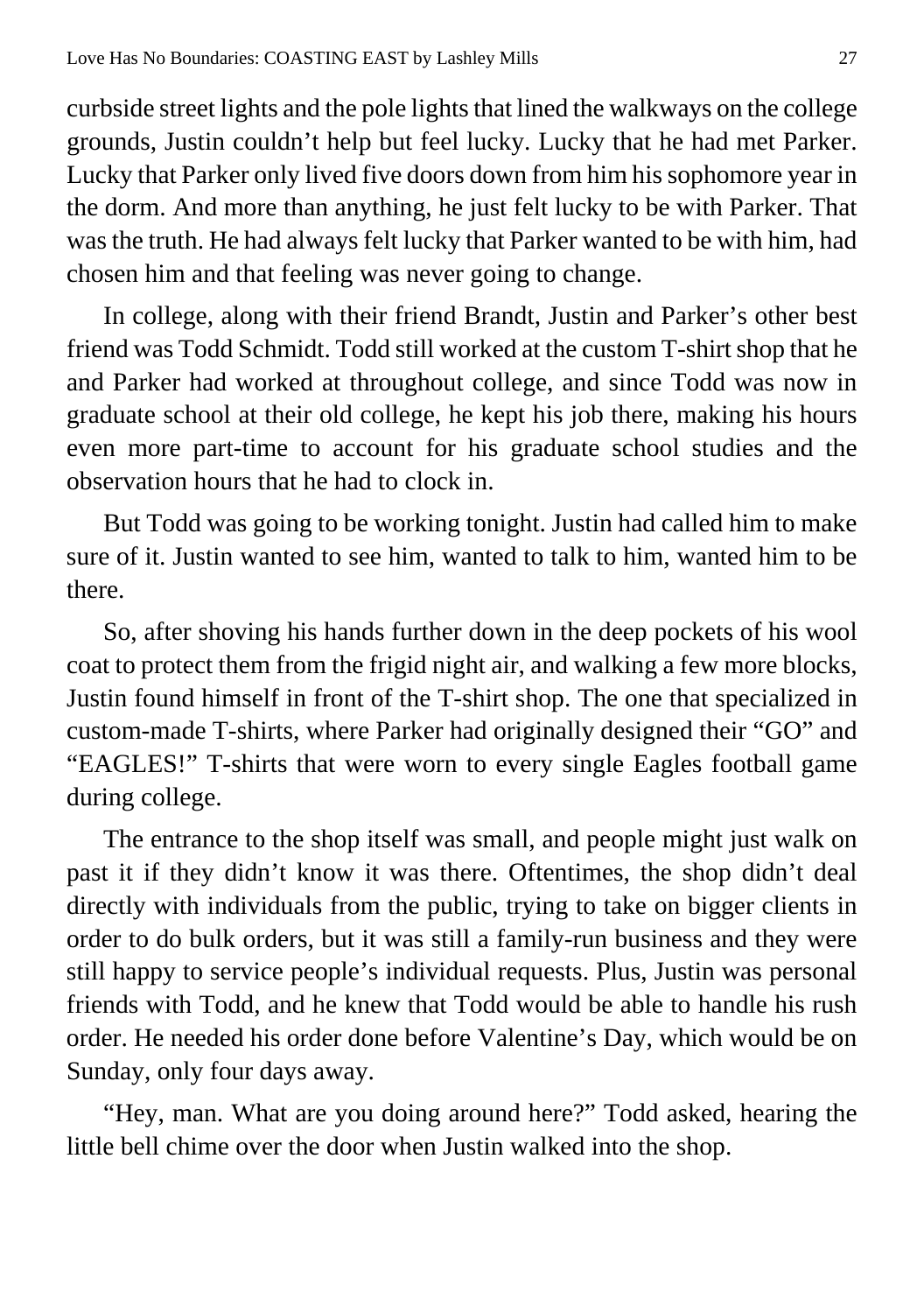"I told you I was coming. Or did you forget?" Justin walked over to the large stainless steel counter, toward the back of the shop that Todd was standing behind.

"Naw, I didn't forget, just meant what can I getcha? We just printed out some Eagles shirts, but I don't know if they're your style, they're the actual school colors—you know, maroon and gold. Not the red and white shirts that you and Parker always wore." The "GO" and "EAGLES!" shirts, that he and Parker had worn every week in college, were bright red T-shirts with large white block letters.

"Naw, thanks, I, uh, was hoping that you could just put in an order for me, a custom order."

Todd walked from behind the counter toward Justin, after having grabbed a pad of paper to take Justin's order.

"The only thing is I need it by Saturday," Justin told him.

"Uh, Saturday? Kind of short notice, Justin. How big's the order?"

"Just two. Two shirts." Justin sincerely hoped that Todd could make this happen.

"Alright, yeah. We should be able to do that. I'm in tomorrow too, so we can get it done." Todd waslooking down at the pad of paper he was holding in his hand, already writing down Justin's contact information.

"So what's the occasion?" Todd looked up from the order form.

"What?"

"The occasion? Why the rush job?"

"Oh, yeah, that. Well, you know. Sunday's Valentine's Day. So…" Justin let his voice trail off.

Justi"So…?"

"So I want some shirts made."

"Well. Good to know." Todd took the pad of paper he was holding in his hands and whacked the brim of Justin's Patriots football cap with it. "I know you want shirts made. You just said that. What I'm asking is why? Or at the very least what do you want the shirts to say?"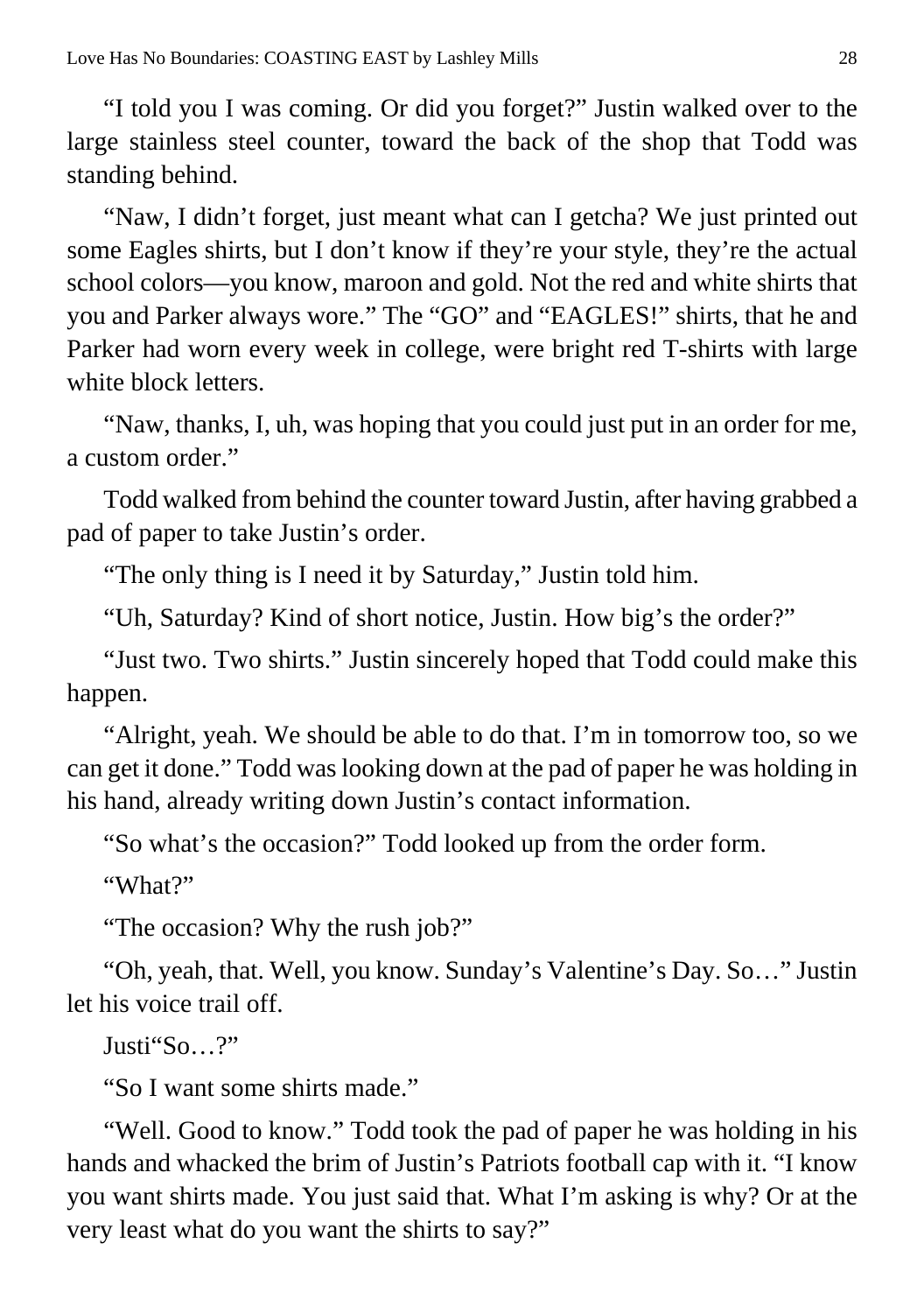"Oh, yeah. I figured I could just draw it. Isn't that how you do it? I can design it and you can print it?"

"Yeah, we can do that. We probably can't do anything too intricate since we only have a few days, but just tell me what you're looking for and I'll tell you if we can do it."

"Do you still have red shirts?" Justin wanted to make sure that the two Tshirts Todd would print up would be red, just like the shirts that he and Parker had worn back in college.

"Yeah, red, blue, green, wisteria, chartreuse, aubergine…"

"Auburn what?"

"Aubergine. Never mind. The point is if we have chartreuse and wisteria and a hundred more colors that you never heard of, I think we can handle red."

"Wiseass."

"Yeah, I know. But you're bringing it out in me. You're not even telling me what you want."

"Right. Well, two red shirts, size large." Justin looked down at himself, maybe he better size up. "Well one large, one extra-large. With uhh, '01' and '02' on the backs."

"Ahh, I see, making some more football shirts for our Valentine's Day football match, huh?"

Justin just nodded.

Justin, Parker, Brandt and Todd still played football together every week or so, just as they had been doing since college. In the spring and summer, they liked to hit the park to be outside and get some fresh air, but with it still being February and freezing out, they played in the indoor sports complex that Brandt had a membership to. Since they played every Sunday and this year Valentine's Day was on a Sunday, it was going to be a Valentine's Day matchup.

"So you wear the '01' and Parker wears the '02'." Todd was taking down notes on the pad of paper. "Just remind me again of who wears the 'GO' and who wears the 'EAGLES!' that's written on the front of the shirts."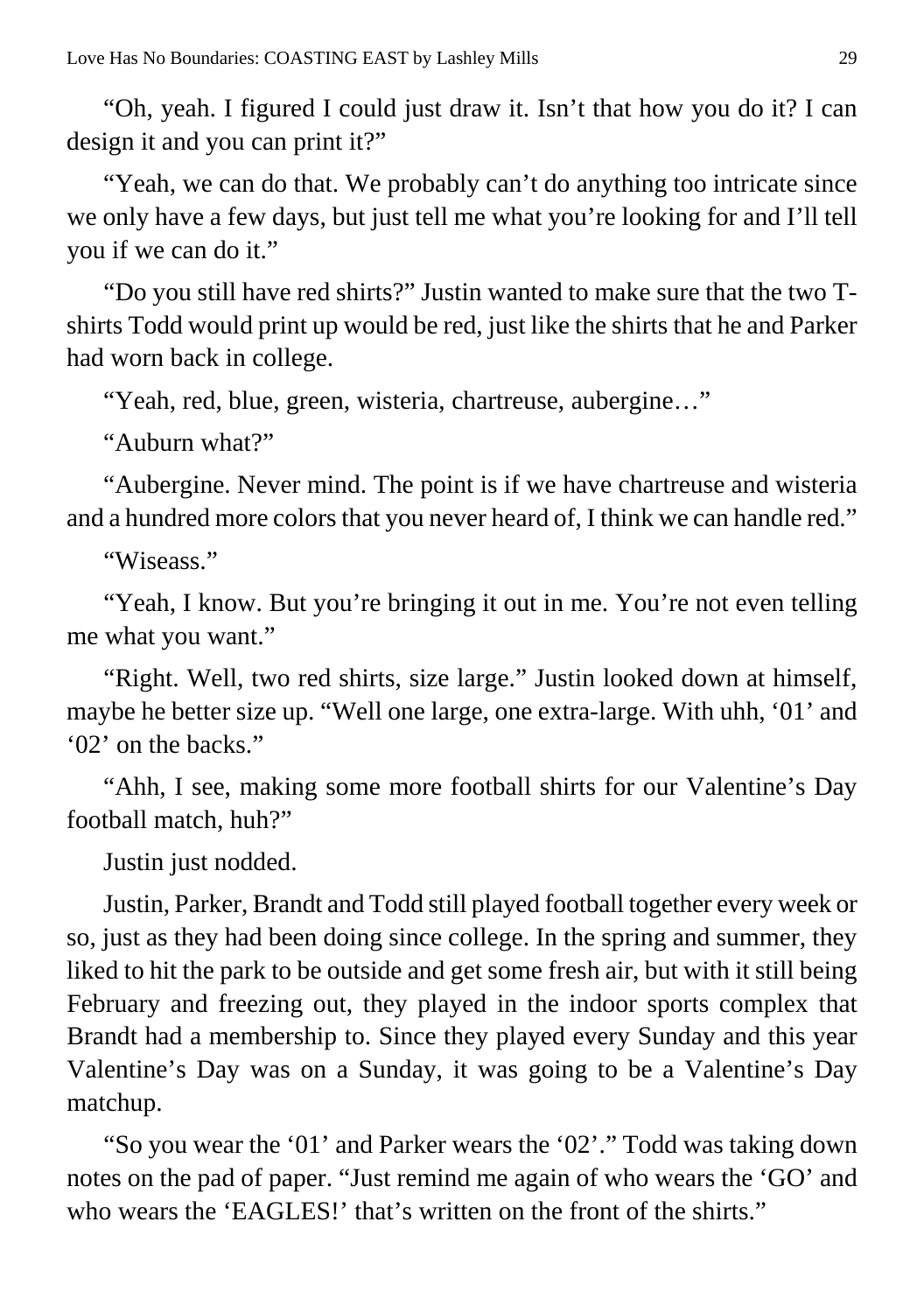"Uhh, I'm the 'GO', but I want something different this time."

Justin took the pad of paper from Todd and wrote in the words he wanted for the front and back of the T-shirts and then handed it back to him.

Todd looked down at the paper, saw what Justin wrote, and smiled. "Bout" time."

"What?" This wasn't exactly the reaction that Justin had been expecting to receive from Todd.

"Dude, I was a psych major and now I'm in grad school for the same thing. I literally spend twenty hours a week juststudying people." Todd flung the pad of paper back to the counter. "This isn't a surprise."

Justin was taken a bit off guard. He had spent the whole drive down to Boston mentally preparing himself for some long-winded conversation with Todd about this and now with one quick glance at the T-shirt order form, Todd barely had any reaction.

"I thought, I dunno, I thought…"

"Wait, wait, I can redo my reaction if you want… Wait." Todd cleared his throat, made a giant fake gasp, and forsome reason took on a Southern accent. "Why, Justin, how could this be? I would have never known! The injustice of it all! The travesty! The—" Todd couldn't keep the charade going on anymore and just started laughing at himself.

"Fucker."

"Yeah, well, what else is new? These shirts will be ready on Saturday. I'll make sure of it." Todd reached into his pants pocket to grab his vibrating cellphone and started to fiddle around with it. "So see ya Sunday?"

The conversation that Justin had just spent the last hour and a half preparing himself for was apparently over.

"Yeah, man, see ya Sunday."

And just like that, they said their good-byes and Justin, smiling to himself, walked back to his car.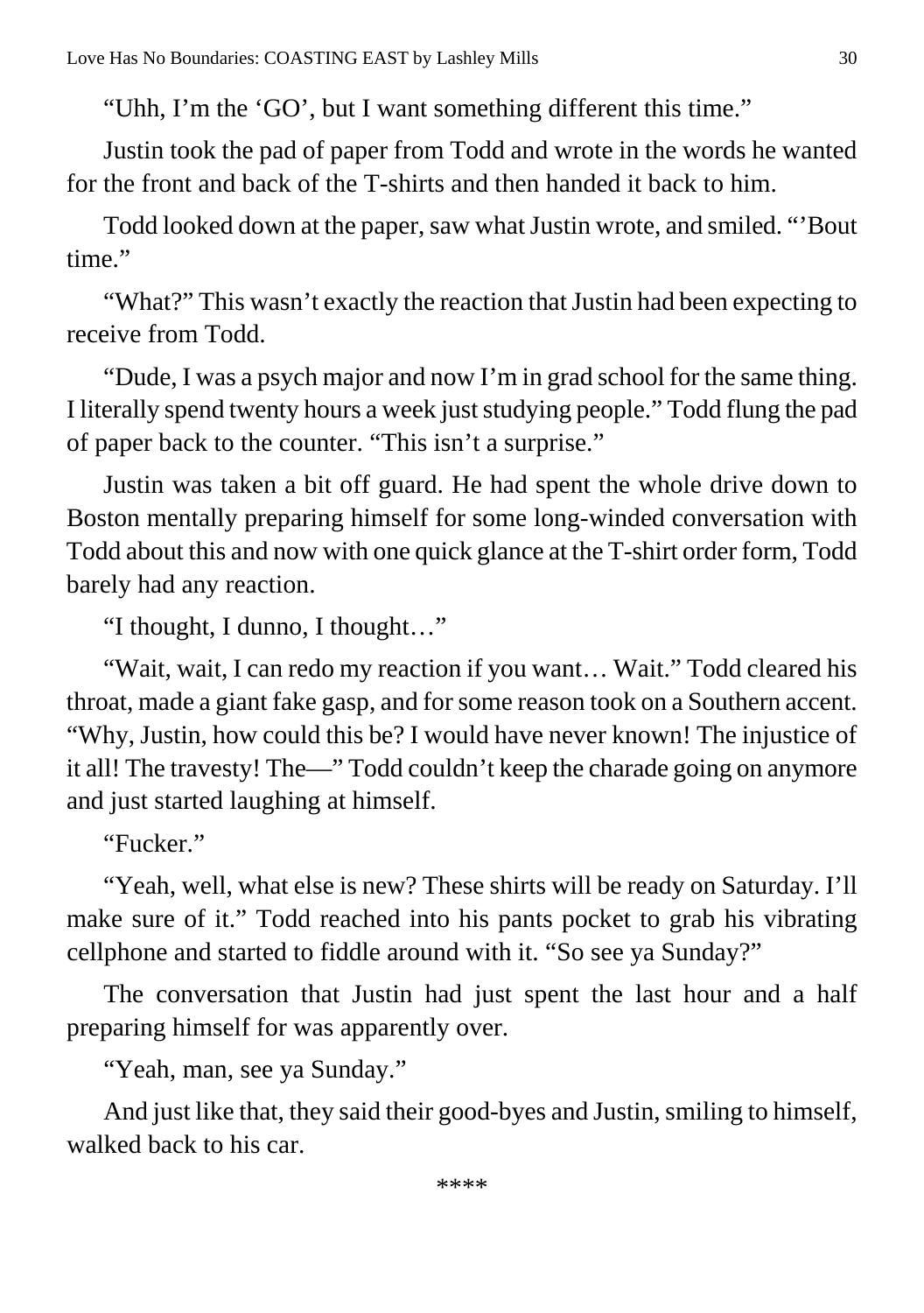#### CHAPTER FIVE

<span id="page-30-0"></span>It was Sunday afternoon, Valentine's Day, and Justin and Parker were meeting their friends, Brandt and Todd, at the indoor athletic complex. Brandt still had a membership, even though it was in Boston and Brandt, Justin and Parker were back to living on the North Shore where they grew up and now had jobs. Ever since their sophomore year of college, Justin, Parker and Todd had been given free guest passes to the sports complex so that they could play their weekly game of touch, or oftentimes tackle, football. Justin always thought it was odd how they were all given free passes week after week at one of the most exclusive sports complexes in the state. But Justin's thoughts on this had changed last week, when they were in the locker room after the game. Brandt had gone to the restroom and Justin saw a filled out form resting on the top of Brandt's gym bag.

It was a membership renewal form to the sports complex. Right below the line that held Brandt's name, address and phone number was a big bold check mark in the box for a Family Pass renewal. And the names of the family members listed were: Justin Meyer, Parker Klein and Todd Schmidt.

Brandt must have been buying a family pass all along, and it's what they were, family. Thinking back to that moment, a week before, Justin knew he could do this.

Justin and Parker had come separately to the sports complex because Parker had an early shift at the hospital and would be coming straight from work. Since Parker still didn't have a car, he usually hopped on the bus to work, but since his mom wasn't working the overnight shift until tonight, she said he could borrow hers.

Justin had come to the sports complex early on purpose, knowing that he could do this, that he wanted to. But he also knew that he just needed a moment to collect his thoughts beforehand. He had told Parker to meet him there early because he needed to talk to him.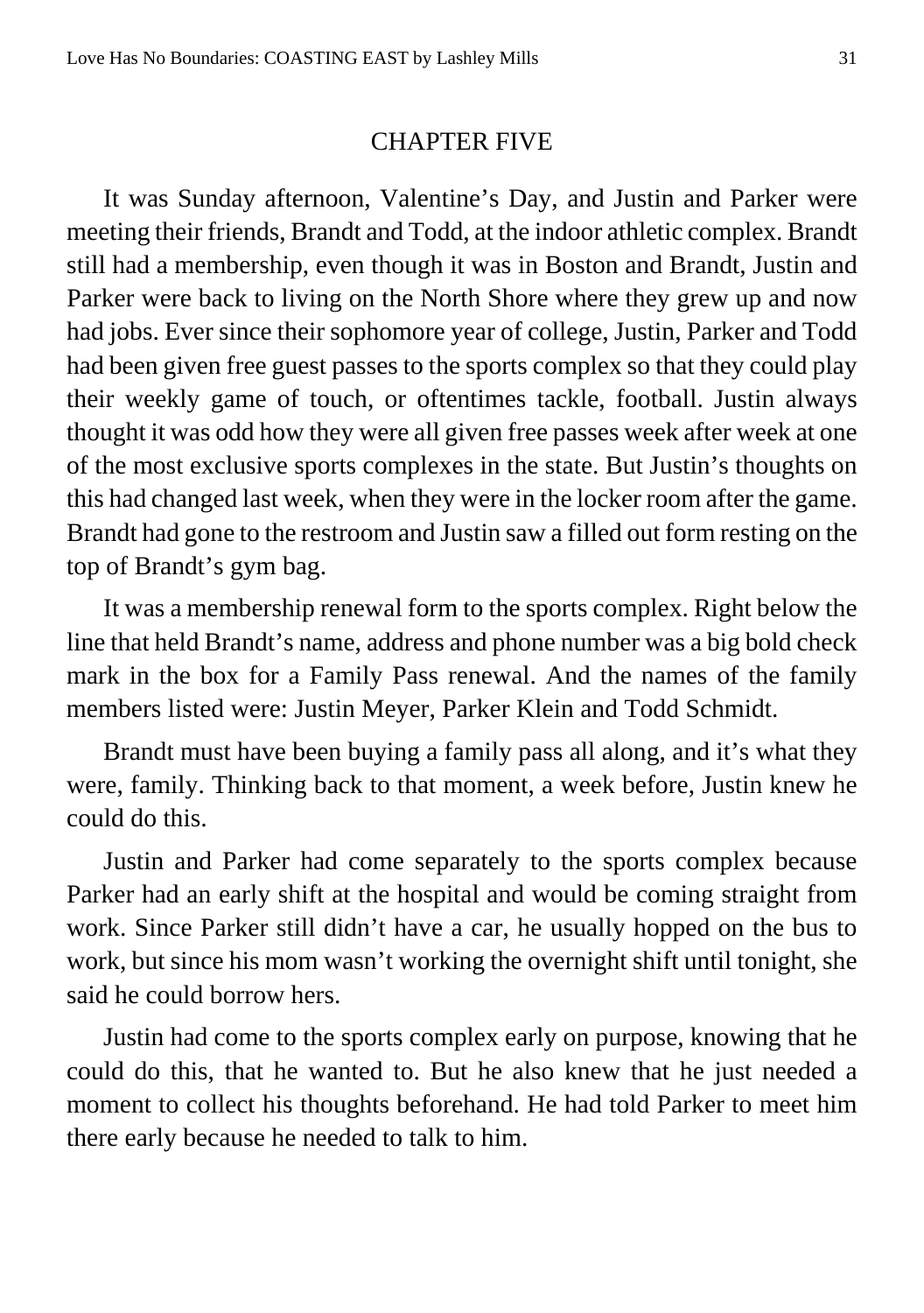Sure enough, Parker, never one to be late, arrived at the sports complex about twenty minutes before Brandt and Todd were due to arrive and met Justin in the locker room.

Justin was sitting on the wooden bench in the aisle between two rows of steel grey lockers. It was two o'clock in the afternoon and there were a few men here and there, but Justin wasn't paying attention to whether or not anyone was around them, because when Parker walked in,Justin's heart raced in his chest just at the sight of him. He had been in love with Parker for over three years, and still, even now when Parker was around him, he had this magical way of causing Justin's pulse to quicken with nothing more than eye contact and God, thatsmile. The fact that Parker would even smile at him after he had acted like a total ass a few days back, and the fact that no matter what, he was Parker's and Parker was his, was making Justin's heart race even quicker. He was so happy to see Parker that he stood up from the bench and before Parker even had a moment to put his gym bag down, Justin pulled him close in an embrace, resting his face against Parker's hair, which he had been wearing short lately. Breathing in his scent, his fingertips pressed into the back of Parker's shirt, and Parker nestled his chin into Justin's shoulder.

"Jesus, I've missed you." Justin was holding onto Parker tightly, not wanting to let go.

Parker let out a small breathy laugh against Justin's shoulder. "Everyone misses Jesus, he lived two thousand years ago." Parker gave him a squeeze back and lifted his head away from Justin's shoulder so he could speak better. "And you just saw me three days ago," to which Justin only held on to him tighter. The fact that he hadn't seen Parker in only a few days but still felt like his world was incomplete without him, made him want to talk right away, and holding Parker tightly against him, he began to speak.

"I wish you had told me you were telling your mom."

Parker let his grip on Justin relax at these words. "Justin, if this is about not wanting to let her know…"

Justin gave Parker one last squeeze, then released his hold on him so that he could look him in the eyes. "No. It's not about that. What I mean is I'm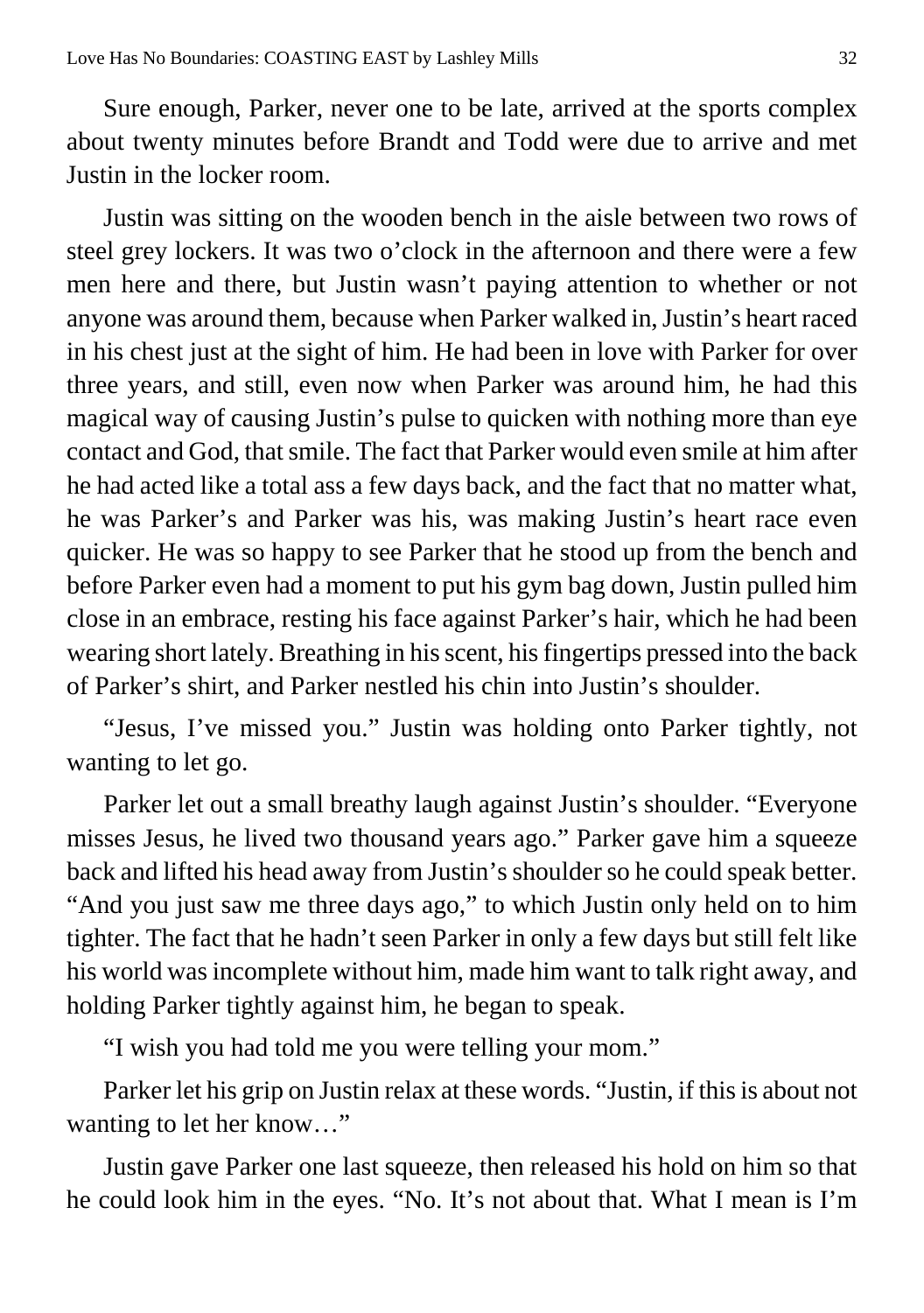sorry. I'm sorry that you told her by yourself. I should have been there with you. I'm sorry that you had to think even for a minute that I wouldn't want to be. I should have been."

"Justin…"

Justin took Parker's hands in his. He was so beyond caring what anyone else thought, he needed to say this. "I love you, Parker. If you don't know that or if you don't feel that, I'm sorry. I fucked up, and I'm sorry," Justin said, all while looking straight at Parker. Parker motioned to take a seat on the bench, and Justin sat beside him, not letting go of his hand.

"I do feel it, Justin." Parker squeezed Justin's hand in his. "It's because I feel it that I had to tell her. I needed to. It's like every time I saw her I thought I was lying, lying about who I was, who I was with. I just…" Parker looked straight at Justin. "She's happy for us, Justin. I'm happy for us." Parker paused for a moment. "And I'm not embarrassed about us. And I don't want you to be either."

Justin's heart was still beating fast in his chest and at the word "embarrassed", he felt a jolt of pain. He was anything but embarrassed to be with Parker and the fact that he had let Parker believe that was enough to stop his heart all together, and while feeling all of this, four words escaped his lips.

"Never for one second."

"What?"

"I've never, for one second, been embarrassed or ashamed of us, Parker. When we were younger, we figured it was best if we kept things between us, to ourselves, but I want that to change, and if you want that too, I say we start today."

Justin let go of Parker's hand and began to dig in his gym duffle bag that was by his feet, and pulled out two red shirts and put one on.

"Nice shirt," Parker said, looking at him.

"Yeah well, you haven't seen yours yet."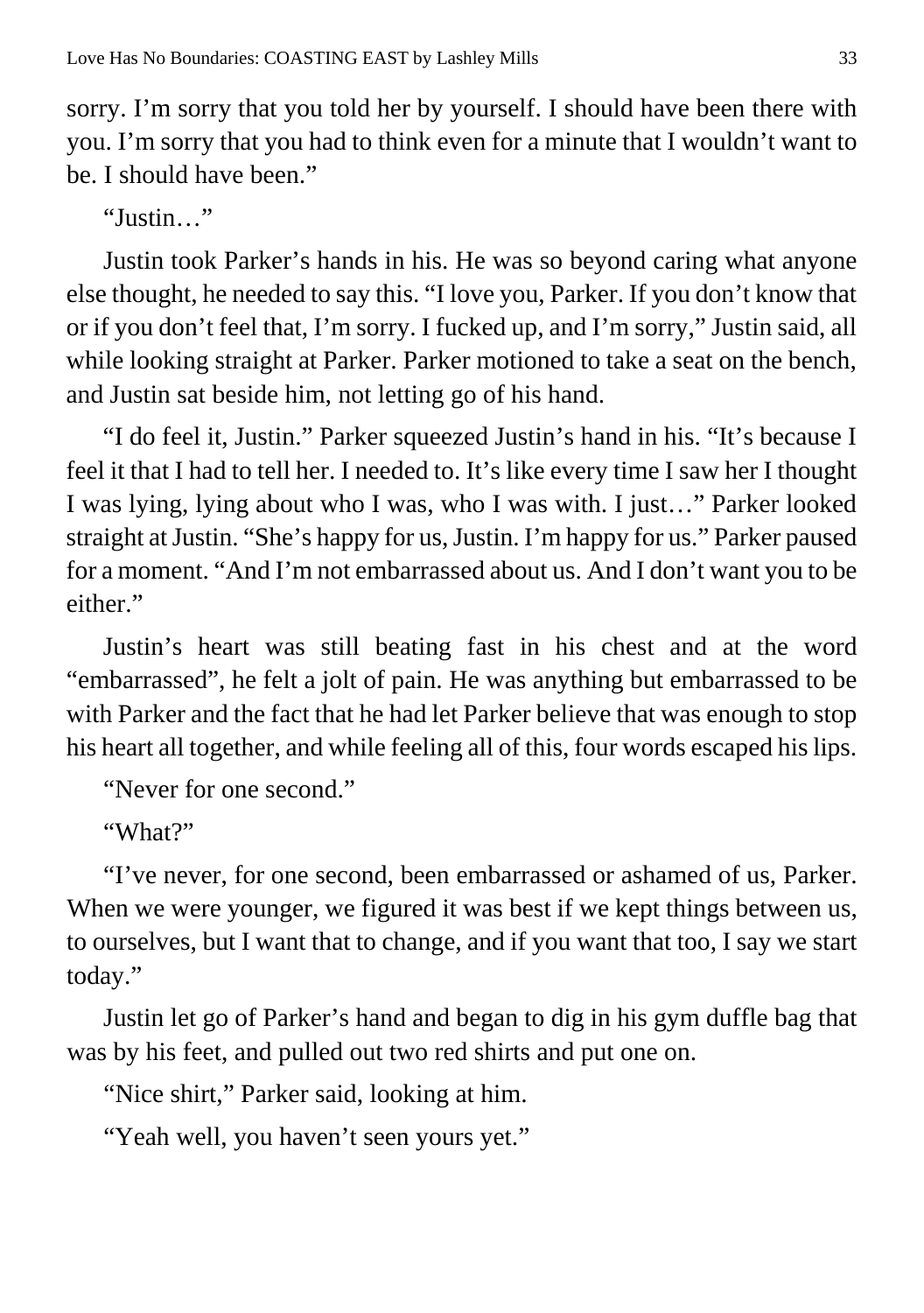Justin passed Parker over a bunched up piece of red fabric, the same way that Parker had tossed him over his "GO" shirt when they were back in college.

It was Parker who had originally come up with their red T-shirt ritual. When they met their sophomore year of college, Parker had made them both the red T-shirts to wear to every Eagles college football game they went to. They continued the tradition all through college, every year wearing the same T-shirts when they went down to the college football games to root for Brandt. who was the starting linebacker on the team.

After football season, even though Parker would retire his shirt to his closet or his drawer, keeping it safe until next season, Justin would still wear his around. Every time that Parker saw Justin and the word "GO" written across his chest, even though to others, this shirt made absolutely no sense, Parker knew what Justin meant by wearing it. He knew that Justin was showing that he loved him.

And now, standing before him, Justin was wearing a shirt that said "LOVE".

Parker looked back down to the red T-shirt he was holding in his own hands and undraped the material in order to read it and saw that it said the word "IN" on its front in bold white letters. He then turned it around to see the word "MINE" written in white across the top of the back of his shirt, as if it was his last name, and a giant "01" written in white below that. Parker was all at once touched and confused by Justin's kind gesture. "You got the numbers wrong though."

"No I didn't."

Parker turned the shirt around. "Yeah you did," and motioned toward the "01" on the back of the shirt he was holding. Parker had always been "02", he had even picked the original shirts out that way himself.

"We always joked about the numbers, Parker. How I was number one and how you're number two, my second in command. But we've always had it backwards. You're number one. You're my number one."

"Justin." Parker no longer felt any confusion, just pride and love.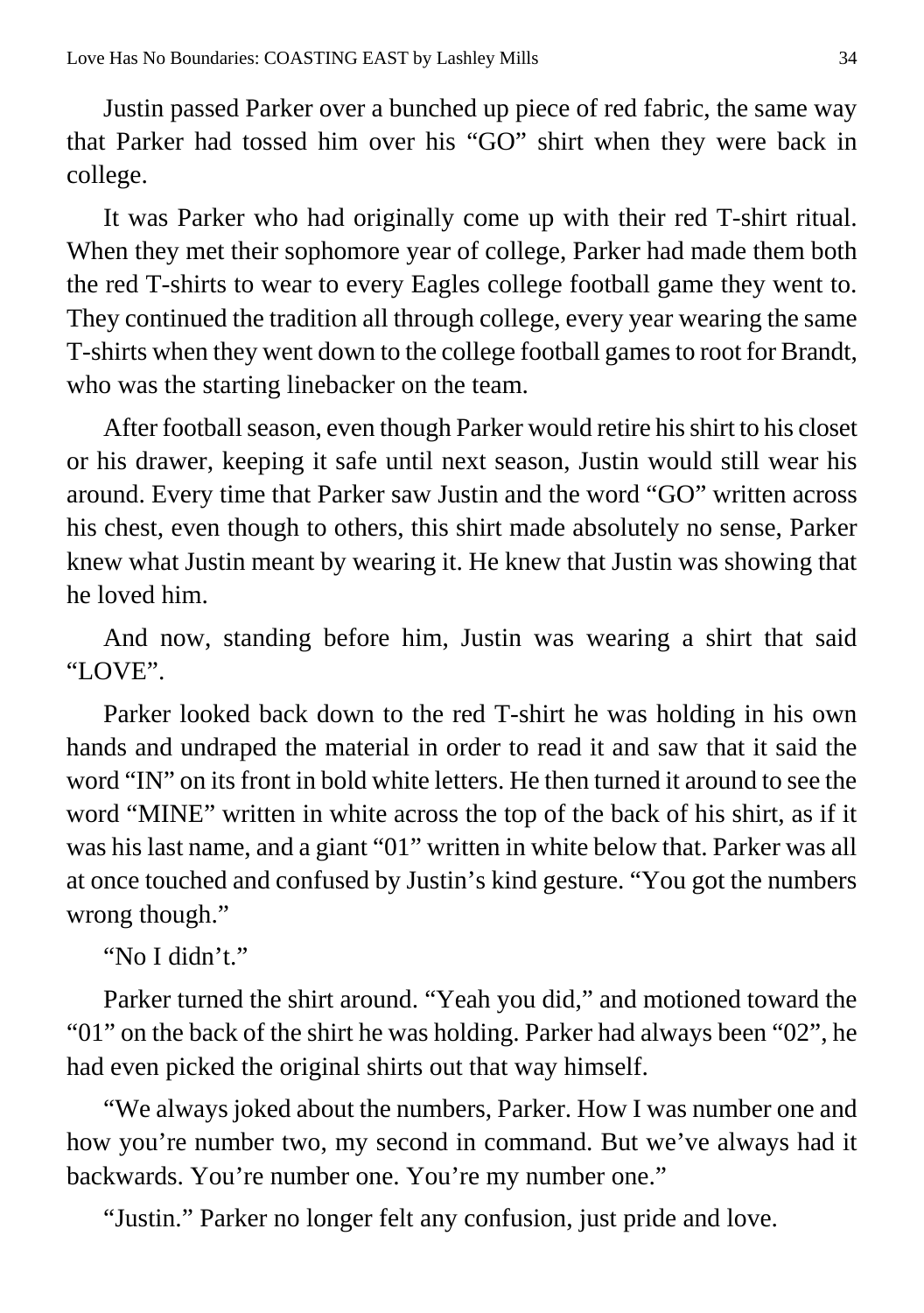"I want to make sure you're ready, but I want for today to be the day."

"The day for what?"

"We wear the shirts out. You and me, right now." With Justin standing next to Parker their T-shirt phrase would read "IN LOVE" and there'd be no more question as to how they felt about each other.

This was something that Justin had wanted. He had wanted this for a long time, to be open and honest, but as much as he wanted this, there never seemed to be the right time. Although he never seemed to be at a loss for words, when it came to this, when it came to him and Parker, and what Parker really meant to him, he never seemed to have the words when trying to share this with other people. But that was all going to change. Today. And now as he was standing in front of Parker, looking into Parker's hazel-green eyes, where the green so beautifully blended into the brown, he couldn't for the life of him come up with one decent reason to go on keeping their relationship to themselves for even one more day. He still felt a loss for words right now in the locker room, the T-shirts would say enough. They said it all.

Parker looked over to him, half expecting for this to be a prank. He and Justin were always joking around with each other, and even though they weren't in college anymore, they always managed to pull pranks on each other, but one look back to Justin and his chocolate-brown eyes, and Parker knew that he was serious. He and Justin were absolutely on the same page about this. They were doing this.

"We're switching shirts though." Parker told Justin. Their relationship was equal. There was no "01" and "02", but Parker had always liked their numbers the way they were.

Justin quickly peeled his shirt off, which was snug for him anyway since Todd had made the "02" shirt in Parker'ssize and passed it over to Parker and took the extra-large one Parker was holding and put it on. Parker took off the hospital scrubs he was wearing and put on his gym pants and sneakers, and quickly, while facing Justin he pulled the T-shirt down over his head.

Since Brandt and Todd were both coming straight from their houses, Justin and Parker knew that they would just come to the sports complex already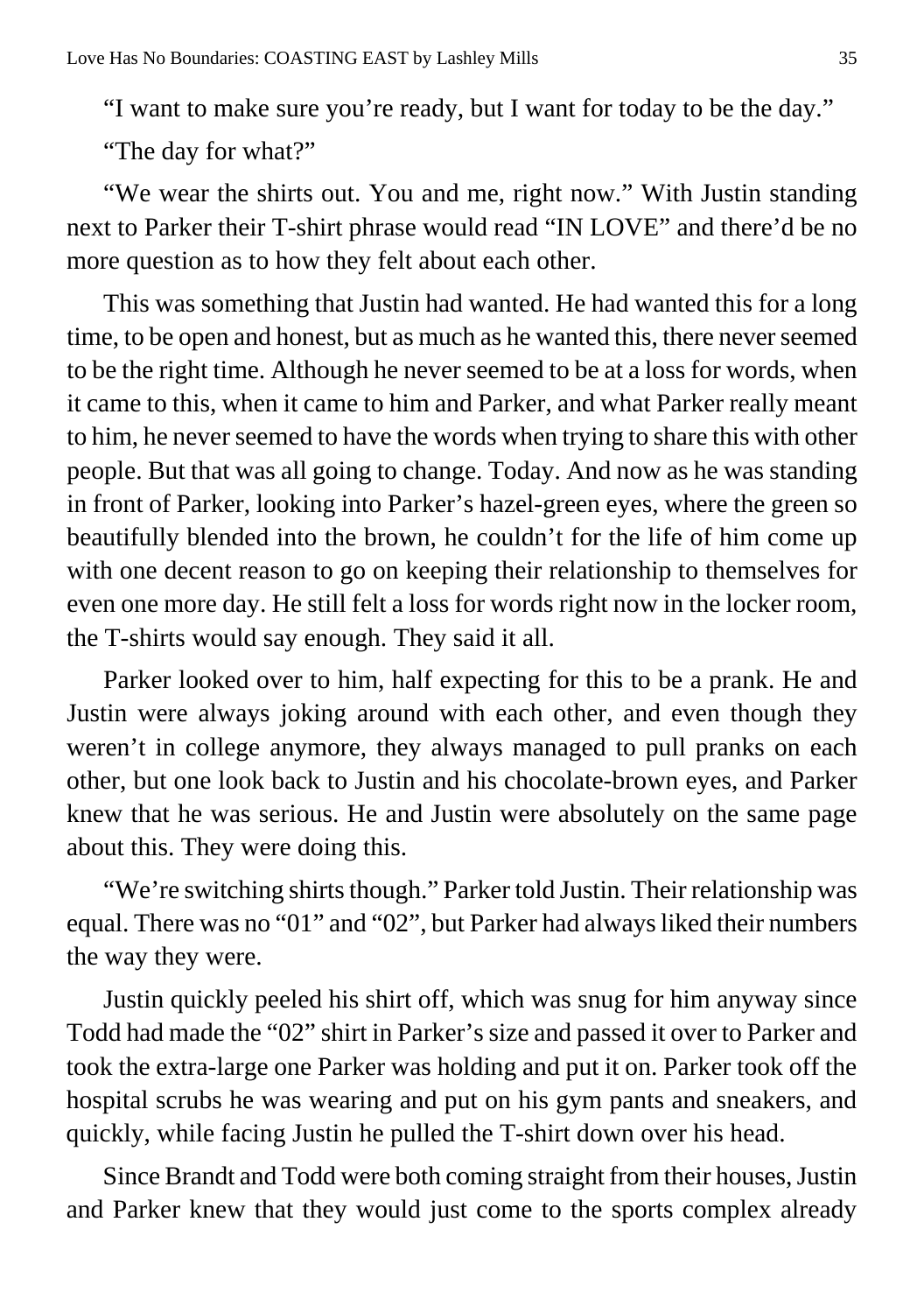wearing their sports gear and wouldn't be going into the locker room first. Now that it was almost two-thirty, they knew that their friends would be out in the football area of the gym, waiting for them, and sure enough, *Yo douche we're here.* Justin received a text from Brandt and he and Parker knew that it was time.

"Ready to do this?" Justin grabbed his Patriots football cap and put it on backwards. No going back now.

Parker looked down at the giant word "LOVE" that was now across his chest and felt it inside and out.

"Ready to kick Brandt and Todd's asses?"

Parker joked, "Yeah, I'm ready." He still couldn't believe that Justin had been the one to come up with this idea, but the fact that he had, made it all the more special.

"Good." Justin grabbed Parker's ass right in the seam of his pants. "Now let's go play some ball."

\*\*\*\*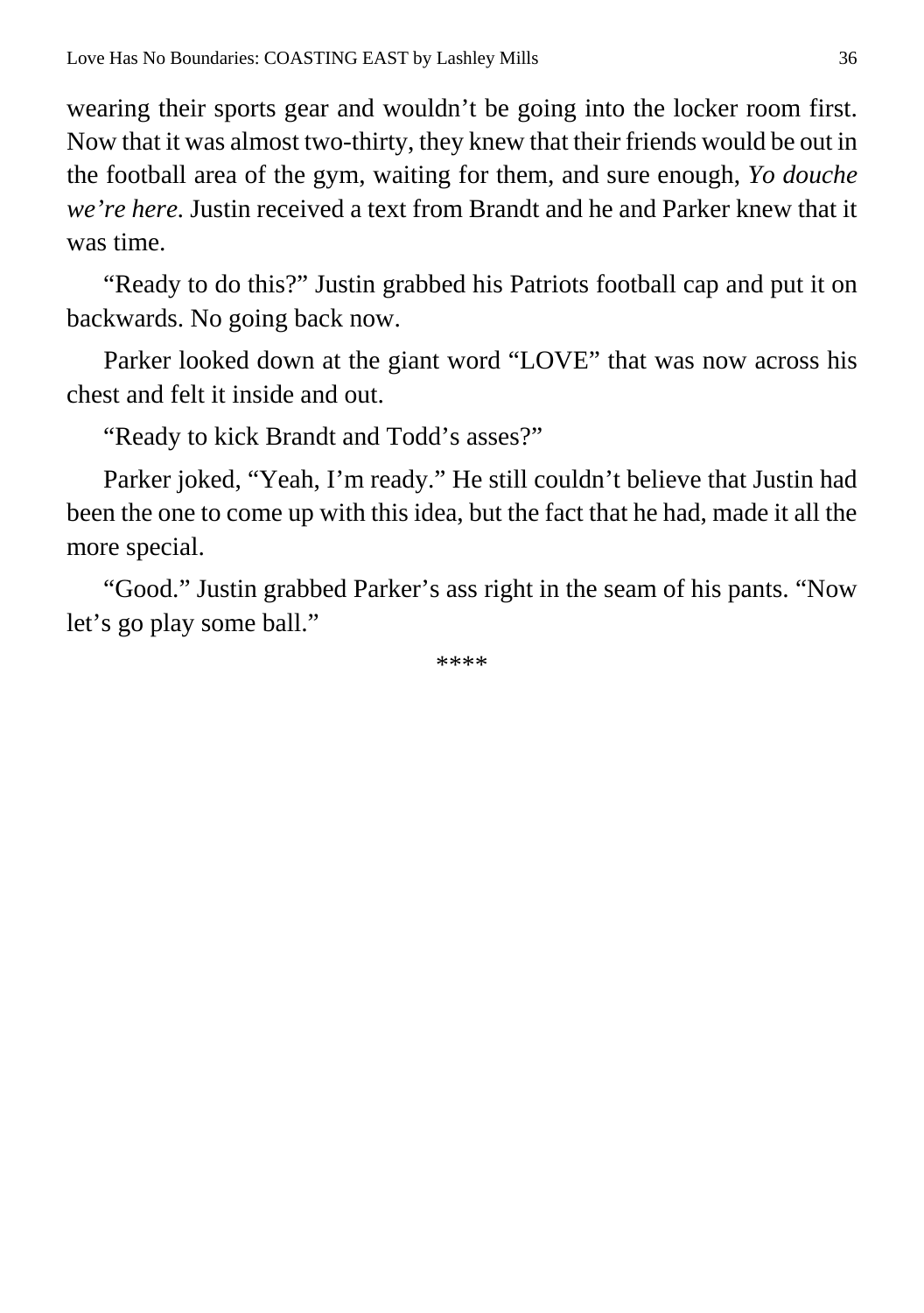# CHAPTER SIX

"So I see the holiday has gotten you two girls feeling all lovey-dovey today, hasn't it?" Brandt hooted out into the air as soon as Justin and Parker approached him from across the indoor football field. Even at this distance, Brandt could see that they were holding hands.

Justin held his head up high. He and Brandt were always ragging on each other. But he wasn't going to let him say much more. Not about this.

"Yeah, you know, nothing like a rough game of tackle football to bring out our soft feminine sides," Justin said back to Brandt as he and Parker approached him and Todd. They were almost right up to Brandt, and Justin could feel Parker's hand start to slip away, like maybe he was going to let go, but Justin was not going to let that happen. They were doing this. Now. Together. He wasn't going to hide his love for Parker any longer. So, with a sidelong glance at Parker and a gentle smile, he squeezed Parker's hand and held on to it even tighter.

But there was no way that Parker was going to let go of Justin's hand. Ever since they left the locker room, Parker had been welled up with so much pride in Justin and in their love, that there was no way that he was going to back down from this.

Brandt looked slightly confused as to why Justin and Parker were keeping up with the hand-holding charade, but he just kept up with his banter. Same as always.

"Yeah, well, we were wondering what took you guys so long in the locker room. I figured you two fags must be off making outsomewhere." And Brandt stood there, towering in his massive height, loosely crossing his arms in front of his chest and laughing quietly at his own lame joke.

Todd was standing right next to Brandt and gave him a smack to the back of his head, matting down some of his curly blond hair. Brandt must have a pretty built up callus or something back there at this point. It seemed he is always getting whacked like that.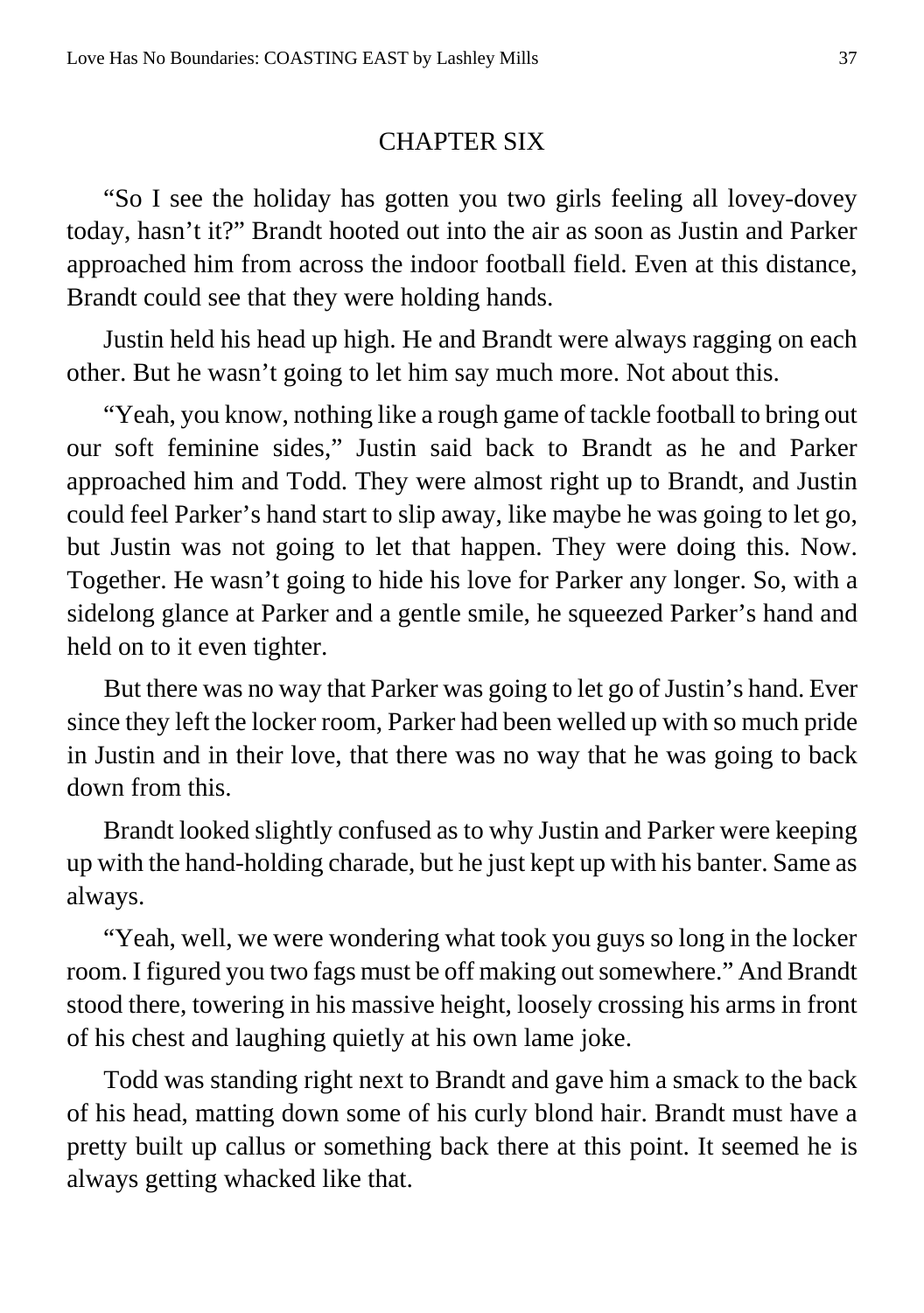"Speak for yourself, Brandty," Todd snickered. He knew that Brandt hated being called that. "I wasn't wondering where they were. And they didn't take that long anyways. Besides, look who's talking. You were sitting so close to me on the bench just now that I could smell the maple syrup that you had for breakfast"

Brandt looked alarmed at this, "Hey! What?! It's cold in here. And I didn't have maple syrup for breakfast. That was for lunch." He mumbled the last sentence out.

"Yeah, Brandty, breakfast at noon, that sounds about right." Todd pressed his elbow into Brandt's waist when he said this, making the gesture that he was kidding, but at the same time, it was hard enough to make Brandt wince a little.

"Yeah. So. I slept late today. You should know, Todd, you always sleep past noon. And enough about me, anyways. Why are you two fags holding hands still?" Brandt clearly was not getting this, even though together side by side, the front of Justin and Parker's shirts read "IN LOVE".

It was then that Justin took it upon himself to turn around. He reluctantly let go of Parker's hand and pivoted around until his back was to Brandt.

Brandt brought his fisted hand to his mouth and let out a snort. "'MINE 01'?" This was all just hilarious to him. He never associated pranks with Valentine's Day, but this whole thing was a riot. "And let me guess. Parker over there is 'MINE 02'?"

Parker decided to speak up. "Yeah. I am," he said and stepped into Brandt's personal space a bit, keeping his voice cool and even. He needed Brandt to know that playtime was over and that this was for real. Extremely real. For both him and Justin.

"Whoa, Parker, cool down, dude. I mean this is all wicked funny, but seriously, what's with the shirts? Did Justin just happen to have those lying around in the trunk of his car? We all know he's a slob and has God knows what's in there, but matching shirts? And on Valentine's Day? Priceless." Brandt let out another laugh. "Hey it's like those old Visa commercials! Where's Morgan Freeman's voiceover when you need it?" It was kind of funny, but at this point, Justin and Parker just needed him to know the truth.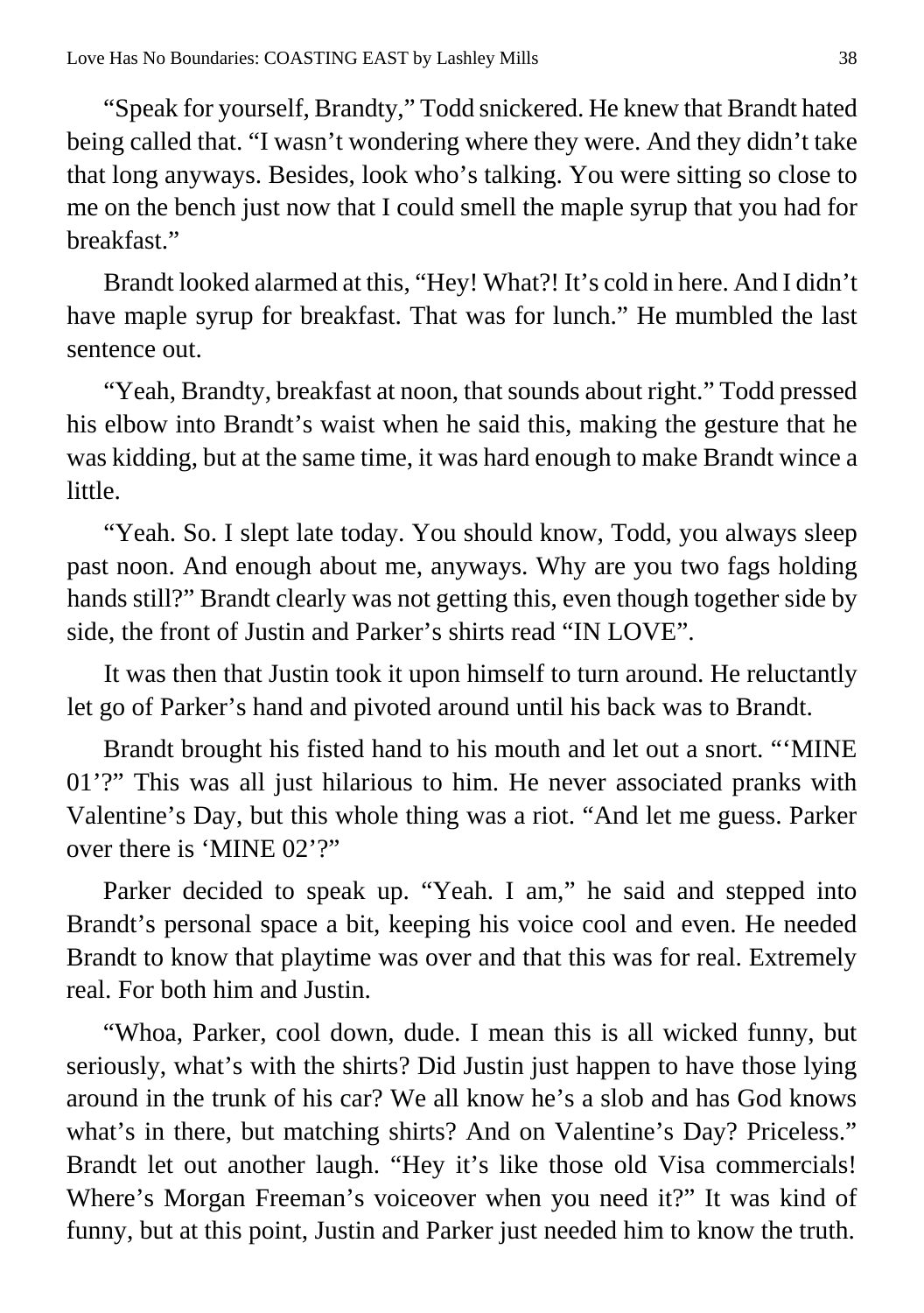"No, Brandt, I didn't just have these shirts lying around in my car. I had Todd make them. I wanted something nice to give to my boyfriend for Valentine's Day. And so, I had these shirts made and this… this is it." He and Parker turned back around to show the "IN LOVE" message on the front of their shirts to Brandt. Brandt was dense at times, but he did have some brains, and if he wasn't getting this, Justin and Parker would show him just how serious they were.

"Yeah, guys very funny, but…" Brandt tried to speak, but it was then that he noticed the way Justin had his head tilted just slightly and he could see that Parker was leaning in and was about to. To. Kiss Justin.

"Um, guys?" *How faristhis prank gonna go?* Brandt thought. But he only thought it for a brief instant, right before he saw histwo closest friends pressed up against each other, arms draped over each other's backs and engaging in a serious lip-lock.

Justin and Parker took a moment to embrace and then turned back to Brandt and Todd, neither one of them blushing or embarrassed, but just smiling and happy. Parker clasped Justin's fingers in his. What had taken them so long to do this in the first place?

"What we're trying to tell you, Brandt, and I guess you too, Todd, even though you do not look even vaguely surprised right now, is that Justin and I are together. As in, 'in love', together. As in, he's my boyfriend and I'm his, together. As in, this has been going on for almost four freaking years, together." And with that Justin gave Parker's hand a gentle squeeze acknowledging how wrong this had been to keep the best thing in his life a secret.

"Well, it's not really a surprise is it?" Todd was the first to say something. "I mean, I made the shirts for you guys, but even before that I knew. Hell, when Parker and I used to work together, I used to keep a running tally of how often he would mention Justin." Todd chuckled at the memory. "I think I ran out of ink a few times."

"What?" Brandt still looked like he was missing the joke.

"They're together, Brandt. A couple. Boyfriends. 'IN LOVE.' It's pretty clear, it's on their shirts," Todd said and then took a knee in order to tie his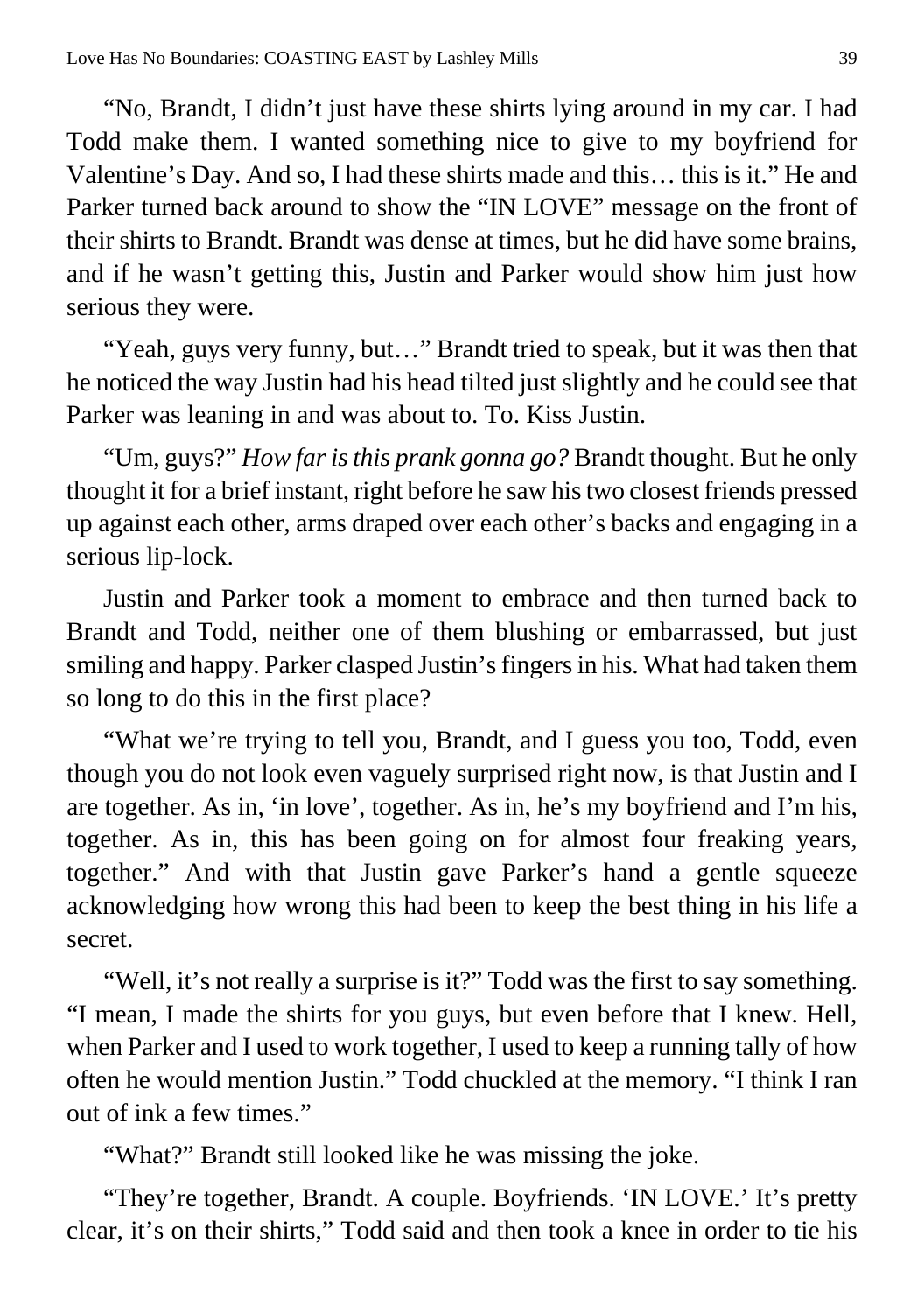shoelaces. "And I did a pretty good job on those shirts too." Todd seemed to be more preoccupied with the quality of the shirts than on what the shirts actually said.

"Together?" Brandt's mouth was dry and he knew that Justin and Parker had always been close, very close, extremely close and he always teased them about it, but the fact that they were actually together, together was not something that he had ever seriously considered.

"Yeah." Justin grabbed the football that Brandt had been holding out of his hands. "Together." Justin placed his fingers on the ball's laces. "As in today we're gonna kick you guys' asses. Together." And Parker ran deep so Justin threw him the ball and the game began.

\*\*\*\*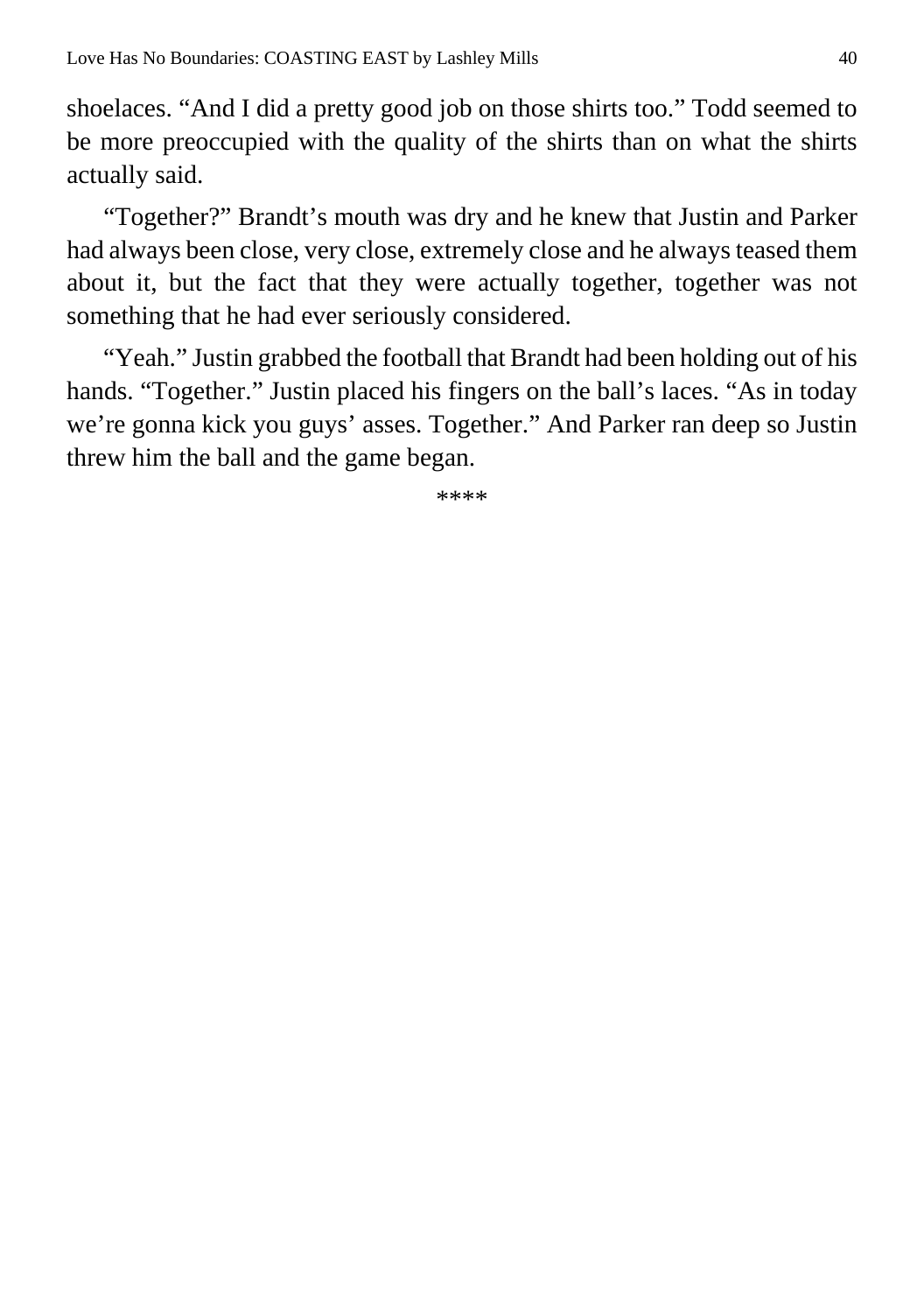#### CHAPTER SEVEN

"Well you're full of surprises," Parker said to Justin. They were back at Parker's house, in his bedroom, after having dinner together and making sure that they had brought Parker's mom's car home in time for her to get to work. "Well maybe I have something to show you too." Parker was palming the crotch of his pants. "Keep the lights on. All the lights."

*Fuck yes*, thought Justin.

Justin was standing by the light switch by the bedroom door, the bedside lamp was already on, so he figured he would flick off the bright lights on the ceiling fan but he perked up at Parker's request.

"Oh, a little bit of 'I'll show you mine if you show me yours,' huh?" Justin would take this request. He loved looking at Parker's body, and somehow, as Parker got older, the leaner and more cut he became, when Justin himself had just begun to notice how he should maybe cut down on the nachos. Well, not all the nachos. Maybe just some. Sometimes.

"Yeah something like that." Parker was sitting on his bed with his hands clasped behind his head and his back leaning against the pillows for support, waiting for Justin to come over to him. Justin was still by the light switch and decided to put on a little show. *What the hell, why not?* They were both still dressed and Justin, having changed back into his street clothes after the football game, was wearing his faded jeans and an olive green hoodie with an old, ratty, grey T-shirt underneath. It was a shirt that he insisted on keeping even though there were holes that dotted the neckline and dirt and grass stains that no way in hell would ever come out.

The T-shirt had once belonged to Parker—it was a baggy shirt that he always wore when they first began their ritual of playing football with their friends, Brandt and Todd, in the park and on the college quad. Having had so many good memories of Parker in the shirt, Justin could never part with it, even when Parker had wanted to throw it away.

But Justin was willing to part with the shirt now. And fast. Standing far enough away from the bed, so that Parker could have a good view, Justin took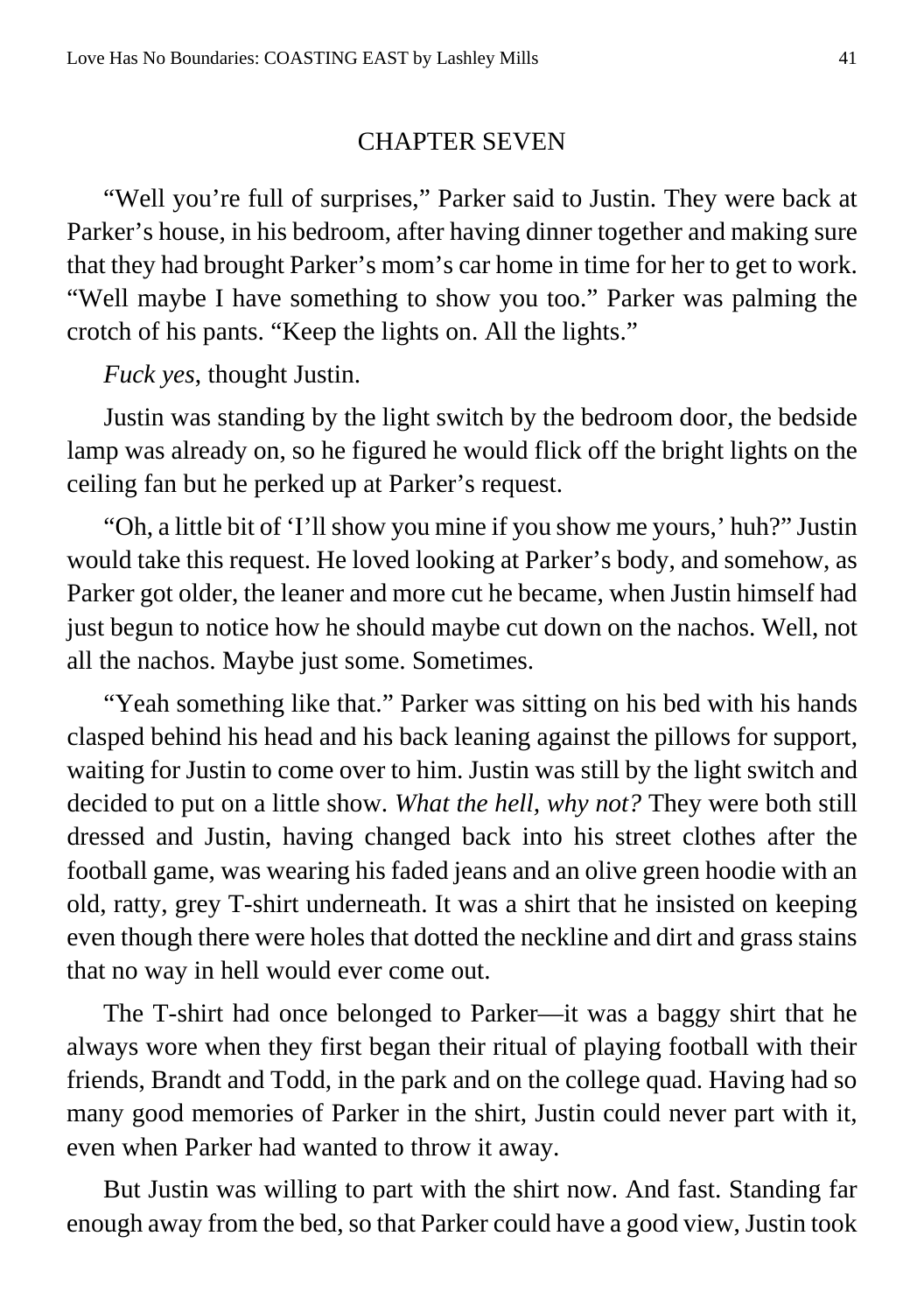off his hoodie and put it over the back of Parker's desk chair. Then he grabbed ahold of the hem at the bottom of his T-shirt and dragged it up, slowly, over his head and then balled it up in his hands and threw it at Parker. Right at his face.

Parker reached up and grabbed the shirt off himself and flung it back at Justin. "Great aim, doofus."

"Yeah, well we can't all be high school MVP."

Parker replied, "You know they always put me at quarterback because I have big hands, right?" Parker then brought his hands out from behind his head to his lap to look at them. "And what is it that they are always saying about big hands? I forget," Parker grinned over at Justin.

"Big Hands…? Bigfoot. But you're not that hairy, Parker. So don't worry. Not all the Sasquatch rumors about you can be true."

Justin was pulling at the zipper of his jeans. He kicked them off his legs and then reached down to the floor to grab them up in his hands along with his shirt. He then balled them up and threw them at the hamper in the far corner of Parker's bedroom. Miraculously, the clothes made it to the hamper and went right in. The fact that Justin had actually put his clothes in a hamper was miracle enough, and it had been a good throw, too.

"Well maybe you are an MVP after all. That was a slam dunk," Parker said. "But where's the rest of it?"

Justin was standing in his blue and white checked boxer shorts. And Parker wanted those off. Now.

"Nope." Justin shook his head. "This is 'I'll show you mine if you show me yours,' remember?" Justin walked closer to the bed. "And I'm not showing mine, until you show me yours," Justin said seductively and was now standing right at the edge of the bed. Parker was still seated with his back against all the pillows, and Justin's crotch wasjust below eye level, only a hands-reach away from him, but when he reached out toward Justin, Justin backed away from the bed.

"Fine, if you want to play it that way." Parker got off the bed and stood up where Justin had just been. It was now Justin's turn to sit on the bed with his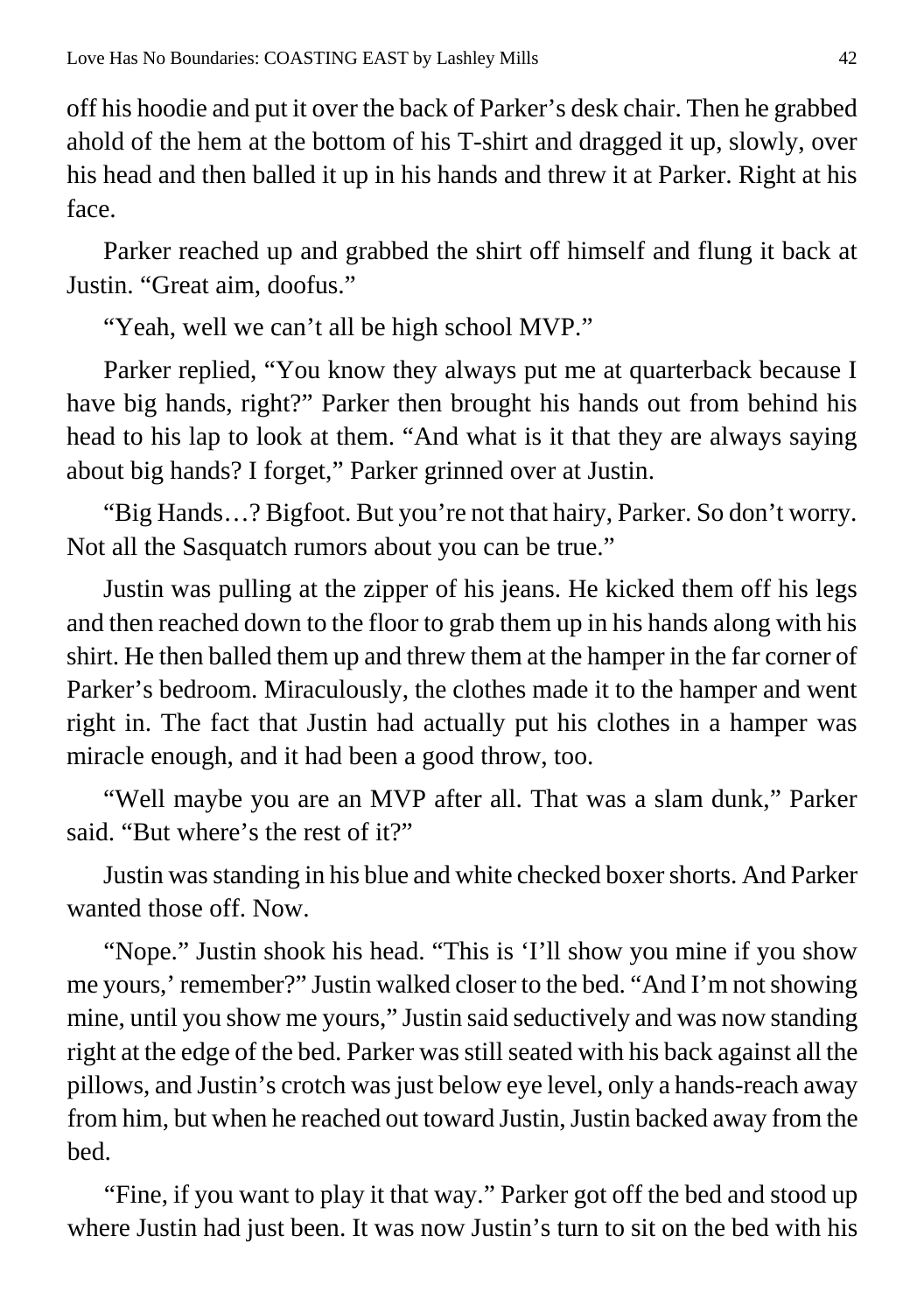back against the pillows to watch the show. His dick was already enormously hard in anticipation of what he and Parker were about to get up to. When Parker had reached over to him to feel it, it almost pained him to back away from his intended touch. But Justin showed *his*, well some of his, he was still in his boxers, so now it was Parker's turn.

Parker stood about two feet away from the edge of his twin-size bed, far enough so that Justin could look, but not touch. Leaving his shirt on, he began to reach for his belt. He reached down with only one hand, taking his slow, devastatingly slow, time undoing its buckle and sliding it through all of the tabs on the waistband of his jeans, not breaking eye contact with Justin, who was now regretting that he had wanted to drag this out rather than just taking off all of his clothes immediately.

Justin's hands were on either side of himself on the bed, but he couldn't really keep them there anymore, not while he was watching Parker like this. He found his right hand pressing down on the crotch of his boxers, finding its way inside the hole in the fabric, and began to stroke himself up and down not hard and not with much pressure, but just to have some contact, because now Parker was taking off his own pants, grabbing ahold of his boxers too. In one fell swoop, Parker slid off his pants and boxers so he was completely bottomless with his erect penis standing tall, trying to sneak its way under the hemline of his T-shirt.

Justin was rubbing himself faster at the sight of it. And it was a tease. Parker was being a tease now. And now it was Justin who was reaching over for Parker with his free hand and it was Parker who was backing away. If Parker would just take his shirt off, they could get this whole show on the road. Parker had walked back over to the bed, not being able to stand the distance between them either. As hot as he was getting seeing Justin touch himself under his boxers, he wanted his hand to be the one touching Justin. He leaned down over Justin, guiding Justin's mouth over to his, while his right hand found its way inside the hole in Justin's boxers and took over pleasuring him.

Parker was stroking Justin hard, but slowly, so slowly. The movements of his hand were almost painful because Justin needed more friction than just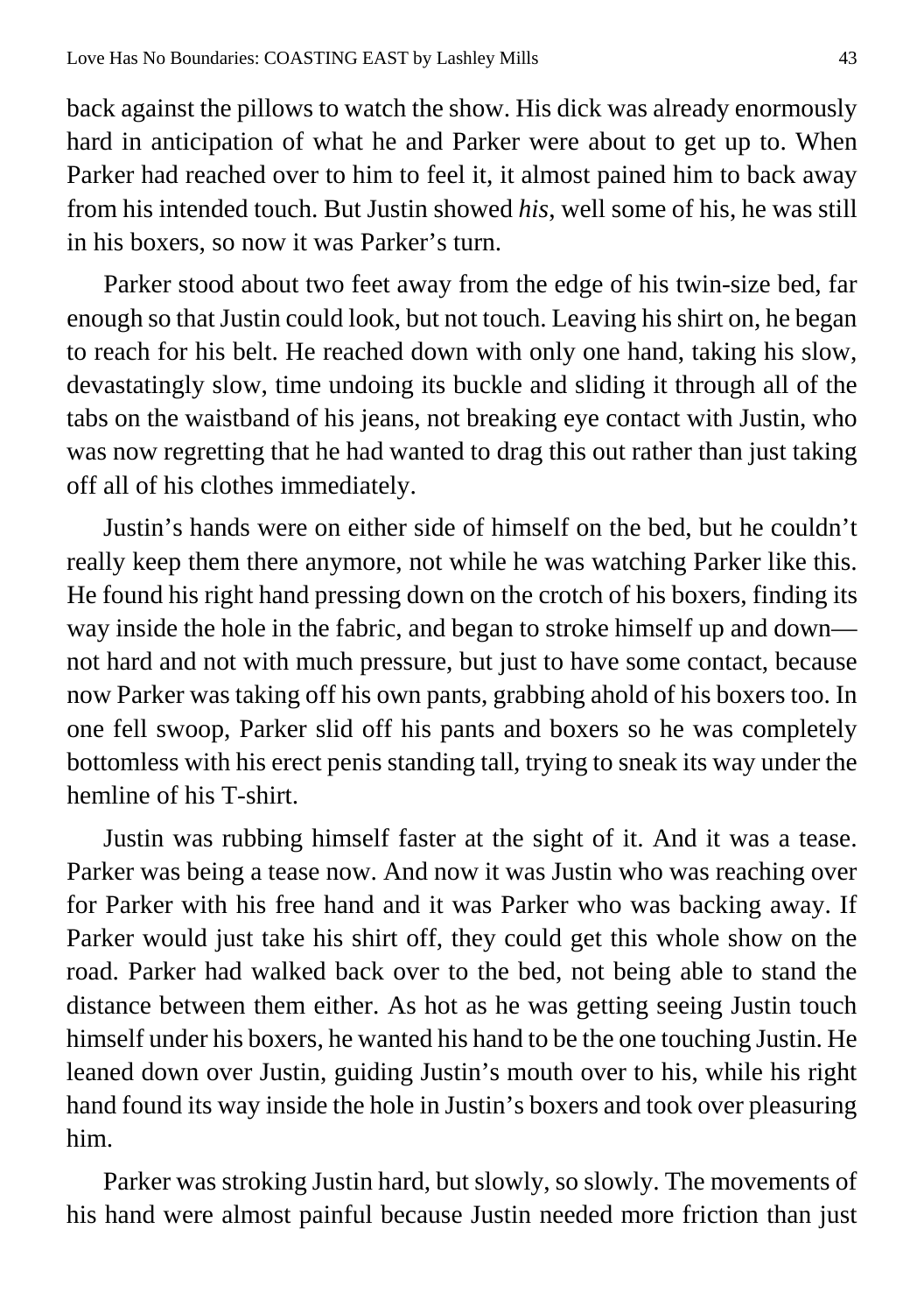slow, elongated strokes. Even though Justin'slips never left Parker's, he tried to move his pelvis in order to better reposition his dick in Parker's hand and when Parker felt him moving, Parker knew what Justin was up to.

"Nope." Parker backed his mouth off Justin's just slightly. "That wasn't the deal. I showed you *mine*, now *you* show me *yours*." Parker was eyeing Justin's boxer shorts still wanting them off. This time in an even worse way. Justin took the hint, reached down to himself, lifted his hips off the mattress, tugged his boxers off in one manic move, and threw them across the room toward the hamper, not even coming close to it, not even aiming really, not when Parker was this close to him, sitting next to him on the bed.

"Not such a good shot after all," Parker said before bringing Justin's mouth back to his, but before he could make contact, Justin added, "I'm a *perfect* shot." And by the way he said it, Parker knew that they no longer were talking about hamper basketball.

"Want to prove it?"

"*Fuck* yes." Justin reached over for Parker, grabbing at the shirt that Parker was still wearing, wanting it off him, but at the same time just wanting Parker's mouth on his, or better yet, wanting something else on his mouth, inside it.

After kissing Parker's lips and wrangling their tongues together inside of Parker's mouth, he laid Parker flat on his back with his head resting on the pillows at the top of the bed, and while lying down next to him he couldn't even will his hands to take Parker's shirt off completely, that would take way too long, so he just pushed it up his chest and began to cascade his lips down Parker's body, down his smooth chest, his abs, his belly button. Justin usually liked to take his time when exploring Parker's body, but right now he was just too eager and his tongue was finding its way lower and lower on Parker's body, finding the head of Parker's cock and swirling it around, tasting Parker and his familiar taste and wanting to take all of him in his mouth.

Justin's head was now level with Parker's cock and lying on the bed next to Parker, he was leaning over his body from the side, massaging his thighs and stomach as his head bobbed up and down Parker's long shaft. Now that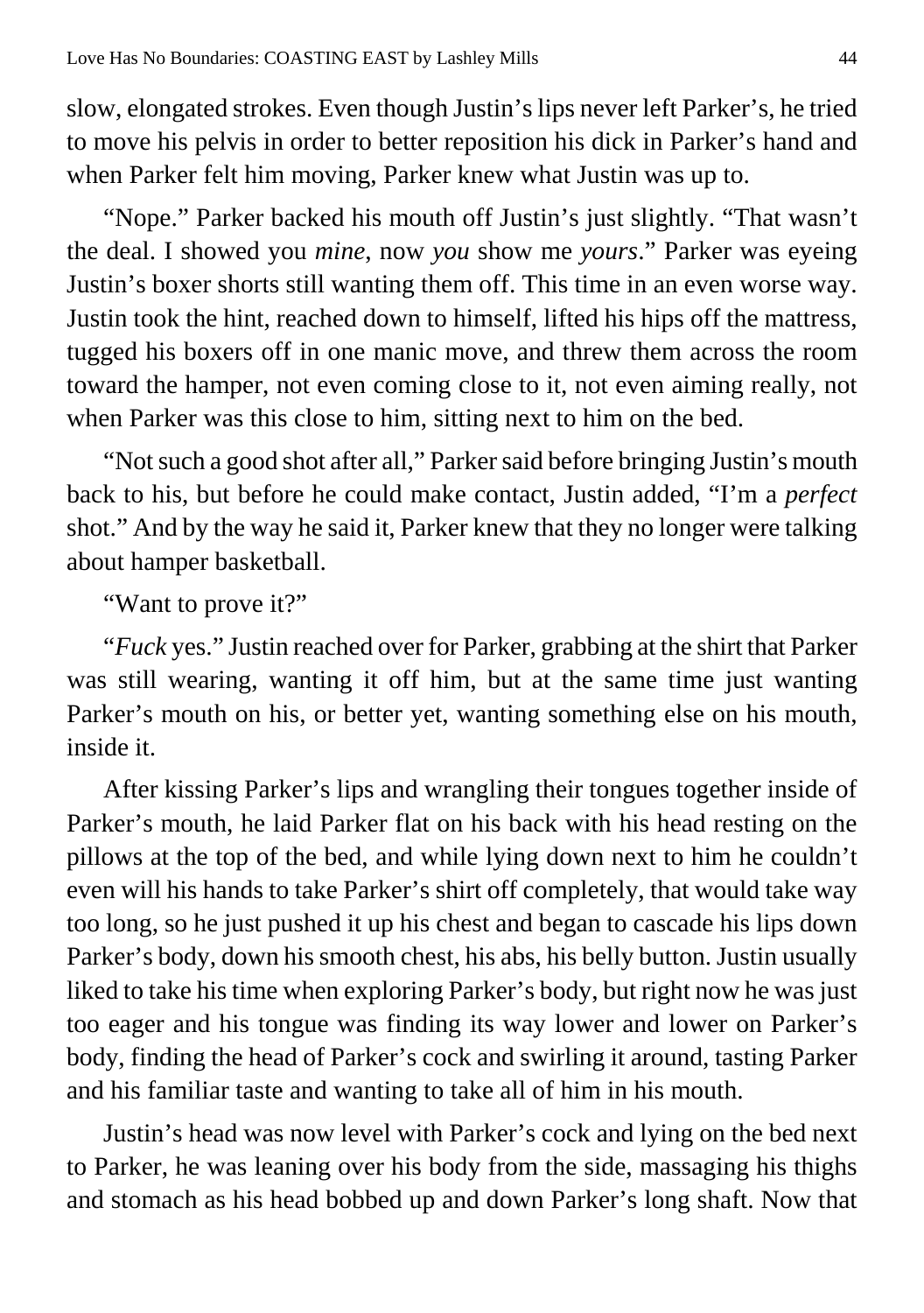Justin had finally found what his mouth had been looking for, he could take his time. He didn't have to rush this, and his sucking of Parker was slow and steady and it was making Parker delirious.

"Wait." Parker called down to Justin. He was going to come and he *so* didn't want to right now. Not when he still needed to show Justin something.

Justin knew by the amount of pre-come that he was getting out of Parker and at the way that Parker's dick was beating in his mouth that Parker was ready to come and as much as he loved tasting Parker, he wanted to abide by his wishes, so he began kissing Parker's body again, this time, traveling up his body instead of down and he soon found his lips against Parker's, his tongue just as happy to find a home inside Parker's mouth as it had been when Parker had just been inside his.

Justin and Parker continued to kissfeverishly, wildly, but now Justin really needed Parker'sshirt off, and while lying next to Parker, half on top of him, he reached down with his hands and brought Parker's shirt up and over his head, with Parker's back now lying flat on the mattress and his head on the pillows.

"You were holding out on me. So thisis what *yours*lookslike. All of you." Justin gasped out in between kisses. He had seen Parker naked literally hundreds of times, maybe thousands at this point, but he still marveled at him, still felt special that he could be the one to be with Parker like this. The only one.

"Yeah, except there's a difference now." Justin was still resting on top of Parker, their kisses still hot, scorching, Parker not wanting to move his body away from Justin's, but at the same time needing to.

Justin didn't understand what Parker had meant just now, but when Parker rolled over so that his belly was flat against the mattress and he was lying completely on his stomach, Justin could see what Parker had been trying to say.

On Parker's chiseled back were numbers. The numbers 02, in black ink covering his entire right shoulder blade.

"A tattoo? Parker." Justin was speechless for once and brought his hand over to Parker's shoulder, softly touching the outline of the numbers that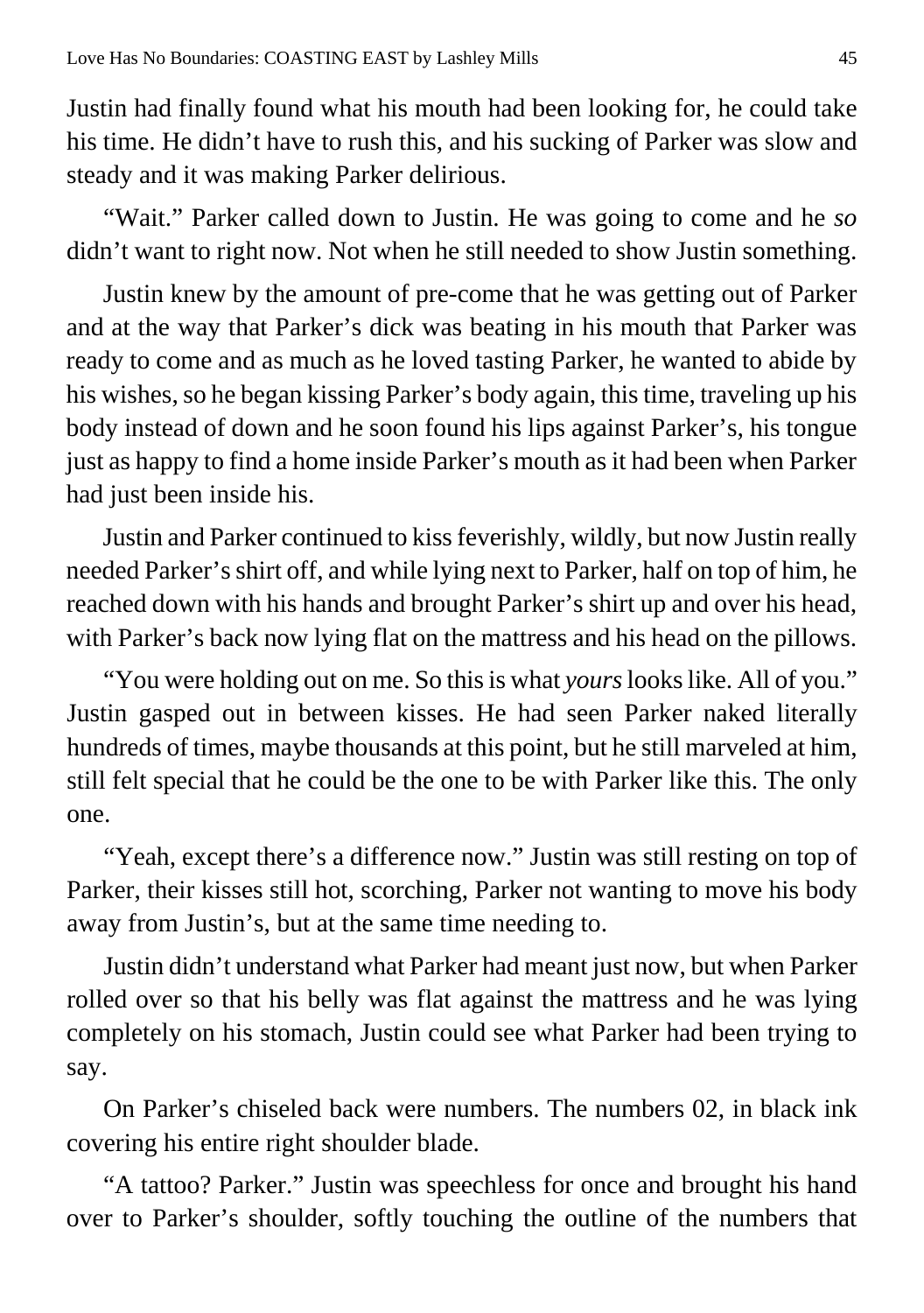would be forever on him. Parker had been the one to make their football Tshirts, choosing their numbers and forever starting the ritual of Justin being "01" and Parker being "02," and Justin now was looking down at Parker's back, seeing the man he loved with an "02" knowing that it would be this way forever. That he and Parker would be this way forever. Together. And this is what Parker was showing to him.

"What do you think?" Parker, still lying on his belly, lifted his head off the mattress, looking intently into Justin's eyes, waiting for his reaction.

"I'm thinking that mine is not going to look half as good as yours," Justin answered. He definitely was going to get an 01 on his back. Definitely. No question.

"Yeah, well if we've established anything playing 'I'll show you mine if you show me yours' tonight, it's that," Parker joked, bringing Justin's mouth over to his and re-starting their hot make out session and now desperately wanting Justin to prove to him just what a good shot he was.

Parker was still lying flat on his belly, his dick beating hard against the mattress and he couldn't resist rocking his body into the soft bedding, but at the same time wanting Justin on top of him to push him down even further into it.

Justin was on his side lying next to him, their lips locked together, rubbing up and down his back until he found Parker's ass and began firmly kneading it over in his hand. Upon Justin'sfirm contact, Parker was pressing his hips even further down into the mattress, needing the friction and the contact and scissored his legs open, inviting Justin over to him, wanting to feel all of his weight pressed down on top of him.

Upon seeing Parker widening his legs, Justin immediately reached over to the night table drawer, fumbling with the contents inside it and grabbing what he knew to be the lube, popped it open and quickly began to apply it all over his throbbing cock.

Parker was making moaning sounds into the mattress now, his face pressed into a mix of mattress and pillows, desperate for Justin to enter him and Justin was getting the message loud and clear.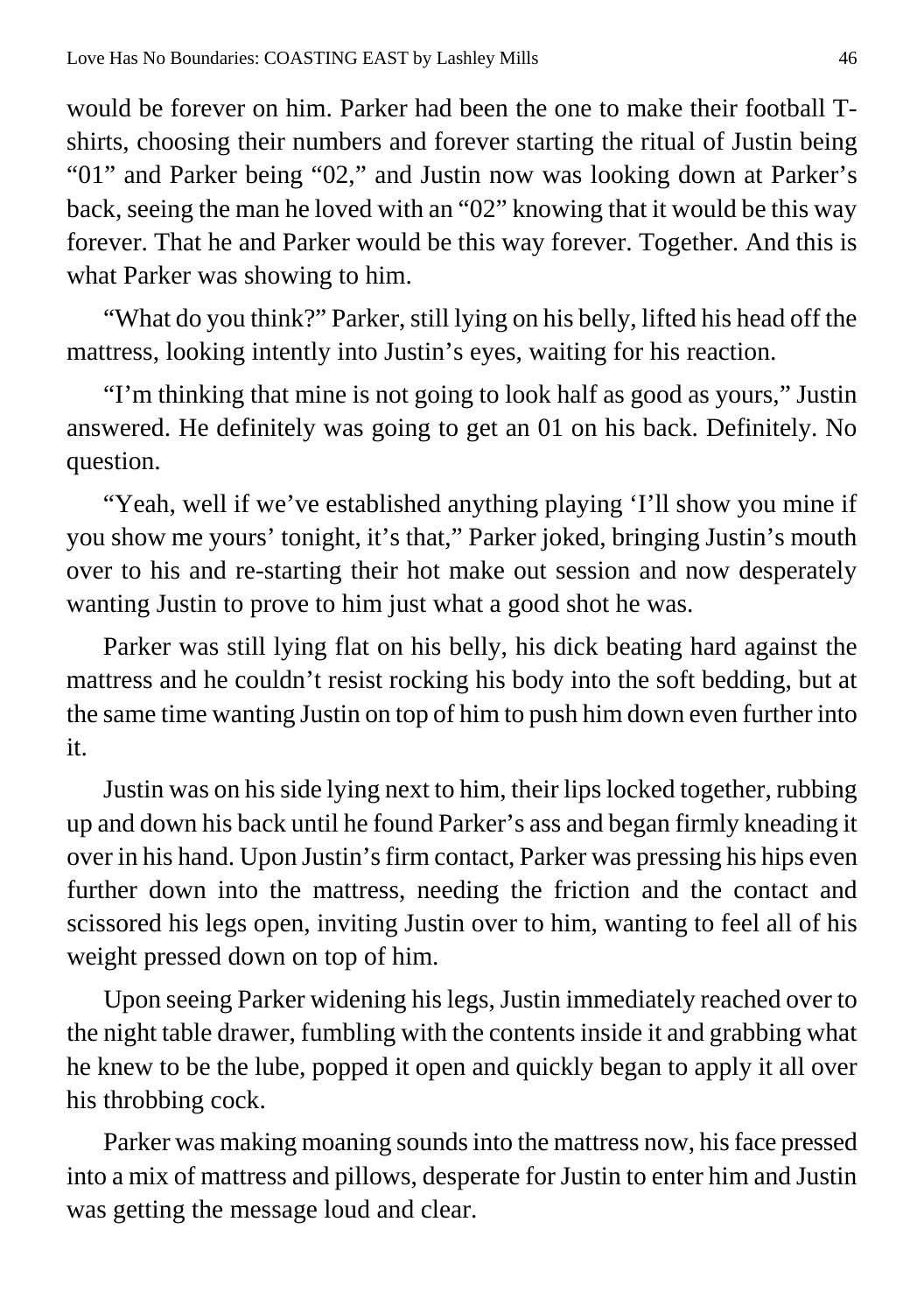With Parker flat on his belly on the mattress and his legs spread apart like they were, Justin slid into him, angling himself in just right, just so that he was nudging up against Parker's prostate and his mouth immediately found Parker's 02, kissing it with open mouthed kisses and swirling his tongue over each number.

Justin was absorbed in kissing Parker's back, his emotions reeling in a combination of lust and love and excitement over the fact that Parker had marked himself like that, and his thrusts were slow and steady, but Parker had other ideas and instead of pressing his body further into the mattress for friction, Parker was now doing his best to press his ass back up and into Justin so that Justin could slide in him even deeper, hitting his prostate again and again and again.

Parker was now grasping at the sheet on either side of himself but continued pushing off the mattressinto into Justin and Justin, feeling Parker's increased contact beneath him, couldn't stop himself from pressing hard into Parker, so much so that now Parker couldn't lift his ass up against Justin even if he wanted to, because now Justin was sprawled out completely on top of him, all of his weight upon him, slamming him down into the bed, just like Parker had wanted, *needed*, and Parker's dick was now getting all the contact he could ever need trapped against the mattress, moving up and down, up and down, right against the sheet. Justin was wild on top of him, pressing even further down into him, kissing Parker's hair and down the back of his neck, until again his mouth found the 02 and he was licking and biting at it, pressing his face right down onto it, his lips never breaking contact with Parker's skin, but at the same time still finding a way to call out I love yous to Parker in sweeping gasps of breath.

Justin's movements on top of Parker were now becoming frantic and listening to Parker's pleas from below him, he was slamming down into Parker forcefully, driven by his intrinsic need to make Parker come, and the bed was creaking violently below them like some low-budget porno, but that wasin the very back of Justin's mind, because all he knew was that he was about thirty seconds away from coming, but he wanted to get Parker there first, needed to and—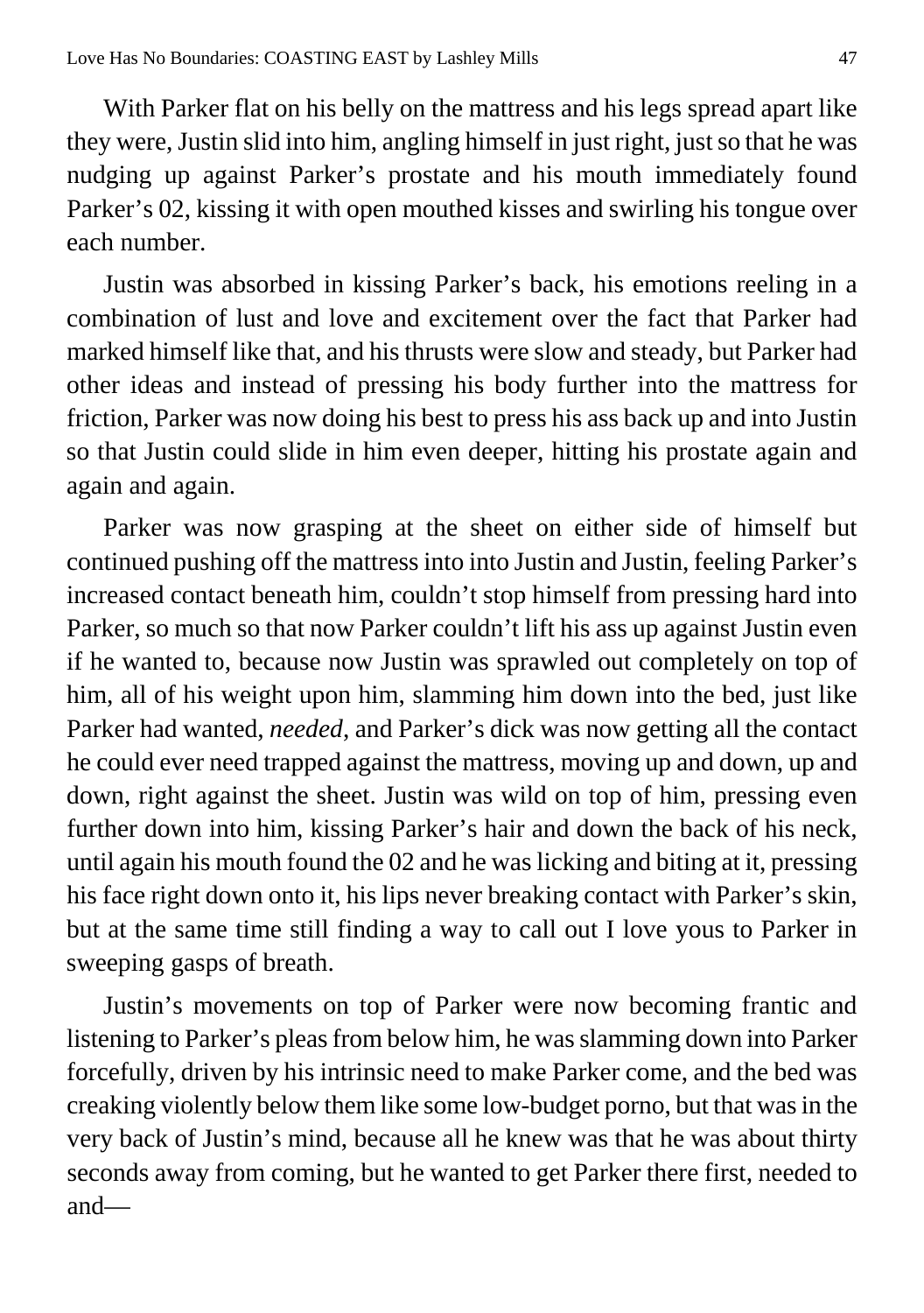"Ahhh, uuhhh!" Parker was calling out into the mattress, and Justin, spread out completely on top of him, could feel Parker's body begin to quake below him, so he began to thrust into him even faster, even further, huffing out rapid breaths against Parker's skin, and as he felt Parker's ass clench around him and heard Parker yell out his final shout, he pressed his mouth to Parker's 02 and with one final thrust into Parker, he let himself go and the whole entire time that he was coming, Justin's mouth never left that spot.

\*\*\*\*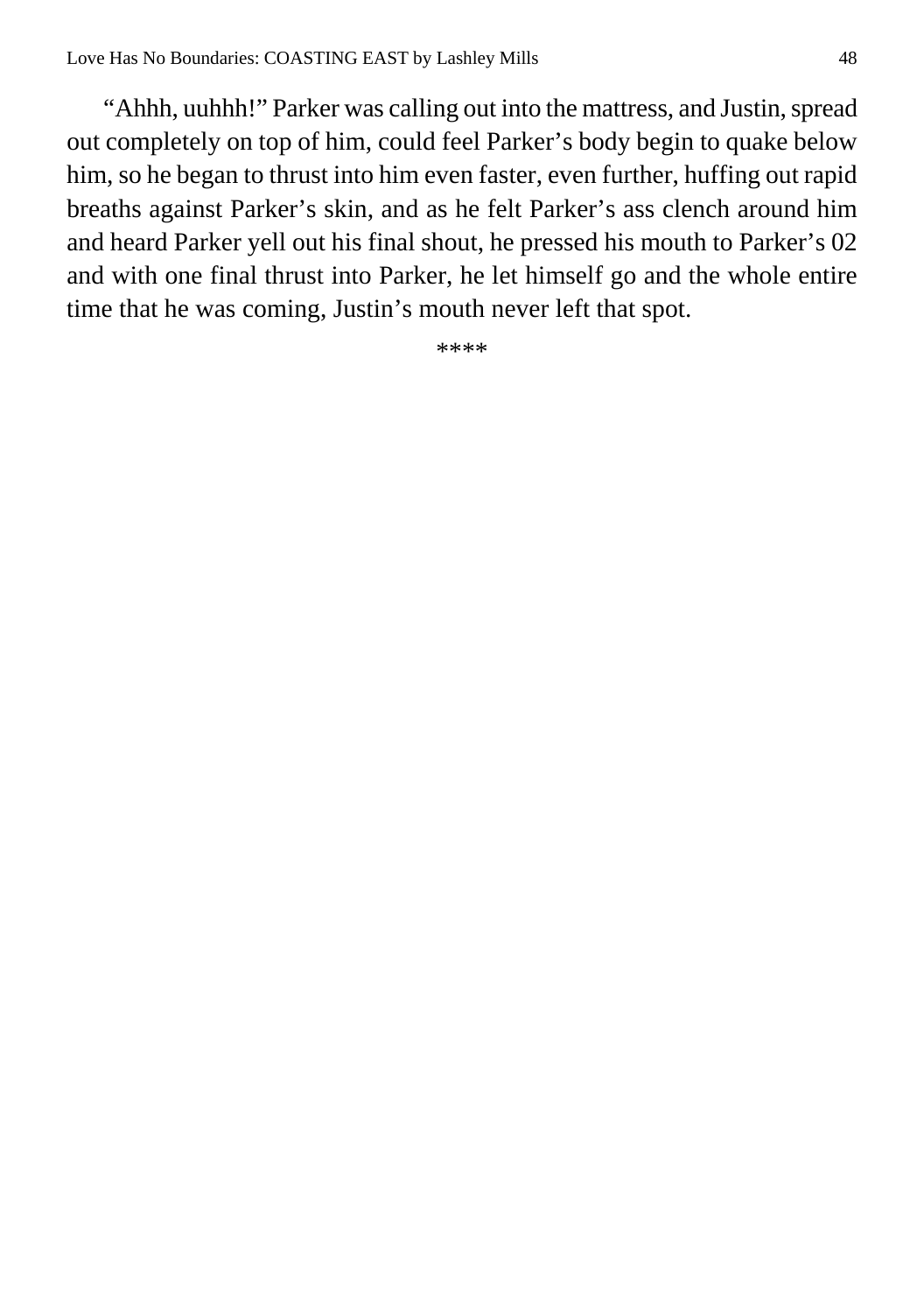### CHAPTER EIGHT

The next morning was Monday, and as amazing as Valentine's Day had been, Justin and Parker found themselves up early getting ready to go to work—well, work and play. Upon arriving at the car dealership, Brandt immediately took Justin aside and into his office and closed the door behind them.

Justin took a seat on the brown leather sofa up against the long wall of Brandt's wood-paneled office thinking that Brandt was going to brief him about the new shipment of Mercedes coming in today, but instead, Brandt just paced back and forth in front of him, trailing up and down the grey carpet.

"If I knew you guys were serious. I would never have said—I don't really think that you guys are…"

"What?" Justin now had a feeling that he knew what this talk was going to be about.

"You know, I don't think you guys are…"

"Dude, spit it out."

"Fags." Brandt mumbled out.

"What?"

"Fags," Brandt said louder. "Okay? I don't think that. And if I knew that you and Parker were, are, together, like together *together*, like for real *together*, I would have never have said that stuff about you, I would never have called you that." Brandt was having trouble meeting Justin's eyes. He felt like a giant, well at six feet, four inches tall he always felt like a giant, but now he was feeling like a giant asshole.

"Yeah, well, you don't want to know what we call you."

"What?" Brandt's head popped up and he looked at Justin.

Justin was just trying to get a rise out of Brandt. For years, Parker and he would rag on Brandt, making fun of his choice in music or how he took everything to the extreme, but Brandt was their friend, there was never any doubt about it. They never once took Brandt calling them fags seriously,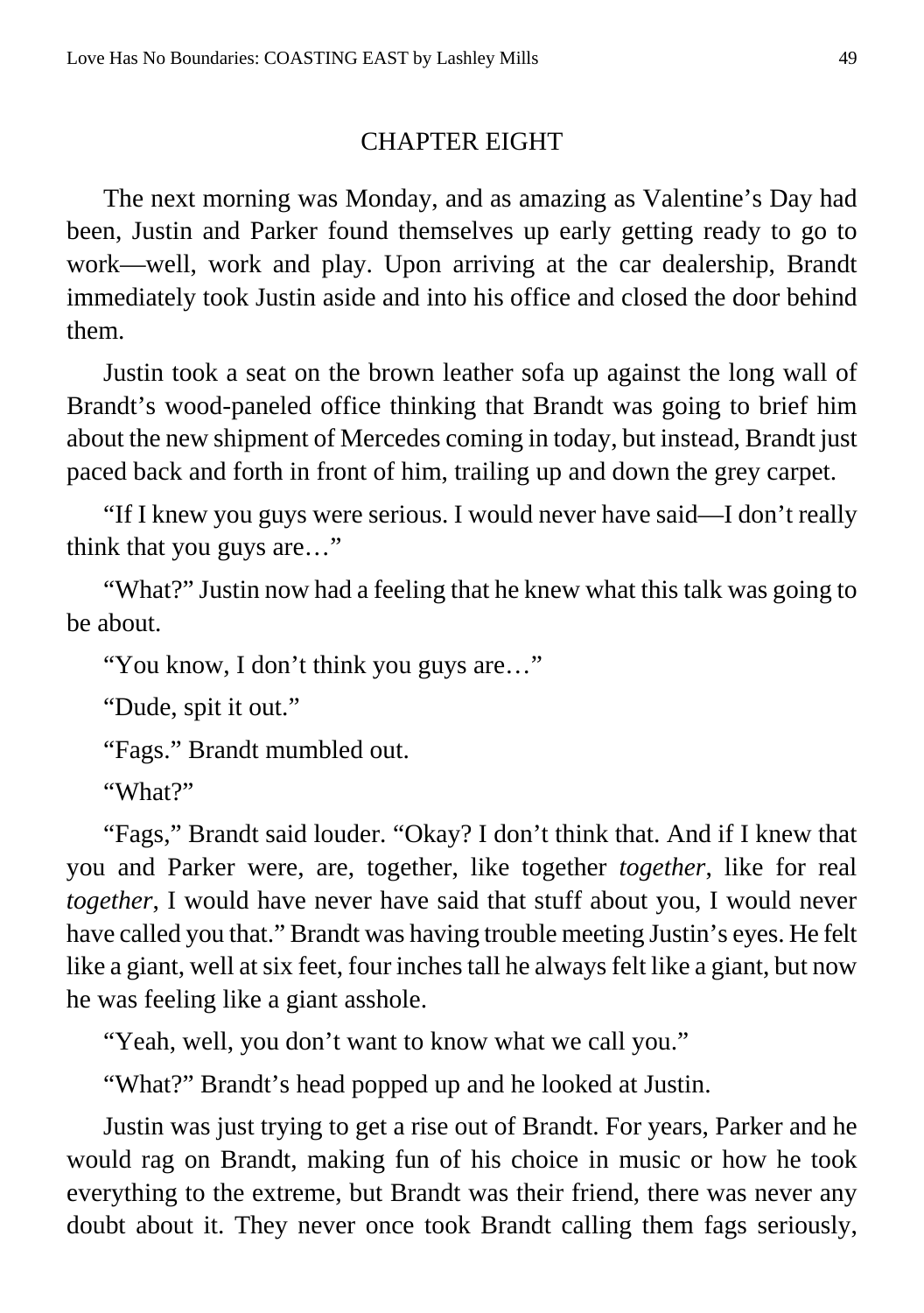because as big of a mouth as Brandt had, and as much of an oaf as he was, he didn't have one malicious bone in his body.Justin knew it and Parker knew it. He was just a big oversized kid who had a lousy vocabulary.

"I said you don't want to know what Parker and I call you. You know: oaf, buffoon, loudmouth, imbecile, dumb-ass, jerkoff…" Justin was just throwing out any general insult that came to his mind, he wanted to make Brandt sweat a little.

"Yeah, well…" Brandt was still sounding down in the dumps, sincerely apologetic, like he deserved each and every insult that Justin was throwing out and Justin was loving that he could get away with this, especially at work, so he decided to go on.

"Doofus, ass-hat, lamebrain, numbskull, clown-turd." Clown-turd? Ok. He was out of insults. But Brandt didn't seem to notice.

"Keep it coming, Meyer, I deserve it."

At this point, fresh out of insults, Justin was just grasping at straws. "Uhh… Ugly, stupid, dumb, Umm… Not smart, uhh, gross…" He had absolutely nothing and was just listing off adjectives at this point. He even started looking around the office trying to get ideas as to what to say next but Brandt cut him off.

"I get it Justin. I'm dumb, and stupid, and I'm sorry if I ever once put you and Parker in an uncomfortable situation." Brandt was still sounding sincerely apologetic, and for him to phrase his apology like that, Justin absolutely knew he meant it.

"Yeah, well, I forgive you. But I'm not sure about Parker. You know what a hard-ass he can be."

At this, Brandt knew that Justin was kidding. Parker was the nicest guy on the face of the planet. Everyone thought so and everyone knew it. He of course would forgive Brandt, but Brandt needed to hear it for himself.

"Parker's not gonna be on the busto work for another hour. Let's give him a call, see what he says." Justin took his cellphone out of his pocket and speed dialed Parker.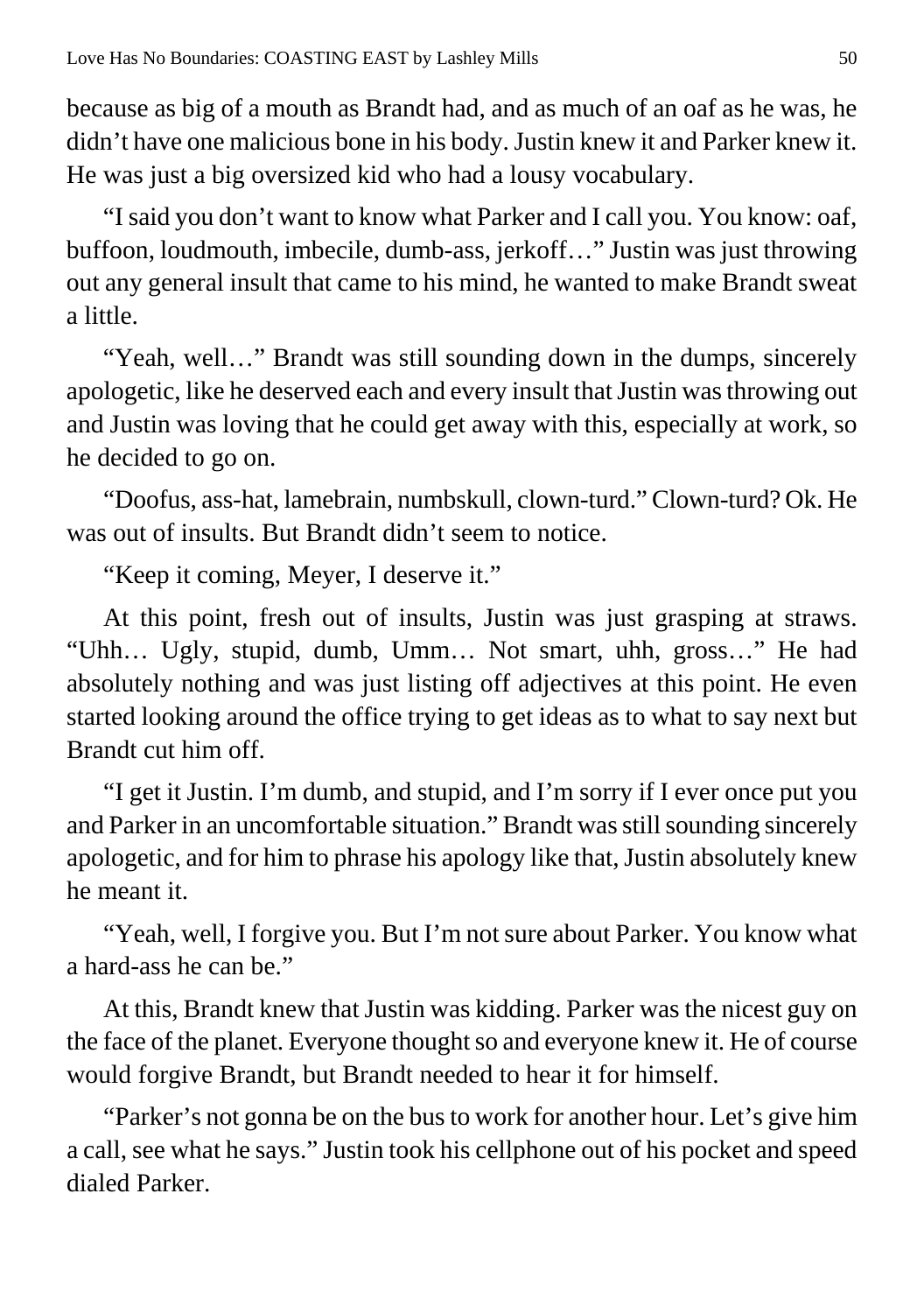"Still can't get enough of me even after this morning." Parker didn't even bother with a "hello" when he picked up the call from Justin. "I didn't make you late, did I? You just tasted so—"

Justin immediately interjected, "Parker! Hi! It's Justin, I'm here with Brandt. You're on speaker." Because this phone call was meant to between the three of them, Justin didn't even think twice about putting it on speaker phone.

"Oh, Brandt." Parker let out a cough, but still sounded like his jovial self. "What's up, fellas?"

Justin was feeling flush at Parker's words and pulled at his necktie to loosen it but continued on. "Brandt here was just saying how he wanted to apologize to you about calling us fags in the past, so I was just telling him about all the names that we call him."

"Ohh, Isee," Parker answered. Parker may have been the nicest guy on the face of the planet, but he was also a prankster and a jokester too. "Did you remember jerkoff?"

```
"Yup."
"Dumb-ass?"
"Ya."
"What about moron?"
"Moron!" Justin yelled out. "How did I forget moron!"
```
"I'll add it to the list," Brandt mumbled over to them, but now that Parker was on the line, he really did want to apologize to him and he walked up closer to Justin so that his mouth was closer to the phone. "Parker, I just want to apologize to you. I'm sorry for my actions in the past and I want you and Justin to know," he looked back at Justin, "that I will never call you fags, or use that word, ever again."

Brandt was sounding so proper and sincere and ironically very un-moronic, but that didn't sway Parker's response to him.

"I'll forgive you," Parker let out a breathy chuckle into the phone. "Moron."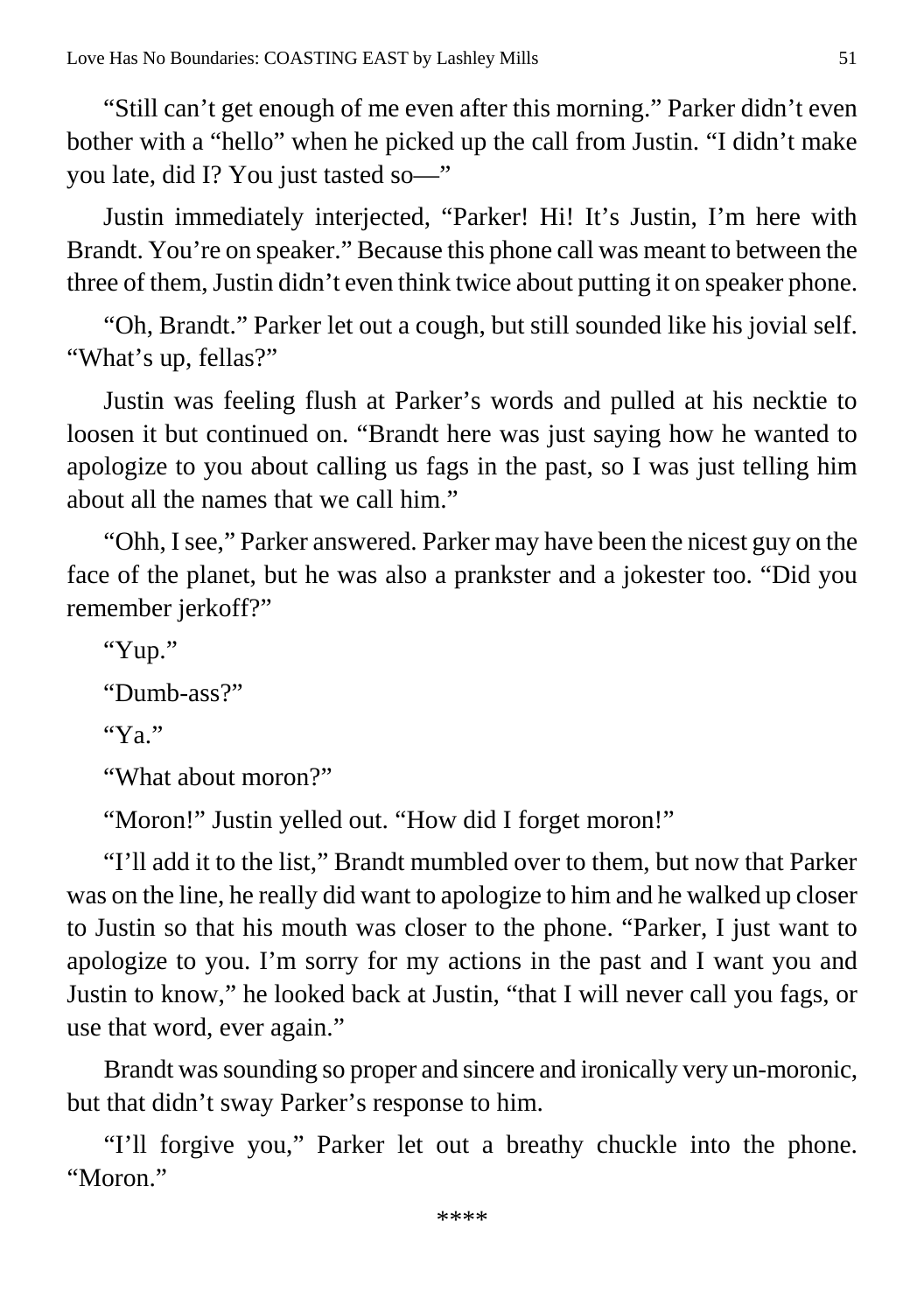#### CHAPTER NINE

A few days after Brandt had apologized to Justin, they decided to go get a beer together after work. Justin was harboring absolutely no ill will toward Brandt, and even though Brandt had made it clear that he was happy for Parker and him, he couldn't help but feel that Brandt was still feeling awful. He decided it would be nice if they just went out after work to have a good time together.

The bar they decided to go to wasn't far from work. It was called O'Leary's and was an older place with an older crowd, with dim lighting, dark wood paneled walls, orange vinyl covered barstools, cheap beer and even cheaper wings and Justin and Brandt absolutely loved it. It had been their place ever since they started working together at the car dealership, and since Parker rarely drank, Justin had followed suit and usually only had a few drinks a month, and very rarely more than a couple at a time. But tonight he was with his buddy, Brandt, and he was feeling good. On his insistence, he was buying the rounds tonight, telling Brandt, "I'll buy, if you drive."

After finishing twenty hot wings each, five beers for himself and two for Brandt, and after talking about anything and everything work related, Justin had Parker on his mind and decided to switch conversation topics.

"You know, the first time we ever hooked up was in your bed." Justin looked across the table at Brandt. The two of them were seated at a round high-top table toward the back of the barroom.

"What!" Brandt choked out, nearly spitting out his drink. He was utterly shocked. And so did not need to know that.

"Yup. The first night Parker kissed me. I couldn't keep my hands off him. It's when we were roommates in college and you weren't there that weekend and—"

Brandt cut him off, bringing both hands to his ears, "Dude! Stop! I'm so not listening!"

So Justin stopped talking, and when Brandt thought that the coast was clear he took his hands off his ears and—"I told him he could sleep on your bed, but I couldn't be without him and—"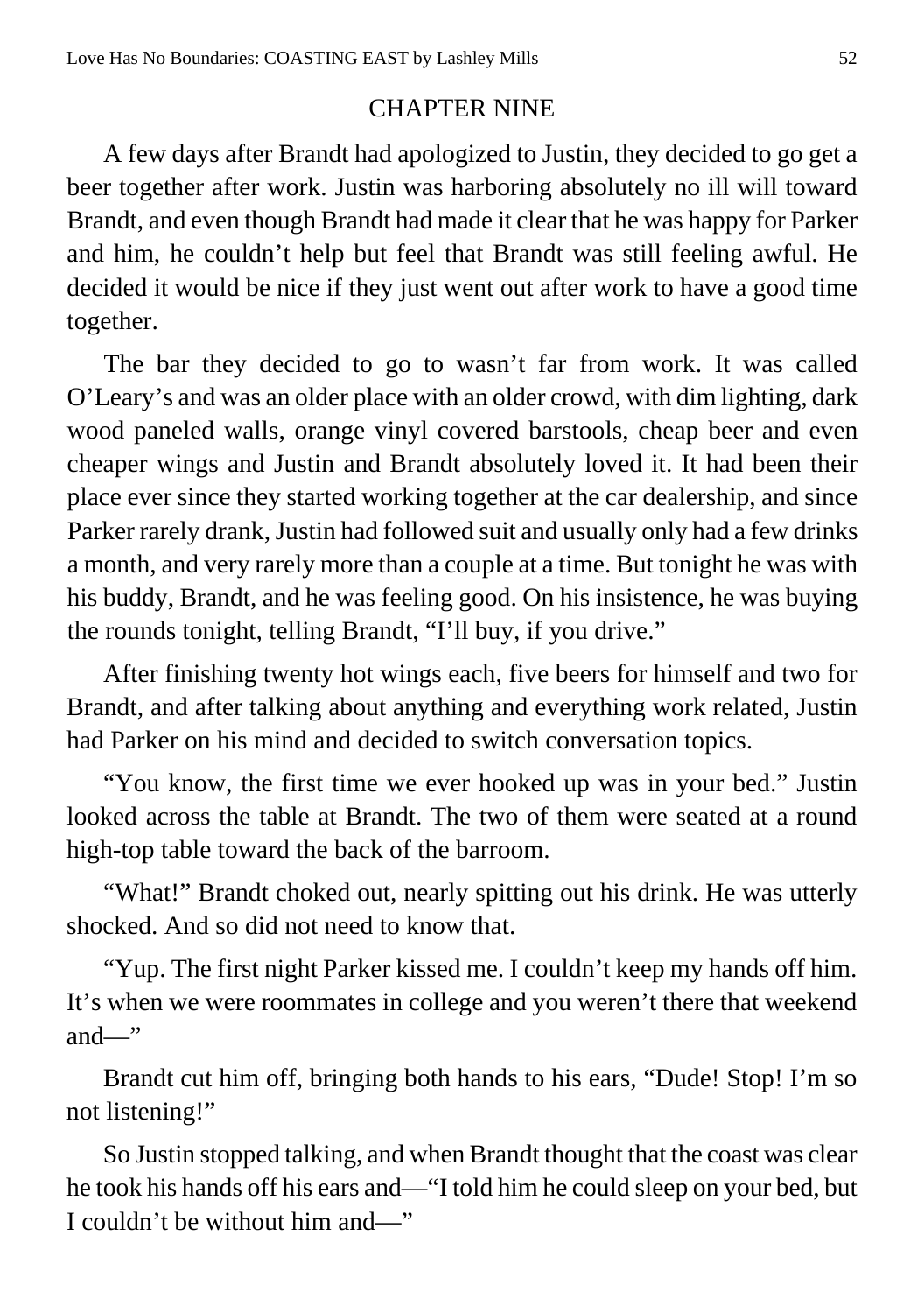The fact that he and Parker had first hooked up in Brandt's bed had long been an inside joke between him and Parker, and now that Justin was five beers deep, he decided to keep the joke not so inside anymore.

"Ugh, Justin! Why did it have to be on my bed? Your bed was like three feet away from mine." Brandt took another swig of his beer. "At least tell me you changed the sheets afterwards or something."

Justin thought about it some. "Nah, man. I don't know. I can't remember now." Justin took a swig of his own beer. "Funny though, I remember everything else." Justin let his mind wander back to the first night he spent with Parker, one of the best nights of his life.

"I can't believe you lost your V-Card in my bed." Brandt sounded vaguely miserable and downed the rest of his drink.

"What?" Justin looked over to Brandt. "No, man. I said it was the first night we kissed and well, hooked up. But we didn't sleep together that night. Well, we did, but not *sleep* sleep together. It was the first time I even kissed a dude, I wasn't gonna put out completely… I'm not you, you know."

"What? Me? I never once kissed a dude."

"You know what I mean, Brandt. In all the time I've known you, all you've talked about is chicks, and I saw you bring countless girls back to our old dorm room for one-night-stands, but the whole time you never seriously dated one."

Brandt was motioning over to the waitress to get another drink, thinking, *How did this conversation get on me?* But he decided to give Justin a reply.

"Yeah, well. Not everyone can have what you have."

"Huh?"

"You and Parker." Brandt was serious. "Not everyone can have what you have."

"What?" Justin was not expecting this for a reply.

"You fell in love with your best friend, Justin. If I could have that with a girl, I would."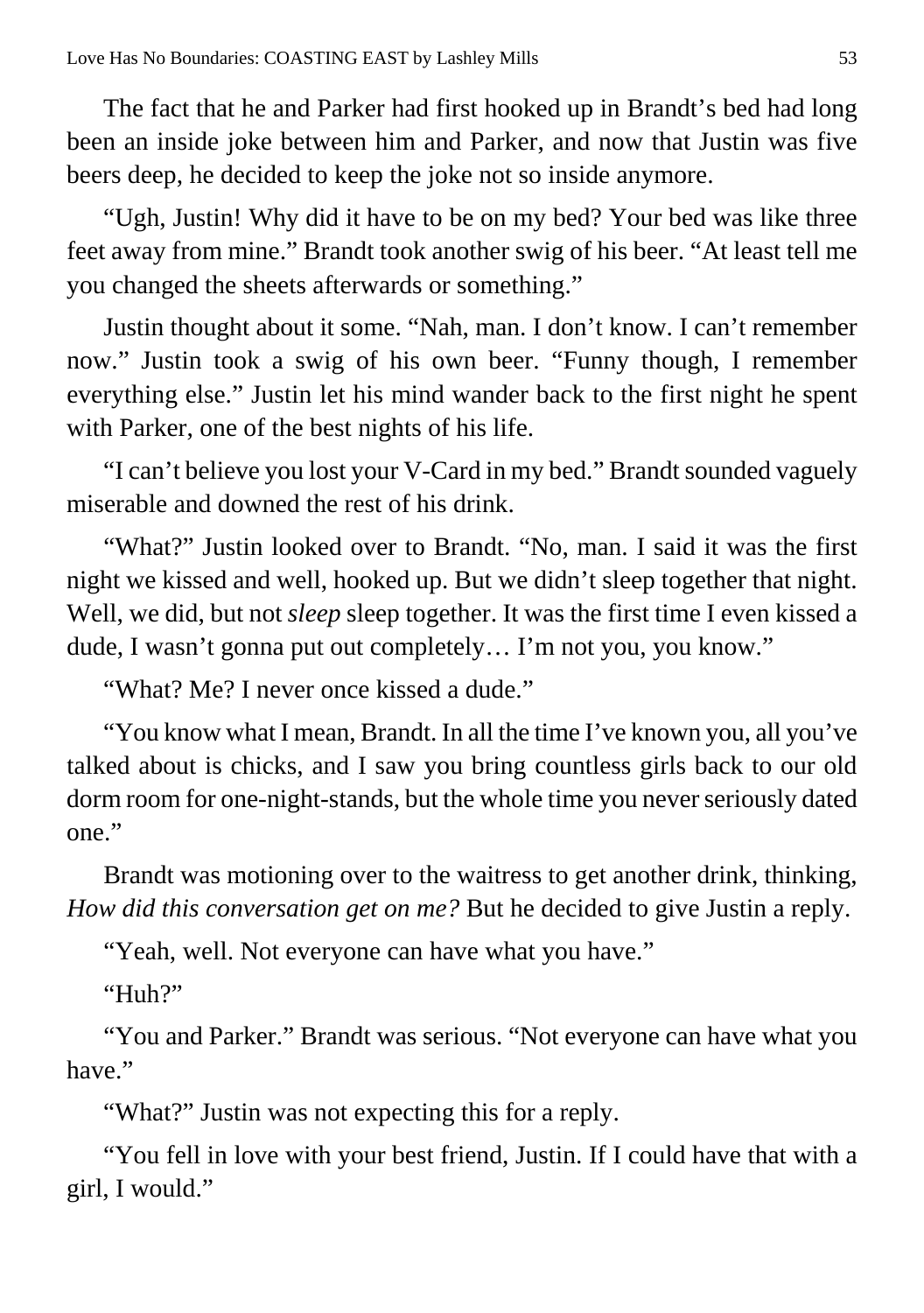Brandt was sounding somber and that's not what this night was supposed to be about. They were just going to hang out and drink some beers and shoot the shit, and by no means did Justin intend to hit a nerve, and he wanted to make it right, so he maneuvered his barstool closer to Brandt and bumped his shoulder into his.

"He's not my only best friend, you know."

"Yeah, well, don't get any ideas."

"Too late."

"What?"

"I've only been dating Parker for three years to get closer to you. You're the one I really want. Oh, Brandt! Brandt!" Justin was making a kissy face leaning over into Brandt's space and Brandt bumped Justin's forehead back away from him with the heel of his hand. "Ow." Justin rubbed the spot that Brandt had just hit. "Ass."

"Yeah, well, that's for getting my hopes up." Brandt joked and reached into the bowl of peanuts that was set in front of him and threw one at Justin. "Clown."

\*\*\*\*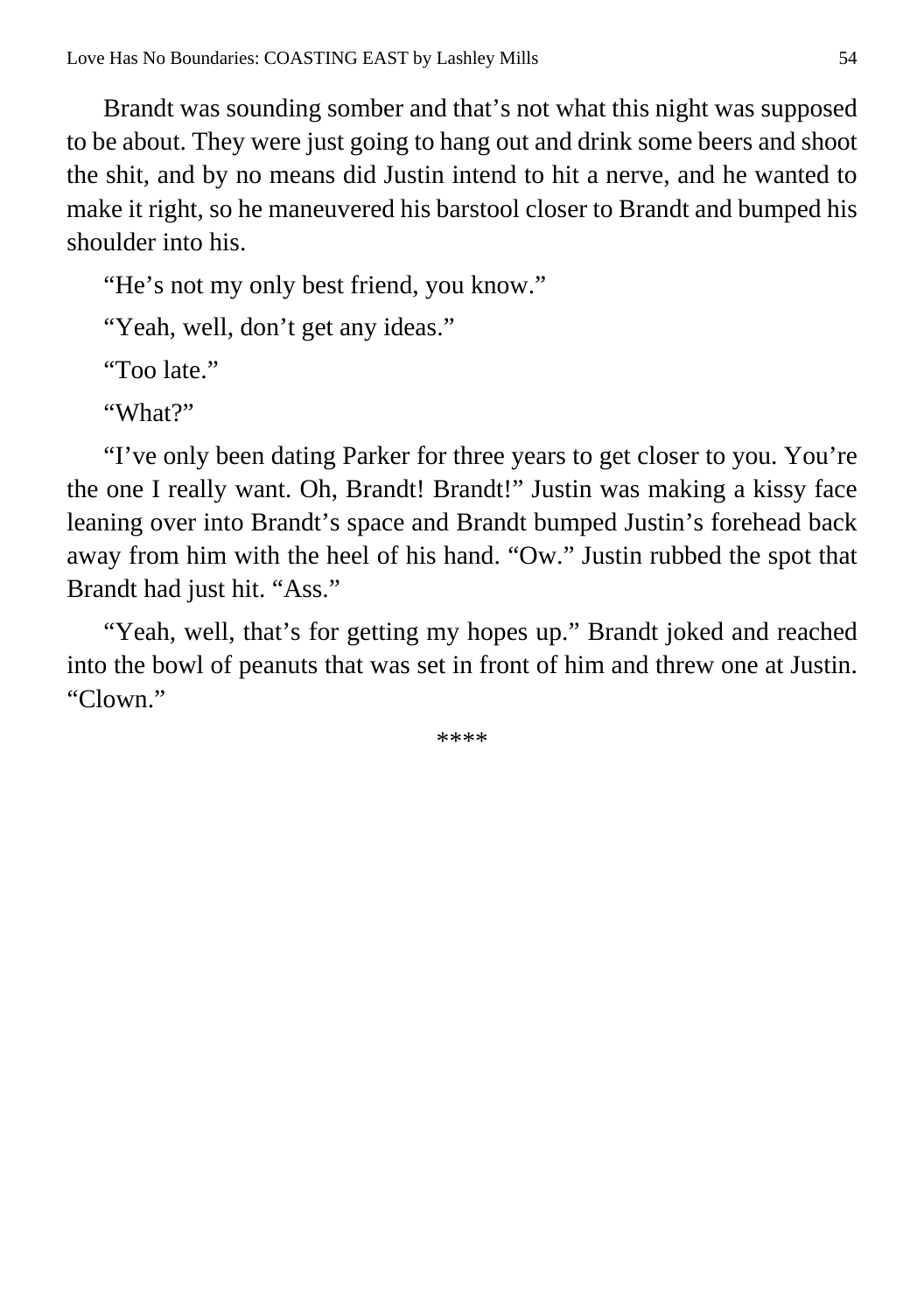### CHAPTER TEN

Now that Justin and Parker had told their closest friends about their relationship, and since Parker had already talked to his mom, the next logical step in Justin's mind was to tell his own family.

He had felt great about telling Brandt and Todd about him and Parker and after having talked to Brandt about it more at the bar, Justin knew that this didn't have to be some painful process. He had come to realize that he had control over the situation and it didn't have to depend entirely on other people's reactions.

He knew his parents and his sister loved him, and that even if they needed time, eventually they could accept this, because this is who he truly was.

Parker had asked him if he wanted him to be there, and Justin loved him for it, but Justin felt that telling his family was something that he needed to do on his own. As much as he felt like the ball was in his court when it came to this and that he was in charge of sitting his parents down and telling them, there also was a small nagging sensation in his mind. He didn't want fear to take over and prolong him telling his parents, and he didn't want it to be a painful process, but at the same time he knew that it was a process nonetheless. He was even going to Google "how to come out to your parents" but had decided against it. He knew his parents better than some search engine. He knew his parents loved him and he needed to be brave.

In the back of his mind, Justin had always rationalized that he would tell his parents when he was no longer living at home, because if they didn't react well, he could just get in his car and leave and then call them in a few days, but he would no longer prolong this. He couldn't.

So, after pacing around in his bedroom for most of the day and knowing that he would do this, that he had to, that it was the absolutely right thing to do, he just went for it.

"I've been in love with somebody for a while now and it's serious and I just want you to know." Justin and his parents, Brenda and Tom, were seated together at their oval wooden dining room table for dinner. Since his sixteen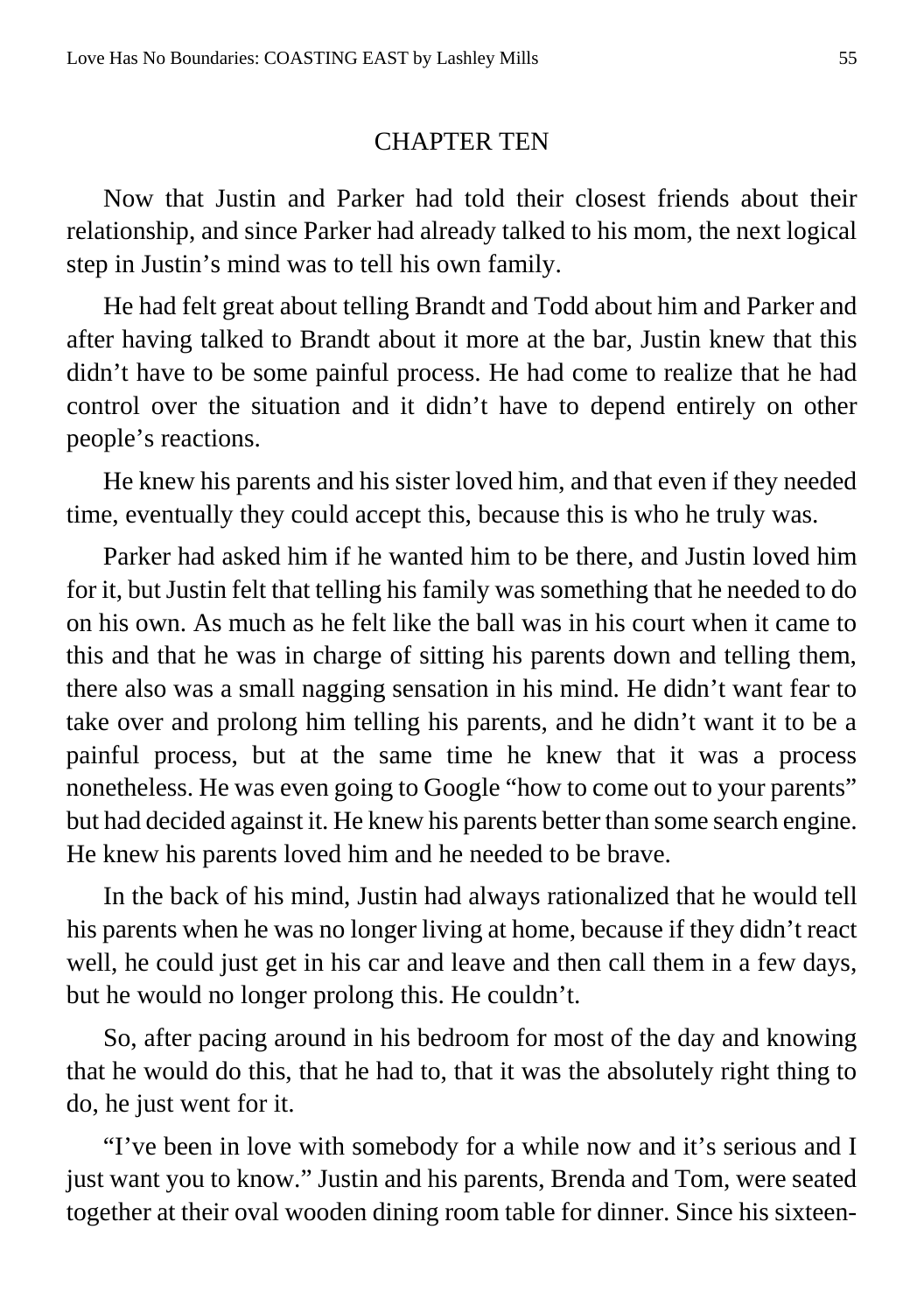year-old sister, Cara, was at choir practice he figured now was as good a time as any to just come out to his parents and say it.

"Okay…" His father answered hesitantly while cutting into his chicken.

"Tom." His mother looked over to her right at Justin's dad who sat at the head of the table and then across the table directly at Justin and gave him a warm smile.

"Well, we knew this day was coming." Justin's dad put down his fork and knife and cleaned his mouth with his napkin, but he looked over at Justin, offered him a small smile, and tapped his arm with his hand.

Justin didn't understand.

"We did. And we decided how we were going to react when it did happen," Justin's mom replied.

This was all above Justin's head. He had only said one sentence to his parents and with it being just the beginning of the conversation, he had left Parker's name out of it deliberately, and here they were talking like they already knew what he was going to say next. "I don't understand."

"Honey, remember that condom talk we had with you a few years back?" His mother was looking back at him from across the table.

*Jesus.* Justin had almost forgotten that mortifying day his parents had sat him down when he was almost a junior in college. His dad had mumbled out things about safety and respect and handed him a twelve-pack of condoms, which, to Justin's horror, was already opened, with two missing, and he could only guess where the other two were. Why did they feel the need to have that talk with him again?

His mom was a pediatric nurse and had had "the talk" with him every year since puberty it felt like, always mentioning sob stories about young women she saw who came into the pediatrician's office and were pregnant and scared and alone and not even out of high school.

In high school, "the talk" his mom always gave him centered around being responsible and not starting a family because he was too young and that sex was a responsibility and not a right. This talk his mom always gave him alwayslingered somewhere in the back of his mind, the responsibility of it all,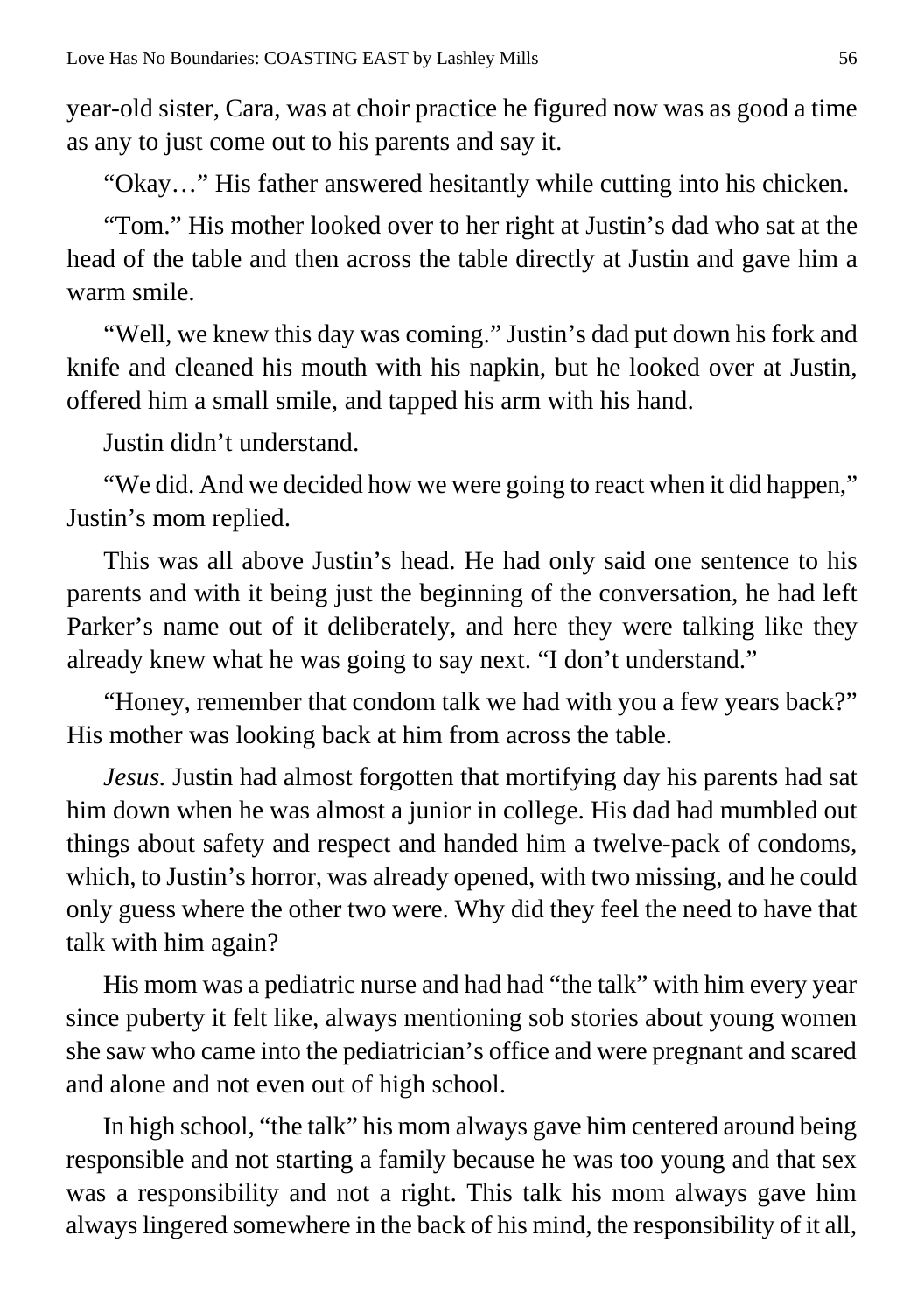and even though Justin had some fun making out with girls in high school from time to time, he never took it beyond that.

But thinking back, when his parents had talked to him again in college, he remembered they never once mentioned the use of condoms for pregnancy prevention or family planning, it was always about safety and having respect for yourself and for your partner. Christ, looking back, he didn't even think they made mention of a girl. And it all clicked in Justin's mind.

"So, you knew? You knew this whole time?" Justin was flabbergasted.

"Justin, we're your parents…" His mother said.

"Jesus, I've been sweating about this for three years and you knew!" Justin was sounding accusatory, feeling stupid that he had made the decision to keep his relationship with Parker to himself when all that time his parents knew anyway. It would almost be comical if it wasn't so shocking.

"Now wait a minute." Justin's dad began to speak. "Justin, we are talking about Parker here, right?"

Yup. They knew.

Justin just nodded. *This is not going to be a painful process*, his mind chimed in. Why was he getting upset over this? It was good that they knew, wasn't it? He didn't even have to speak more than one sentence and they knew. He had to calm down, he was just shocked, almost to the point of being speechless, but—"How did you know?"

"We just had a feeling…" His mother was sounding reassuring.

"Oh, out with it Brenda. Justin's being honest with us and it's time we were honest with him." Justin's dad had spoken up. "Justin, we know because your mother overheard you two together one day." Justin's dad had balled up his napkin tightly in his hand and was not meeting Justin's eyes, and his body language alone had Justin in a mild panic.

"Together?" Justin let it out in an almost yelp. *Please mean you overheard us on the phone together. Please mean a conversation. Please mean anything other than together together. Like together…*

"In your room…" His dad coughed. "Together."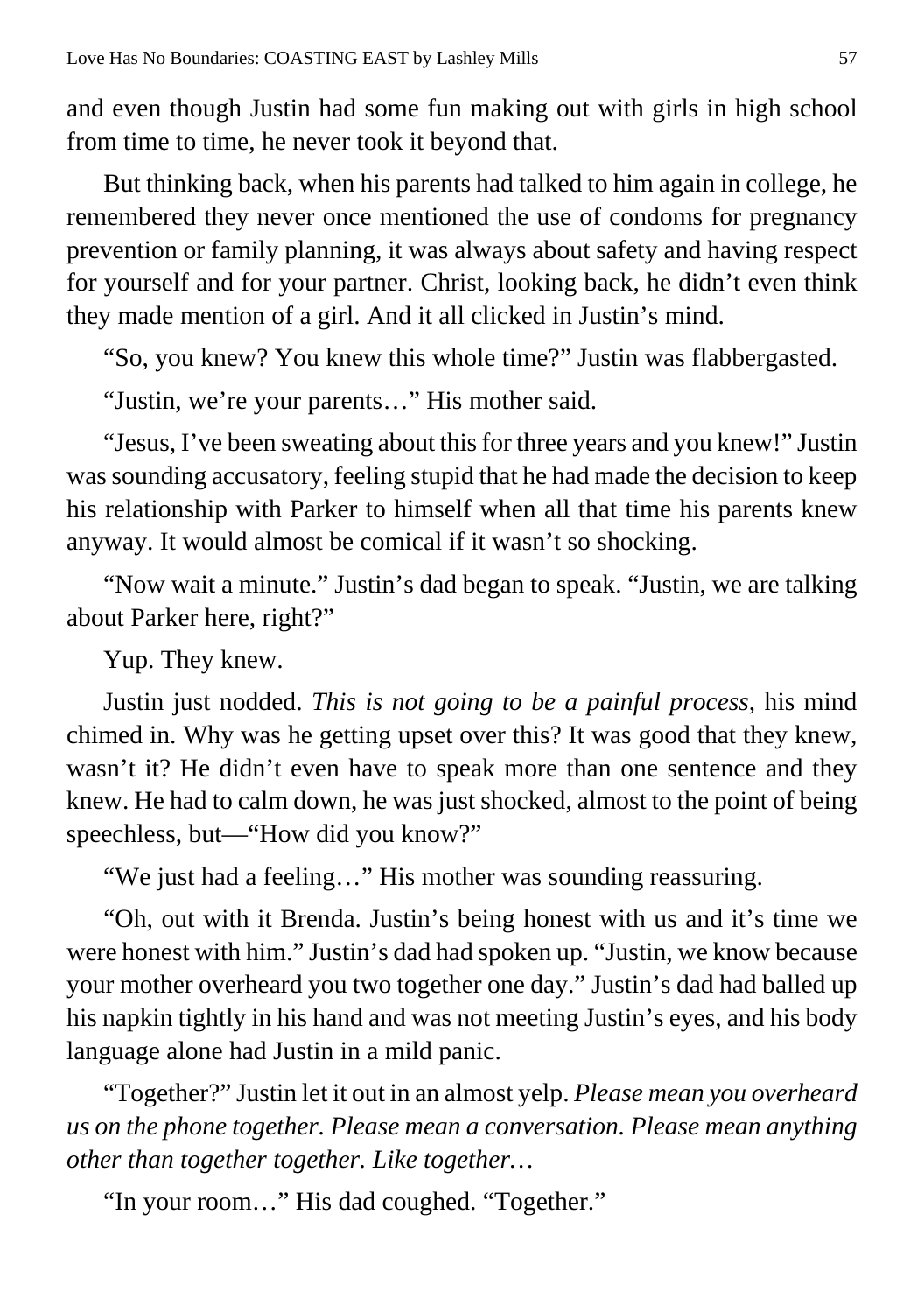# *SHIT!*

"Honey, you thought I was at work, it was the summer after you were a sophomore and I went upstairs to tell you I was home and…" His mother's voice trailed off.

"Oh my God." Mortifying. Absolutely mortifying. Thank God Parker wasn't here for this. *Do not say what you heard. I don't want to know, I don't want to know.*

Justin's mom wasn't sure if she should continue on, but with this being the time for honesty, she felt she must, even though she was blushing and dragging the back of her spoon around in her plate.

"And the way you were calling out Parker's name… Asking him to—" she cleared her throat. "Telling him to—" She stopped herself.

The summer after sophomore year, Justin knew what he would have been asking Parker to do, and the same thought entered his mind now at this whole situation.

*Fuck* me.

"Please stop."

"Iustin"

"Please, just… Please stop. I get it." This has got to be the worst comingout experience of all time. He had thought he had prepared himself for every possible reaction of his parents. He was nowhere even close to guessing that this would be it.

"Your mother told me that night how she heard you two, you know…" His dad coughed again. "So after that we kind of looked for it, looked for the signs I mean, and well, it just fit."

*Oh my God. They knew this whole time because they overheard us. I want to die. I want to die.*

Justin was in some state of mind between utter disbelief, utter shock, and utter, utter embarrassment and then another thought entered his mind.

"And Cara?" Justin asked.

"Justin, this is your news to share. We never told Cara."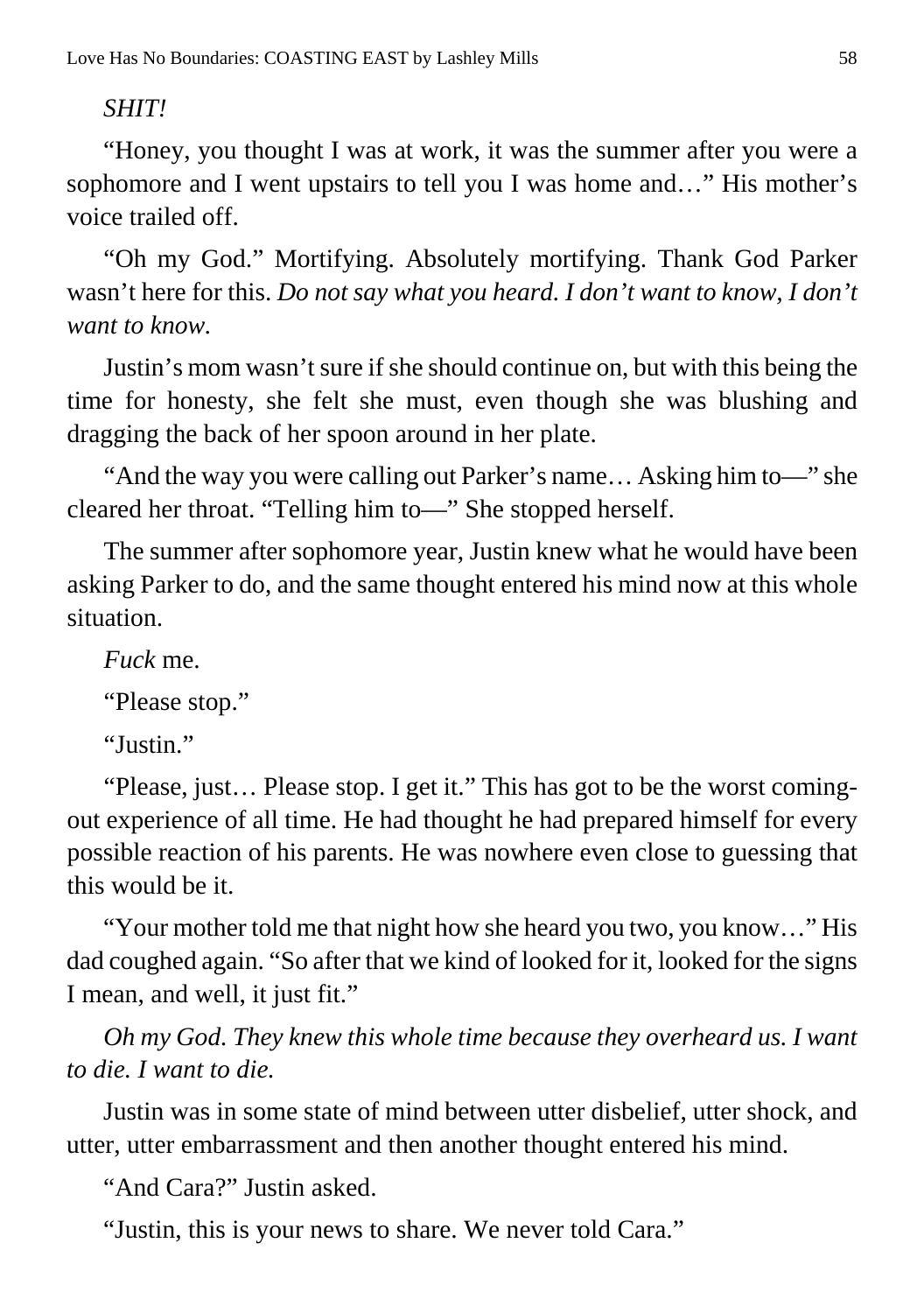"Told me what?" Of course, Justin's sister had chosen just that moment to come into the room. It was nearly seven o'clock, of course she would be home.

This night could not get any worse, there was no possible way, but Justin didn't think he could say any more. Literally, he didn't think he could say any more, because his vocal chords felt like they had shriveled up to dust in his throat. He just looked up to his mom from across the table, and without even a word from him, she asked, "Do you want me to tell her?" and Justin just nodded. *This wasn't a painful process*, his mind had chimed back in, *just a mortifying one*.

"Cara, your brother was just telling us how he is in love and we were discussing it." Their mom was speaking to Cara through the pass-through between the kitchen and the dining room.

"Oh yeah?" Cara walked over to the fridge, retrieved a carton of orange juice from inside it, and poured herself a glass before walking back to the dining room and taking a seat next to her brother. "So how is Parker doing these days anyway, Justin?"

*She knew. Of course, she knew. Everybody knew*. And from somewhere deep inside, Justin just decided to embrace this fact, his family knew. There was no yelling or arguments, they knew. It sucked how they knew, it was embarrassing as hell, but they knew nonetheless. Justin still looked at Cara quizzically.

"Oh, don't give me that look." Cara took a drink of OJ. "Justin, you guys used to watch me for Mom and Dad all the time and would want me in bed at like eight PM, when I was like thirteen, so you guys could 'hang out'." Cara made giant air quotes. "I was thirteen, not five. I kinda put the pieces together." Her voice was light and sounded like she was on the verge of laughter, like none of this had fazed her in the least.

"Of course you know. Everybody knows." Some of Justin's mortification was back, even his sister knew what he and Parker had been up to.

"Yeah, but don't feel bad, I mean, Parker's hot, I'd hit that."

"Cara!" His mom shot across the table at her.

But it didn't matter. Justin needed to leave the room, the house, the planet.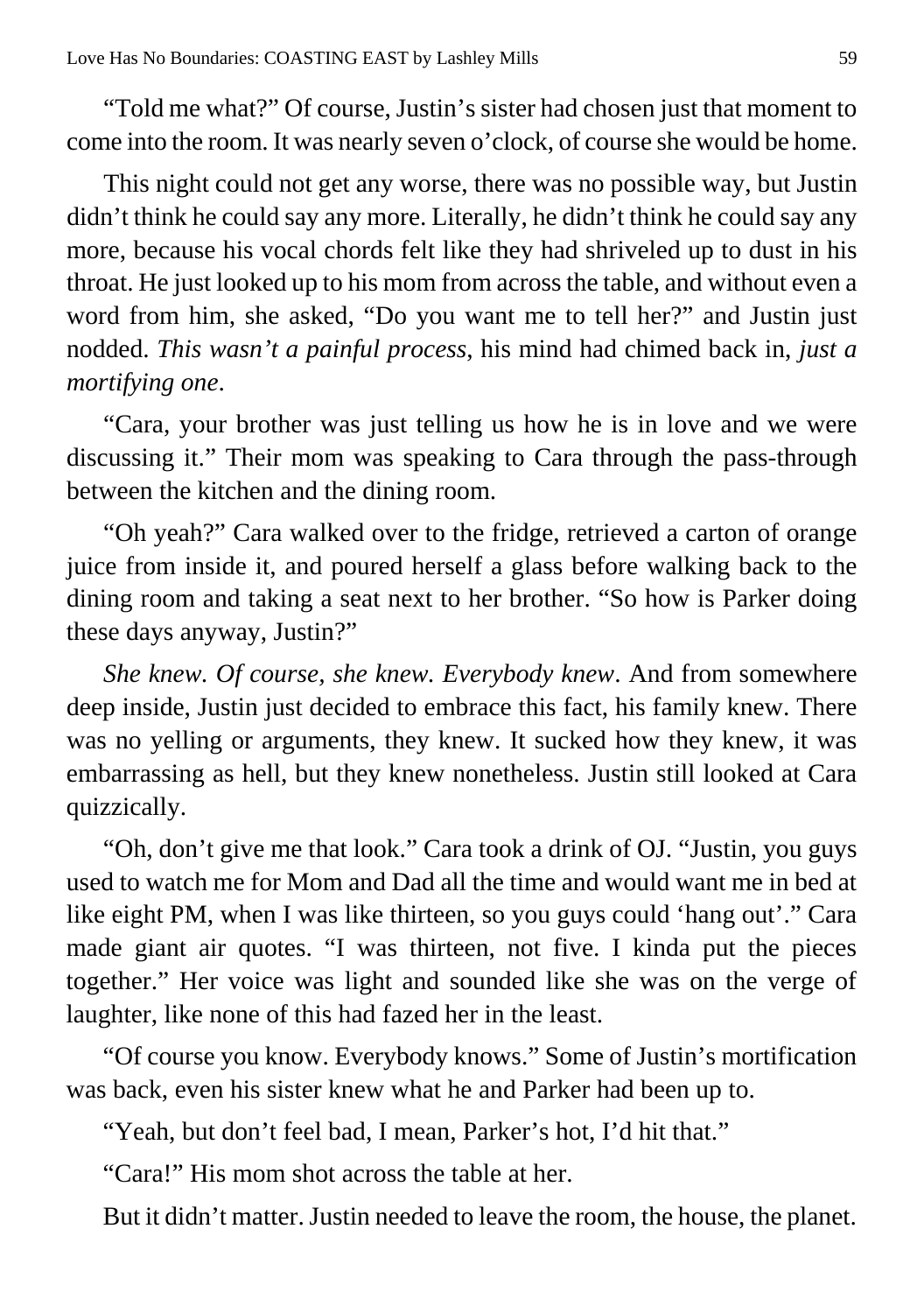"And on that note." Justin just pushed his chair back from the table and brought his plate to the sink. At least the chicken had been good, so the whole dinner hadn't been an entire nightmare.

"Cara, apologize to your brother!"

But Justin was already on the stairs taking two at a time and right when he reached his room, he heard Cara call out, "What! I was joking!"

\*\*\*\*

It took about an hour, but after just hanging out in his room alone, Justin was feeling much better about things. The important fact was that his parents knew and his sister knew and they had known for years apparently, and thinking about this now, Justin realized that yes, his parents knew, but they had never treated him any differently.

In fact, part of the shock tonight hadn't been that his parents had known. It wasthe fact that they had known but had never treated him any differently and just as importantly, never treated Parker any differently. That eased some of Justin's mortification and he decided to give Parker a call, just as he'd promised.

Parker knew that today would be the day Justin would talk to his parents and when Justin called him, as usual, he didn't even bother with a "hello" he just answered on the second ring and said, "How'd it go?"

"Don't ask"

"That bad, huh?"

"I'm telling you, you don't wanna know." Justin was in his room and even though his bed was far away from the door, he now felt paranoid even talking to Parker and wondered what else his mom and dad, and maybe even Cara, had overheard during the years. He didn't think he could handle telling Parker that his mom had overheard them. If he was embarrassed, God knows how Parker would feel.

"Well, you don't sound that bad. It must not have been that horrible," Parker spoke into the phone.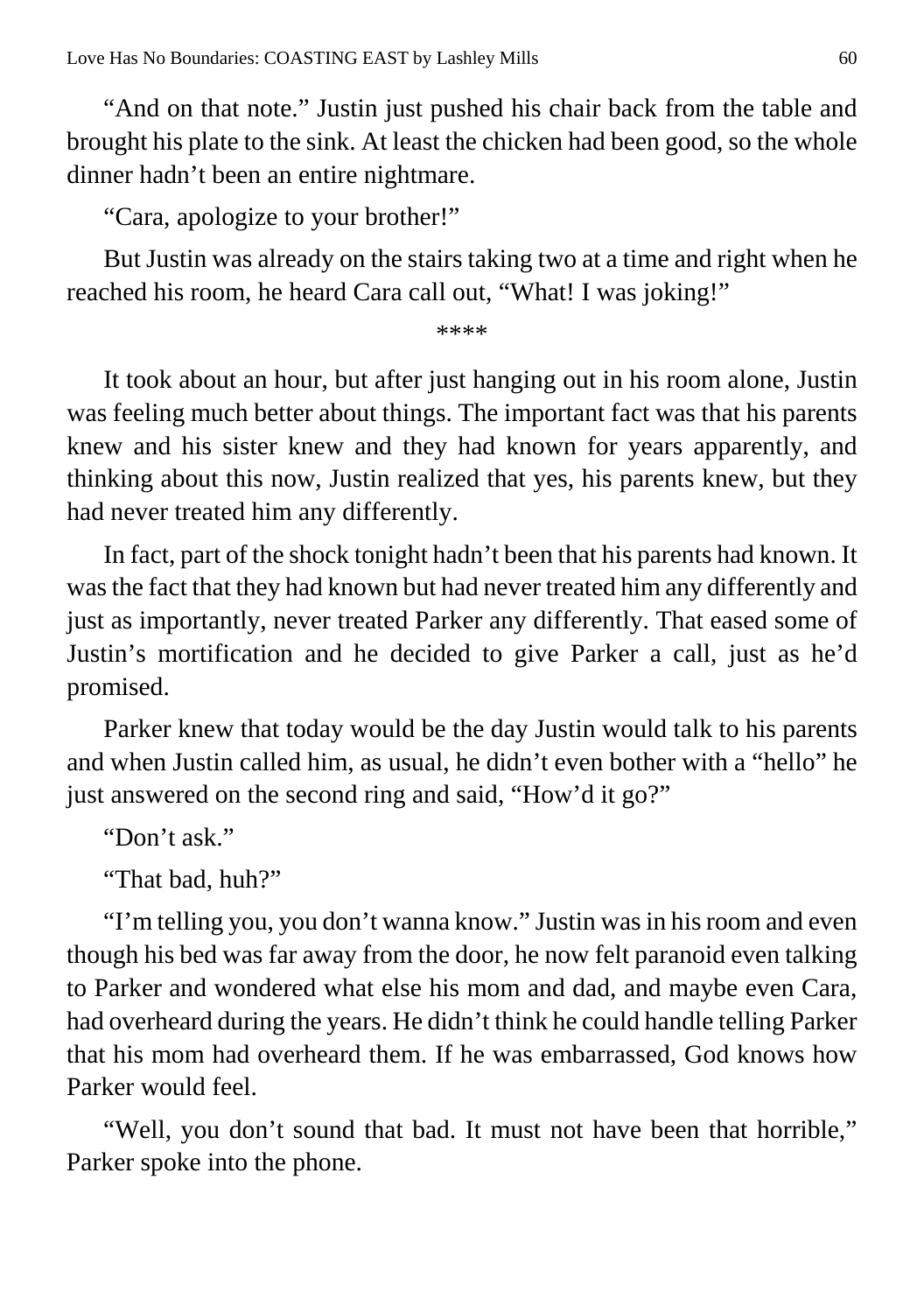"Actually." Fuck it, he'd tell Parker. One more thing out in the open. "For years, they already knew. They both did. Even my sister knew."

"Really?" Parker's voiced perked up on the phone. "So if they knew, it couldn't have been that bad," Parker continued on, "So how did they know? What did they say?"

"Well." The paranoia was upon him and he lowered his voice. "My mom overheard us together."

"So?" Parker wasn't catching on. In his mind he and Justin were always hanging out together, what was the big deal about that?

"No, Parker. Like together." Justin cupped his hand over the speaker. "Like together, together." *Smooth code words, Justin.*

"What? Justin, I can barely hear you."

"I said they knew because my mom overheard us together." Justin's voice was barely a whisper.

"What, she overheard what?" Parker honestly couldn't hear him.

Jesus. "Us! Parker! She overheard us! Together! Like fucking together!" So much for being quiet.

*Oh God, here it comes*, Justin was sure that Parker would be just as embarrassed as he was, but what he didn't expect was… *Is he laughing?*

"Justin that was years ago, you're not even that loud anymore." *Yes, it was laughter. Parker was laughing.*

"Oh, Christ."

"Okay, okay, you *are* loud, but I'm louder, you always say so."

*Oh my God.* It was like he was reliving what happened downstairs, and although normally he would love any chance to have anything that resembled phone sex with Parker, right now he had to change the conversation.

"Yeah well, loud or not loud, they know, have known. So, now everyone knows. Well the important people."

"Good. So, now that that's out of the way, what are you wearing?" Parker was trying to lighten the mood, or get in the mood, maybe both.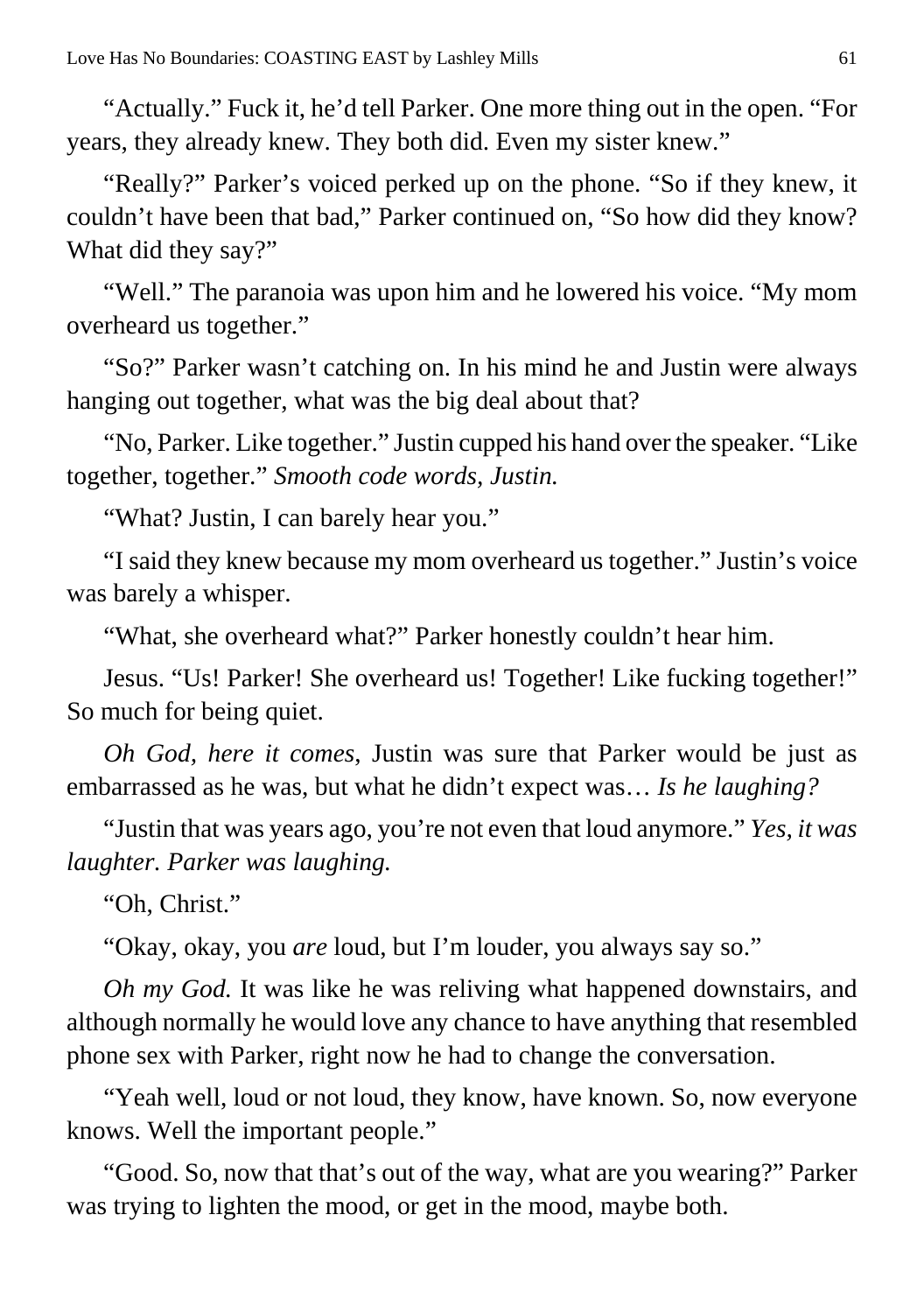"I'm wearing a new shirt I made," Justin replied. "It says 'don't even think about it'." There was no way he would do anything in his room even remotely sexual ever again, and more than ever he was convinced that he and Parker needed a place of their own.

"Yeah, well take it off and it won't say that anymore." Parker was breathing heavier into the phone and *fuck*, maybe Justin would do something sexual in his room. His hand apparently thought so as it was moving down his body to palm his dick without him even realizing it. But no, he had more to say.

"So we've been talking about getting a place together." Justin's voice was sounding heavier too. "Whatcha say? Wanna make that happen?" Justin almost added the words "big boy" after his line of questioning, like he was some phone sex worker. His voice had taken on a huskier tone and, *Jesus Christ*, Parker had him half hard just by breathing heavily into his end of the phone.

"Yeah, wouldn't want your mom to overhear us anymore." Parker swore he heard Justin unzip hisfly on the other end of the phone and he did the same. "Wouldn't want her to hear me scream your name when you pound me into the mattress."

*Fuck*, this was way too hot, and even though it was painful to change the subject, Justin had to clear something up. "So, we're moving in together." Justin's hand was now on his dick, raring to go, but before he could give it one more stroke he needed to make sure this wasn't just some sex talk that they were doing right now.

"Yeah, Justin. We're moving in together." Parker's tone resembled his normal voice, but only for a moment, because then his heavy breathing was back. "Now tell me what you're gonna do to me once we find a place."

*Fuck yes.* And any lingering mortification or paranoia Justin was feeling was erased from his mind as his hand tightly gripped his cock. Imagining it was Parker's, he began to very specifically lay out details of just what he was going to do to him once they were in their new place.

\*\*\*\*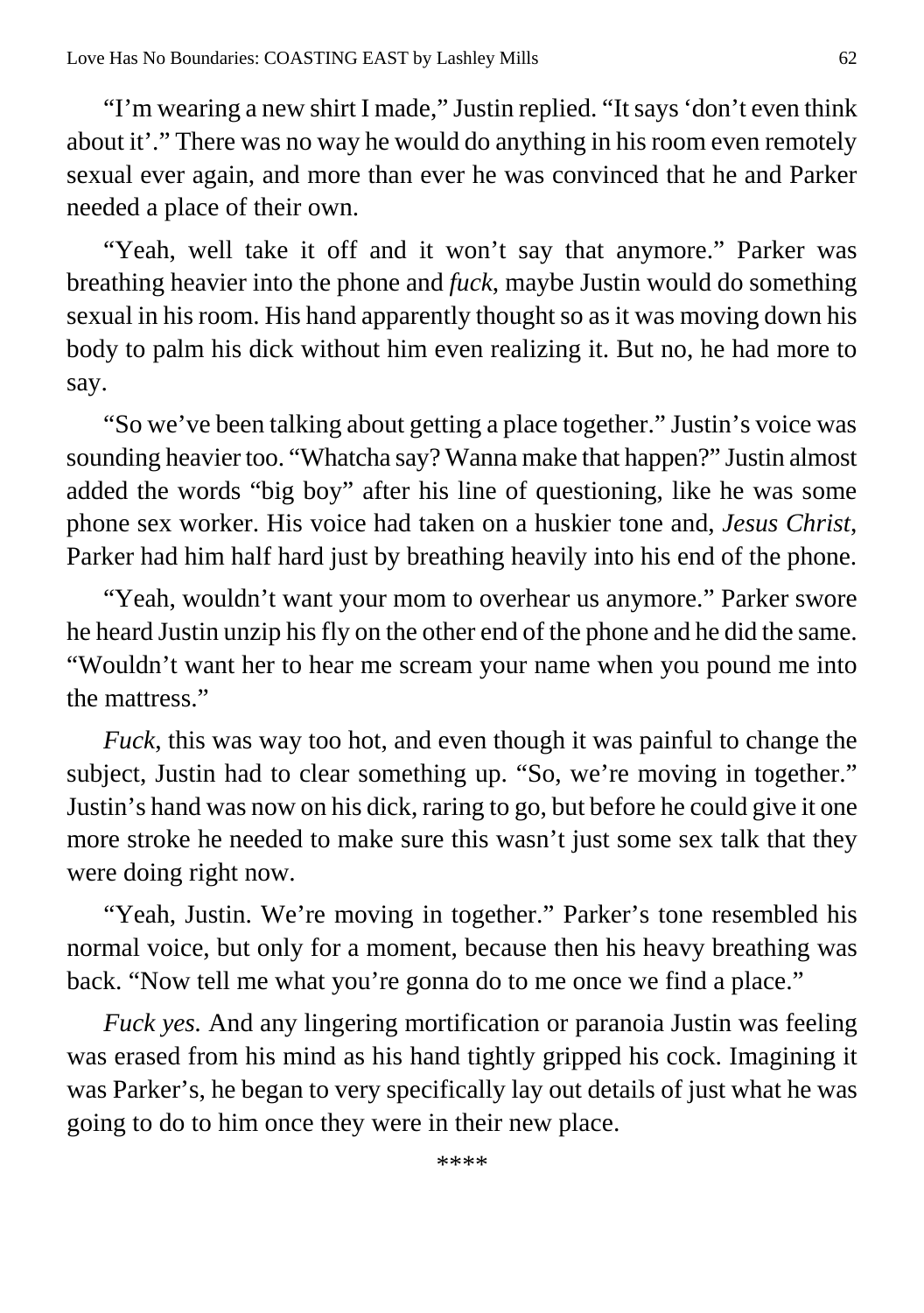#### CHAPTER ELEVEN

Justin and Parker didn't want to waste much time looking for a place, but at the same time they wanted a place that they could be in long-term. Once again, they were starting their lives up together, and since they had the chance to live together for two years in college, they couldn't wait to do that again. This time they both knew that it was going to be more permanent and this chapter of their lives wasn't going to be in some cramped apartment in Boston. No, they wanted to live in a house together, somewhere with a yard, where they could sit out at night after work or have more than a couple of people over at one time.

Now that it was the halfway through May, rentals on the North Shore were harder to come by since so many people came to the area looking for shortterm summer rentals to be by the coast for the summer. Most available houses had short-term leases that only lasted a month if not a week, so after three weeks of house searching, Justin and Parker had come up empty.

They had seen a couple of places they'd found on Craigslist after work, but none of them worked out. They were now seriously considering working with a real estate agent, willing to pay the extra fee up-front if it meant that they could find a decent place.

The previous week, they both had really liked a Cape Cod style house that they saw and it was located pretty much right in between Justin's job at the car dealership and Parker's job at the hospital. It was right within their budget, had a flat yard that would be great for playing catch or football and it even came partially furnished. It was about three miles away from the ocean and still only about fifteen minutes away from their parents' houses, and had it not been only a short-term summer lease, Justin and Parker would have signed the lease on the spot.

Justin had been really disappointed about not getting the house, and Parker had taken it even harder. At first, the house hunt had been exciting and new, but after weeks of poor prospects, Parker was getting more and more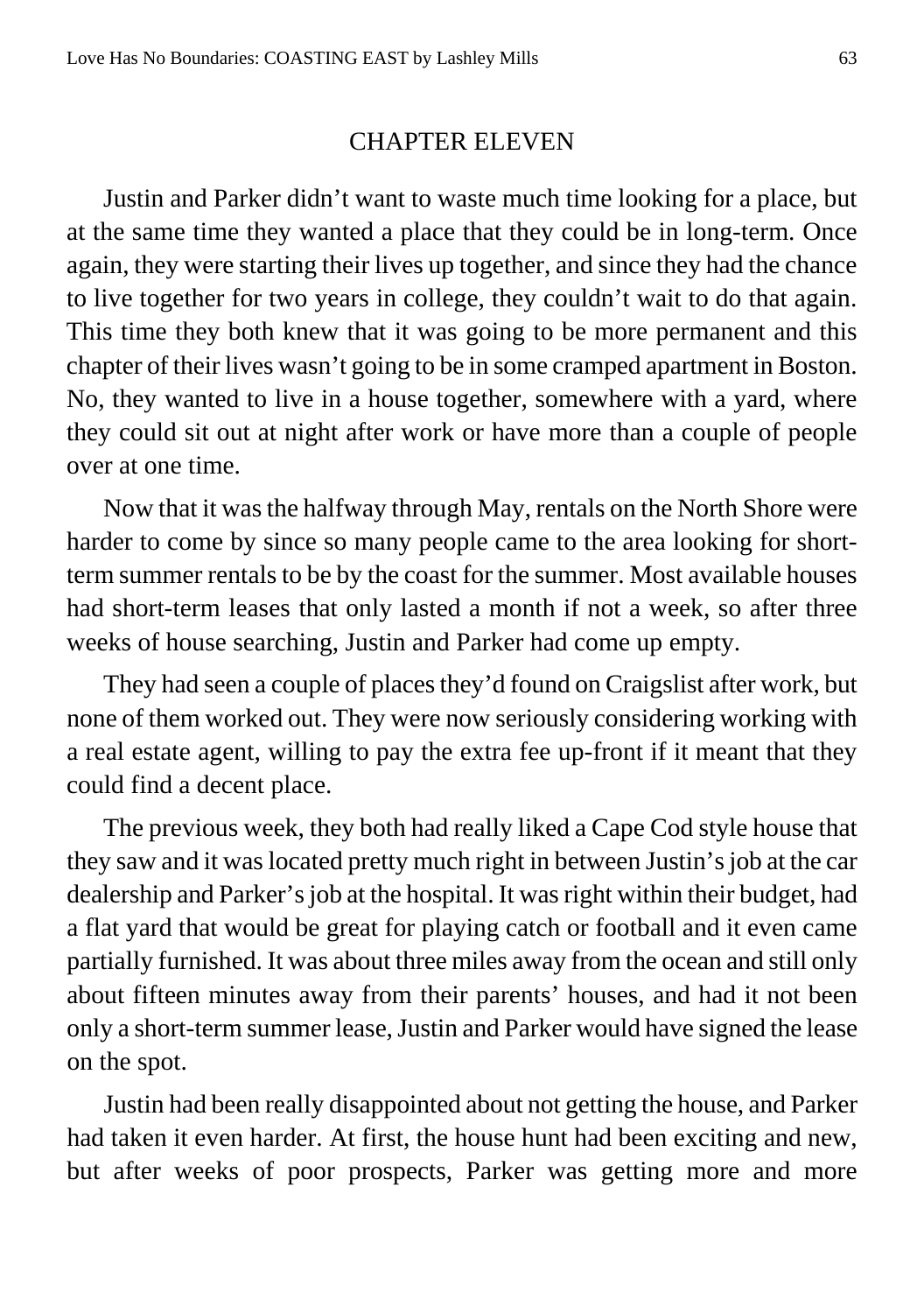frustrated, understandably so, and Justin took it upon himself to be the everoptimistic, hopeful one of the two for a change.

He wanted to cheer Parker up and had texted him that morning telling him that he would like to take him out to dinner that night, and now that they were both done with work for the day, Justin was waiting in his car outside the hospital for Parker.

"Where you wanna eat?" Justin had leaned over from his driver's seat to the passenger side so that he could pop open the door for Parker who was standing on the curb in front of the hospital. Parker had taken a fresh change of clothes with him to the hospital, so he could change out of his scrubs, and he was wearing his favorite shirt from his favorite band: a black vintage Rolling Stones concert tee that had been worn and washed so many times that it looked grey. He was also wearing a braided black leather belt, his beat up navy-blue Chuck Taylors and dark-blue jeans. His sandy-brown hair was in one of its growing-out stages and was parted in the middle, tucked behind his ears, settling right at his jawline.

"Wherever's good." Parker was sounding sort of tired. He slid in and put on his seatbelt, but Justin thought that he might have just the pick-me-up that Parker needed.

"Ribs?" Justin knew Parker all too well. "You know, since you're no longer a vegetarian," Justin teased him. "How about The Blue Pineapple?"

Parker pepped up at this and smiled at Justin. "Yes, all the meat we can eat. Definitely." He was looking forward to a plate full of the best barbecue ribs on the North Shore.

Justin put his car in drive, left the curb, and took Parker's hand in his. "I'll hold your hand now, before you get a gallon of sauce all over them," he smiled over to Parker. The Blue Pineapple'sribs were the best, and because they were the best, they were also messy as hell.

"Yeah, well at least I can keep the sauce on my hands, you just get it on your shirt." Parker smiled back.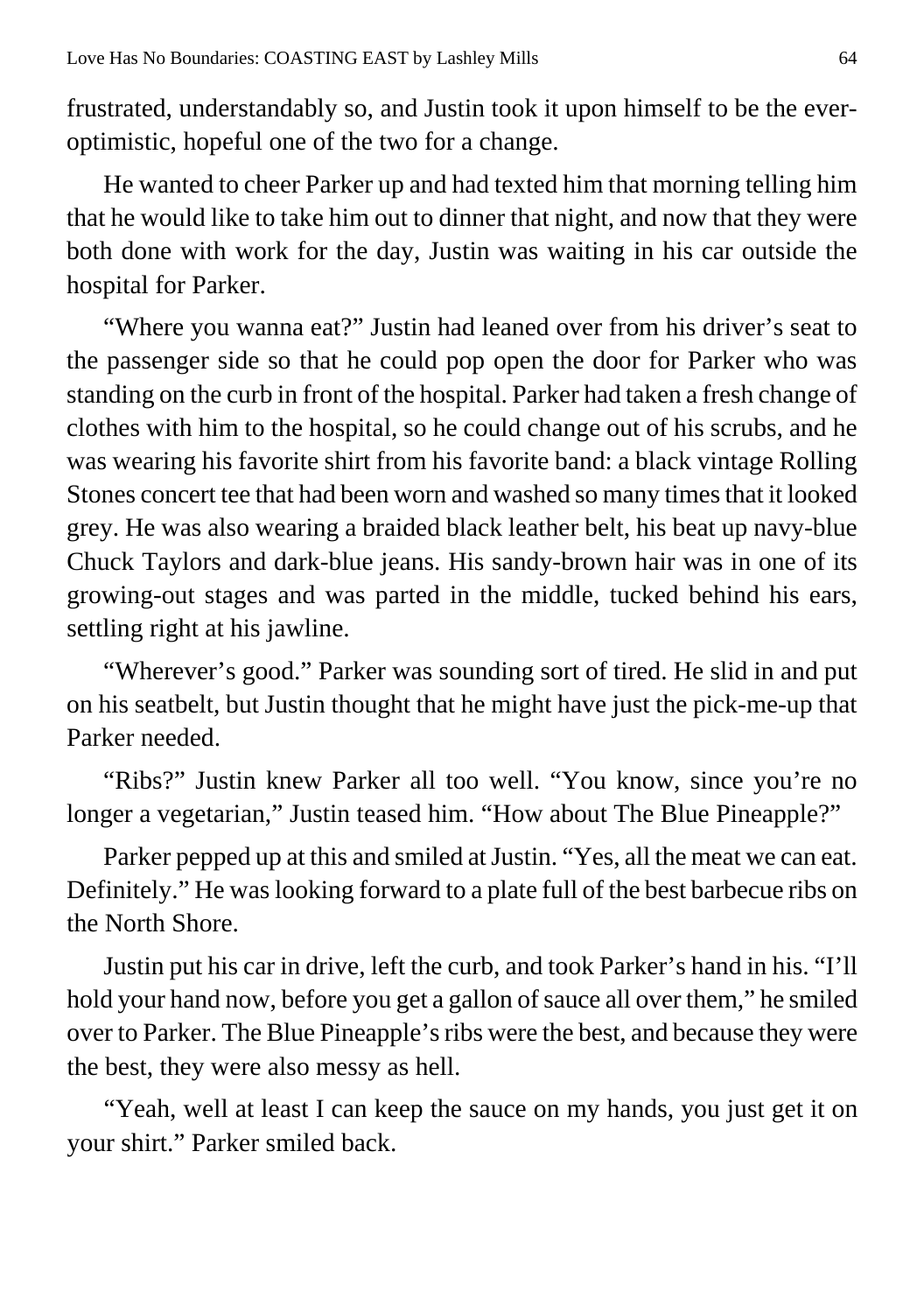It was true, Justin had always been a messy eater and his clothes often wore most of his food, but that wasn't going to happen today. He shot Parker back a coy look and Parker knew exactly what he was thinking.

"Not the bib, Justin."

"Oh yes, the bib." Justin gave Parker's hand a squeeze. The Blue Pineapple offered plastic bibs to all their patrons and Justin and Parker, when they had first went there, had taken them in jest, just like they took the paper crowns at Burger King, but when Justin had found that the bib actually came in handy, he had worn one every time he went back.

"You must keep their bib supplier in business." Parker squeezed Justin's hand back. "A bib supplier, is that even a thing?" Parker joked.

"Hey now, I look damn good in that thing!" Justin had taken an odd sense of pride in wearing the bib that had a white background and a giant blue pineapple across the front.

"Well, you're never gonna wear it now, you just missed the exit."

Justin had hopped on the highway since it would be faster than back roads, but he just drove by the exit that he needed to take to go to the restaurant.

"We have a detour."

"Oh, let me guess—a bib emporium just opened up?"

"Don't joke. I'd actually go to one if they existed." Justin looked over to Parker. "No, I found a house for us to look at."

Parker wasn't really in the mood to look at houses today, but since they had missed the exit to the restaurant anyway, he wasn't going to object. Justin threw on his blinker to take the next exit off the highway and within ten minutes they pulled up to a white Cape Cod house with dark green shutters and a dark green door.

And Parker's heart dropped in his chest.

"We've seen this one, Justin."

"This one? Are you sure?"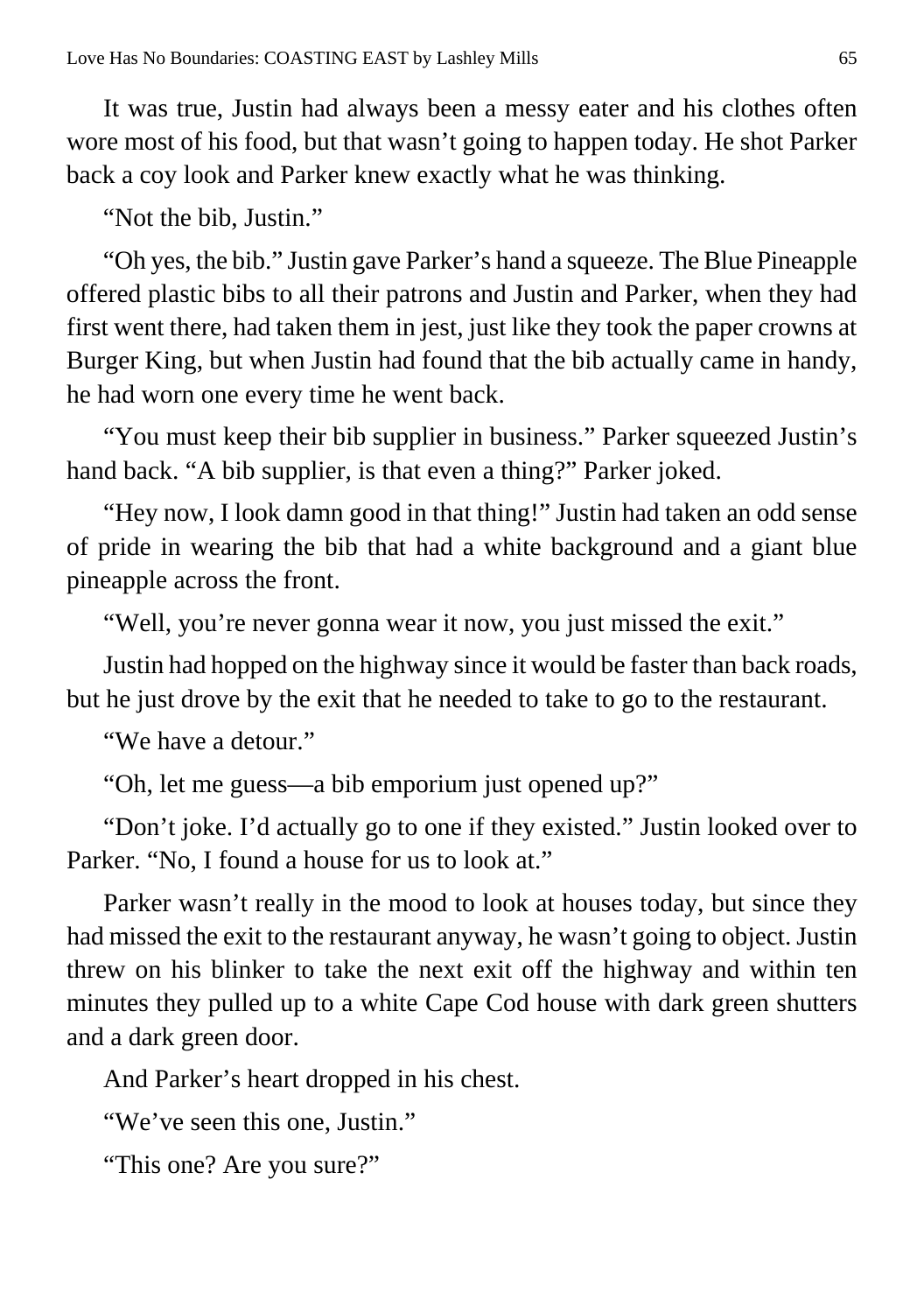They were parked in front of the same Cape Cod style house that they had seen last week, where the owner made it clear that she was only looking for short-term summer renters. Parker could not believe that Justin could forget something that had only happened a week ago.

"I'm sure, Justin. It's the house we both really wanted, well I guess the house I really wanted, because now you don't even remember." Parker's voice was sounding defeated, but Justin wanted a closer look at the house so he put the car in park and got out and Parker followed.

"It does look sort of familiar." Justin ran a hand over his scratchy five o'clock shadow and walked on the flat front lawn, looking around and trying to remember. "I think I kinda remember." He rubbed at his beard again. "But something seems different, like something's missing."

"It's the same Justin, let's just go." Parker was beginning to make his way back to the car, but Justin spoke up.

"No. I remember now. There was something here." Justin walked a few paces on the front yard to where the lawn met the sidewalk and not knowing what Justin was talking about, Parker followed to look where Justin was pointing, and saw that Justin was just pointing at the ground.

"There was nothing, Justin."

"No, I think I remember a sign or something. Don't you? You said we were here before." It was all starting to become clearer to Justin and he had remembered something.

Parker was silent as he thought back and vaguely remembered a handmade "For Rent" sign that was on the front lawn, but he had been too preoccupied thinking about the house at the time to take a good look at some yard sign.

"Yeah, wait, come to think of it." Now it was Justin who was making his way back to the car and taking his car keys out of his pocket, he opened up the trunk and bent down inside it.

When Justin stood from leaning inside the trunk, he was holding what Parker had remembered to be the yard sign, but instead of just having black writing saying "To Rent" and a phone number on a plain white background, the word "RENTED" was written in large red letters diagonally across it.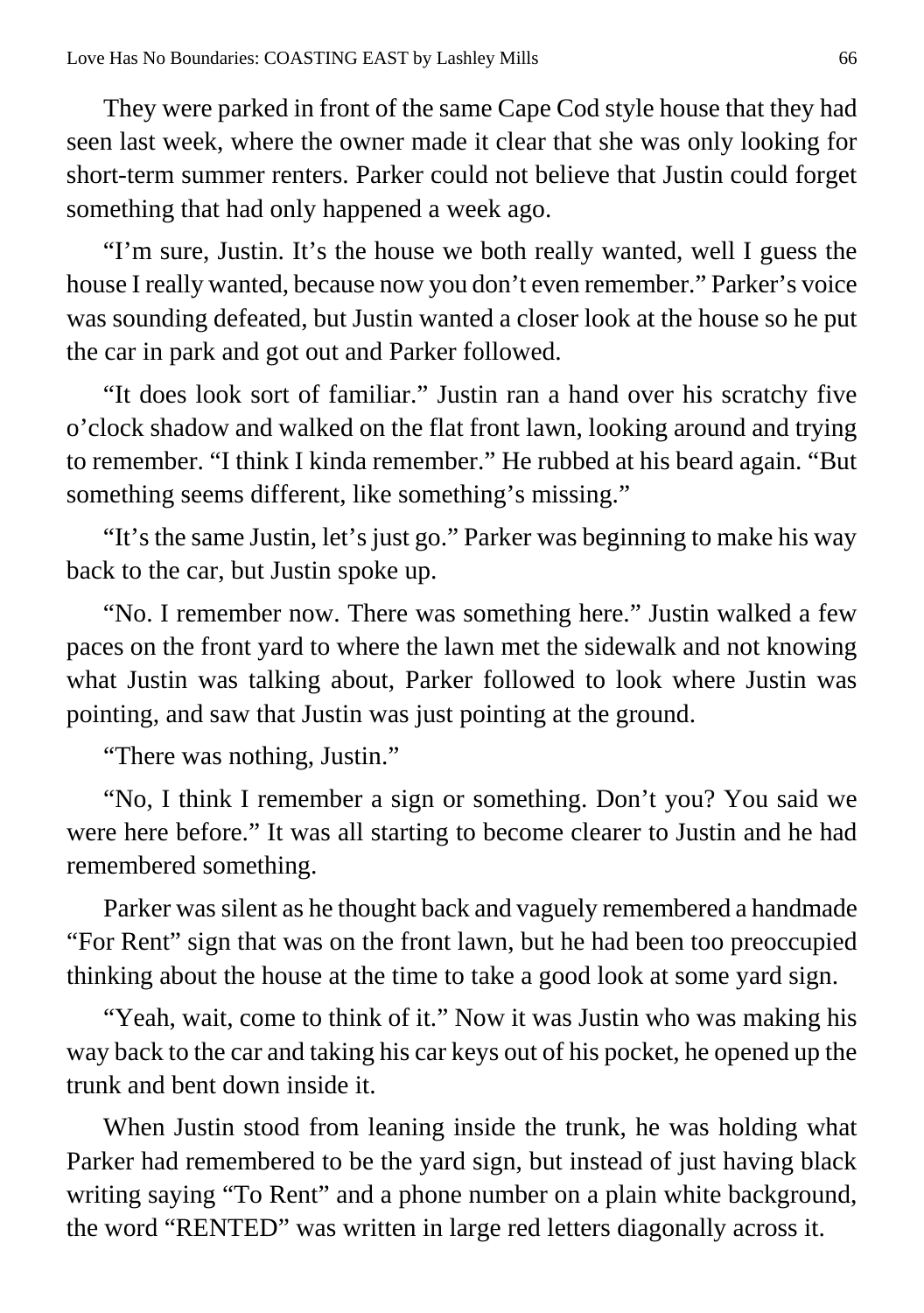Justin walked back across the lawn and placed the sign in the same holes, that were still there from the previous week, and jammed the sign into the ground.

"See. I knew something was missing." Justin propped his elbow on the top of the sign.

Parker was beginning to comprehend what Justin was doing and if Justin was joking right now…

"It looks kinda tacky though." Justin looked down at the sign. "Well, when we live here we can take it down."

*What?* Parker quickly walked up to Justin. "No way Justin, this is a summer rental, she told us last week." *Don't joke with me, Justin, not about this.*

"Well, I have learned some things on the job, you know."

"What?"

"Selling cars… I've learned to sell and Isold the owner on the idea that we should be able to have the lease for the whole year. She didn't even raise the price for the summer since we're signing on long-term."

Since Justin and Parker had been saving their money for so long, they knew that they could handle paying the rent on a house, but it would be a big help if they didn't have to pay additional premiums for the summer.

"What? How'd you do that?" *Justin seriously better not be joking about this*.

"Easy." He kissed Parker right on the front lawn, not giving a damn if anyone saw. "Some people do see my charm, you know."

"Justin, I'm just gonna say it. If you are joking about this, it's not even remotely funny."

"Not about this, Parker." He kissed him again. "Pack up your stuff. We're moving."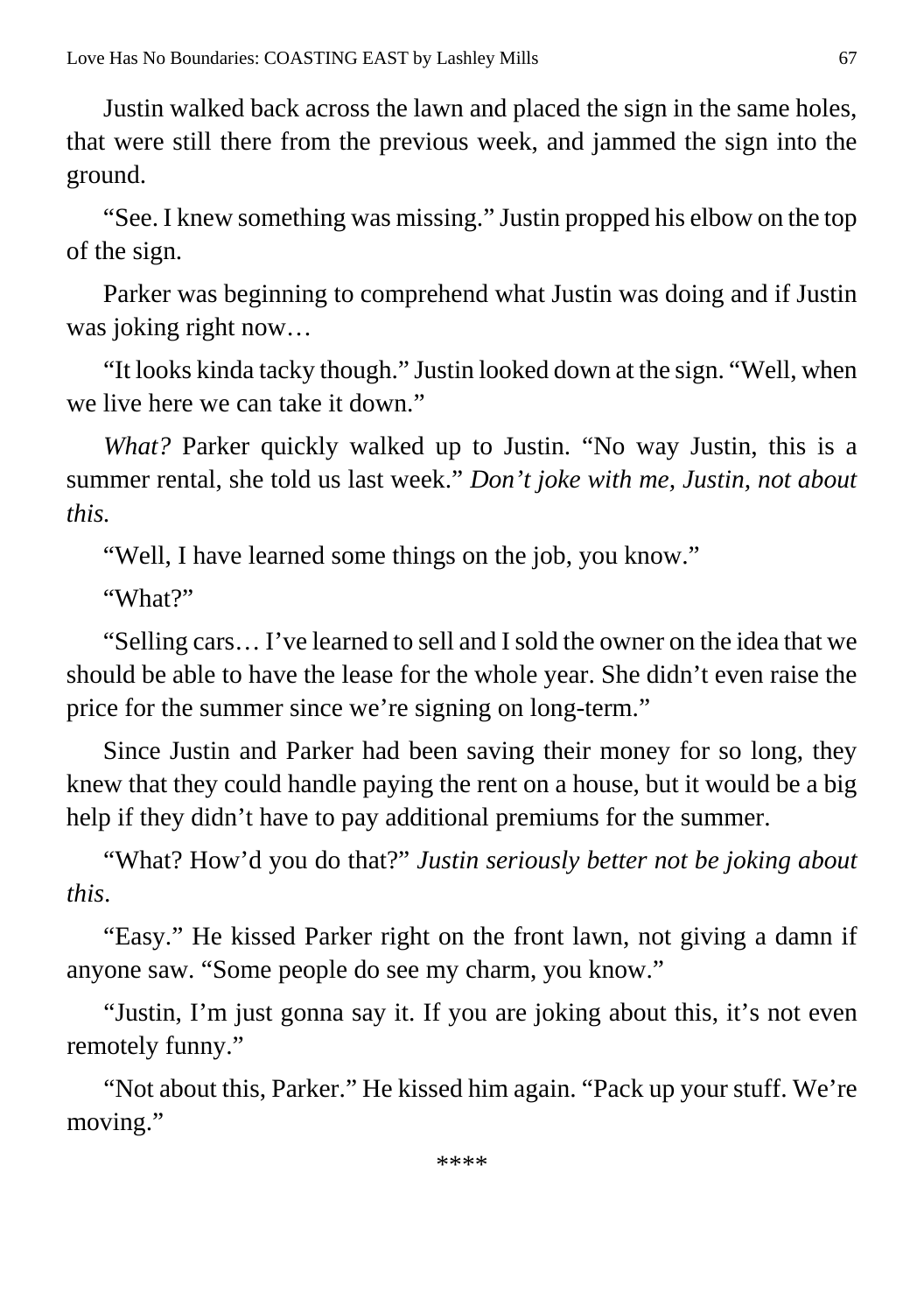# CHAPTER TWELVE

"Do you remember the first time you came to my room?" It was a Saturday morning at the end of May and Parker was standing in his bedroom, the same one that he had from the time he was in elementary school, and was looking out the window next to his twin-size bed, overlooking the driveway.

The first time that Justin had gone into Parker's bedroom was the first time that he'd visited his house, during spring break of their sophomore year of college. Justin was visiting Parker, and upon entering his house, Justin saw Parker's high school football shrine that his mom kept up in the living room. Justin and Parker had their first ever argument. Well, it wasn't an argument really. Justin had been admiring Parker's high school football awards, and it was just too painful for Parker to deal with Justin's compliments because Parker's career as a star high school quarterback was something that he had tried to forget.

That was because when Parker was a junior in high school, he had needed someone to talk to and had confided in his football coach that he was gay, and thereafter all hell broke loose. His coach didn't tell him to quit the team specifically, but the bigoted asshole overworked Parker to the point of exhaustion and humiliation, and Parker, although the star of the team, was tired of the bullshit and decided that enough was enough and quit.

It had taken him years and the support of Justin to finally get over how wronged he'd been by his coach and now he was actually able to look back at his high school football career with fondness and a sense of pride.

"Why didn't you say anything then? When I told you?" Parker was still looking out the window, but was directing his question toward Justin, and although the question had sounded vague, Justin knew exactly what he was talking about.

Because the day that Justin had first come to Parker's house was the same day that Parker had decided to trust Justin, had decided to let his best friend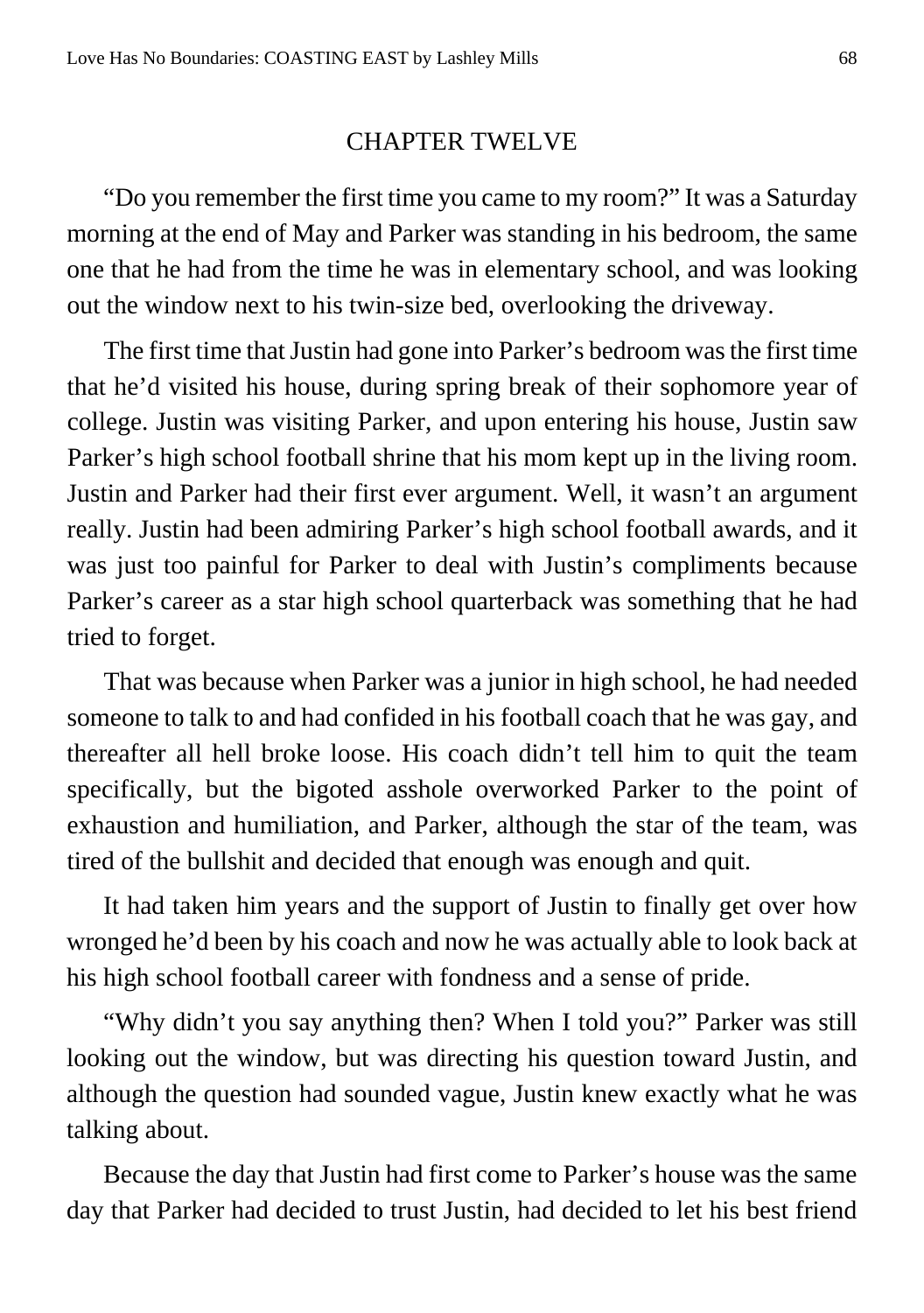know that he was gay. Justin, confused as he was in his romantic feelings for Parker, did his best to comfort him, but never made mention of his own feelings.

"We've talked about this, Parker. You know why."

"Remind me." Parker walked away from the window and sat next to Justin on the edge of his bed.

"Because I was chickenshit, and scared, and confused. You were always the stronger one of us. The braver one. The one who made the first move…"

"Yeah, thank God for that." It was Parker who had first kissed Justin and right then he gave him another. "Should we get gushy and start talking about the first time we knew we loved each other? Should I find my college diary?" Parker reached over to his nightstand and grabbed a small notebook and opened it up to a random blank page and pretended to read, "Dear Diary, today I met the cutest boy at school," Parker said in his best imitation of a girl's voice.

"Shut up."

"His name's Justin and I really want him to like me." He went on. "I just hope that he doesn't have cooties."

"Funny."

"Ok, how's this? MTV True Life: I want to bone my best friend." Parker smiled at Justin and threw the notebook back on his nightstand. "Hey, have they aired our episode yet?"

"Yeah. Your royalties just came to me. It was in our contract."

"Oh, is that right?" Parker pushed Justin down on his back on the bed and climbed over him, straddling his lap.

"Yup."

"Well, it sounds like you owe me a lot of money then." Parker was leaning down to Justin's face, just inches above him, speaking low, his voice husky, breathing in Justin's scent.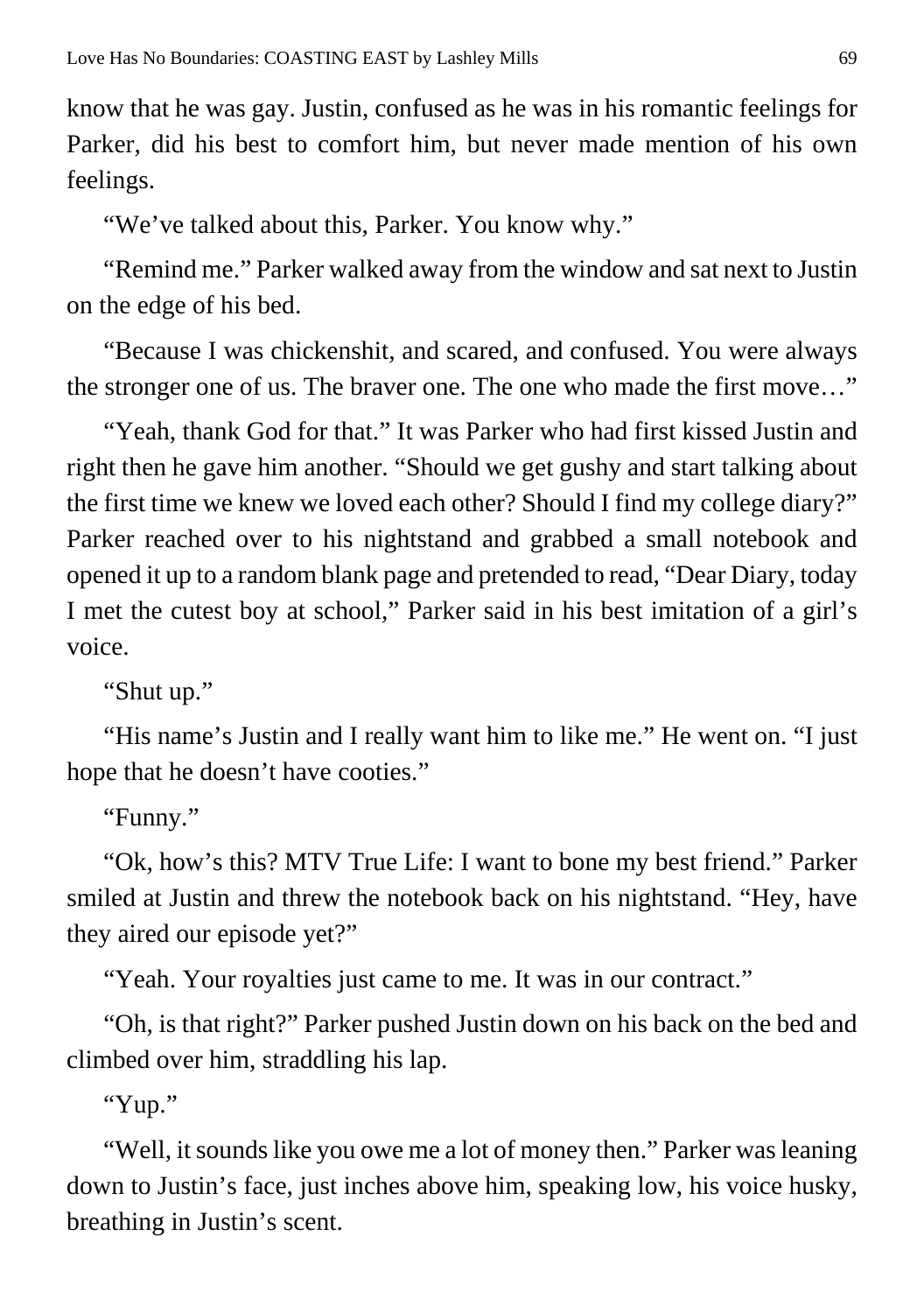Justin made to pat at his jeans pockets, and came up empty. "Looks like I left all my money at home." He was now lifting his hips off the bed to closer connect Parker's pelvis with his own.

"Well, guess we'll have to work out another arrangement then," Parker said, still straddling Justin's lap and leaning down to him.

Justin lifted his head up, meeting Parker's mouth with a deep kiss before flipping Parker onto his back on the mattress. He proceeded to kiss Parker hungrily, fully sprawled out on top of him, running his fingers through Parker's hair and then sliding them down—down his face, down his neck before stopping and resting his hand right over Parker's heart.

"I remember, you know." Justin lifted his head and stared down into Parker's eyes.

"Huh?" Parker wasn't sure what Justin meant or why he broke their kiss.

"The first time I knew I loved you. I remember when." Justin's hand was resting right over Parker's heart, feeling its strong, fast beats right through Parker's T-shirt. His own heart was beating so fast, he swore he could feel it in his fingertips, beating right along with Parker's rhythm. "It was here, in your room. Sitting right here on this bed. The first time I was up here with you."

Parker stared back into Justin's eyes.

"Justin…"

"You asked me why I didn't say anything then. But I'm telling you now, I love you, Parker."

Although Justin was more than revved up and ready to go, he needed this moment with Parker to tell him this, to tell him fully, why on that day four years ago when Parker came out to him, why he had been so silent in his own feelings, and it was indeed because he was scared and it was indeed because he was confused, because deep down he knew, he had fallen in love with his best friend.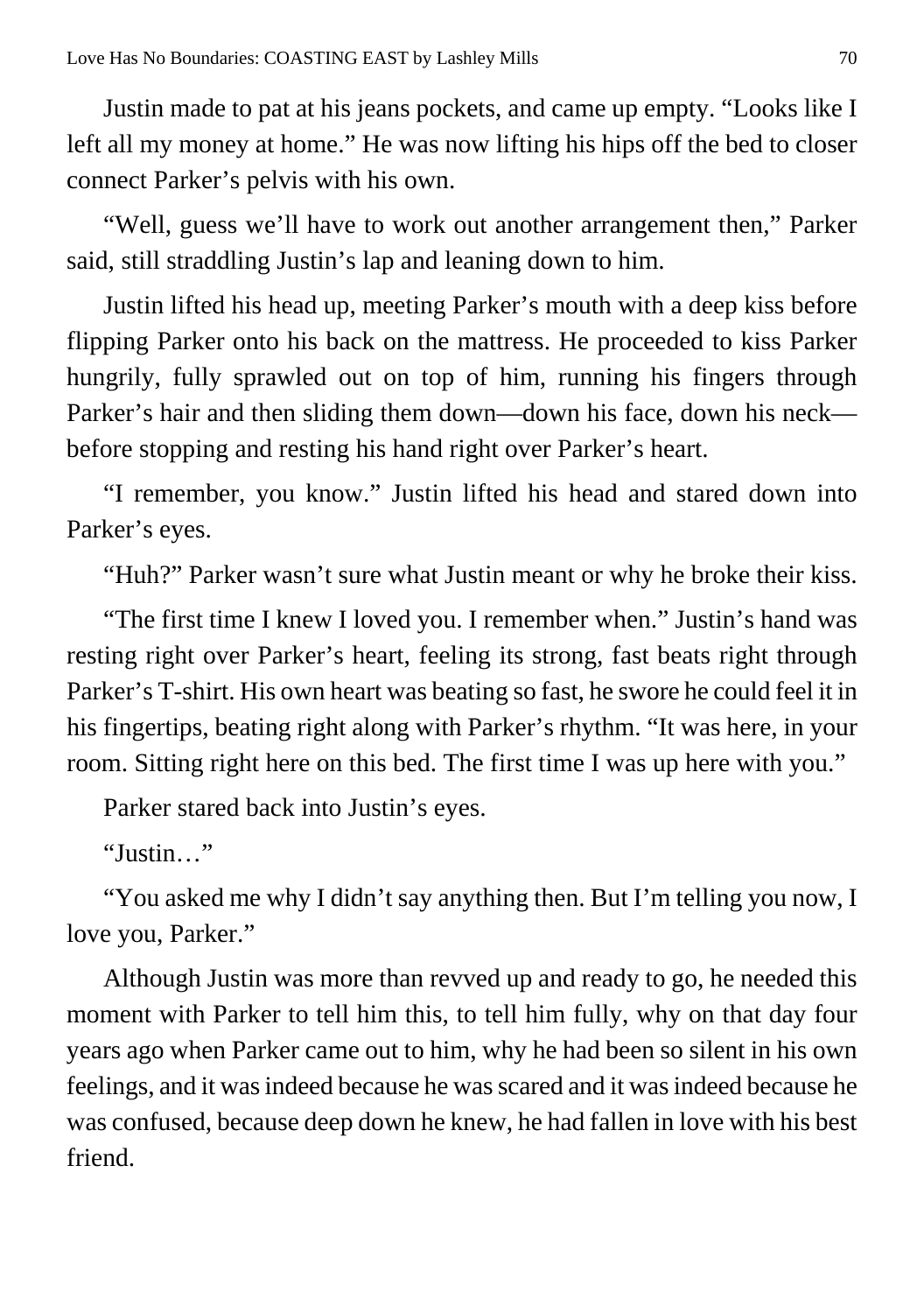"I love you more." Parker's mouth clung back onto Justin's, and assoon as Parker said it, Justin knew that there was no possible way.

\*\*\*\*

"I'll miss this you know."

Parker and Justin were now lying in Parker's bed, trying to huddle together under the sheet that was balled up into a lump and was nowhere close to covering up their naked bodies.

"What, sharing your twin-size bed?" Justin asked him.

They were both lying on their sides, the only way that they could properly fit on the bed, with Justin being the big spoon, draping his hand over Parker's stomach and slowly rubbing it back and forth.

"This room, this house." Parker flipped over to look at Justin. "I worry about my mom, you know. It's not the same with your parents, they have your sister, they have each other. With my mom, it's different. It was always just her and me." Parker's voice had a worried tone to it.

"You have me." Justin reached up and brushed Parker's hair out of his eyes, it was grown out and shaggy, down past his jaw with small pieces falling over his forehead.

"That's what I mean." Parker let out a small sigh. "I have you and she has no one, she's just gonna be here, by herself, in this house…"

"Hey, don't talk like that. She's not gonna be alone. She still has you. She has us. We'll visit."

Parker didn't look entirely convinced.

"Parker, do you remember what else you told me the first time I was in your room?"

"What's that?" Parker was surprised that Justin could even remember so much from that day, he had thought that it had gone all so horribly, but now that he knew the truth, now that he knew that it was the first time that Justin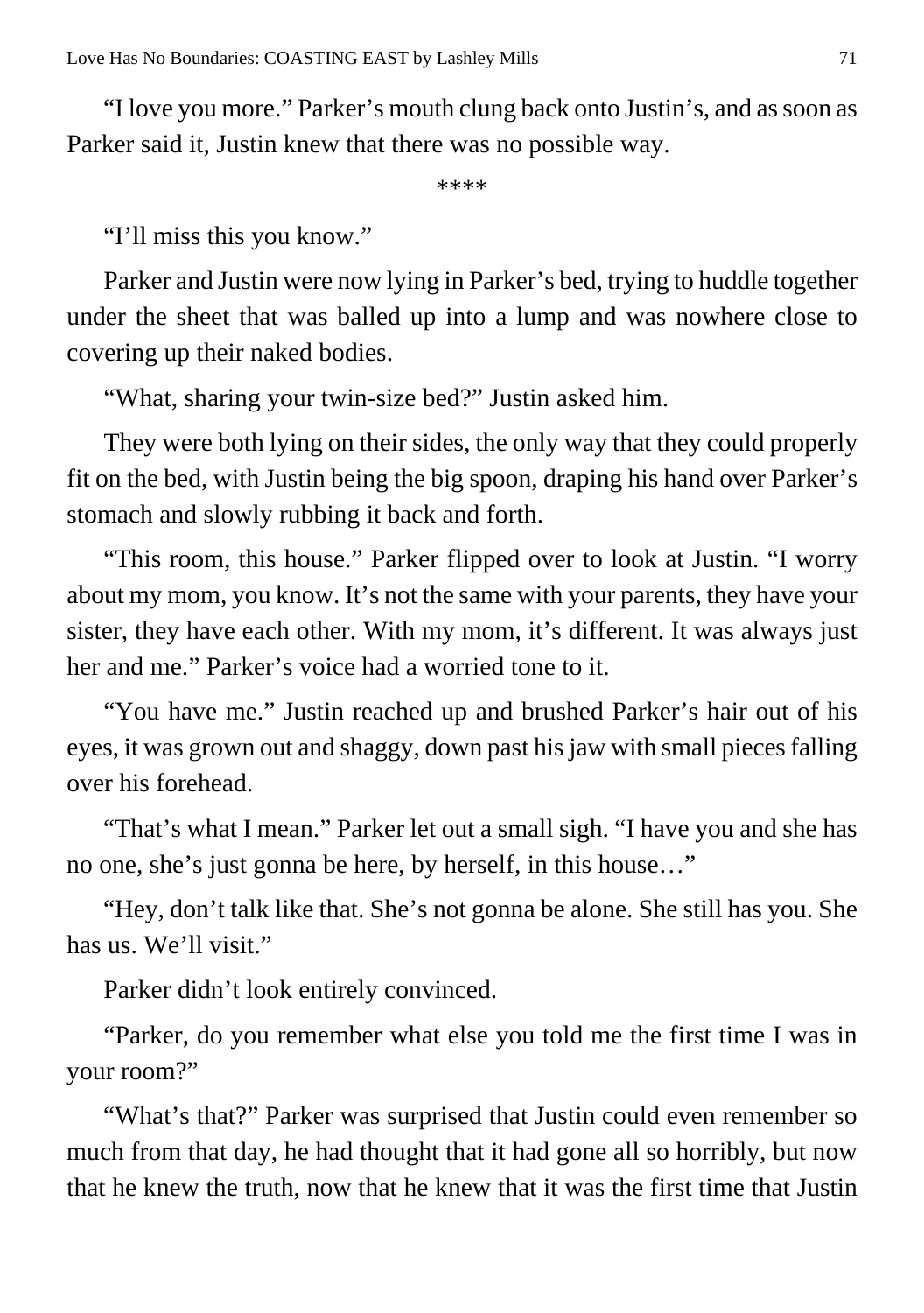knew he was in love with him, he understood why Justin could remember it all so well.

"You told me that I would never want to be you, because people expect you to be the perfect son, and you will never live up to that. But you already have, Parker, you already are." Justin pressed his lips to Parker's forehead. "I'm telling you, your mom has you, and that's not going to change just because you're no longer sleeping under the same roof."

Parker was thinking about this and knew that Justin was right.

"But if you need time, if we need to wait…" Justin would give Parker time if he needed it, he needed Parker to be ready to start this chapter of their lives together, and although it pained a small part of him to even suggest it, for Parker he would do anything, and that included waiting.

But Parker cut him off, "We're done waiting," and then pressed his body up against Justin's, bringing their mouths together with a kiss. "Our last time up here in my room is gonna be a lot different than our first." Parker's hand was around Justin's waist, gripping onto his lower back, pressing them together, stroking Justin's skin, moving his hands up toward his shoulder blades and then slowly down his back.

Yes, a repeat performance of the lovemaking that they just shared together was going to be a lot different.

\*\*\*\*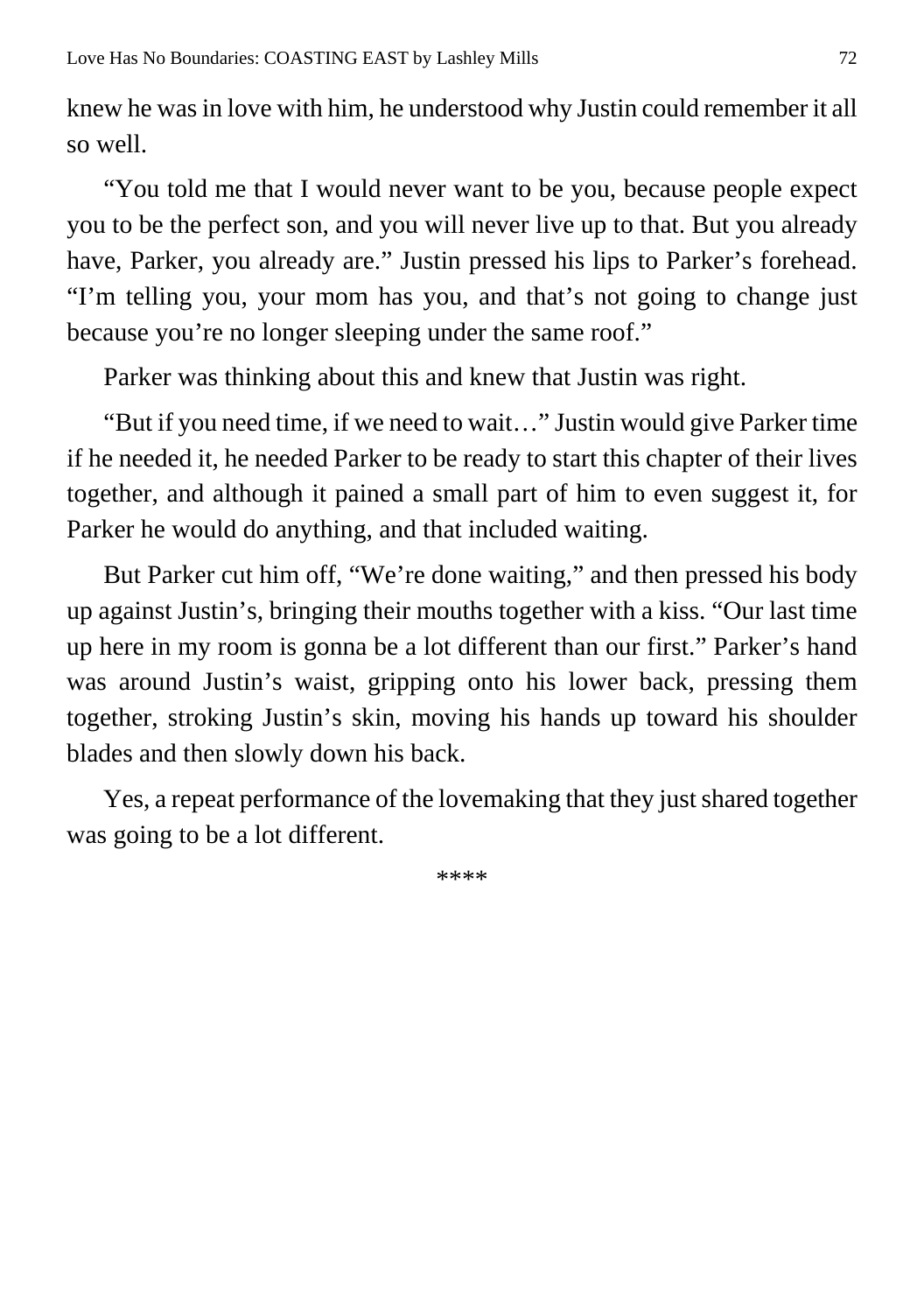## CHAPTER THIRTEEN

After Justin and Parker were done reminiscing and done making even more memories in Parker's bedroom, they each took a quick shower. They then packed up Parker's room, jamming a lifetime of Parker's things into Justin's small Ford Taurus.

Parker, the week before this move, had done his piles of "keep", "donate", and "throw away", so at least what he was bringing with him to the new house had been sorted through.

Plus, he and Justin were each given a house key last week upon signing the lease and using his mom's car while Justin was at work, Parker was able to take some boxes of smaller items with him in order to help make the move-in day less burdensome.

The Cape Cod style house they were moving into was on the small side but it was perfect for them. It had five rooms: a kitchen and living room on the first floor and three bedrooms upstairs. The kitchen and living room were mostly furnished, and although everything in the house seemed to belong in the 1980s, including its oversized cream-colored floral sofa, the guys were happy to have some furniture in their first place. The only things that were missing were beds and furniture for the bedrooms, and although the thought of sleeping on the floor for at least the first couple of weeks before they could get a bed delivered didn't seem ideal, at least the rest of the house was furnished, and they weren't sure what they wanted to do with the other bedrooms anyway. They supposed a guest bedroom and maybe an exercise room/office would work, but they would figure that out when they'd lived in the place a bit longer and could think of what they wanted those rooms to be.

Due to Justin's busy week at work, Parker knew that he wouldn't be making it over to the house, so this was the first time that they had been to their new house together since signing the lease.

They were using today, Saturday, to move in all of Parker'sthings and they figured they could use tomorrow to focus on Justin and getting his things. Even though Justin could live without the basic necessities, like clothes and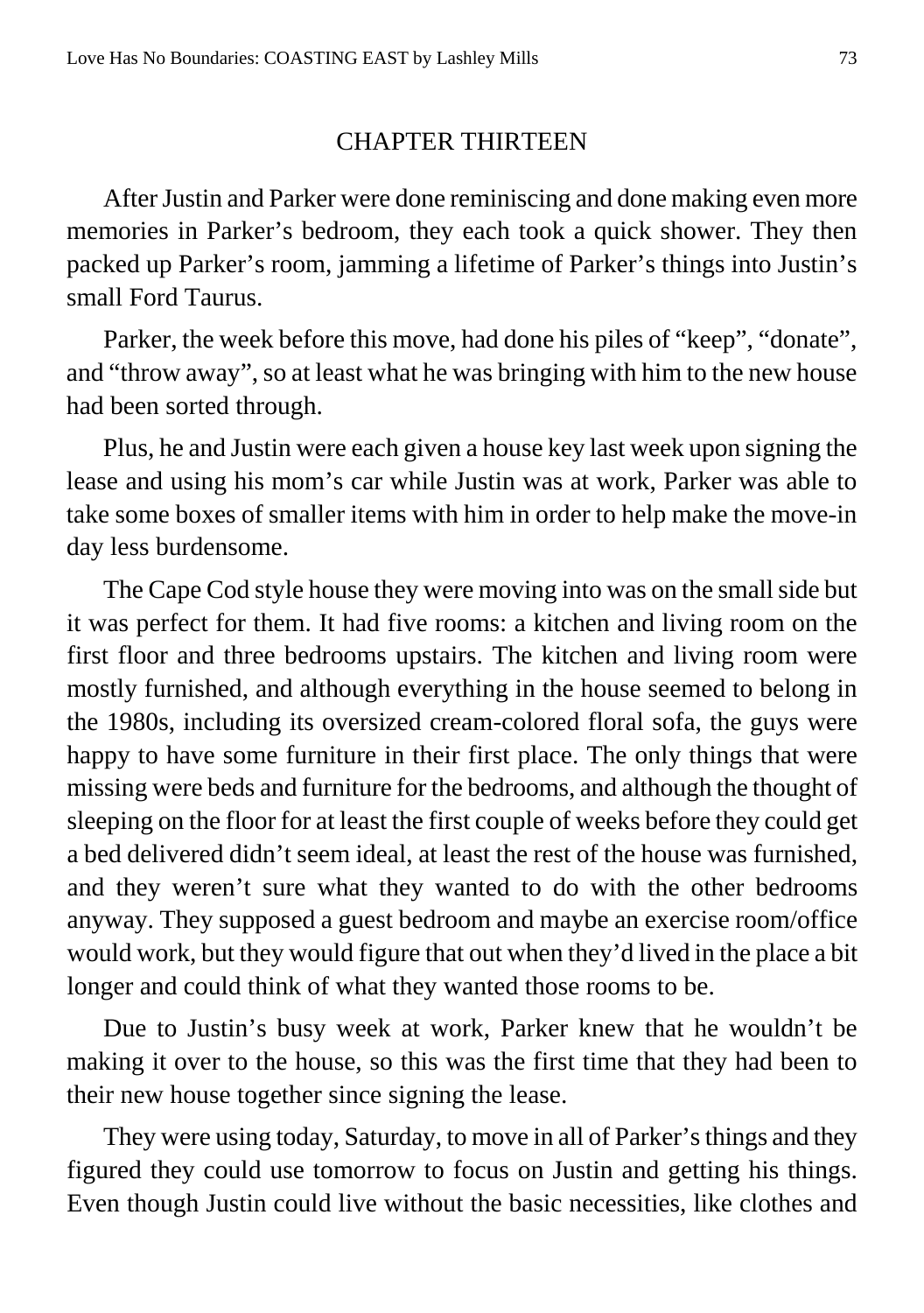toiletries, he was not going to go more than one day without the fifty-five-inch flat screen TV from their college apartment. The archaic device that was in the living room now was in no way going to cut it, but since the cable guy couldn't come until Tuesday, there was no reason to rush it over since the TV wouldn't work anyway.

Upon pulling into the straight, short driveway that led to a two-car garage attached to the white Cape house, Justin put the car in park. He and Parker unbuckled their seatbelts and made their way across the winding brick pathway that led them to a large brick front stoop. They both stood on it in front of the dark green front door.

The guys had decided to just leave Parker's things in the car for now, excited to see the house and spend their first night here together, they wanted to get inside and look around.

"Wait." Parker had always been the leaner one of the two, but what he didn't have in mass, he surely had in muscle and in strength, because what he was attempting now surely would require some.

"Parker, what the—"

Justin had just finished opening the front door to the house when Parker reached his right arm down to the back of Justin's knees and in one fell swoop he had grabbed Justin up off the stoop, and was holding him in his arms, awkwardly at best. What had started as an attempt to carry Justin over the threshold, the way that he would carry a bride, became him just clutching onto Justin's body, carrying him the best he could and just hoping that he wouldn't drop him. They were now off the stoop and in the front hallway and Parker figured that he could walk a little bit more before his arms collapsed completely.

"Parker, what the hell was that?" Parker finally let Justin down to the wood floor where Justin luckily landed on his feet. Justin was looking at Parker with a mixture of comedic laughter and utter surprise. "And what was it that you were humming?"

"Uhh, 'Here Comes the Bride…'" Parker was a little out of breath, and looking back, he realized that it was an odd choice. From the expression he saw on Justin's face, he could tell that Justin felt the same way. "I dunno,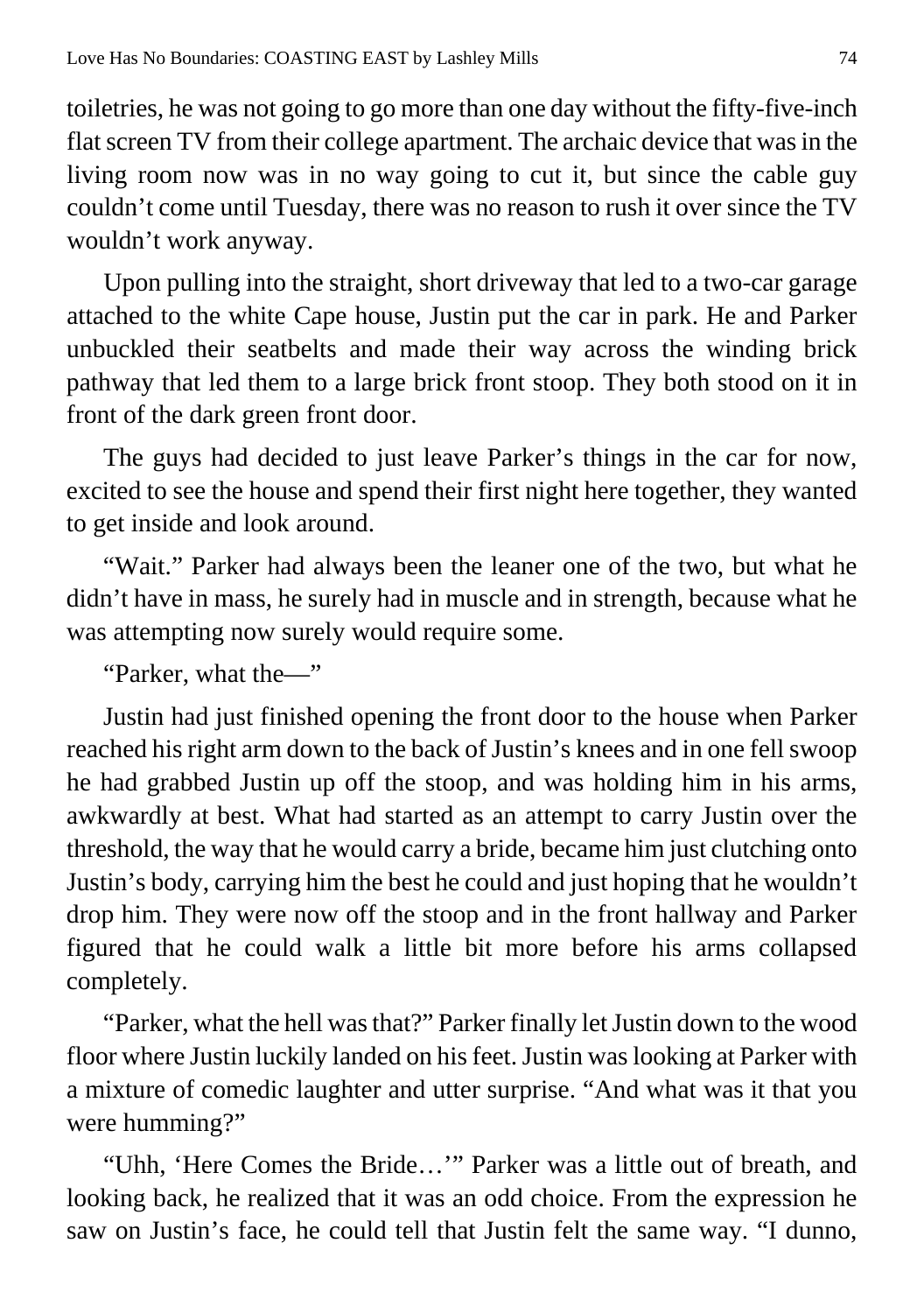something about brides and thresholds and carrying someone, it just popped into my head," Parker offered as an explanation.

"Fine," Justin smiled and rubbed the outsides of his thighs where Parker was just clutching him so strongly. "But I'm not wearing a dress."

"You don't have the legs for it anyway." The same dark hair that covered Justin's head also covered his legs. "There's not enough wax in the world, my friend"

"Well, you would know." Justin always joked with Parker that he must wax because Parker's skin was so smooth and bare, especially when compared to Justin's. "And I hope you didn't strain yourself carrying me like that. No excuses tonight when we break in the floor of our new bedroom."

Clearly having only one thing on his mind, after Parker placed him down, the first thing Justin did was climb the stairs to the master bedroom, already having it in his head how he and Parker were going to spend their first night here together, and Parker was close behind him.

When they reached the master bedroom upstairs and Parker went to turn the doorknob,Justin stopped him. "Nope. It's your turn, Parker Klein." Instead of trying to carry Parker the way that Parker had carried him, Justin hoisted Parker up over his shoulder in a fireman's carry, giving his ass a hard slap, and kicked open the door carrying Parker over the bedroom threshold.

"What! What's this?" Justin walked into the room, calling this out loud.

Parker was still being carried by Justin, his head dangling low somewhere near Justin's lower back, so he couldn't see what Justin was looking at. "What? What's in here?"

Justin was looking at the unfurnished bedroom that he and Parker would share, except, it was anything but unfurnished.

Against the pale yellow walls of the room, there was a long dark wood bureau with a matching mirror resting on it and a tall dresser with six drawers on the opposite side of the room. As if that wasn't enough, right in the center of the room, right under the ceiling fan and next to two new nightstands, was a queen size bed with a headboard that matched the rest of the furniture.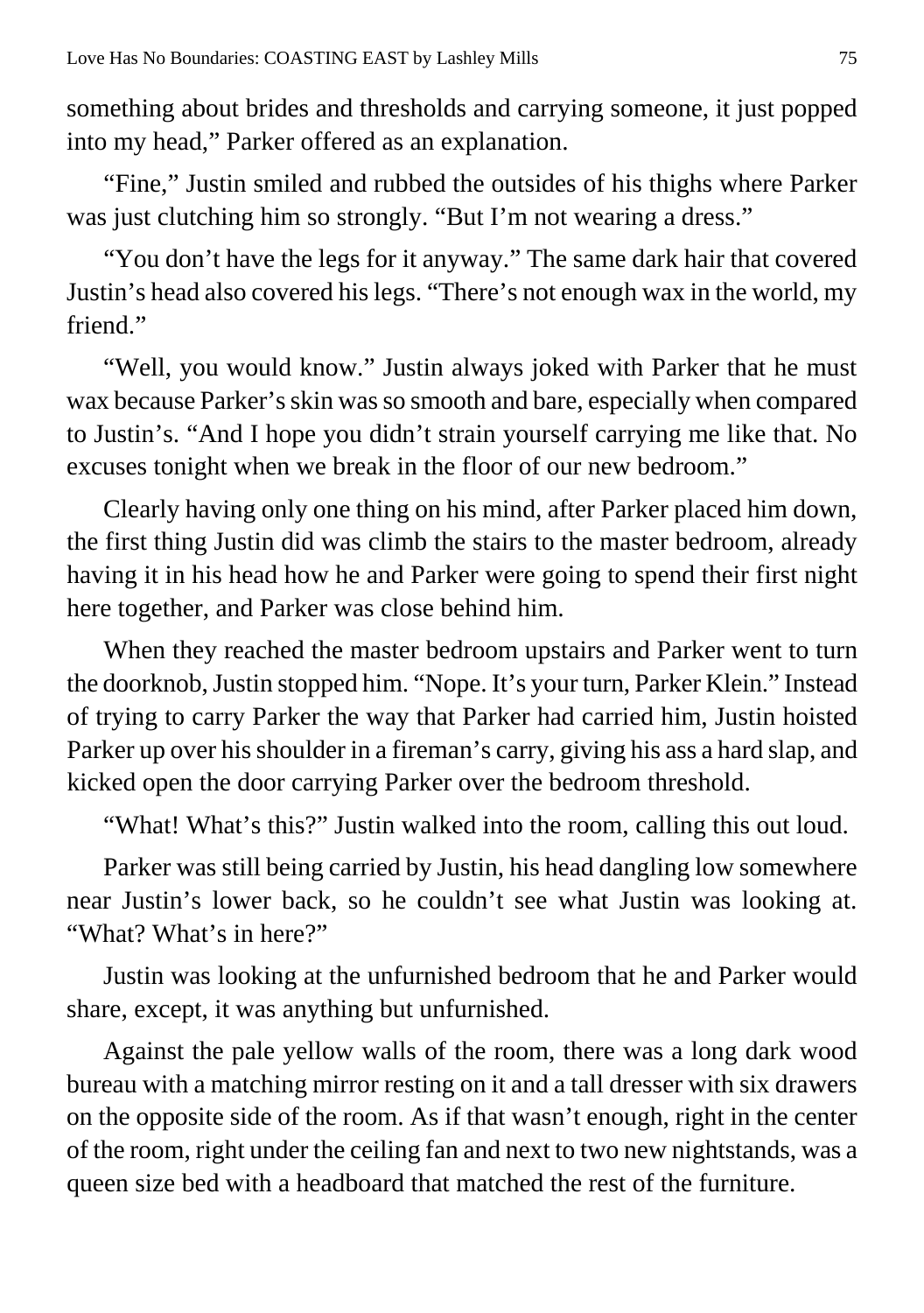But there was something different about the headboard too, because on second glance, draped over the bed's wooden headboard, was a folded up blanket, one that was red and green plaid, and it was the same blanket that Justin and Parker had shared years before at the Eagles football games, the same blanket that they laid on the night they first said I love you to each other, the same blanket that Parker had kept ever since, and Justin was hit with an enormous wave of love that he knew all too well was entirely possible.

Parker must have set this whole thing up, never once mentioning anything about it.Justin took him off hisshoulder and placed him carefully on the floor, in order to properly look at the man he loved.

"Oh yeah." Parker acted like he had completely forgotten all about this new bedroom set. "I got us some furniture."

"Yeah, I can see that." Justin kicked off his shoes, pulled his shirt over his head, and let his jeans drop to the floor so that he was now only wearing his boxers. Then he jumped up and came crashing down on the mattress. He scooted up the bed and lay down on his back resting his head against the pillows.

Parker just stood in the doorway looking at him.

"What?" Justin propped himself up on his elbows. He was right in the middle of the mattress, the only thing on the bed being him, the pillows, and a new light blue bottom sheet.

"That's just really hot that I show you a bed and you take your clothes off." Parker said making his way over to the bed.

"Yeah, well what can I say, I'm easy." Justin took the baseball cap that he had been wearing and flung it at Parker the way he would throw a Frisbee.

Parker caught it and then let it drop out of his hands. "Yeah, it only took me an entire day of carrying furniture up the stairs to get you into bed. You're definitely easy."

At this,Justin scooted his way down the bed, his green boxers bunching up around his thighs, and he sat at the end of the bed looking up at Parker.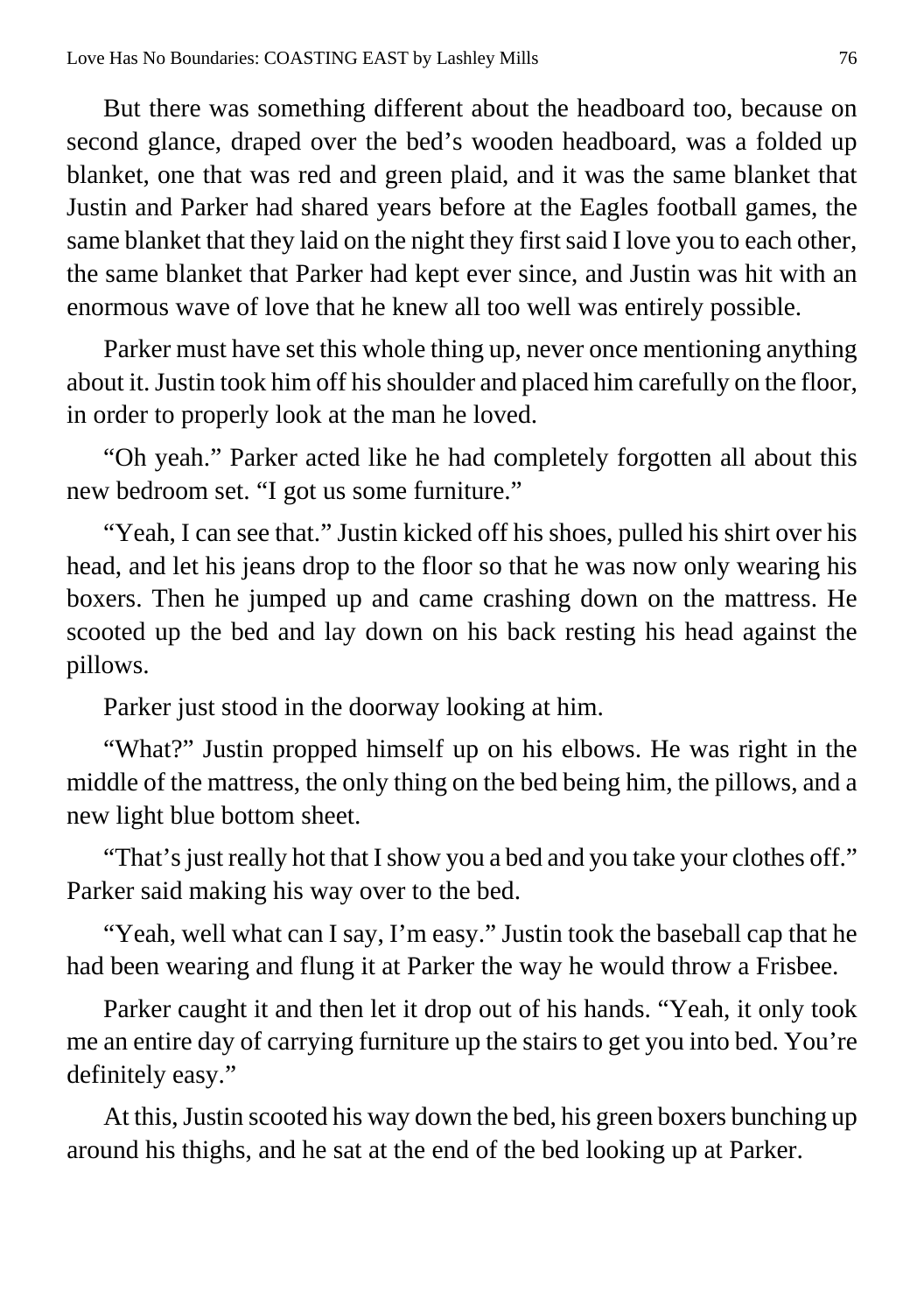"Well if you come here, I'll make it up to you." He said quietly, in a hoarse whisper, looking straight into Parker's eyes, and Parker thought it was sexy as hell.

Justin didn't wait for Parker to say anything next, instead he reached out for Parker's hands, pulling him down, and yanking Parker on top of him.

They both scooted back up on the bed to rest their heads on the pillows, lying on their sides facing each other, and Justin immediately went in to give Parker a kiss. At first, it was soft and sweet, but within a moment, it was full of passion. Parker wrapped hisleft leg overJustin's hip in order to be closer to him, and Justin held tightly to his back, kissing him hard and pulling Parker over so he was completely on top of him. Parker was kissing Justin back intensely, the kiss was all tongues and lips, and even though he knew Justin would be happy about the bed, Justin's reaction of immediately wanting to break it in, was making him incredibly hard. He was pressing his lower half fully on Justin, grinding up against him, when Justin pressed his chest up off of him, breaking their kiss.

"Lose the clothes, Klein," Justin called Parker by hislast name and Parker knew he meant business.

Parker shifted just slightly off Justin, so that only the right side of his body was on top of him, while his left side was now on the mattress supported by his elbow, and he immediately brought his hands down to unbuckle his belt. When he finally got that done, Justin reached his hands straight up under Parker's T-shirt, dragging his hands slowly up Parker's stomach, all the way to his chest and resting the fingers of each hand on Parker's nipples, and he began to circle his fingertips slowly around them.

Parker loved when Justin touched him anywhere, but right now, what Justin was doing to his chest was driving him crazy and Parker's brain was going a little berserk at this as one part of it was telling him to just shut his eyes and enjoy this, while the other part of his brain, in the background, was forcefully telling him, *take off your pants!*

His brain found a sort of compromise and rather than reaching down to take off his own pants, his right hand found its spot on Justin's bare stomach, on that little patch of skin below his belly button but not quite touching the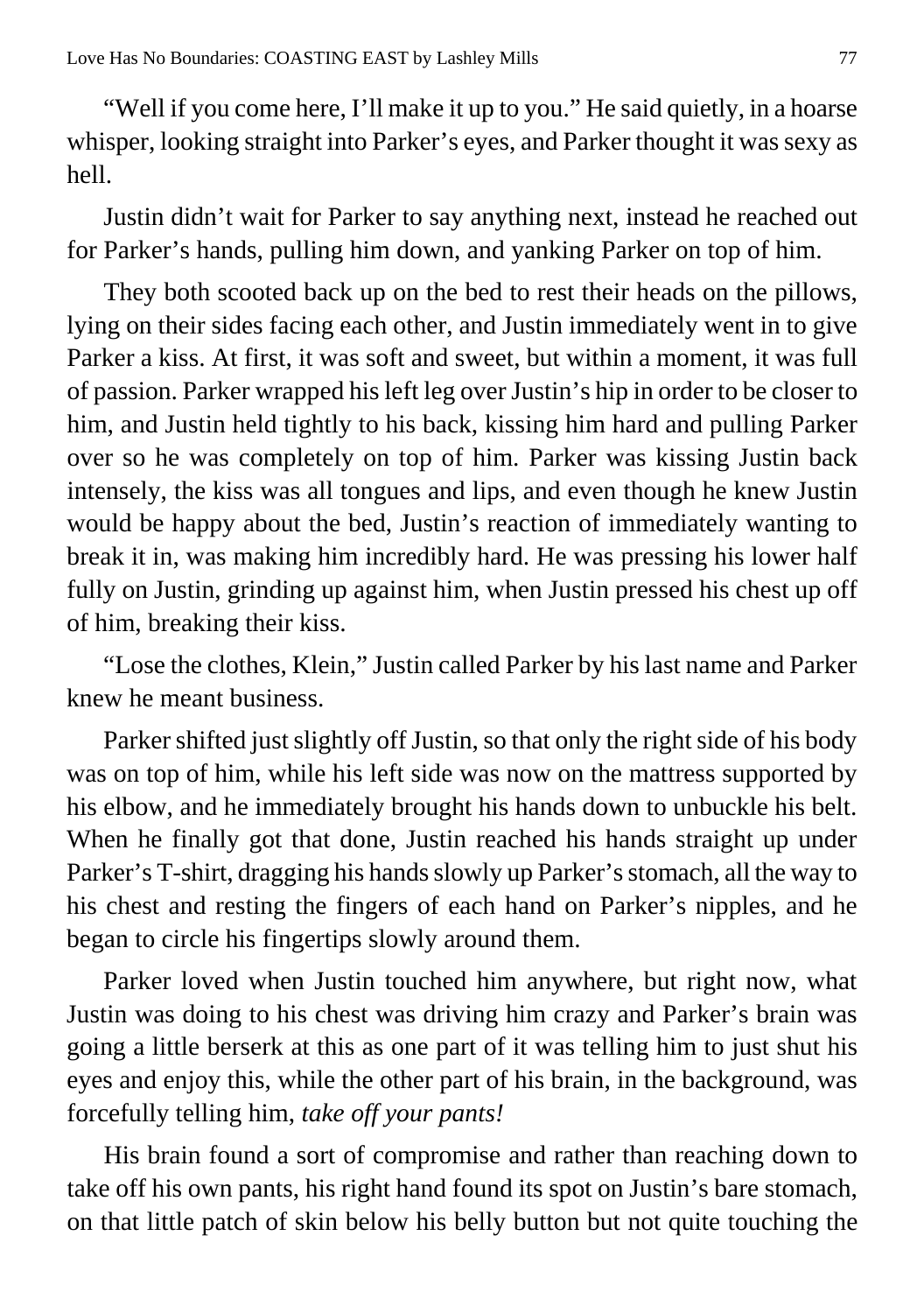waistband of his boxers and he began to soothingly rub his palm back and forth, back and forth. He kept this up for a moment, while kissing Justin in a mesh of lips and tongue and as his palm began to move southward, his fingertips lifted up the waistband of Justin's boxers and he rested his hand on the patch of hair that was just inside.

His mind was heightened at the sensation of going from the thin hair and smooth skin on Justin's stomach to the coarse hair that his hand now rested on, and again he began to rub smoothly, but this time he was making gentle circles in the hair that rested only slightly above Justin's rapidly growing hard cock that was sticking up and was now brushing the back of Parker's hand.

Justin was now shifting underneath him, writhing up so that his cock would brush up against Parker's hand, and Parker got the message.

He moved his hand just over slightly so that he could get his grip, and then wrapped his hand around Justin's cock, just lightly, just so that he knew that he was there, and Justin, panting for air and gasping in between kisses, definitely felt it.

"I'm glad you like it," Parker told him, moving his head over so that he could kiss the side of Justin's face, his jaw, his neck. He loved the way Justin's light beard felt against his skin and he began to move his hand up and down Justin's cock, wanting his hand to feel as much of him as it possibly could.

"Fuck yeah, you feel amazing, Parker." Justin wasstill panting and gasping and rubbing Parker's chest harder now and with more purpose.

"I meant the bed, but that works too." And Parker went back in to kiss Justin fiercely, working him over with his hand, and loving absolutely every moment of this. He waslying so close to Justin and was grinding his body and his hard-on into Justin's left hip, but he desperately wanted at the very least to unzip his own fly to lessen the pressure of his hardening cock that was now tightly compressed in his pants.

But before he could think of whether he would take his hand off of Justin in order to do this, Justin's hands had crept down his chest, onto his stomach and were now at the button to his jeans, undoing it, and unzipping his pants. Parker let out a little moan at this slight brush of Justin's hand when he was unzipping him and began rocking into Justin's hand which was still there and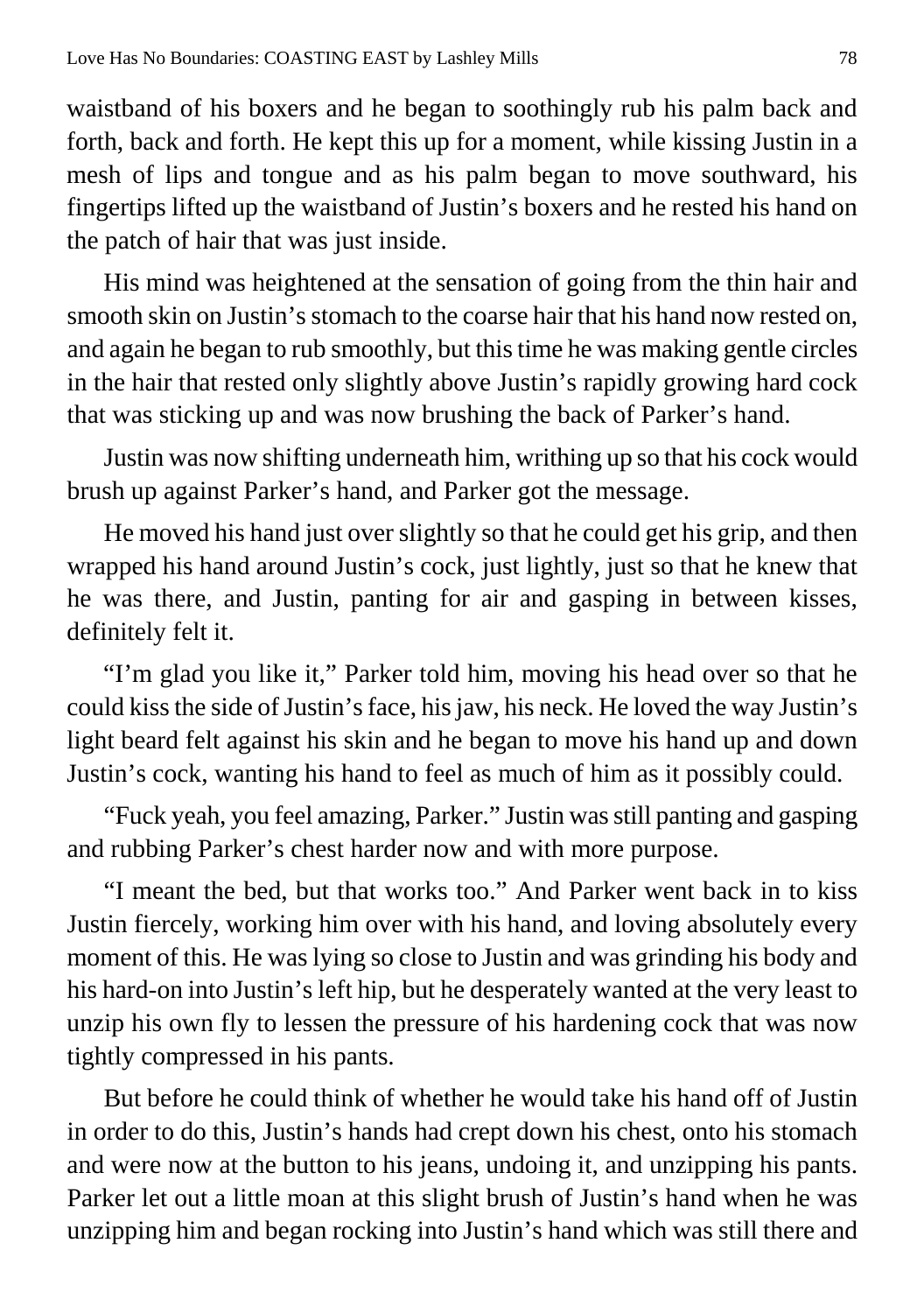was now making its way into the hole in front of Parker's boxers, but just when Justin's hand made its way inside and began to brush Parker's cock a little harder, Justin pulled his hand back out and Parker popped open his eyes in disbelief. He loved it when Justin was just rubbing his chest, but now that he had touched his cock and then took his hand away… Parker let out a whimper.

"Isaid, lose the clothes." And Justin gently pushed the rest of Parker off of him so that Parker lie flat on his back on the left side of the bed, his head resting on the pillows, and Justin came over him, kissing him once on the mouth, before sitting down upon him, straddling his waist.

Justin let his full weight rest upon Parker and brought his hands to the hem of Parker's shirt, hooking his thumbs up under it, and dragging it up Parker's torso, where his hands quickly brushed Parker's nipples but kept moving their way up so that he could take Parker's shirt off entirely.

When he removed Parker's shirt and flung it to the floor, he brought his hands back to Parker's chest, rubbing his hands smoothly over Parker's skin, and his fingers found their spot back on Parker's nipples and began to rub and tease Parker all over again.

Parker closed his eyes and let out a few soft moans all the while lifting his hips to grind up into Justin who was straddling his waist and sitting on top of him.

Justin leaned forward onto Parker, again meeting Parker's lips with his own and began kissing down Parker's face, down on to his chin, stopping there and then going down to Parker's chest, making small pecks all in a row, one after another along his collarbones. Kissing inward from the side, when Justin reached the small hollow of Parker's throat, he began kissing and licking his way up his neck, at first small little licks around the base and in the hollow, but soon Parker felt the long swooping licks of Justin's warm tongue up the entire length of his neck, and Parker was helpless against him, panting and gasping and clutching on to Justin's lower back, keeping him pressed to him, desperately not wanting to break the connection.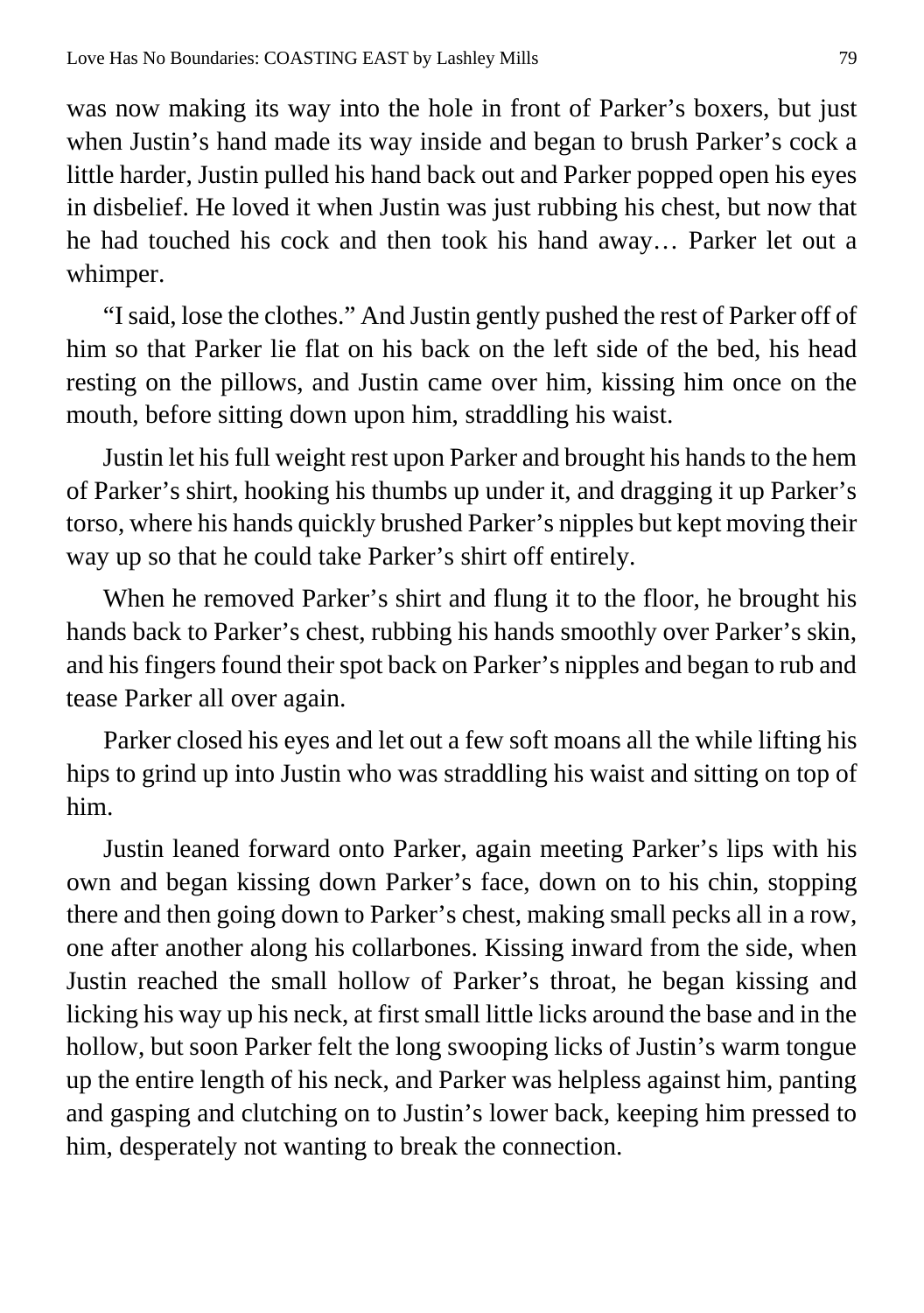Justin's tongue stayed glued to Parker's neck as he ground down into him and he kept licking along the side of Parker's neck while he moved his head slowly upwards, taking his time to taste Parker's amazing skin.

After hearing more of Parker's soft moans and groans and gasps, Justin sat up on Parker, removing his lips from his neck, and reached behind himself in order to grab ahold of Parker's hands that had been gripping hislower back so tightly, and taking Parker's hands in his, he brought them up to his mouth.

Justin softly kissed the back of both of Parker's hands and each palm and then brought them back towards the mattress and up and over Parker's head so that now Parker's knuckles grazed the headboard.

Justin then leaned over Parker again, kissing him softly on the mouth like he had done to his hands and began making small open mouthed kisses down his neck and onto his chest, this time not taking his time as he slid down Parker's body, stopping for a short while to kiss Parker's nipples, but not stopping long at this detour. Parker's pants, although they were unzipped, were still on, and as he kissed Parker lower and lower, he was on a mission to take them off.

When Justin finally found his mouth on the only hair that Parker had on his entire torso, the thin straight line of light brown hair that ran down from Parker's belly button and disappeared into his jeans, he brought his hands to Parker's jeans waistband, sliding the tips of his fingers into them and began to drag them down.

The jeans got bunched up at Parker's knees, so Justin scooted up off Parker completely and maneuvered down the bed some more until he was standing on the floor at the bottom of the bed.

He quickly untied and pulled off Parker's sneakers, peeled off his socks, and grabbed the bottom cuff on his jeans, which he then forcefully pulled down and off.

When he finally got Parker's jeans off, he walked on the floor to the left side of the bed where Parker was still lying, and sat next to him on the edge. He leaned down to kiss Parker's mouth, planting hot and firm open mouthed kisses onto his lips and then sat up and scooted down the bed some so that he could reach down to Parker's boxers and take them off.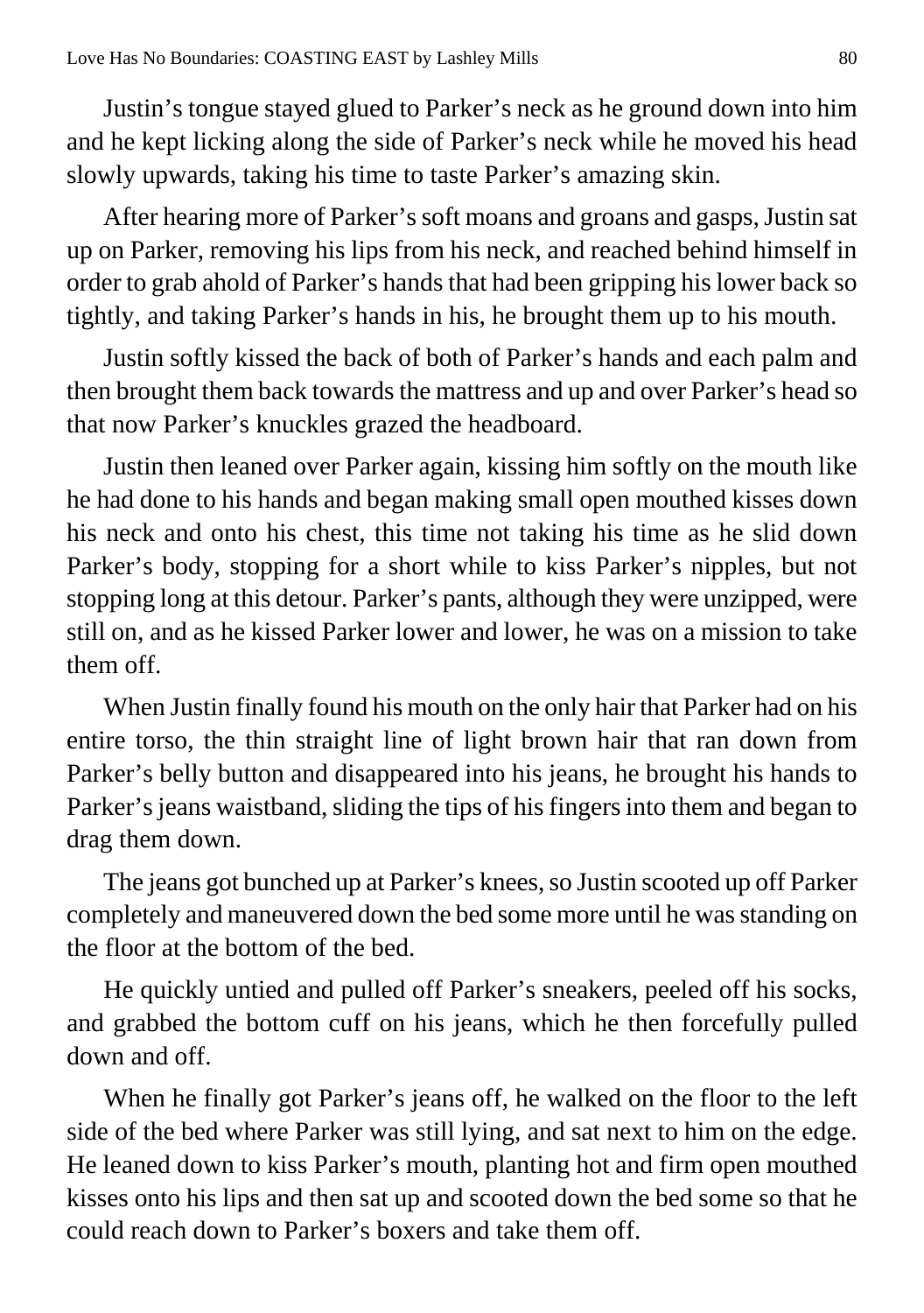Parker lifted his hips up off the mattress as to make Justin's job easier and Justin easily slid off his boxers and threw them behind him on the floor. Still sitting on the edge of the bed, Justin began rubbing his hands over the tops and insides of Parker's thighs, teasing him mercilessly, all the while careful not to touch anywhere else.

Justin couldn't believe that he was here with Parker in *their* new house in *their* new bedroom, in *their* new bed. He knew that this was only the first time of many that they would be together in bed like this, and that thought alone was driving him crazy in the moment, and his whole body and mind were consumed with not only the time they were having now, but with all of the times that were still to come, and he couldn't stand to tease Parker anymore, because by doing so, he was only torturing himself.

So he scooted down the edge of the bed even more, and still sitting on the bed's edge, he took his right hand and began gently stroking Parker's erect cock up and down, up and down, loving the feel of his boyfriend in his hand, wanting to give him the most incredible pleasure imaginable and thinking to himself how it was Parker who had brought them together. Parker who was brave and made the first move the night they first kissed, Parker who was always there for him, no matter what, there to laugh, there to talk, there to listen. Parker who was his best friend, his boyfriend and his entire world, and if he didn't have Parker in his life he knew with all of his heart that he would have nothing.

It was with these thoughts in mind that Justin shifted himself off the side of the bed and stood up on the floor right next to the bed and looked down at Parker, allowing his eyes to gaze over his entire body, taking in the entire breathtaking sight of him before meeting Parker's eyes with his own. Looking back at Justin, Parker propped himself up on his elbows and then sat up so he was now sitting on the left side edge of the bed, his feet planted on the floor, still looking up at Justin who was standing in front of him.

"Now you." Parker told him. Justin was still wearing his own boxers and Parker reached his hands up into the top of them, wanting to drag them down, but Justin's hands met his and stopped them.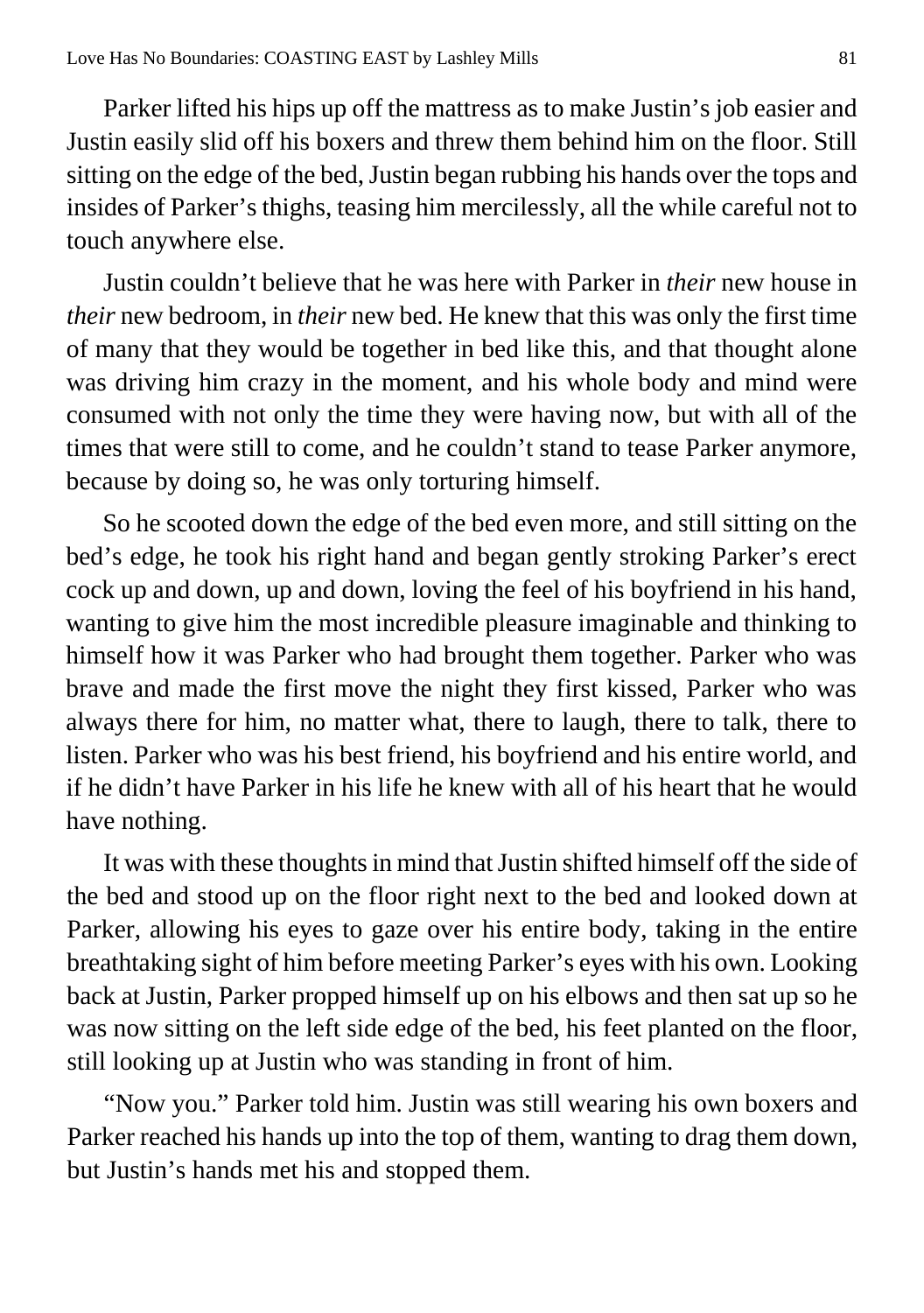"The bed. I do love it, you know." Justin leaned down into Parker, smoothing his left hand along Parker's jaw, and said this softly, still looking him in the eyes before giving him another kiss. Parker met his lips back and was kissing him fully and deeply and they kept like this for almost ever, loving the taste of each other and both knowing that they could never get enough. "But you know, I would have slept on the floor forever it if meant that I got to do it with you." Justin had pulled gently away from Parker's mouth and was now kneeling in front of him on the floor and with Parker right on the edge of the bed, Justin positioned himself in between Parker's spread legs and with Justin kneeling directly in front of him, right up next to the bed, they were now chest to chest.

Justin brought his hands up around Parker's back and was stroking him softly, holding him close, all the while kissing him in a mixture of soft and hard, tongue and no tongue, but all with 100% love.

As good as Parker's mouth felt against his, Justin wanted even more of him, wanted to taste and feel and to be more with him. He was always more when he was with Parker. He always felt more and could do more and could *be* more. His life had never been the same since he had met Parker, and although now, after almost four years of being together he couldn't really for the life of him remember what it had been like before they met, all he knew was that a life without Parker must have been no life at all.

"I love you, Parker." Justin planted one last kiss on Parker's mouth, a sweet, soft expression of all of the emotion that was within him, and of all the emotion that Parker brought out of him.

Justin was still kneeling on the floor in front of Parker and had brought his hands out from around Parker's back and onto the tops of Parker's thighs and was stroking them, back and forth, back and forth, the friction of his palms burning heat against Parker'sskin. His hands were inches away from Parker's throbbing cock and Justin loved that he had Parker in this position, sitting right on the edge of the bed where he could have full access to him.

"I love you too, Justin, God, I love you." Parker was gasping and huffing out breaths as Justin once again kissed his way down his chest and onto the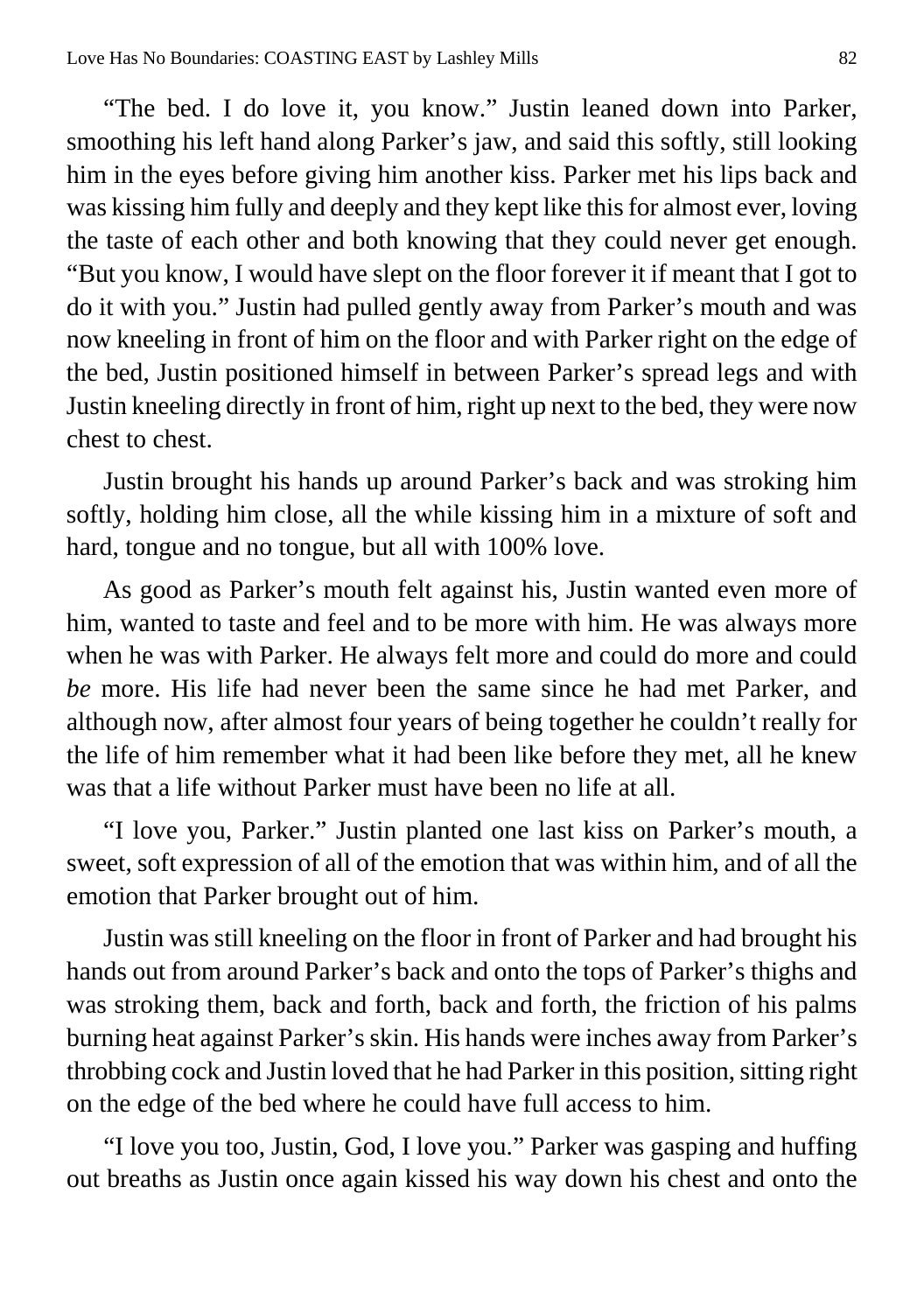straight trail of light brown hair that ran below his belly button, not stopping once as he did so until he reached Parker's cock and took it in his mouth.

At this point, Justin was done with taking things slowly and now that he could feel Parker inside of him and felt the pulsing and throbbing of Parker's cock with every licking and sucking and swallowing action he took, Justin wanted nothing more than to bring Parker up and over the edge.

Parker ran his hands over Justin's short, cropped hair, massaging and caressing and feeling and wanting. Sitting on the edge of the bed, he was hunching over, with his stomach slightly concave as he leaned in down towards Justin, wanting to be as close as physically possible to him while Justin was kneeling in front of him on the floor.

Parker rested his hands on top of Justin's head the best he could in between Justin's slick, deliriously pleasurable bobbing motions and every time Justin looked up to meet his eyes, Parker would stare straight back into them, and he could barely hold back from coming.

Finally, Parker had to close his eyes as he could feel the final tingle building up low in his belly. His hips were gently rocking back and forth into Justin's mouth and his thighs were on fire from the friction of Justin's hands consistently working them over. He wanted to let Justin know what was coming next. He knew Justin wouldn't pull off, that he never did, but still he had to at least say something, anything to let him know.

"Justin—" Parker's voice was eager and hoarse and he kept his mouth open after he said this and his eyes were screwed shut so he didn't see Justin looking back up at him when he said his name. Instead, he could just feel the pressure of Justin's mouth becoming tighter around him as Justin brought his hands quickly away from Parker's thighs and put them right in between his legs, softly touching and stroking his balls, and that extra touch right there is what did it.

"Justin—" Parker let out a few more stifled breaths and the next thing he knew he was gasping and panting even harder as he dug his fingertips into Justin's hair, bucked his hips up one more time, and came in Justin's mouth.

He kept his eyes closed, riding out the incredible sensations that Justin had just created in him. He could feel Justin's mouth still on him, but the licking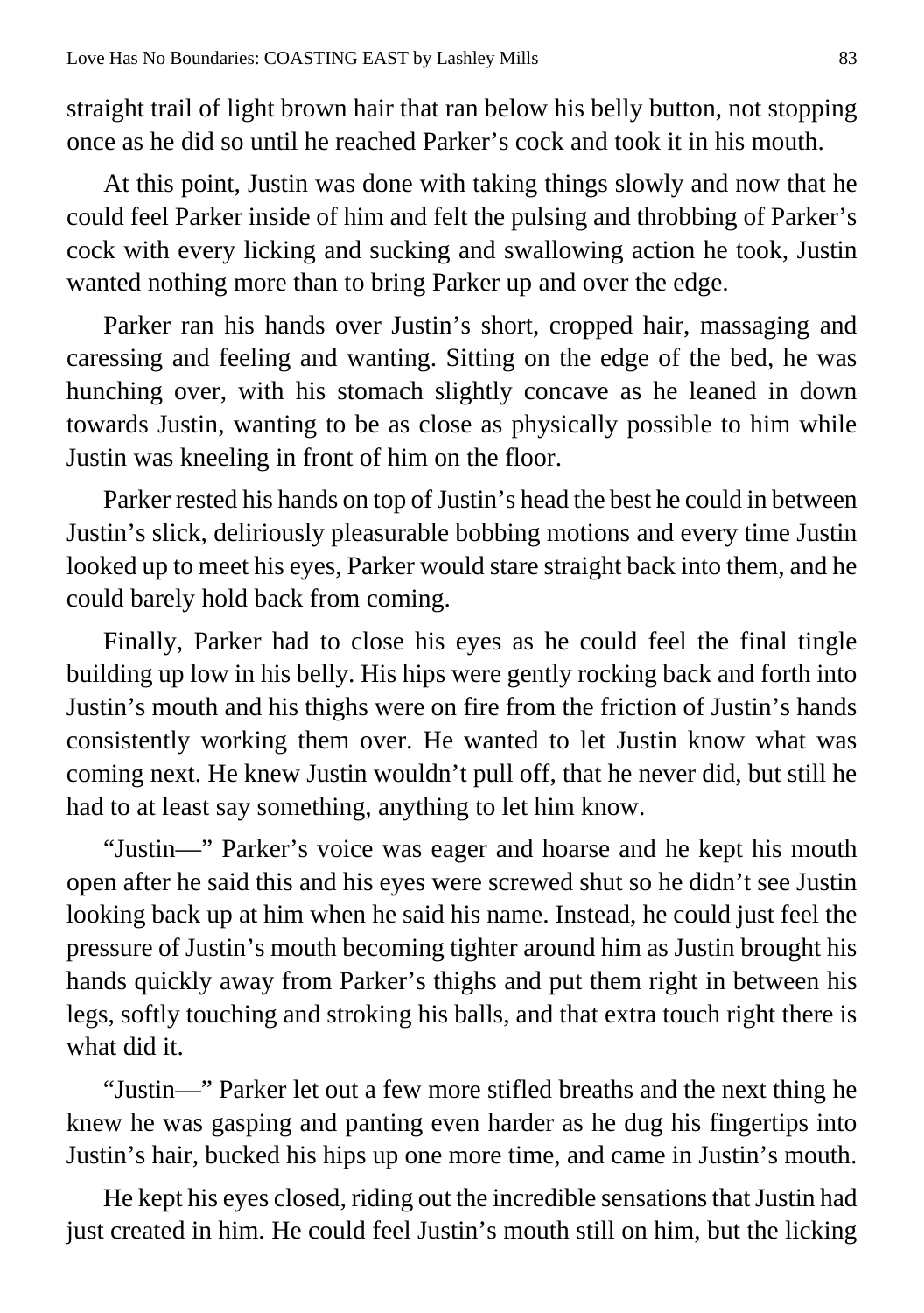and sucking sensations had stopped and instead he could now feel the soft tender kisses of Justin's mouth on his softening penis and then felt more tender kisses from Justin trail up his abdomen, up his chest, until Justin was now looking straight into his eyes.

"You're amazing," Parker said, leaning forward and bringing his hands to the sides of Justin's face, kissing him with even more passion than he had before, if that was even possible.

"I told you I'd make it up to you," Justin smirked and said this squarely against Parker's lips, making a teasing vibration as he did so.

"Yeah, well, now it's your turn." Parker gripped Justin from underneath the arms and still sitting on the edge of the bed, yanked him upwards to which Justin then stood directly in front of him.

### *Perfect.*

Parker quickly took the waistband of Justin's boxers and began to slide them down, and this time, Justin didn't stop him.

Justin hadn't even stepped out of the boxers that Parker had pushed to the floor before Parker was leaning into him, kissing and nipping at his stomach, licking around his belly button and moving his way lower and lower and—

"Unngh, Parker." Parker took Justin's cock into his mouth, using his left hand to grip the base and wrapping his right hand around Justin's lower back. His hand moved lower onto Justin's ass and after a few minutes of gentle suckles and licks, he pulled his mouth off of Justin and Justin let out a surprised gaspy whine.

Parker wanted Justin on the bed, he didn't want him to have to stand up for this,so with the hand that was gripping Justin's ass, he pulled him even closer to him and lied on his back across the bed until Justin was on top of him. He proceeded to then kiss Justin fiercely, loving the feeling of all of Justin's weight on top of him, feeling so incredibly close to him on this bed that they would share and wanting to give Justin back every bit of pleasure that he had just received.

On top of him, Justin was grinding down into him, pressing his erection into the soft fold of flesh in between Parker's thigh and his groin, and even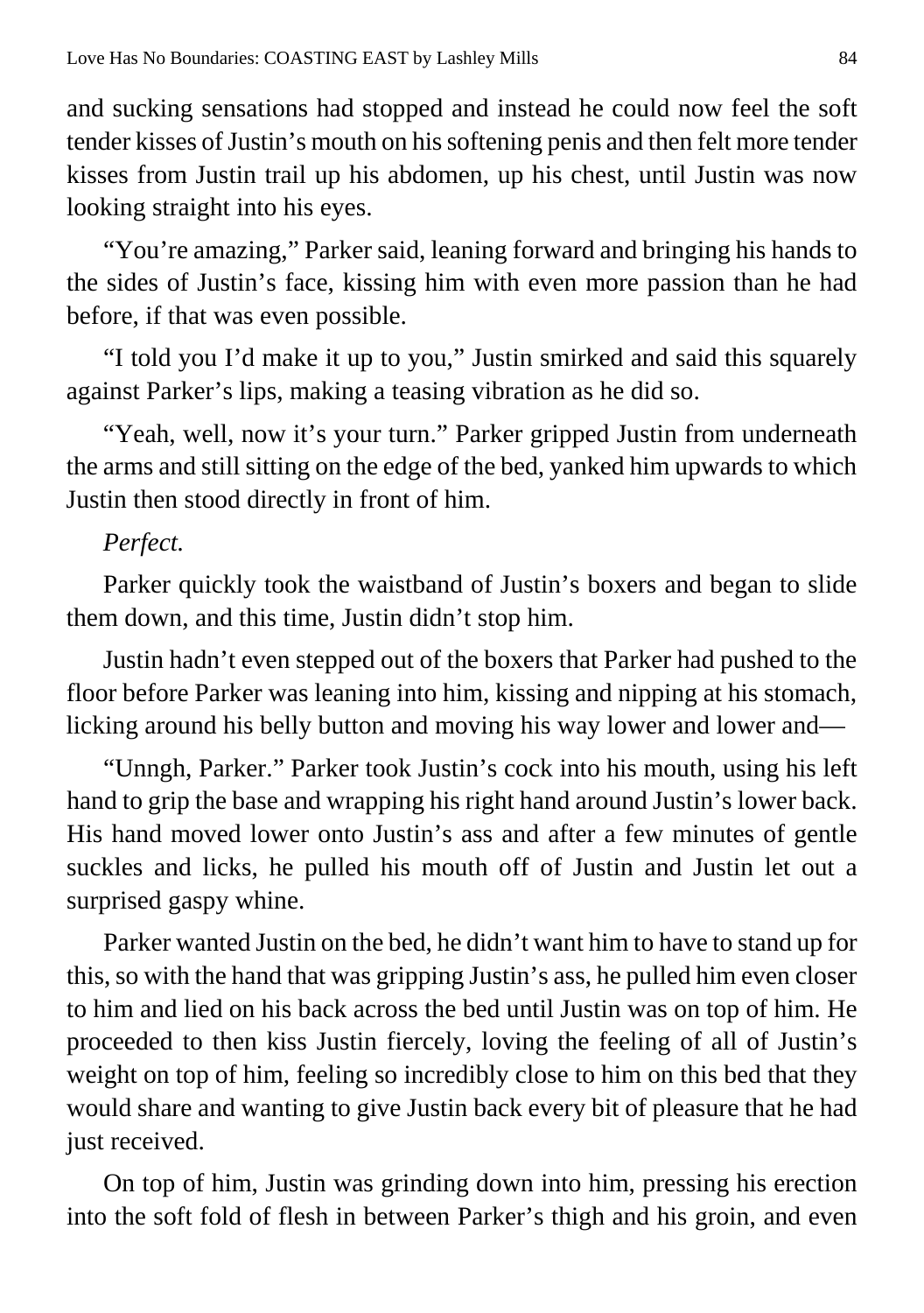though he had just come, the sensitivity of it all was driving Parker crazy and he quickly thought that if Justin could just wait it out a bit longer, that if he could just wait so that he could get hard again too... But the feeling of Justin's tongue darting in and out of his mouth, pressing deeper inside, trying to reach his throat and eat him alive, gave Parker other ideas and really, no, he wasn't going to make Justin wait any longer.

Parker reached his hands up off of Justin's ass and pressed his chest upwards a bit and even though he hated that his lips lost contact with Justin's, he knew that his mouth would soon find another home on his boyfriend.

Justin seemed to get the idea and rolled off of Parker, and being that they were lying horizontally across the bed, Justin was now lying on his back next to the pillows and quickly shoved a few underneath his own head and shoulders. He wanted his head propped up so that he could see what Parker was going to do to him, for as good as it always felt, he loved it even more when he could watch.

Parker gave him a few more maddening hot kisses on his mouth and then began to move down his body quickly, dragging histongue out along his chest and torso and soon finding the base of Justin's cock and the patch of hair that was right above it.

Parker wrapped his hand around the base of Justin's cock and pressed his face to the hair there, giving Justin mercilessly slow, agonizing kisses, dragging out a few more whimpers and moans from him before lowering his head a tiny bit more and bringing Justin inside of his mouth.

Justin knew that there was no way that he could last long—not after what he had just done to Parker and definitely not after what Parker was doing to him. He was extraordinarily hard, and the sight of Parker licking at his cock and sliding him in and out of his mouth sent every sense he had into overdrive and it was all too much in the best possible way.

Justin had his hands buried into the sheet on either side of him but as the sensations heightened and his back and pelvis rose off the bed, he brought his hands down to the back of Parker's head, saying his name, *moaning* his name, and gripping the beautiful hair on it.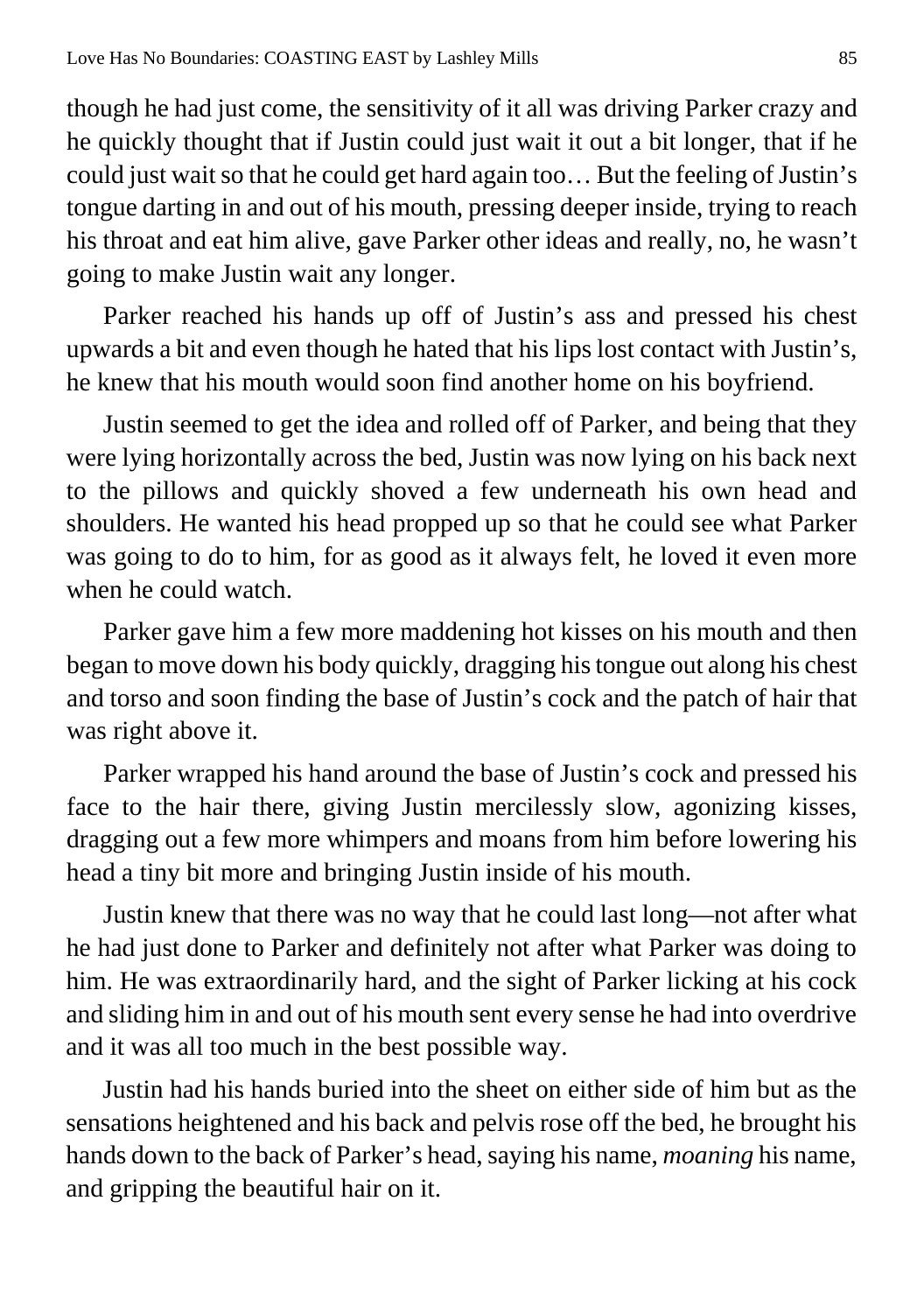As the sensations continued to heighten, Justin couldn't hold back any longer, he wouldn't, and his brain stopped working as his hips began circling and thrusting and he began groaning and moaning and he never shut his eyes once as Parker was taking him in and out of his mouth, and when Parker looked up at him, it was with so much love and so much heat that Justin was just done. Everything inside of him was just done. He was finished in so many ways more than one. This was Parker, making love to him right now on their bed, giving him the best feelings imaginable, and as good as it all felt, as incredibly amazing as it was to see and feel Parker now on the bed with him and being a part of him like that, his heart was hammering not just with what Parker was doing to him, *with* him, *for* him, but with every feeling he had ever had in his life for Parker, with every memory and kiss and laugh and touch all balled up inside of him, rolled into this feeling that he couldn't even place exactly where it was in his chest, because it was moving like a wave through him, and now it was in his stomach and now it was in his heart and he tried to keep it down in his chest, but when he opened his mouth to breathe, the wave was getting bigger and taking him over entirely and now that his mouth was open it wanted to rush out, but he wouldn't let it and "Unnnnnggghh!"

And he was just so in love, and he was just done. Gone for. Whatever the saying is, he was it. And he held this feeling tightly in his chest, this wave that radiated through him, knowing that whatever happened that this feeling wouldn't go away. It was always there and always would be.

\*\*\*\*

"By the way, my appointment's made." The next day, Justin was bringing up breakfast-in-bed to Parker, well, lunch really, well, snacks if Justin really thought about it. They had quite the time keeping each other up the night before but now that it was Sunday, even though they would have spent the whole day in bed if they could, they still had to go to Justin's house to pack up his stuff and bring it to their new house.

"Hmmm?" Parker was still in a state of sleep under their red and green plaid blanket, curled up on his side.

Since they had just begun the move-in process, there was next to no food in the house yet and all Justin could bring up to Parker was a half-eaten can of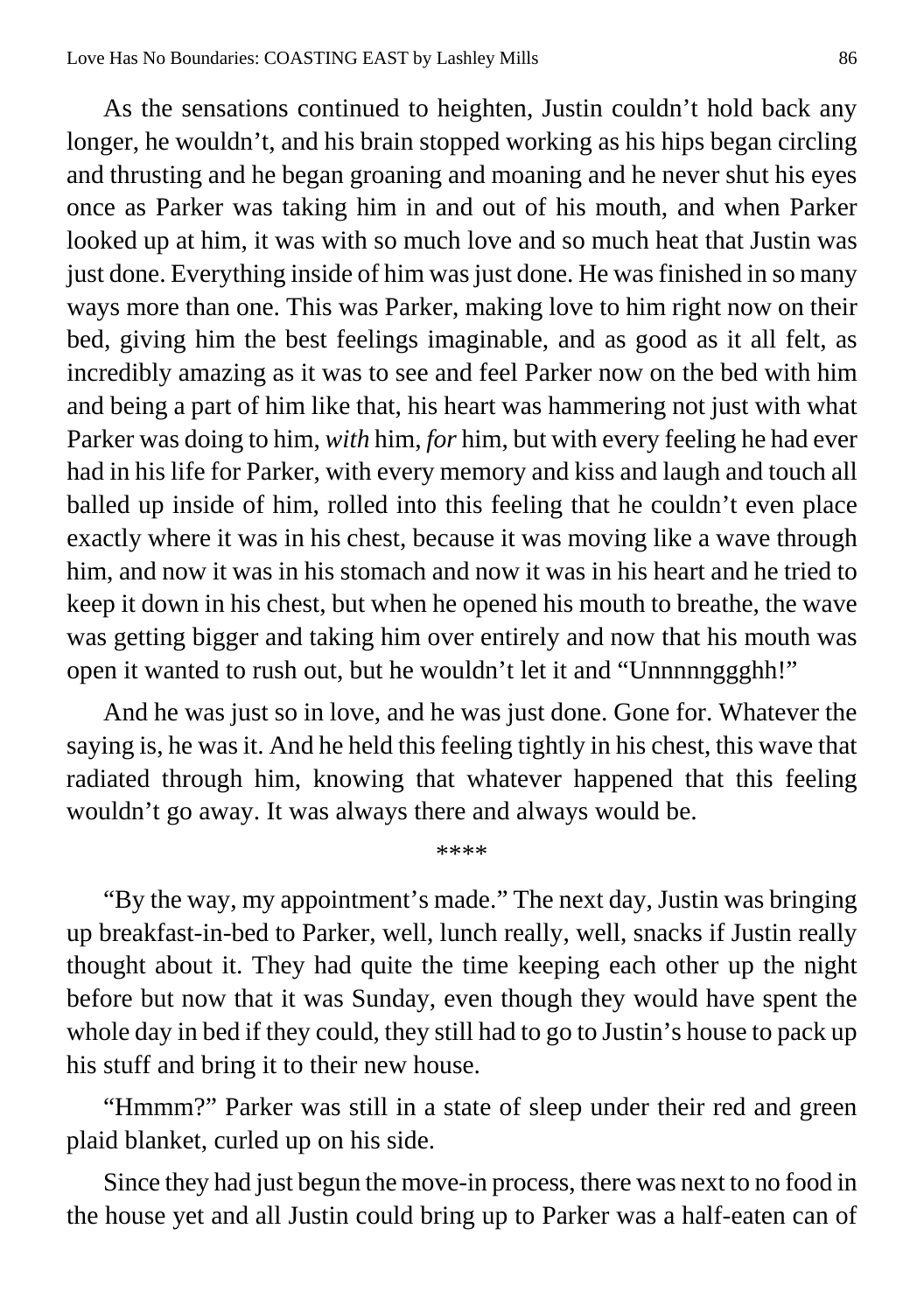potato chips, an unopened bag of tortilla chips and a jar of salsa. He figured this was all right for now, and that he would take Parker out for a proper lunch before they grabbed his stuff. Justin placed the junk food bounty on the night table next to Parker's side of the bed and climbed back on the bed to lie down on his side, curling up into Parker.

Although the bottom half of Parker's body was under their plaid blanket, his upper back was exposed, and lying next to Parker now, Justin traced his hand over Parker's "02" tattoo and put his mouth up against it, kissing it.

"I said I made my appointment. You said you went to Ronnie at Armed & Inked, he put me in for next week." Justin was kissing Parker's tattooed right shoulder blade and making his way up the side of Parker's neck, caressing and brushing Parker's nearly shoulder length hair over to the side as he did so.

Justin wanted his "01" tattoo on hisleftshoulder blade, whereas Parker got his "02" tattoo on his right. Upon thinking about where to place it, it just felt right to have it put on his left, on the same side as his heart and to compliment the placement of Parker's, like they were two parts of a whole, because they were.

"Gonna get inked for me, hmm?" Parker hummed out. Feeling Justin'ssoft kisses and gentle caresses, Parker was still in that blissful state between being asleep and being awake and just then when Justin wrapped his arm around his chest and pressed him even closer to him, Parker felt like he could stay this way forever.

"Yeah, well I figure you don't get to be the only one to have all the fun." Now that Justin was curled in right behind Parker, he felt like he would never be able to get up and out of bed again. Parker's warm skin pressing up against his body was making him feel so calm, so safe, so peaceful, and even though they were home now, in their home, Justin couldn't help but feel that the entire time that he had known Parker, that he had been home all along.

Parker turned over to face Justin and looked in his eyes. "Fun? You know it involves needles right?"

"Yeah, well I told Ronnie it would be my first time and he said he'd go easy on me." Justin's mouth had found its place back on the side of Parker's neck.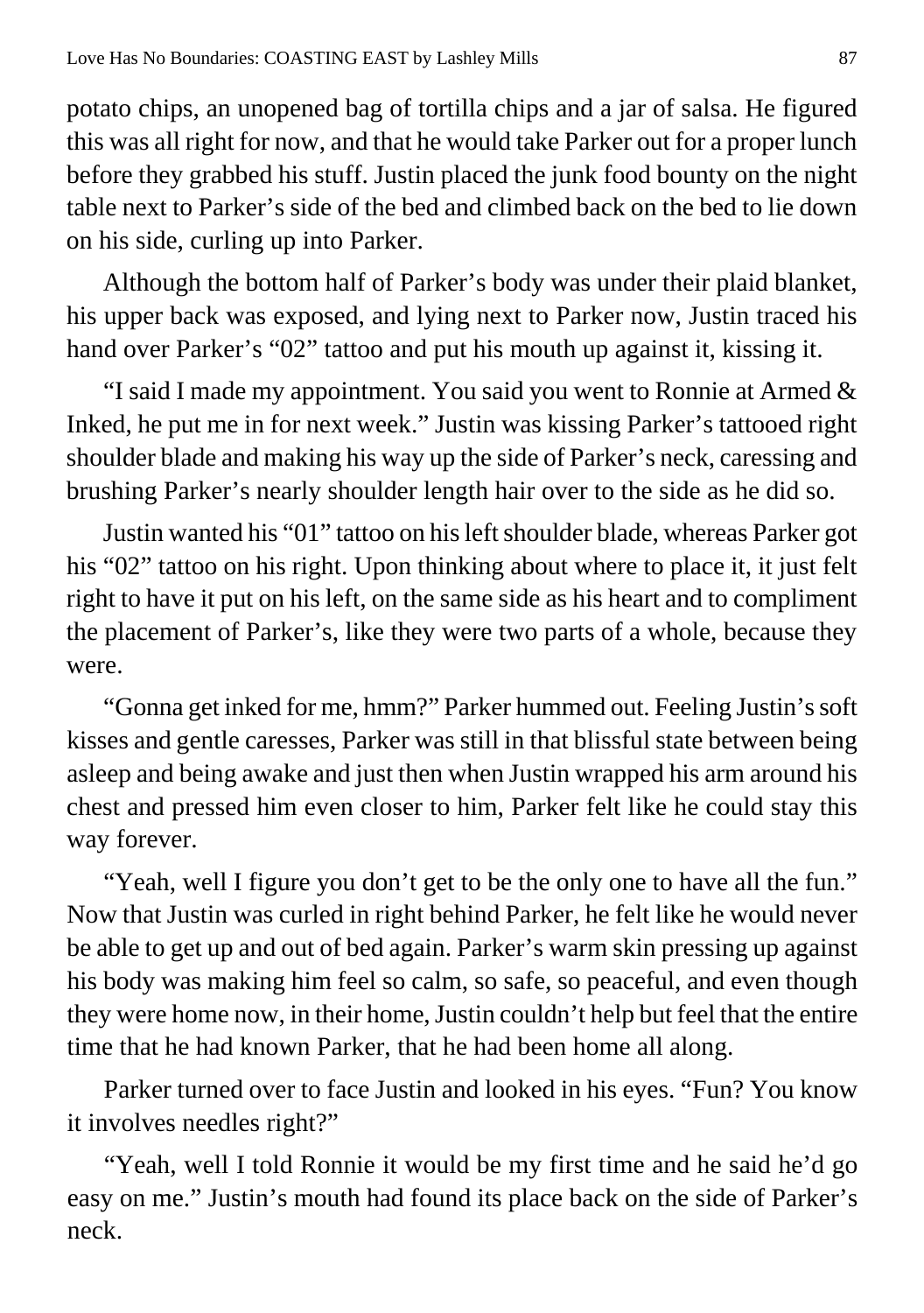"Easy, huh?" Parker arched his neck into Justin "You're always saying how you're so *easy*." Parker was dragging his hands up underneath the T-shirt that Justin had stupidly put on thinking that they would actually get some work done today.

"What can I say? You bring it out in me." Justin's mouth was open and he was nipping at Parker's skin, the skin right where Parker's neck connected with his shoulder, and Parker was already breathing heavily at the feel of it. Leave it to Justin to get him completely turned on before he was even fully awake.

"Yeah, well, I'm gonna go brush my teeth, and when I come back, you can show me just how *easy* you really are." Parker pulled away from Justin and before he could even get up and out of bed, Justin was taking off his own shirt and wrestling down his track pants and boxers.

\*\*\*\*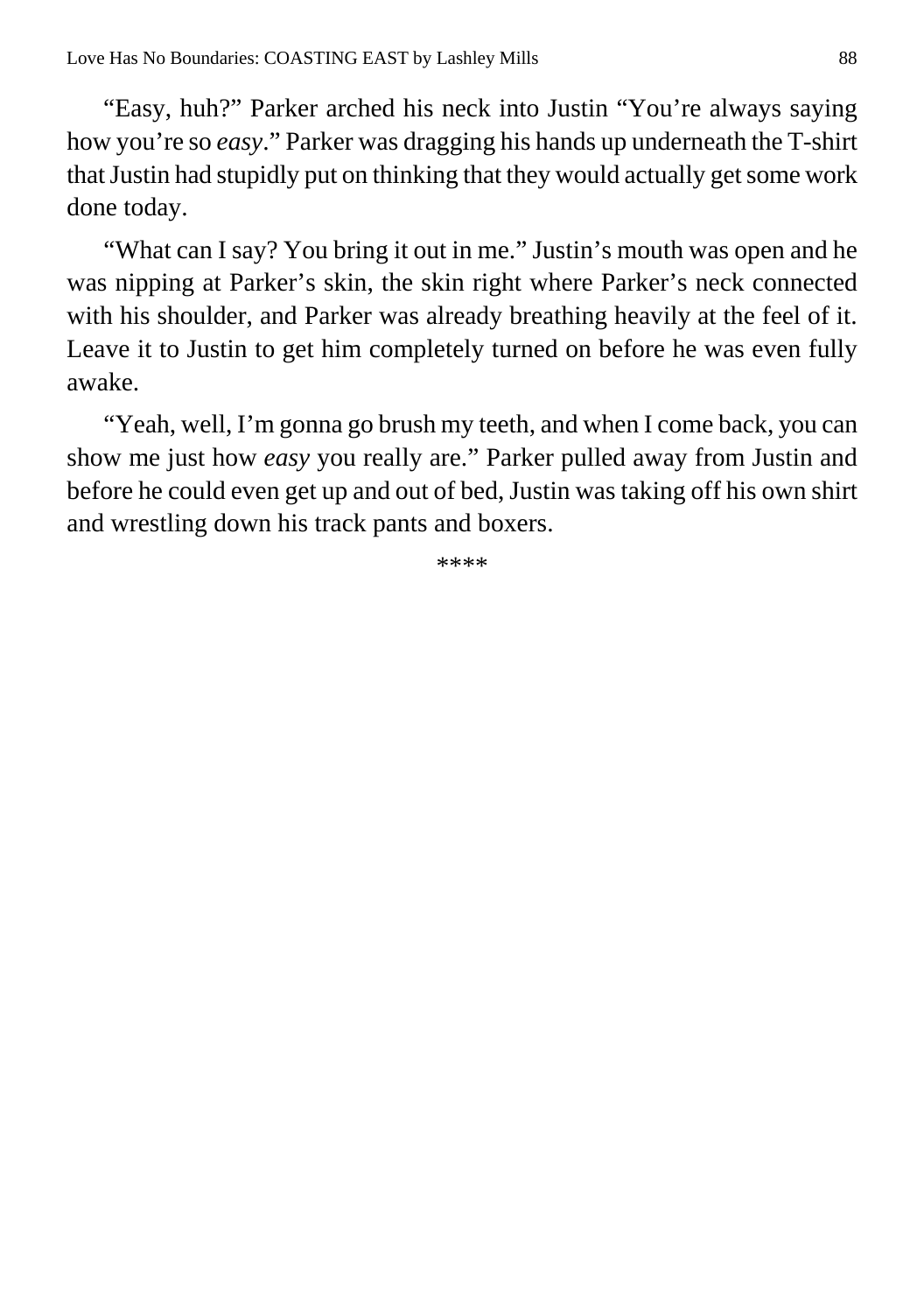## CHAPTER FOURTEEN

Keeping true to their word, now that they were moved into their new place, Justin and Parker visited Parker's mom and regularly invited her over. Just because they were in their mid-twenties didn't make it so that they knew exactly what they needed to run the day-to-day operations of their house, and other than Parker generously providing them with the bedroom furniture, they still needed a lot of the basics. So Parker's mom, Shannon, went shopping with them one day so that they could pick up household necessities like pots and pans, and extra sheets, well, two extra sets of sheets and a comforter that they both liked for their queen size bed. And now that summer was in full swing, they even bought a window unit air conditioner for their living room and took the air conditioner from Parker's old bedroom and put it in their bedroom window.

As much as Justin and Parker loved that they now had their own yard and could hang out to throw around the Frisbee or baseball or football and have Brandt and Todd over for weekend scrimmages, they found that most of the time they only used their yard at night after work when it was cooler outside because this summer had turned into a scorcher.

They had been living in their house for two months, it wasthe beginning of August, and it seemed like every day was over ninety-five degrees with ninety percent humidity. Parker had to walk almost two milesin the heat every day to the bus stop to get to work and because he had per diem shifts at the hospital and didn't have a set schedule, most days Justin couldn't drive him. Not that it made much difference because on the days that Justin could drive him, since his air conditioner in his car had been busted since God knows when, they both still ended up sweaty and sticking to the seats, even with the windows down. Justin really wanted to improve this situation.

"I see you decided to take a shower with your clothes on today, Meyer."

Justin had just walked into work looking drenched and Brandt, of course, greeted him. Due to the heat and humidity, Justin drove to work wearing casual clothes and brought his work suit along with him, arriving to work early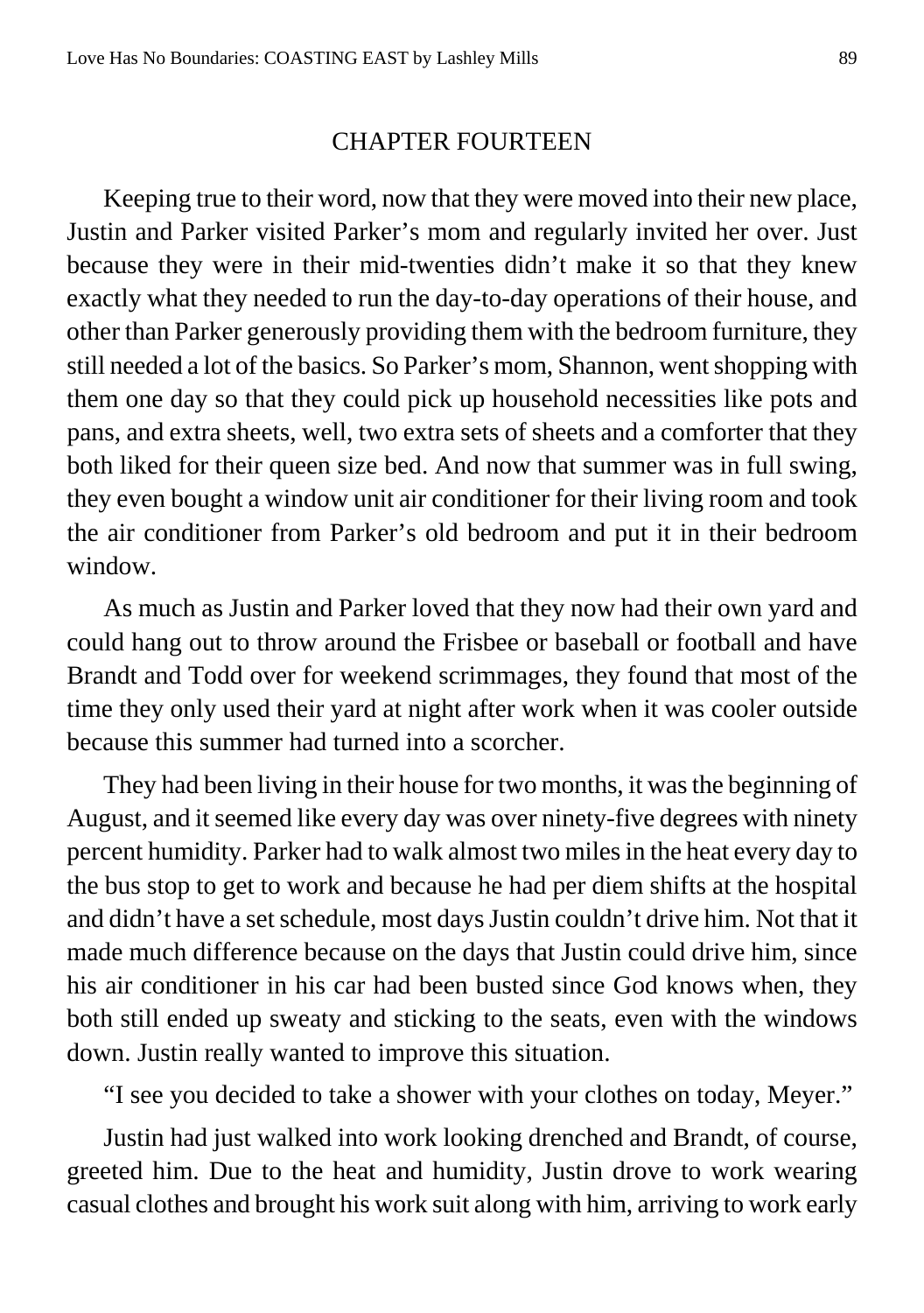enough everyday so that he could change his clothes before meeting with customers.

"Yeah, well at least I remember to bathe." Justin told Brandt sarcastically. Good one. Sort of. Justin didn't really care though, he just wanted to get to the employee's bathroom so he could change.

When he'd changed and come out of the bathroom, he saw that Brandt was still the only one in the showroom and that they still had a good half hour before any customers would be walking in and he decided that now was as good a time as any to talk to Brandt.

"I want to switch up our bonus deal."

"What?" Brandt was bending over a new silver Audi A5 Coupe, buffing out something on its hood with his suit sleeve.

"Our bonus deal. Right now, I get a bonusfor every twenty cars Isell. And I get it as a check, but I want to work out something different."

When it came to money and business deals, Brandt was just like his dad. All ears. "I'm listening."

"Well, I get a bonus check every month on top of my commission, but I want to change that."

"Fine, no more bonuses for you, good call." Brandt smirked and then made his way across the shiny black granite showroom floor, over to the small showroom office that housed coffee, teas, and snacks for the customers who came in, and then popped in a pod of bold roast coffee into the automatic coffee maker.

Justin followed behind him and leaned against the counter by the sink. "Actually. You're kinda right."

"What?" Brandt turned around to face him.

"I get bonuses in the form of money. What I want is to get bonuses in the form of product."

Brandt was intrigued. "Go on."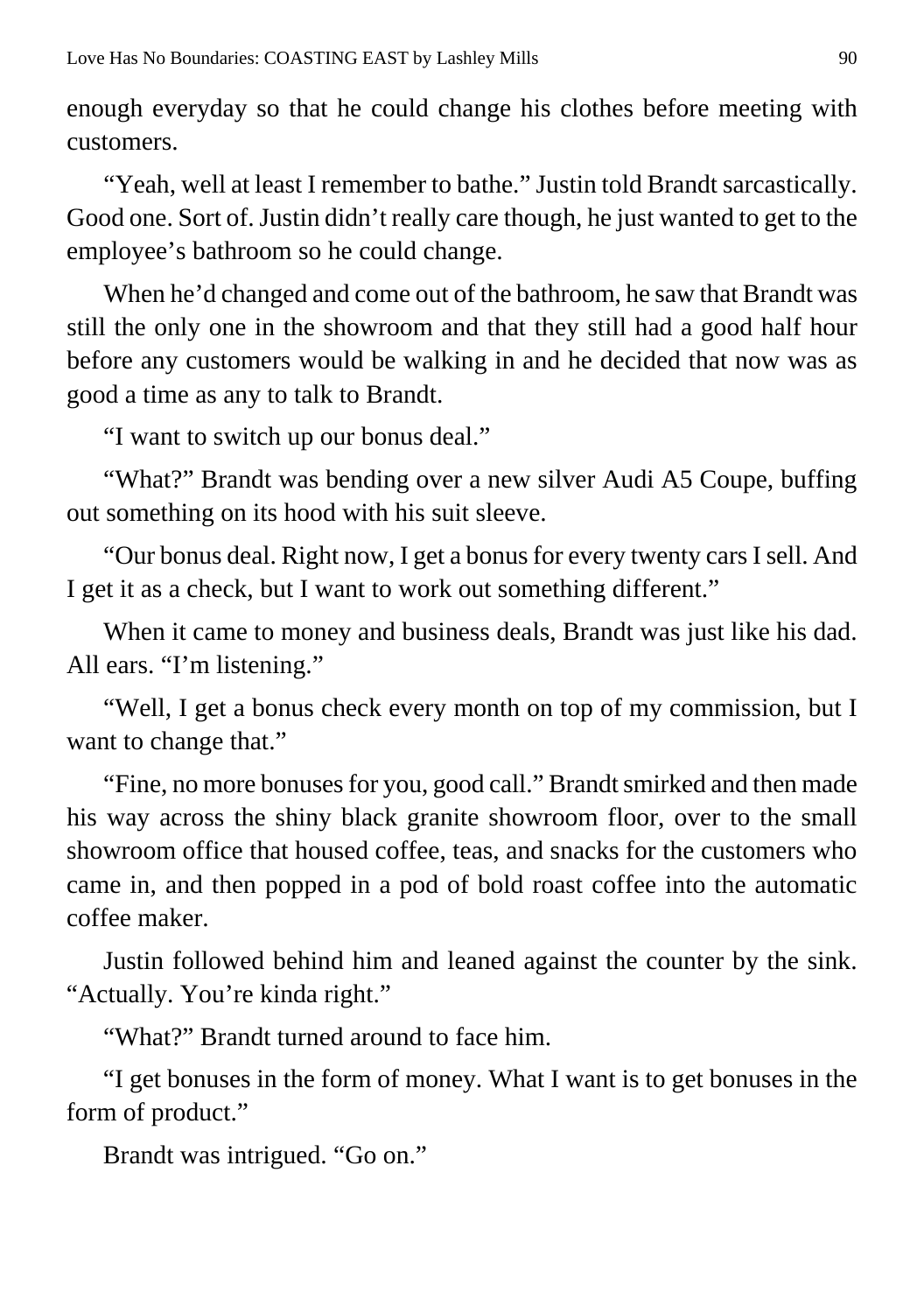"I want to buy a car here, and I figure that maybe you'd go for giving me a higher bonus percentage on the sales I make if you know that the money is going right back into the company."

"I knew it!" Brandt boomed out. "Finally ready to get rid of your Taurus! Man, I don't know how the hell you still drive around in that thing. How many miles does it have on it now? Two hundred thousand? Three?"

"Yeah, well it's lasted this long…"

"Can't stand coming to work every day looking at all the foreign models, huh? The princess wants something shiny and new!" Brandt made a horrible attempt at making a girly princess voice. Well at least that's what Justin thought he was trying to make his voice sound like. Mostly it sounded like a cross between a squeaky mouse and a helium-huffing hyena.

"What the hell are you talking about, Brandt? You drive a domestic. Or didn't you know that about Escalades?"

Brandt's coffee was done and he was pulling open all the cabinet drawers searching for sugar packets. His coffee was always mostly sugar. "Yeah well, that's because my dad was dealing in domestics at the time. I'm trading up, though." He was squatting, opening up all the lower cabinets, still searching. "Gonna get a Porsche or a Maserati or an Aston Martin or—Jesus Christ, where's all the sugar?!"

Justin sighed and walked over to the coffee maker, where right beside, it in plain sight, was a small basket containing more sugar packets than even Brandt could use and handed it down to him.

"So do we have a deal?"

"What?" Brandt was now standing, ripping the sugar packets open with his teeth. Justin just gave him a look. "All right. Deal. If you put your bonuses back into the company, I'll double your percentage rate. We'll write up something tomorrow."

Yes. All Justin's time trying to sell customers luxury automobiles had made him quite the salesman. He could even sell Brandt.

"Now show me where you got that sugar, I can never find it in here."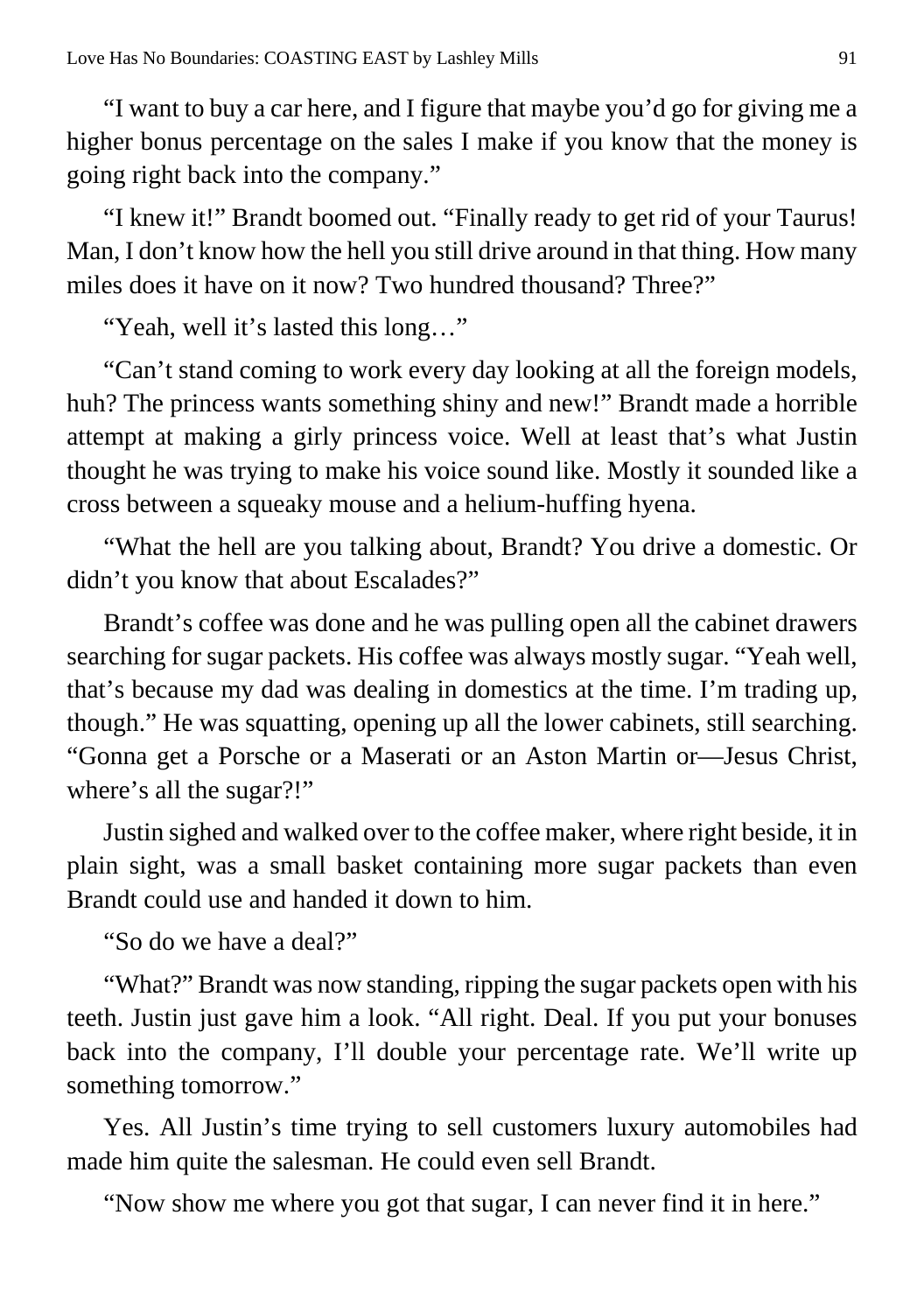"You're such a—" Wait, now isn't the right time to call Brandt a doofus. "Good boss. You're a good boss. Thanks Brandt." And Justin pointed over to the place on the counter where the sugar belonged.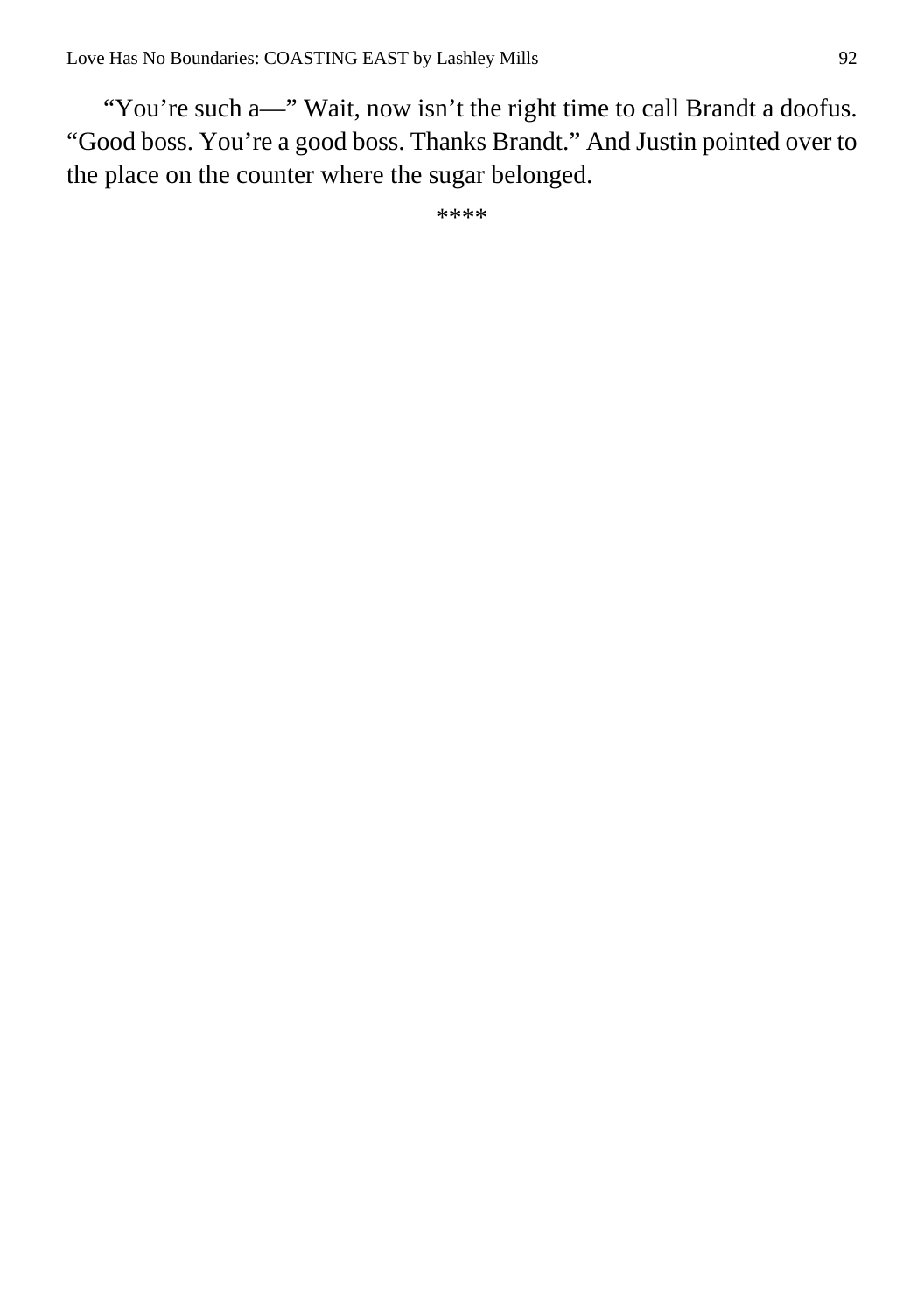### CHAPTER FIFTEEN

"Nice wheels, Meyer." Parker was walking out of their house and down the driveway toward Justin. Having walked the two miles home from taking the bus, he was still looking drenched from the humidity and hot summer sun even though Justin guessed that he had been home for about an hour. With the bus stop being in the center of town and so far away from where they lived, he hated that Parker still had to take the bus, but with Parker still on a per diem schedule at the hospital with his shift times always fluctuating, today Justin couldn't swing driving him.

"Yeah? Glad you think so."

Since it was August, it was still light outside even though it was evening and Parker could clearly see Justin standing next to a black, certified preowned BMW X5 SUV. The car was nearly ten years old and pushing one hundred thousand miles, but it only had one previous owner and Brandt, knowing that Justin was buying this car, had his crew thoroughly inspect it and detail it. Twice.

And as if that wasn't good enough, when Justin bought the car, Brandt honored their newly formed bonus arrangement and even advanced Justin his bonus money up front. He then also honored Justin's employee discount and on top of that, he took ten thousand dollars off the Blue Book value without even mentioning it. Justin basically felt like he was stealing.

"So what? Old man Donnelly decided to let you have a test drive?" Parker asked him.

It was true that Justin worked for North Shore Motors and that yes, it was owned by Brandt's dad, Ed Donnelly, but Justin had only seen Mr. Donnelly around the car lot a dozen or so times since he started working there over a year ago. Now that Brandt was managing most things around the office, Mr. Donnelly had even more of an excuse to take jet-setting vacations with Mrs. Donnelly, leaving Brandt to run the show, which was completely fine with Justin.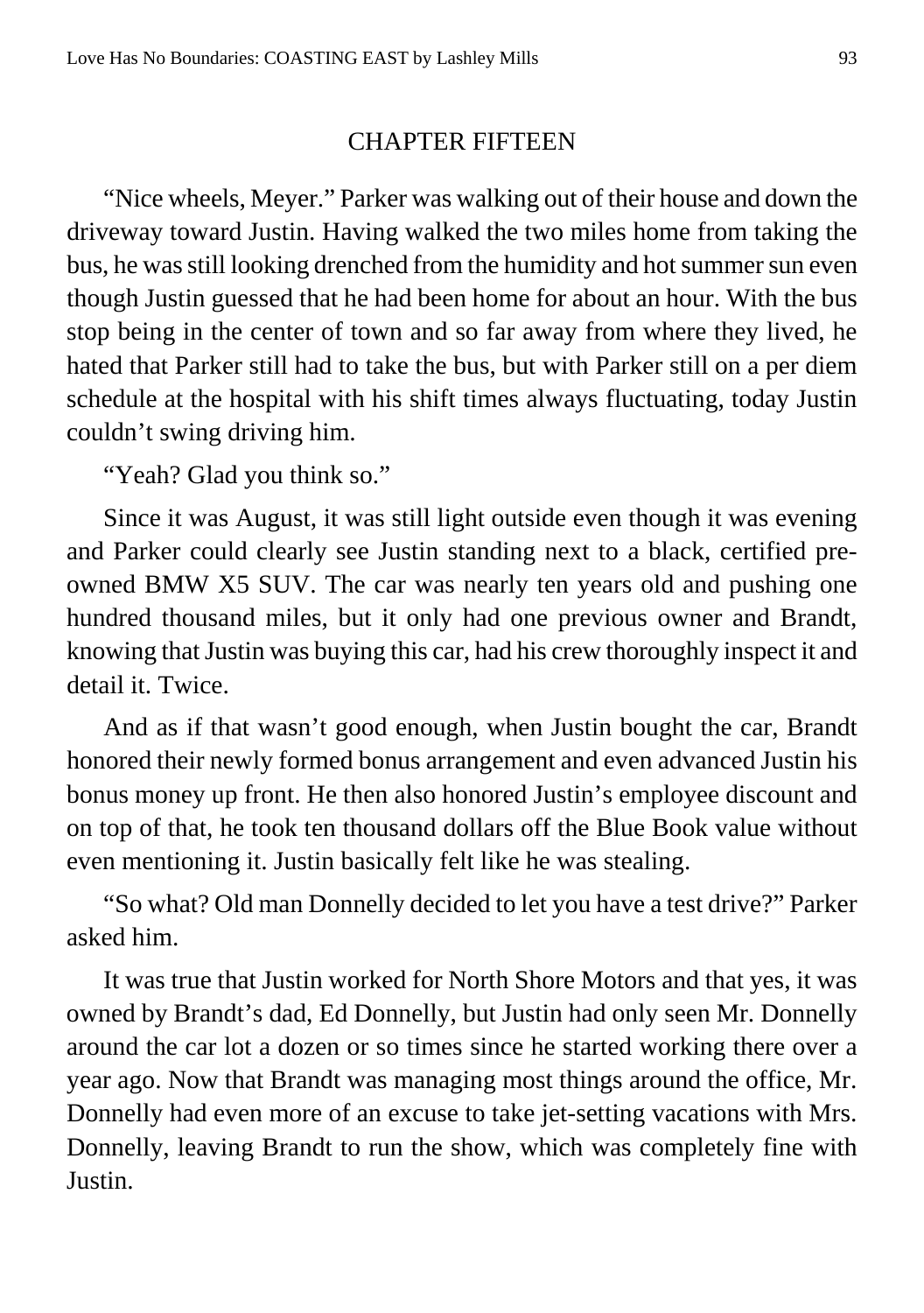The first time Justin had met Mr. Donnelly was in his freshman year of college on move-in day and Mr. Donnelly honestly scared the shit out of him. Justin wasthe second kid to arrive on move-in day and all he could hear while standing outside his new dorm room holding an overstuffed duffle bag full of clothes, was the barely muffled yelling of a man inside taking note of the state of the carpet and the lack of closet space and how it only had one window and wasn't there someone he could yell at about this because he didn't want his hard earned money going to some shit-hole dorm where three shit-kicker kids were forced into a triple.

In fact, when Brandt had offered Justin the job at the dealership, even though Justin was desperate to get some more work experience and start making a decent paycheck, he took time to think about it because he really didn't think that he could handle working for Mr. Donnelly. It was only when Brandt reassured Justin that he would be his supervisor and that he would keep his dad off his back that Justin agreed, and Brandt kept to his word. He was never once hassled by Mr. Donnelly, not that he could really be hassled by someone who wasn't there.

"A test drive? Yeah something like that." Justin had never told Parker his intentions of buying a car. "So let's go for a spin. I figured you could drive." Justin reached into his pocket, pulled out the car keys, and tossed them over the hood to Parker.

"Dude, I just worked a twelve-hour shift. Why don't you drive?"

"I already drove it here. It's your turn."

Parker walked around the front of the car, noticing the blue dealer plates encased in a North Shore Motors license plate holder. "And old man Donnelly isn't going to shit a brick if something happens to this car?" Parker, although having never met Mr. Donnelly, had heard horror stories about him from Brandt and Justin. "Why is it here anyways? You never bring cars home."

"It's like you said, a test drive."

\*\*\*\*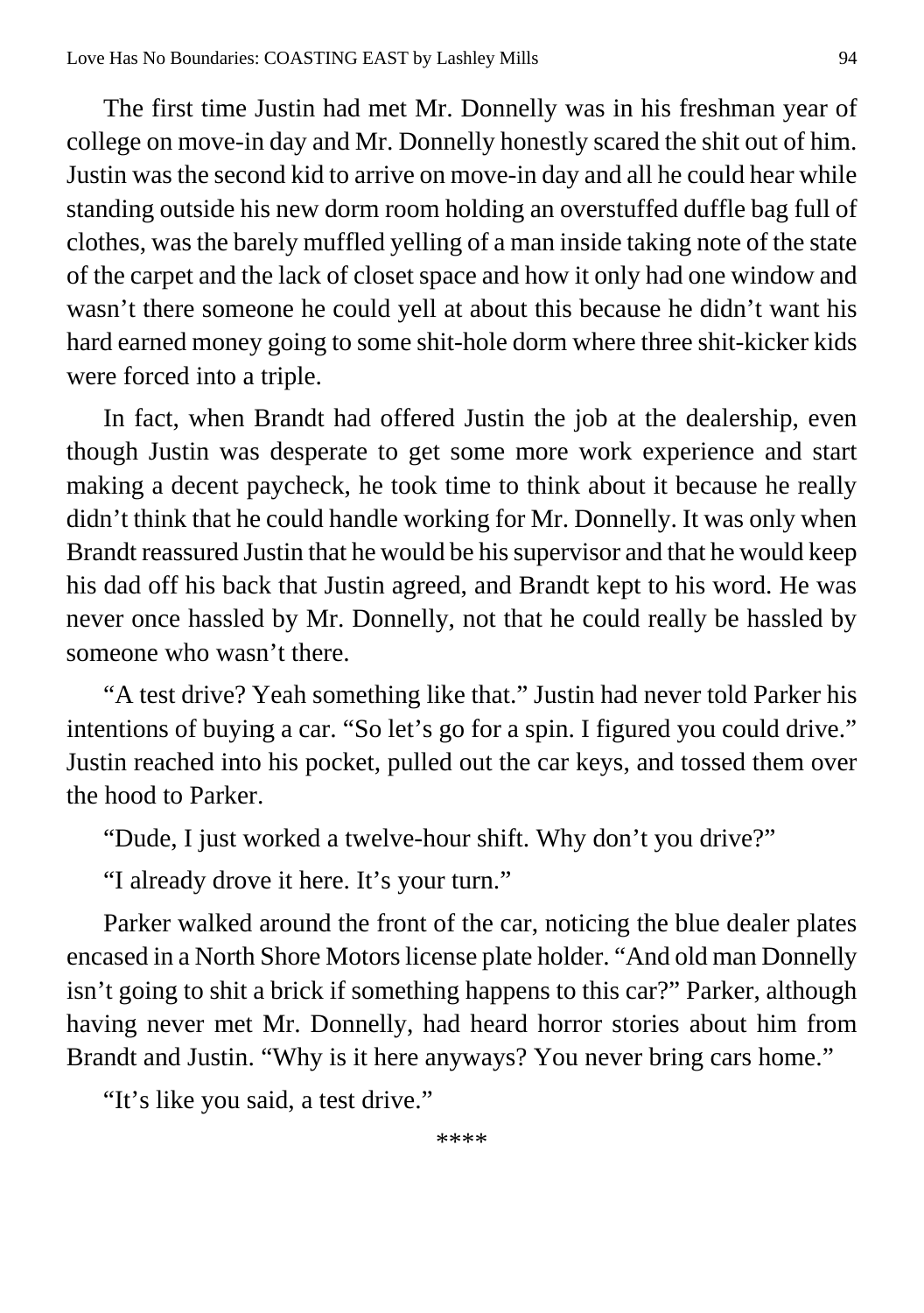#### CHAPTER SIXTEEN

After carefully backing out of the driveway, Parker was coasting east, wanting to spend this time with Justin and see the ocean after a long day of work. The light of the day was only just beginning to fade, and it was that peaceful time of evening when day almost fully blended into night and the sky was just slightly glowing from the fading illuminating sun. Parker loved this time of day.

As they continued to drive, Justin put on the air conditioning, and Parker smiled at how the cold air felt against his damp skin. Parker then turned on the radio low, loving that it actually got reception because Justin's car, although it had a radio, didn't have an antenna and could only get a few stations in here and there.

While Parker drove, heading east toward the ocean, he listened to Justin note of all the car features and talk about its leather seats and sunroof and CD player. He took Justin's hand in his and kept his other hand on the steering wheel, feeling relaxed, enjoying the smoothness of the road and Justin being beside him.

They were driving around aimlessly until Parker decided that he was hungry and drove over to the seashell shaped restaurant that had the best fried clams and seafood on the North Shore. In general, Parker had been trying to eat a little healthier, but having come straight home from work and wanting to wait for Justin before he ate, he was now starving.

The guys took their order to go and they headed over to the seawall to sit down on its edge, side by side, to look at the ocean and eat their meals: two large clam plates with extra tartar sauce, extra coleslaw, a large order of onion rings and enough ketchup packets to bring them into the next century. Oh yeah, and two large Cokes. *So much for healthy eating.*

It was a perfect time of night to be sitting by the ocean. The tide was coming in, and although they lived on the east coast, and therefore were looking to the east while the sun was setting behind them, they could still see the sky painted in tones of gold and rose swirling amongst the darkening hue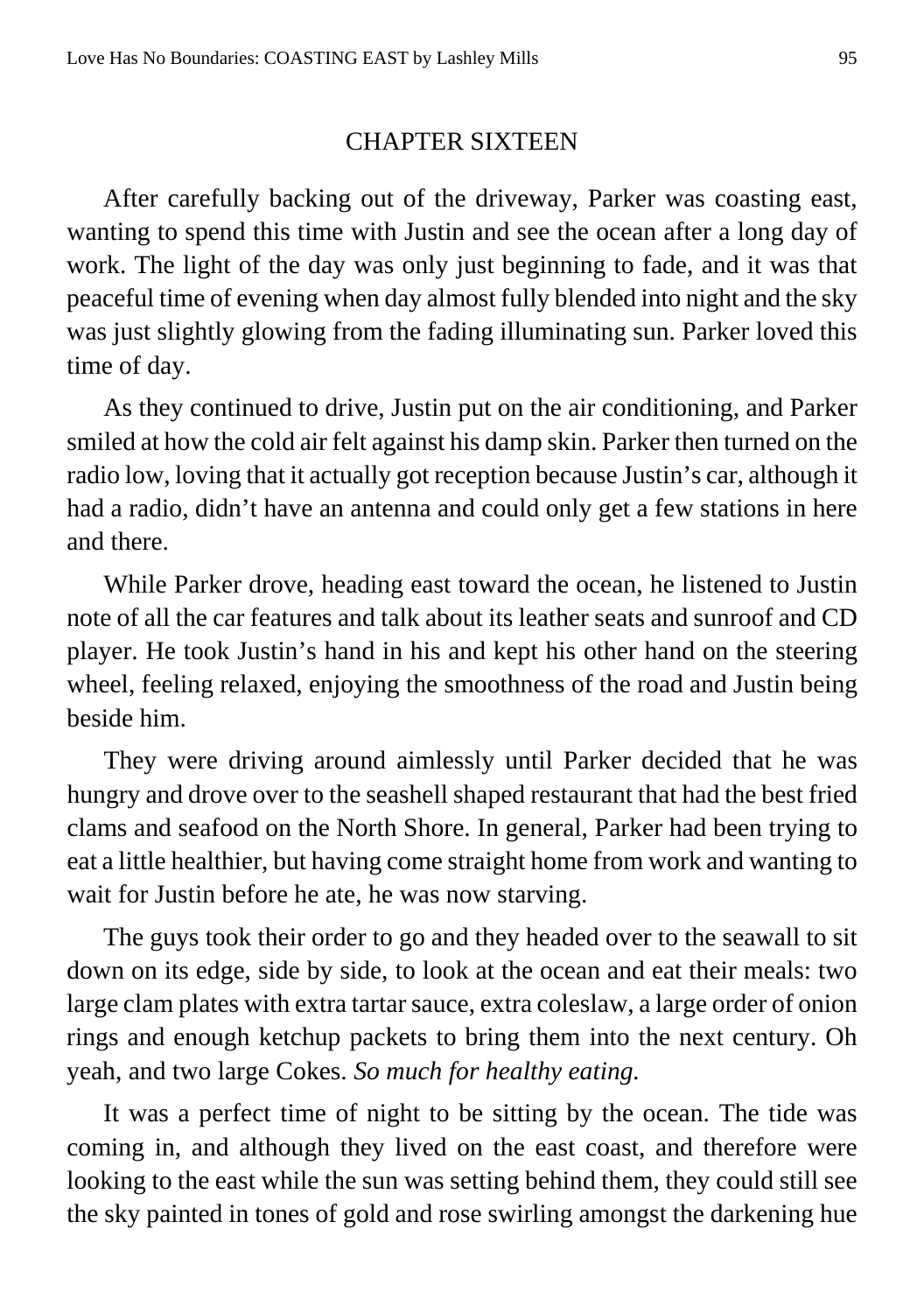of encroaching purple twilight, and the first stars were now showing themselves in the late evening sky.

"So what do you think?" Justin looked over to Parker feeling completely stuffed. It somehow had only taken him about five minutes to eat his entire meal, and Parker was done soon thereafter.

Not bothering to eat with utensils, and wanting to wipe his hands on something, Parker was digging in a half-deflated, brown paper bag. They had an extra bag just for napkins, that's how much food they had, and now that Parker was done eating, he really needed to clean up his hands.

"Disgusting. I couldn't eat any of it." He had found the napkins and was wiping his hands before passing some over to Justin. That meal was the best thing he had eaten all month. All year. Maybe his whole life.

"Yeah, same here." Justin joked back. "But I still finished faster than you did."

"I don't know if you wanna brag about that." Parker nudged Justin's shoulder with his. "That's not always a good thing." Parker smiled over to him.

"Well. It's not always a bad thing." Justin smiled and nudged him back. "And besides, I was talking about the car. What do you think?"

Parker was finishing the last of his Coke through its straw, making exaggerated slurping sounds when the straw reached the bottom of the empty cup.

"It's a Beemer. It's nice." He sounded distracted as he popped off the lid of his soda cup eyeing its contents, hoping for one last sip.

"Nice?"

"Yeah. I mean, it's really nice. Better than the bus," Parker answered, wondering again, why Justin had him drive around a work car in the first place.

"Better than the bus. All right, I'll take it." Justin brought his legs that were dangling over the seawall to his side and hoisted himself up to stand. "You have the keys right?"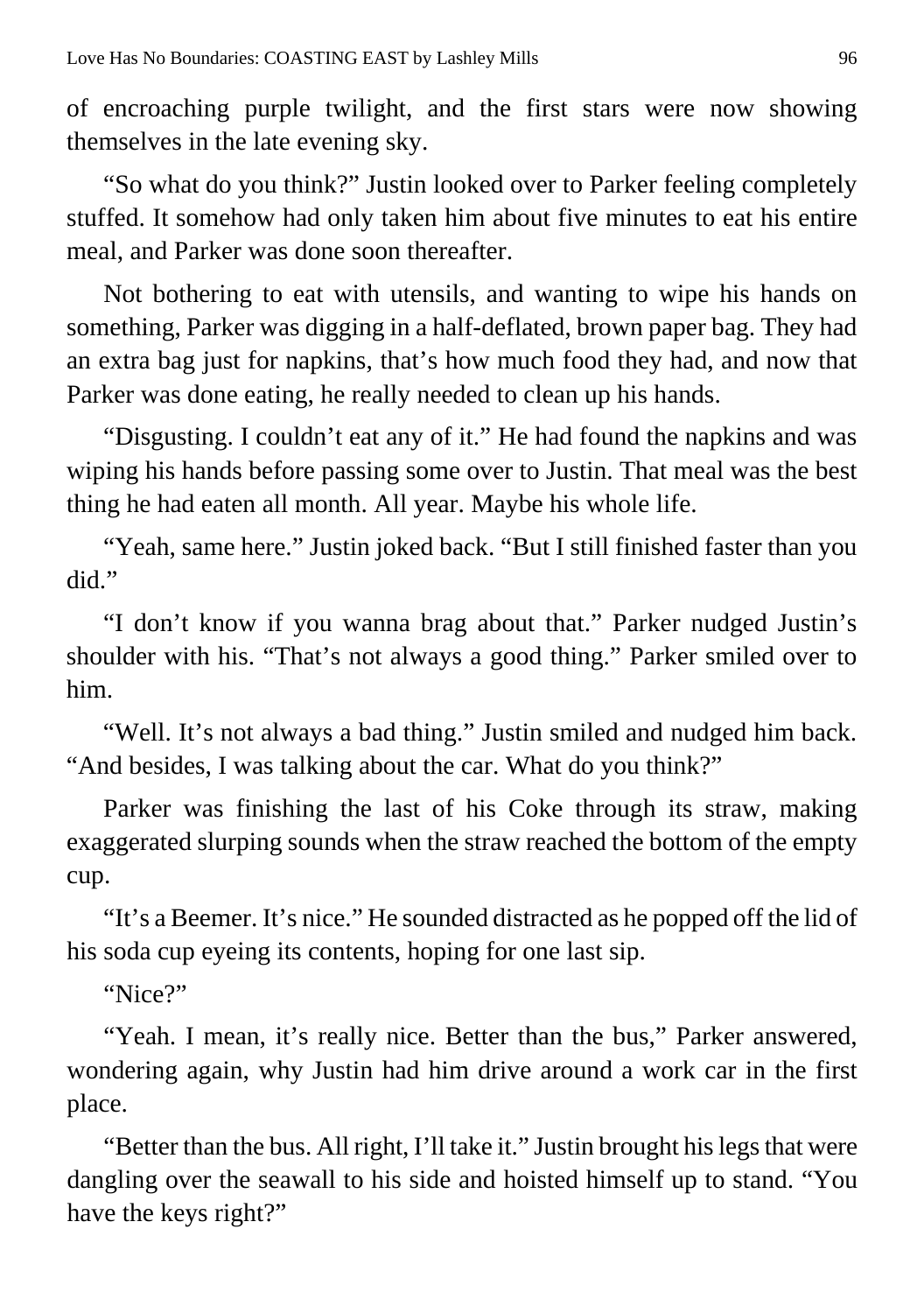"Huh?" Parker was still distracted. *Nope. No more sips.* The soda cup was just one more thing to add to the trash bag.

"The keys. To the car. Pass 'em over, I just wanna grab something."

Parker patted his pockets and handed the keys to Justin.

"Be right back."

Parker took this time while Justin was at the car to grab up all the trash and find a trash can to throw it away and then he sat back down on the seawall to look at the waves softly crash against the shore while waiting for Justin.

Justin was back shortly after Parker and took a seat beside him on the seawall and handed him back the car keys. Parker went to stuff the keys back in his shorts pocket when Justin spoke up.

"Corny? Too much? I knew it'd be too much."

Parker was still clutching the keys in his hand, now looking confused. "Is what too much?"

"The key chain."

Parker didn't even see what Justin had been talking about, but when he looked down into his hands he could see something silver catch the light.

He had to bring the car keys closer to his eyes in order to make out what Justin was talking about, and now he was looking at a small round silver disc attached to the key ring, but it had been there when Justin handed him the keys in the first place back in their driveway at home, and Parker didn't think anything of it.

"This little circle? It's definitely too much," Parker joked and handed the keys back to Justin. "I thought you said you had to go back to the car to get something. The keychain was already on here."

"Yeah, but you haven't seen it yet." Justin handed the keys back to Parker.

"Uhh, I do see it." Parker had no idea what Justin was getting at with all this keychain talk. "What, do all Beemers come with these?" Parker was now squinting, turning the keychain over in his hand, when his thumb felt a small bump on the side of the silver disc, and upon closer inspection, he saw that it was a clasp.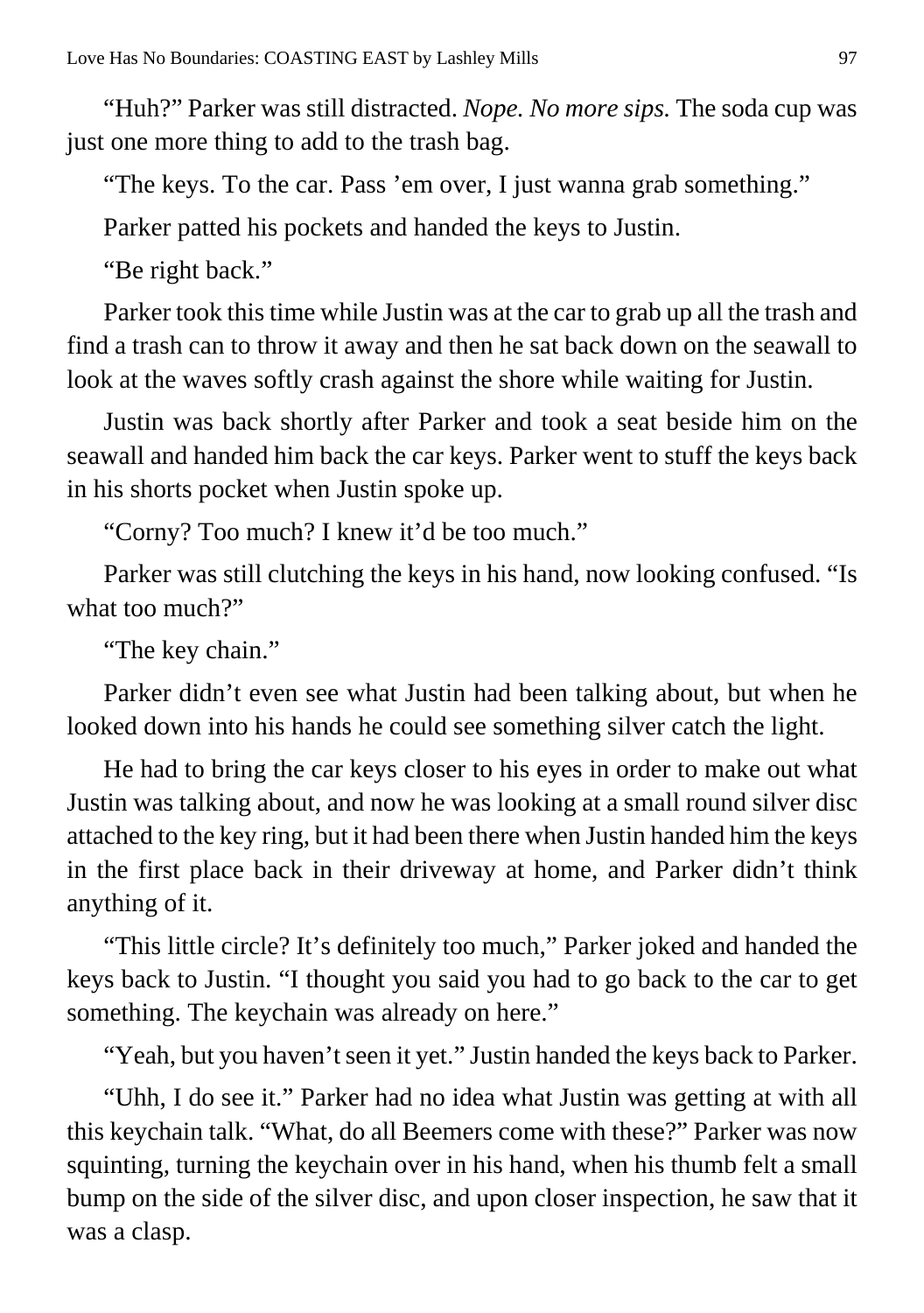Parker opened up the silver circle and inside was a small picture of him and Justin from their sophomore year of college, with Justin's arm draped around Parker'sshoulder while wearing their "GO" and "EAGLES!" football shirts. Parker recognized the photo, a larger one was framed in their house, and while contemplating why Justin would have put this on the key ring of a work car, Justin spoke up.

"And *this* is what I got from the car."

Justin unfolded a piece of paper and held it out in front of Parker so he could read it and Parker just stared at it.

"Justin…"

Parker was now reading a car title to a BMW X5 SUV. And on the very top line, the line where it states the new owner's name, there was a name filled in.

And it said Parker Klein.

"You bought the bed. I bought the car. Fair deal." Justin had been saving money toward a new car the entire time that he had been working at the car dealership and the entire time he knew who it would be for. It would be for Parker. He wanted Parker to be able to get to and from work safely, any time of day or night that he was scheduled, and not have to rely on walking on busy streets out in the snow or the sleet or the rain or the hot sun to take a bus.

Parker was speechless. He half expected all of this to be one of Justin's pranks, but looking over at Justin, looking in his eyes, he knew that this was somehow real, that Justin was somehow serious and his mouth opened and popped out the first thing in his mind.

"No way." He was still in shock, gripping the car keys. "No way am I driving this thing around while you're still in your crappy Taurus."

"Crappy! Hey! My grandparents gave me that car! And we've made some good memories in it if I remember correctly." Justin was grinning widely at Parker and he wasn't alone in remembering the good times they'd spent in it.

"Yeah we have had good memories." Parker looked over to Justin. "You know the first time we ever spent any time together was in your car when you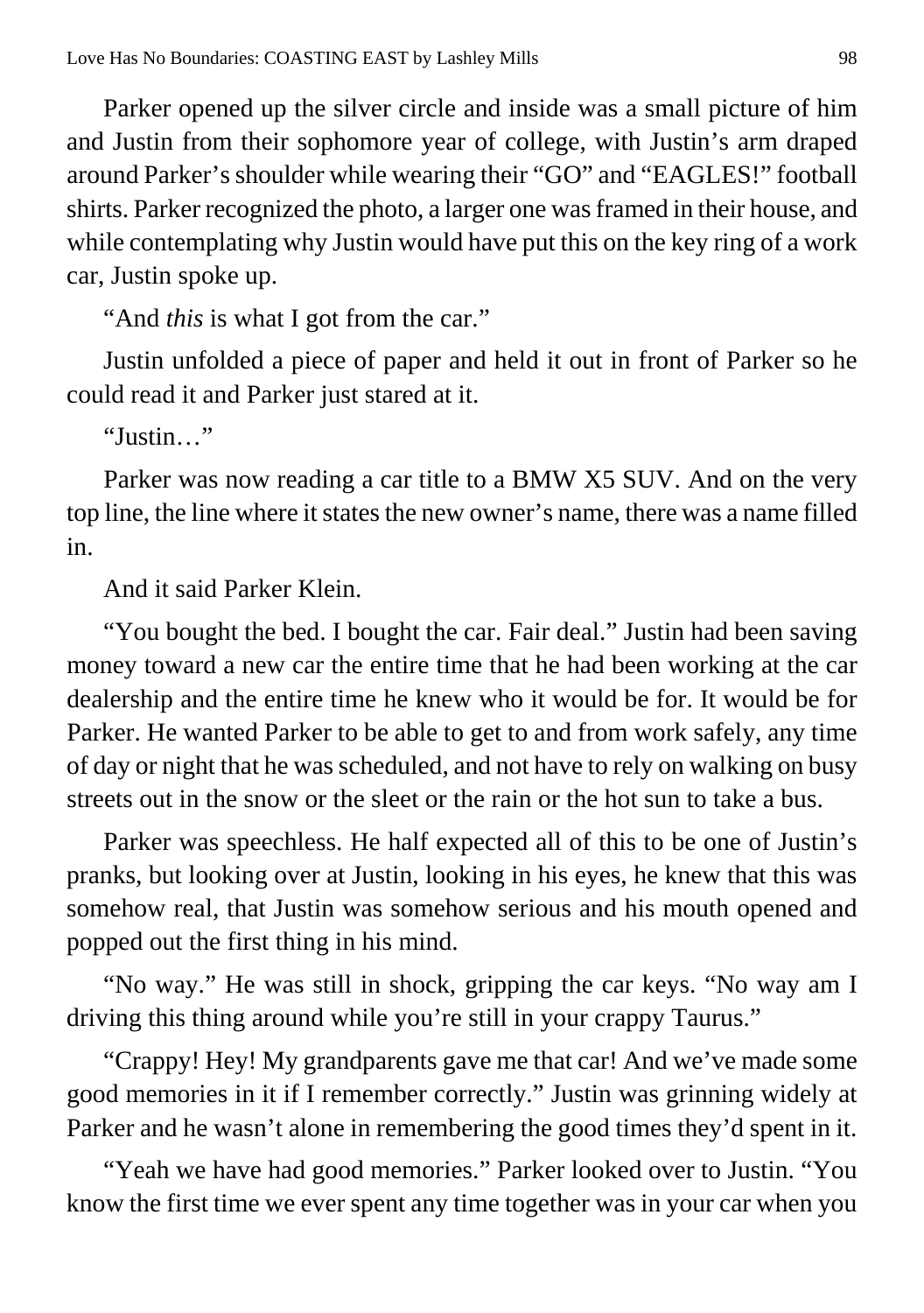drove me home from school." Parker smiled at the memory. Who knew that by Justin driving him home from college nearly five years ago that he would be starting the best friendship he would ever know and that it would all be with the love of his life.

But not all of the memories he had of Justin's car were so G-rated. "And who could forget the stiff necks and chaffed asses from being in your tiny backseat"

"I'd rather remember what it was that we were doing that gave us all those stiff necks and chaffed asses." Justin bumped hisshoulder into Parker's. "And plus, with us being squished back there, that's how I knew that you always wanted an SHV"

Parker was still thinking back to the past times he'd had with Justin, but feeling the car keys in his hand, he was brought back to the present.

"Justin, there's no way."

"It's done. The title's in your name. Plates have already been ordered. Car insurance's been bought. So, sorry, Parker. You're stuck with it."

Parker was still feeling a mixture of shock and bewilderment but all of this was overshadowed by an inordinate amount of gratitude and love toward Justin and the fact that he would do something like this. Justin was always telling Parker how he hated that he had to take the bus to work and how he worried about him walking on the busy main streets that didn't even have sidewalks, especially at night when Justin had to work late and Parker was called in at the last minute for a shift.

But there was no way. Even now hearing all of this from Justin, Parker couldn't believe that he had bought him a car. A Beemer for Christ sake. There was no way he could pay Justin back for this. No way. But the look of warmth and love on Justin's face said it all. Justin didn't give him a car in order to be paid back in some way. He gave it to him because he loved him and wanted him to have it, *needed* him to have it, because as long as Parker was safe, he was too.

And one final thought popped into Parker's mind.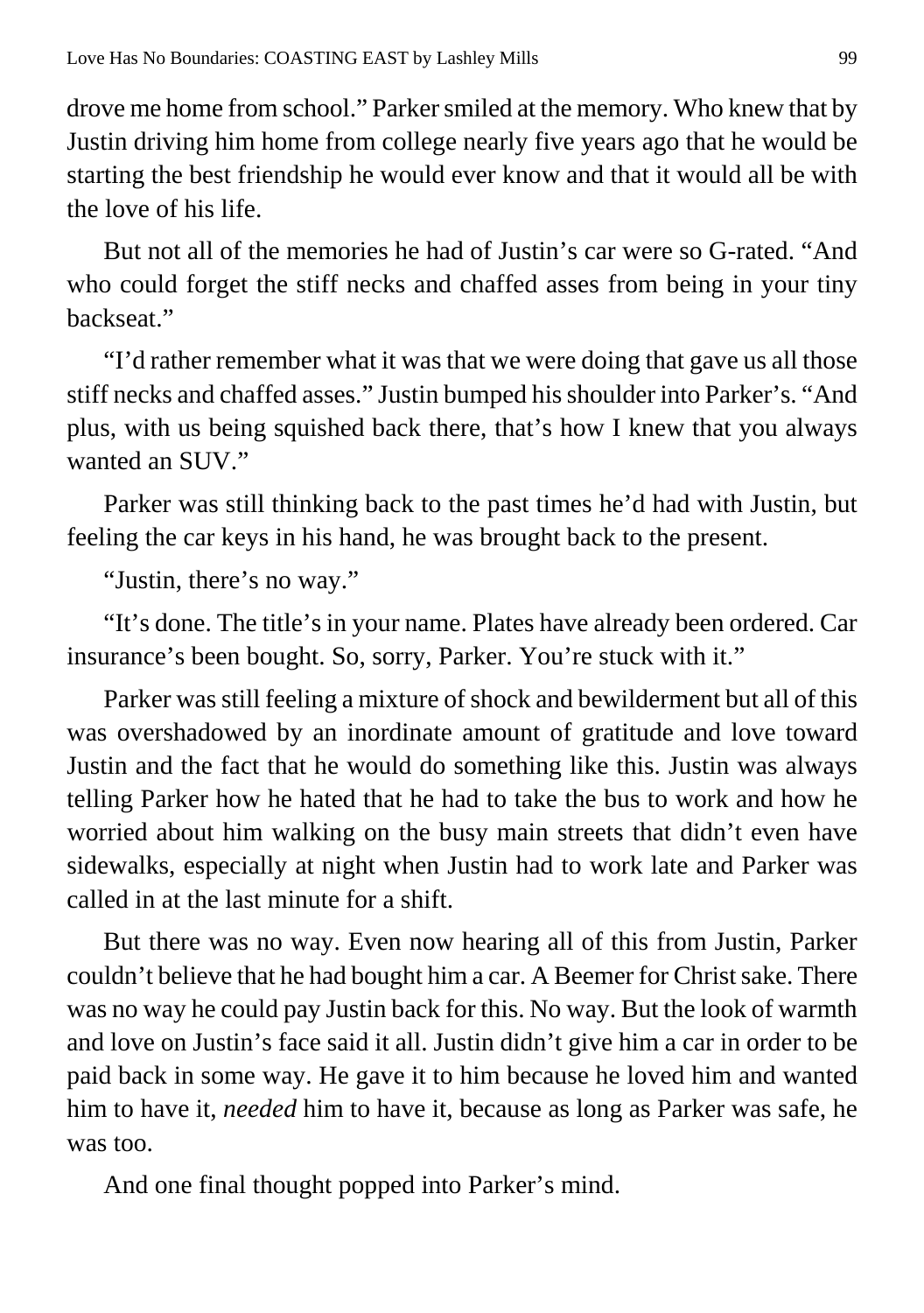"Time forsome new memories?" Parker leaned his head toward Justin and rested his lips against his.

"Time for some new memories."

\*\*\*\*

# *Valentine's Day – 6 Months later*

"Admit it!" Brandt yelled over to Justin. Even though Justin was about thirty yards away from him in the sports complex in Boston where they always played their wintertime football games, Brandt could see Justin easily in his bright red T-shirt that had a big white "IN" written across the front. It was the same T-shirt that Justin had worn one year ago today during their first ever Valentine's Day football game.

"What?" Justin yelled back right before spiraling the football over to Brandt and then jogged over to him.

"You tried this before! You want to switch around the teams!"

Justin casually clapped his hands out in front of himself and looked up at Brandt with a coy smile. Justin was trying to act dumb. Brandt wasn't buying it. When Justin's smile wasn't going to convince Brandt of anything, he decided that he'd give it his best shot and say something.

"I'm just trying to make things fair! You know you and Todd always lose!"

Just as Justin said this, Todd was walking over to the two of them, having just changed into his football clothes. Justin couldn't help but wince a little bit. He loved to smack talk with Brandt. But it was just that—smack. He didn't want Todd to feel bad about his and Parker's past victories.

The guys still played their game of football almost every week, just as they had been doing for five years since they were sophomores in college and the teams were always the same—Justin and Parker on one side and Brandt and Todd on the other. But when it came to the Valentine's Day game today, Justin wanted to make sure that he and Parker were on opposite teams.

"Yeah, yeah. Trying to switch up the teams again, huh, Justin?" Todd had indeed overheard the small conversation that just went on between Brandt and Justin and had to add in his two cents too. "Should we be expecting this every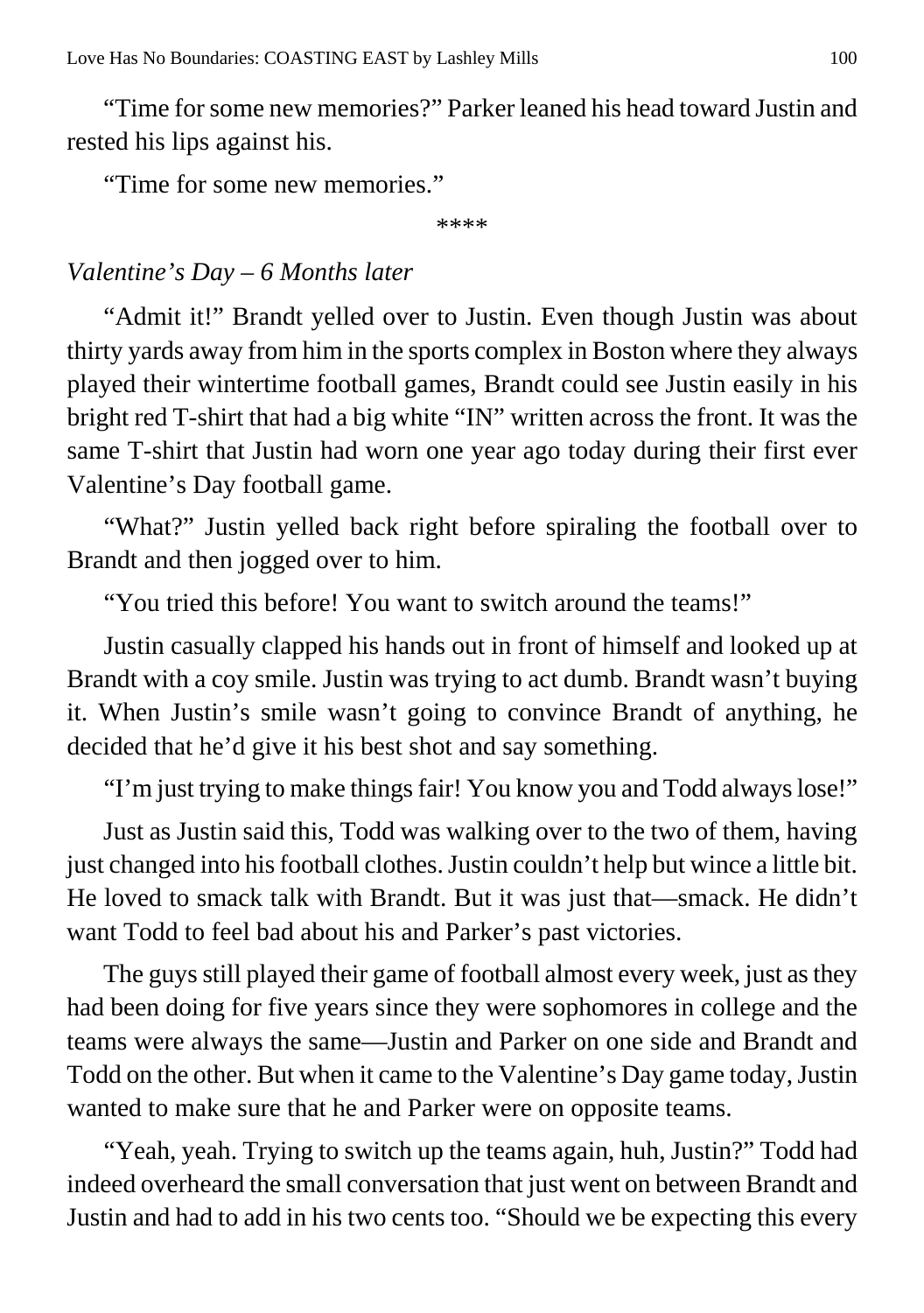week?" Todd said, as if he was annoyed, but his smile said otherwise. "And besides, Brandt. He's right. The last time we won a game was back in November. And I can't keep losing all my money to these two." Todd gestured over to Justin and the man behind him, jogging up to their little group.

The guys had started making small bets with each other over who would win each week's football games, and the bets would get pretty steep, consisting of payments of pizza and beer.

"Come on, Todd. You don't lose that much money to us. And besides, we always buy you beer afterward to help you nurse your wounds." Parker had made his way up to his gang of friends after having taken a few extra minutes in the locker room. He and Justin had decided to drive over to the sports complex separately today, and now that Parker had his own car, this was possible.

Even though Justin and Parker had been living together for the past eight months, they didn't want to see each other too much on the morning of Valentine's Day. During the first couple of years of their romantic relationship, they never wanted to make a big deal out of the holiday, but last year things changed for them.

It was a year ago today that Justin and Parker announced their romantic relationship to Brandt and Todd while wearing the "IN LOVE" T-shirts that Justin had designed for them, with "MINE 01" and "MINE 02" written on the backs.

"Ahh," Justin now looked over to Parker, a great big smile on his face. "Look who decided to show up!" He of course was kidding. He knew without a shadow of a doubt that Parker would definitely be coming to the game today.

"Yeah, well, I had to find my shirt. I never know where I keep this thing." Lie. Parker smiled back at Justin, but he knew Justin knew that he was lying. They kept their "IN" and "LOVE" shirts, along with their "GO" and "EAGLES!" shirts from their college days, folded up together in Justin's undershirt drawer, the only red shirts in a sea of white.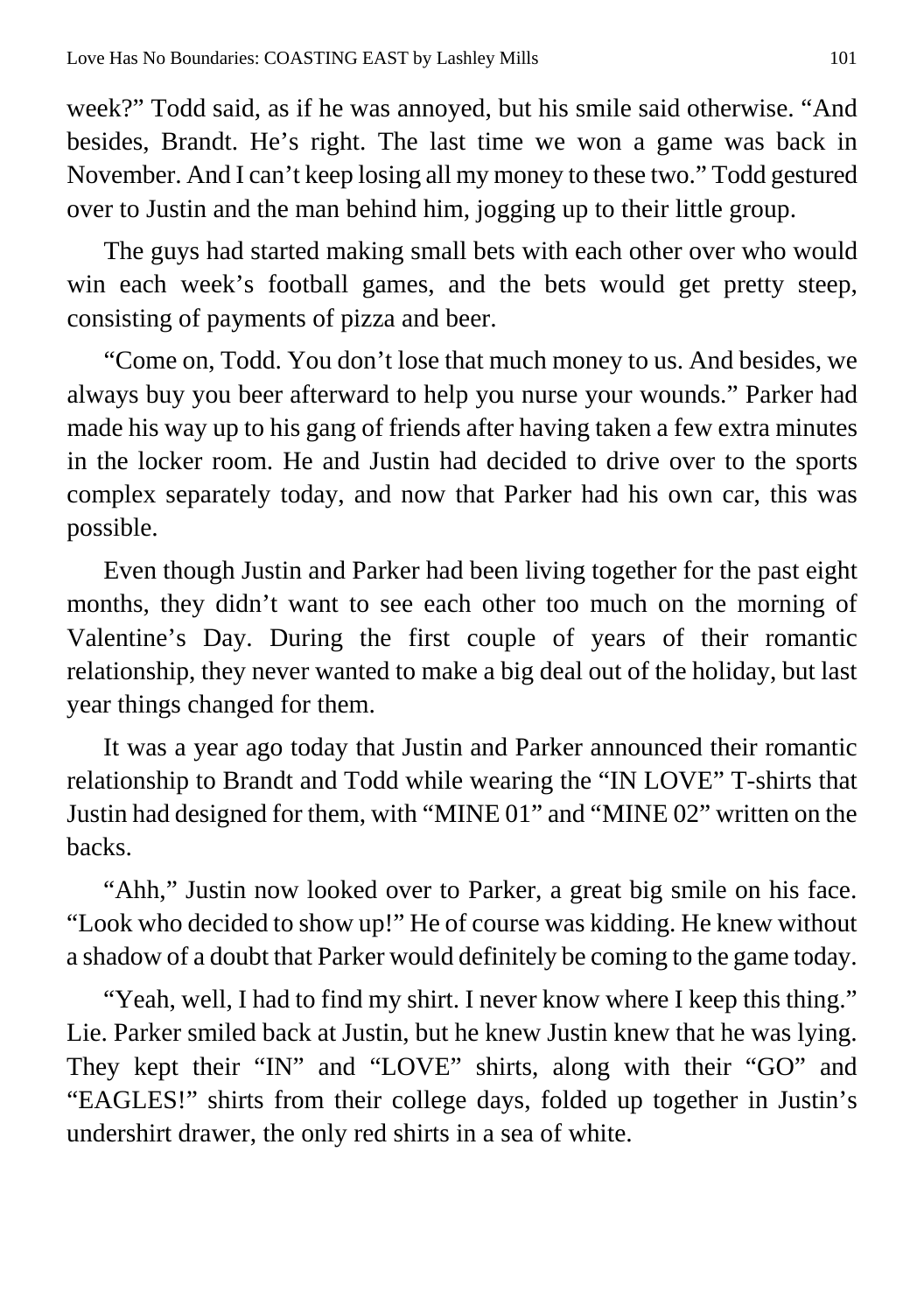Justin inched his way toward Parker and stood about an inch away from him. *God, he looks good.* "Well, good thing you found it, because you look damn se—"

Brandt cut him off. "Guys!" Although Brandt had welcomed Justin and Parker's relationship and never treated them differently, he still had a hang-up about them showing PDA on the football field.

But fuck it, Justin was still standing directly in front of Parker, and if he wanted to kiss his boyfriend on the football field on Valentine's Day he would. But Parker beat him to it, grabbing him around the waist, kissing him first, right on the lips.

"Ugh. No crying in baseball, no kissing in football!" Brandt, who at one time never understood why Justin and Parker liked movies so much, had finally taken an interest in films and actually recited some movie quotes from time to time. Albeit they weren't always accurate.

Then Brandt crossed his arms in front of his chest and let out a big huff of air. "And we know you guys are gonna be all over each other on the field. That's why Justin wants to switch up the teams today. So you guys can tackle each other and whatever the hell else." He tried to look annoyed, he really did. But he secretly wanted this change of teams, because if they changed teams, he had a way better chance of winning, and he had a girlfriend this year, someone he actually cared about and it would be nice to try to show off just a bit. Not that he cared about proving that he was a former college football hero or anything. "And can we get on with it, already? You know I'm with Gretchen this year. And she doesn't want to spend all damn day in this arena watching the four of us play football." Lie. Gretchen was sitting happily over in the bleachers that lined the field, smiling along and having a great time.

Parker and Justin shot up their eyebrows at Brandt's statement and were about to call him out on it when Brandt opened his mouth.

"Fine. But you know if she didn't like you guys so damn much, she wouldn't be here."

"I know why she's here," Justin retorted. "It's because Brandty's in love. Brandt and Gretchen sitting in a tree, S-I-T-T-I-N-G."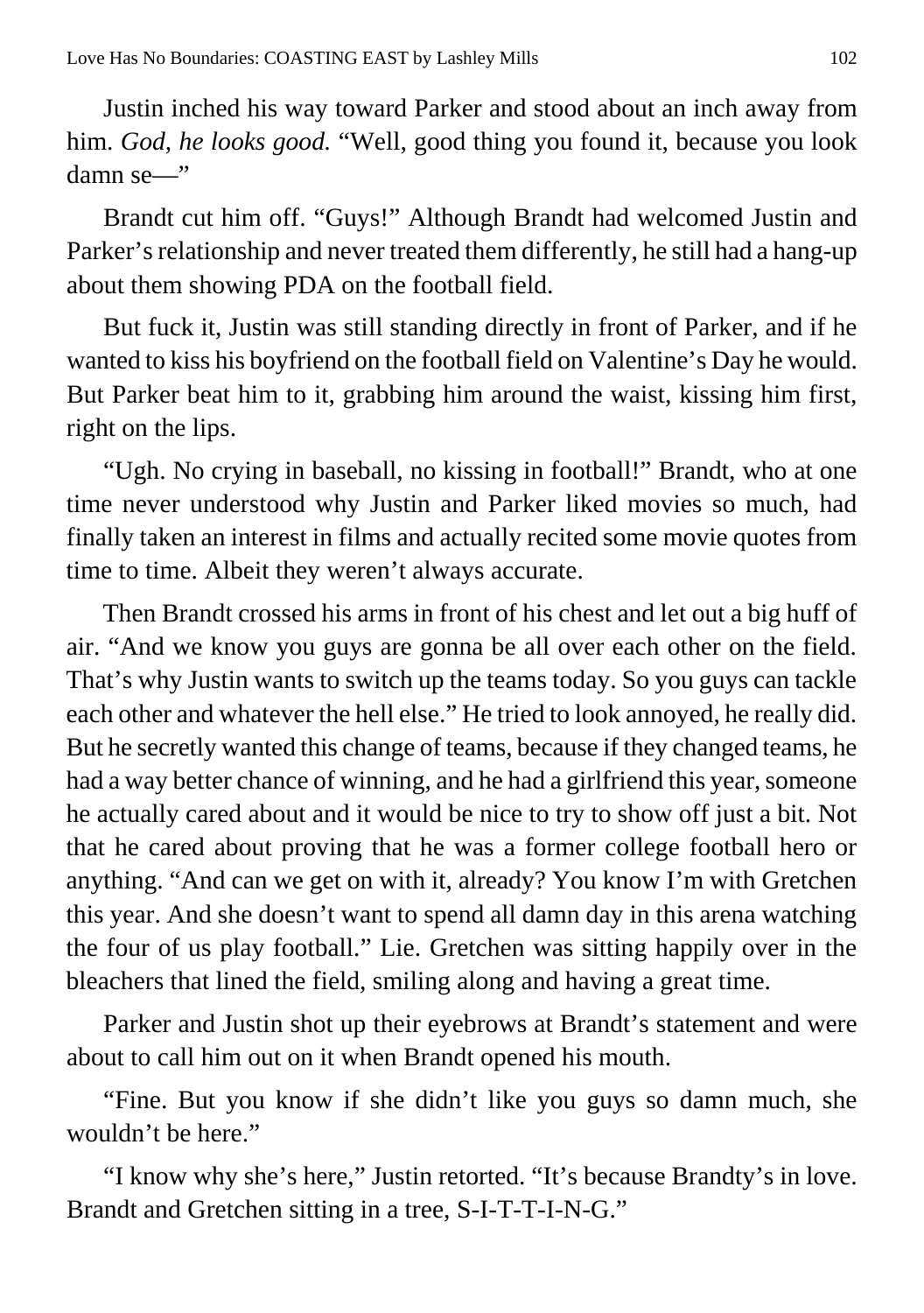"Good one, Einstein, that's not even how it goes."

"It is in your version. You wouldn't know how to do anything else."

And with that Justin grabbed the ball.

"Two-Fourteen! Two-Fourteen! Hut, Hut, Hike!"

# **THE END**